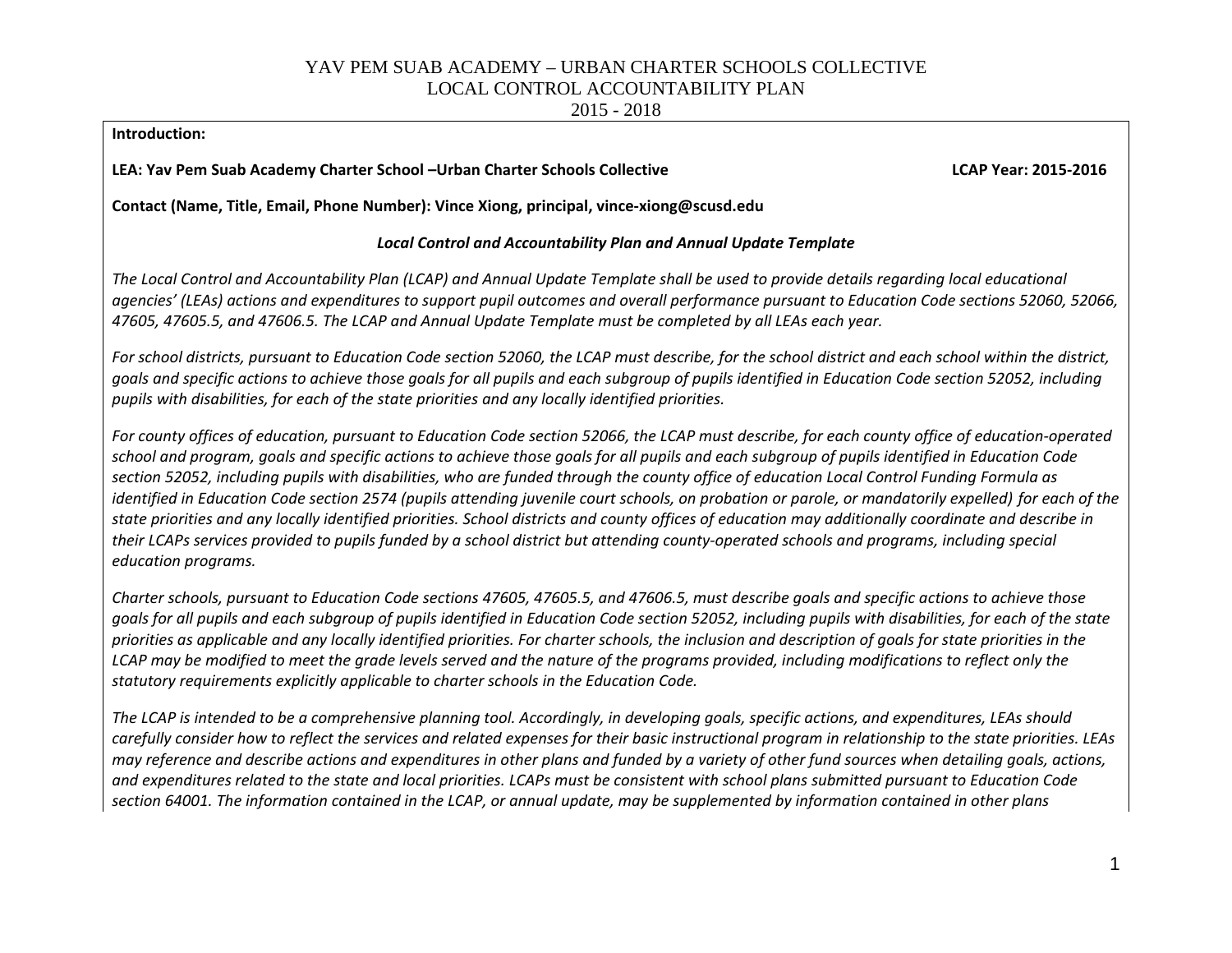#### 2015 - 2018

*(including the LEA plan pursuant to Section 1112 of Subpart 1 of Part A of Title I of Public Law 107-110) that are incorporated or referenced as relevant in this document.* 

*For each section of the template, LEAs shall comply with instructions and should use the guiding questions as prompts (but not limits) for completing the information as required by statute. Guiding questions do not require separate narrative responses. However, the narrative response and goals and actions should demonstrate each guiding question was considered during the development of the plan. Data referenced in the LCAP must be consistent with the school accountability report card where appropriate. LEAs may resize pages or attach additional pages as necessary to facilitate completion of the LCAP.*

#### *State Priorities*

*The state priorities listed in Education Code sections 52060 and 52066 can be categorized as specified below for planning purposes, however, school districts and county offices of education must address each of the state priorities in their LCAP. Charter schools must address the priorities in Education Code section 52060(d) that apply to the grade levels served, or the nature of the program operated, by the charter school.*

### *A. Conditions of Learning:*

*Basic: degree to which teachers are appropriately assigned pursuant to Education Code section 44258.9, and fully credentialed in the subject areas and for the pupils they are teaching; pupils have access to standards-aligned instructional materials pursuant to Education Code section 60119; and school facilities are maintained in good repair pursuant to Education Code section 17002(d). (Priority 1)*

*Implementation of State Standards: implementation of academic content and performance standards and English language development standards adopted by the state board for all pupils, including English learners. (Priority 2)*

*Course access: pupil enrollment in a broad course of study that includes all of the subject areas described in Education Code section 51210 and subdivisions (a) to (i), inclusive, of Section 51220, as applicable. (Priority 7)*

*Expelled pupils (for county offices of education only): coordination of instruction of expelled pupils pursuant to Education Code section 48926. (Priority 9)*

*Foster youth (for county offices of education only): coordination of services, including working with the county child welfare agency to share information, responding to the needs of the juvenile court system, and ensuring transfer of health and education records. (Priority 10)*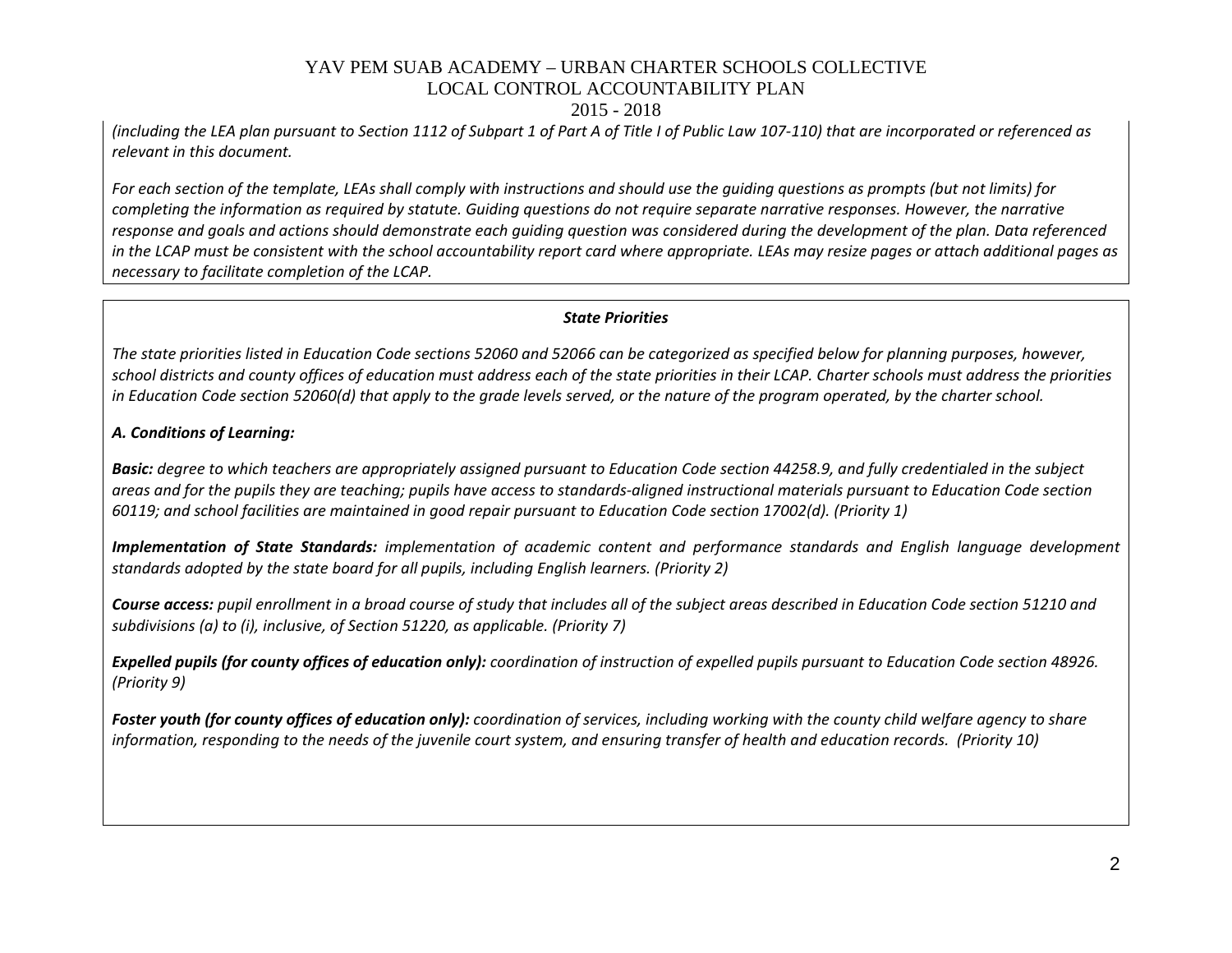2015 - 2018

### *B. Pupil Outcomes:*

*Pupil achievement: performance on standardized tests, score on Academic Performance Index, share of pupils that are college and career ready, share of English learners that become English proficient, English learner reclassification rate, share of pupils that pass Advanced Placement exams with 3 or higher, share of pupils determined prepared for college by the Early Assessment Program. (Priority 4)*

*Other pupil outcomes: pupil outcomes in the subject areas described in Education Code section 51210 and subdivisions (a) to (i), inclusive, of Education Code section 51220, as applicable. (Priority 8)* 

### *C. Engagement:*

*Parental involvement: efforts to seek parent input in decision making at the district and each schoolsite, promotion of parent participation in programs for unduplicated pupils and special need subgroups. (Priority 3)*

*Pupil engagement: school attendance rates, chronic absenteeism rates, middle school dropout rates, high school dropout rates, high school graduations rates. (Priority 5)*

*School climate: pupil suspension rates, pupil expulsion rates, other local measures including surveys of pupils, parents and teachers on the sense of safety and school connectedness. (Priority 6)*

### **Section 1: Stakeholder Engagement**

*Meaningful engagement of parents, pupils, and other stakeholders, including those representing the subgroups identified in Education Code section 52052, is critical to the LCAP and budget process. Education Code sections 52060(g), 52062 and 52063 specify the minimum requirements for school districts; Education Code sections 52066(g), 52068 and 52069 specify the minimum requirements for county offices of education, and Education Code section 47606.5 specifies the minimum requirements for charter schools. In addition, Education Code section 48985 specifies the requirements for translation of documents.*

**Instructions:** Describe the process used to consult with parents, pupils, school personnel, local bargaining units as applicable, and the community and how this consultation contributed to development of the LCAP or annual update. Note that the LEA's goals, actions, services and expenditures related to the state priority of parental involvement are to be described separately in Section 2. In the annual update boxes,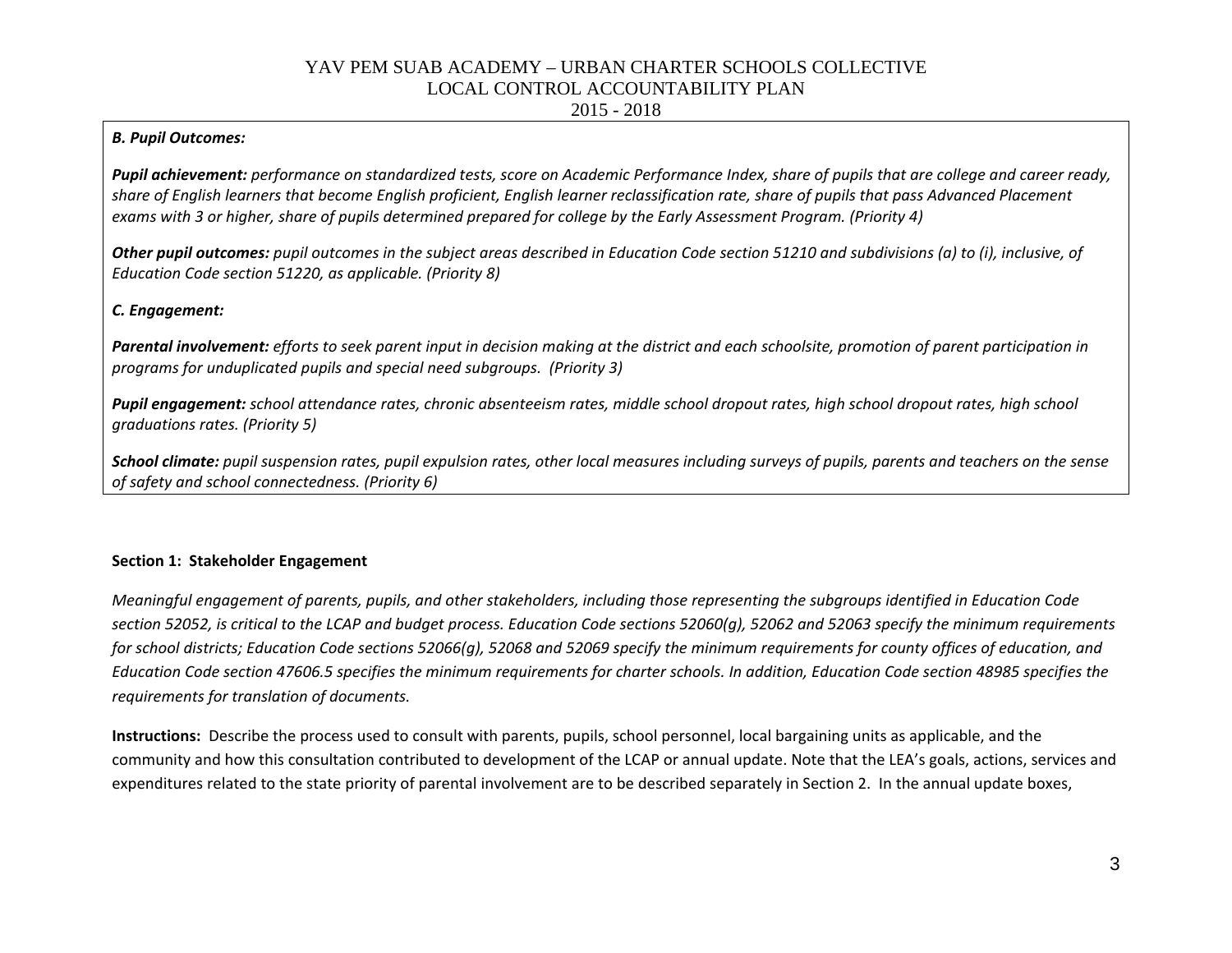### 2015 - 2018

describe the stakeholder involvement process for the review, and describe its impact on, the development of the annual update to LCAP goals, actions, services, and expenditures.

### **Guiding Questions:**

- 1) How have applicable stakeholders (e.g., parents and pupils, including parents of unduplicated pupils and unduplicated pupils identified in Education Code section 42238.01; community members; local bargaining units; LEA personnel; county child welfare agencies; county office of education foster youth services programs, court-appointed special advocates, and other foster youth stakeholders; community organizations representing English learners; and others as appropriate) been engaged and involved in developing, reviewing, and supporting implementation of the LCAP?
- 2) How have stakeholders been included in the LEA's process in a timely manner to allow for engagement in the development of the LCAP?
- 3) What information (e.g., quantitative and qualitative data/metrics) was made available to stakeholders related to the state priorities and used by the LEA to inform the LCAP goal setting process? How was the information made available?
- 4) What changes, if any, were made in the LCAP prior to adoption as a result of written comments or other feedback received by the LEA through any of the LEA's engagement processes?
- 5) What specific actions were taken to meet statutory requirements for stakeholder engagement pursuant to Education Code sections 52062, 52068, and 47606.5, including engagement with representatives of parents and guardians of pupils identified in Education Code section 42238.01?
- 6) What specific actions were taken to consult with pupils to meet the requirements 5 CCR 15495(a)?
- 7) How has stakeholder involvement been continued and supported? How has the involvement of these stakeholders supported improved outcomes for pupils, including unduplicated pupils, related to the state priorities?

| <b>Involvement Process</b>                                                         | <b>Impact on LCAP</b>                                      |
|------------------------------------------------------------------------------------|------------------------------------------------------------|
|                                                                                    |                                                            |
| The Academy Council, made up of five members of the community or parents who       | The stakeholders continue to meet and discuss the          |
| have children attending Yav Pem Suab Academy (YPSA) and five members of staff,     | alignment of the goals and actions indicated in this LCAP. |
| meet on the first Tuesday of every month to discuss and make decisions about the   | The LCAP is aligned to the school's philosophy, mission,   |
| school's operation, including curriculum and instruction. The Academy Council      | and vision. The goals and actions adopted, therefore, are  |
| meets to continue its discussions and directions on the implementation of the      | aligned to the school's vision and mission.                |
| educational plans adopted by the school. These plans include the Local Educational |                                                            |
| Agency Plan, the Local Control Accountability Plan, the Technology Plan, and the   | Decisions made at the Academy Council meetings directly    |
| curricula plans implemented at YPSA. The Academy Council has also been             | relate to the operation of the school, the goals, and the  |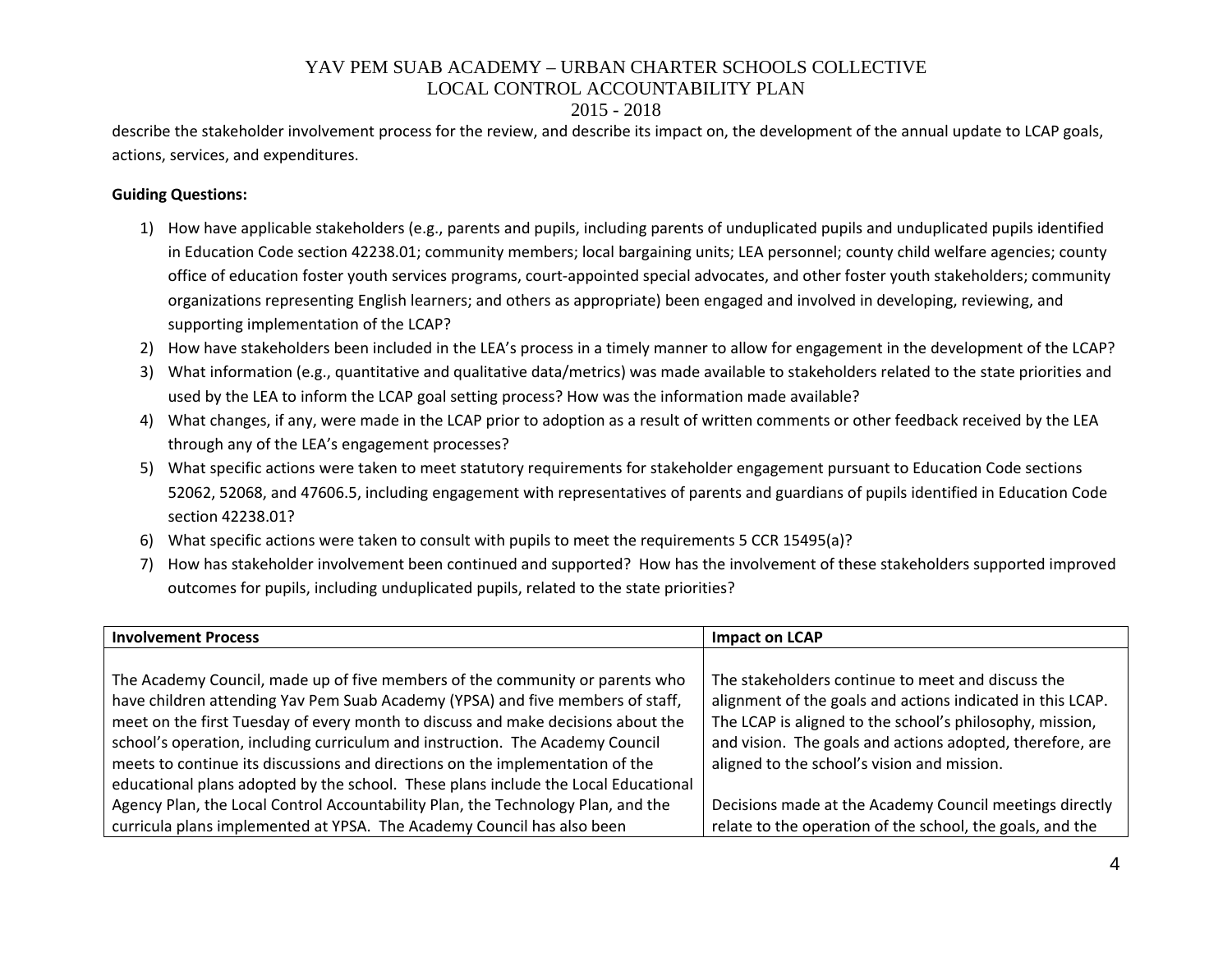| delegated the responsibility of the School Site Council and the English Learners | achievement data.                                      |
|----------------------------------------------------------------------------------|--------------------------------------------------------|
| Advisory Committee. These meetings are open to members of the community at       |                                                        |
| large and they are as scheduled:                                                 |                                                        |
|                                                                                  |                                                        |
| August 5, 2014                                                                   |                                                        |
| September 2, 2014                                                                |                                                        |
| October 7, 2014                                                                  |                                                        |
| November 4, 2014                                                                 |                                                        |
| December 2, 2014                                                                 |                                                        |
| January 6, 2015                                                                  |                                                        |
| February 3, 2015                                                                 |                                                        |
| March 3, 2015                                                                    |                                                        |
| April 7, 2015                                                                    |                                                        |
| May 5, 2015                                                                      |                                                        |
| June 2, 2015                                                                     |                                                        |
|                                                                                  |                                                        |
| The Urban Charter Schools Collective (UCSC) Board of Directors, meet on the      | At its regular board meeting on June 8, 2015 the UCSC  |
| second Monday's of every month and is responsible for the overall success of the | Board reviewed the recommended LCAP as proposed by     |
| Yav Pem Suab Academcy Charter School. In carrying out this responsibility, the   | the Academy Council to ensure it alignment to the      |
| UCSC Board is responsible for adopting policies and regulations, hiring and      | charter's mission and goals.                           |
| releasing of employees, monitoring of progress towards academic and non-         |                                                        |
| academic goals and delegating of responsibilities of implementing the academic   | At its regular board meeting on June 29, 2015 the UCSC |
| and social programs to the YPSA Academy Council.                                 | Board approved the 2015-18 LCAP for Yav Pem Suab       |
|                                                                                  | Academy Charter School.                                |
| <b>Annual Update:</b>                                                            | <b>Annual Update:</b>                                  |
|                                                                                  |                                                        |
|                                                                                  |                                                        |

2015 - 2018

### **Section 2: Goals, Actions, Expenditures, and Progress Indicators**

#### **Instructions:**

All LEAs must complete the LCAP and Annual Update Template each year. The LCAP is a three-year plan for the upcoming school year and the two years that follow. In this way, the program and goals contained in the LCAP align with the term of a school district and county office of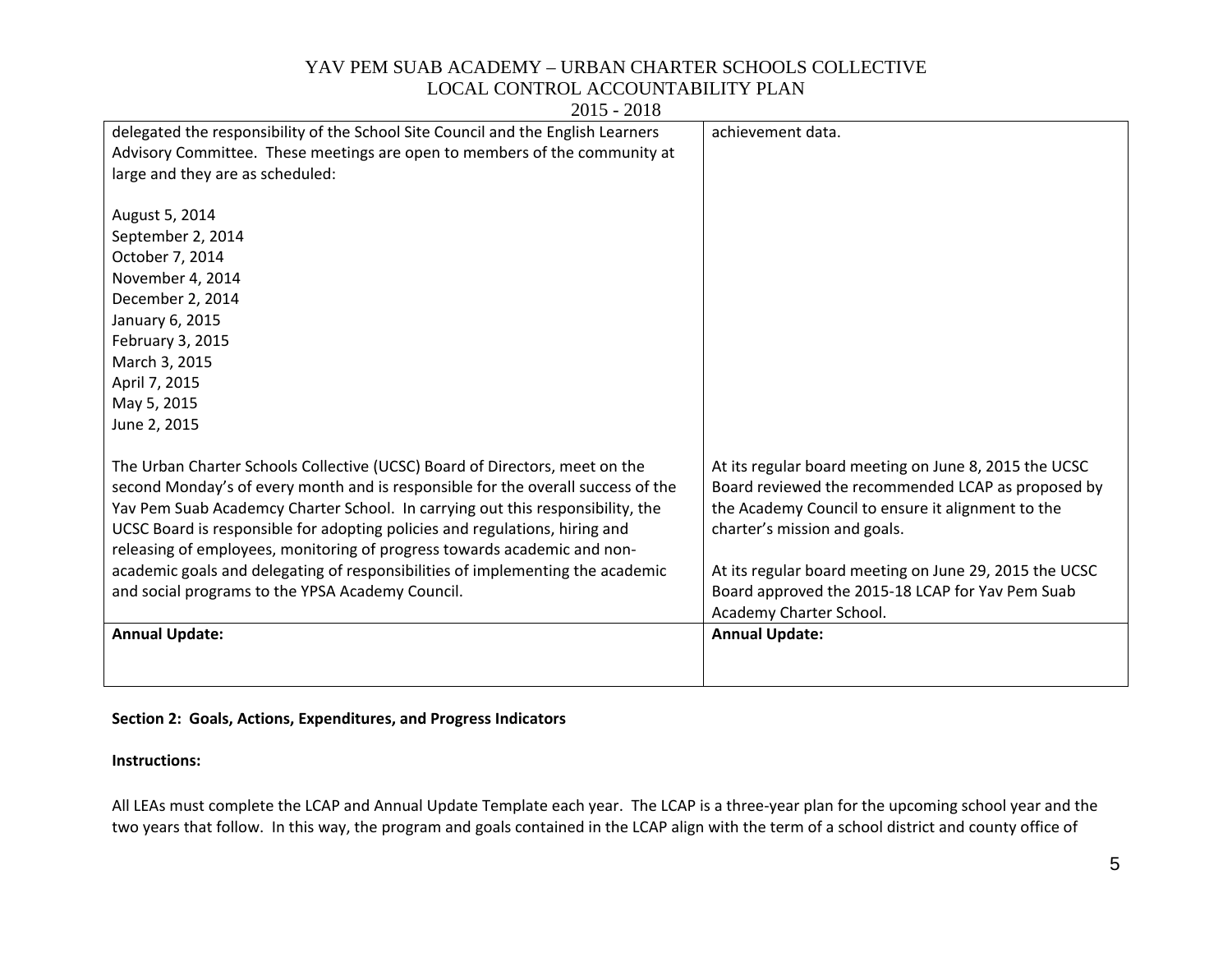#### 2015 - 2018

education budget and multiyear budget projections. The Annual Update section of the template reviews progress made for each stated goal in the school year that is coming to a close, assesses the effectiveness of actions and services provided, and describes the changes made in the LCAP for the next three years that are based on this review and assessment.

Charter schools may adjust the table below to align with the term of the charter school's budget that is submitted to the school's authorizer pursuant to Education Code section 47604.33.

For school districts, Education Code sections 52060 and 52061, for county offices of education, Education Code sections 52066 and 52067, and for charter schools, Education Code section 47606.5 require(s) the LCAP to include a description of the annual goals, for all pupils and each subgroup of pupils, to be achieved for each state priority as defined in 5 CCR 15495(i) and any local priorities; a description of the specific actions an LEA will take to meet the identified goals; a description of the expenditures required to implement the specific actions; and an annual update to include a review of progress towards the goals and describe any changes to the goals.

To facilitate alignment between the LCAP and school plans, the LCAP shall identify and incorporate school-specific goals related to the state and local priorities from the school plans submitted pursuant to Education Code section 64001. Furthermore, the LCAP should be shared with, and input requested from, schoolsite-level advisory groups, as applicable (e.g., schoolsite councils, English Learner Advisory Councils, pupil advisory groups, etc.) to facilitate alignment between school-site and district-level goals and actions. An LEA may incorporate or reference actions described in other plans that are being undertaken to meet the goal.

## **Using the following instructions and guiding questions, complete a goal table (see below) for each of the LEA's goals. Duplicate and expand the fields as necessary.**

**Goal:** Describe the goal:

When completing the goal tables, include goals for all pupils and specific goals for schoolsites and specific subgroups, including pupils with disabilities, both at the LEA level and, where applicable, at the schoolsite level. The LEA may identify which schoolsites and subgroups have the same goals, and group and describe those goals together. The LEA may also indicate those goals that are not applicable to a specific subgroup or schoolsite.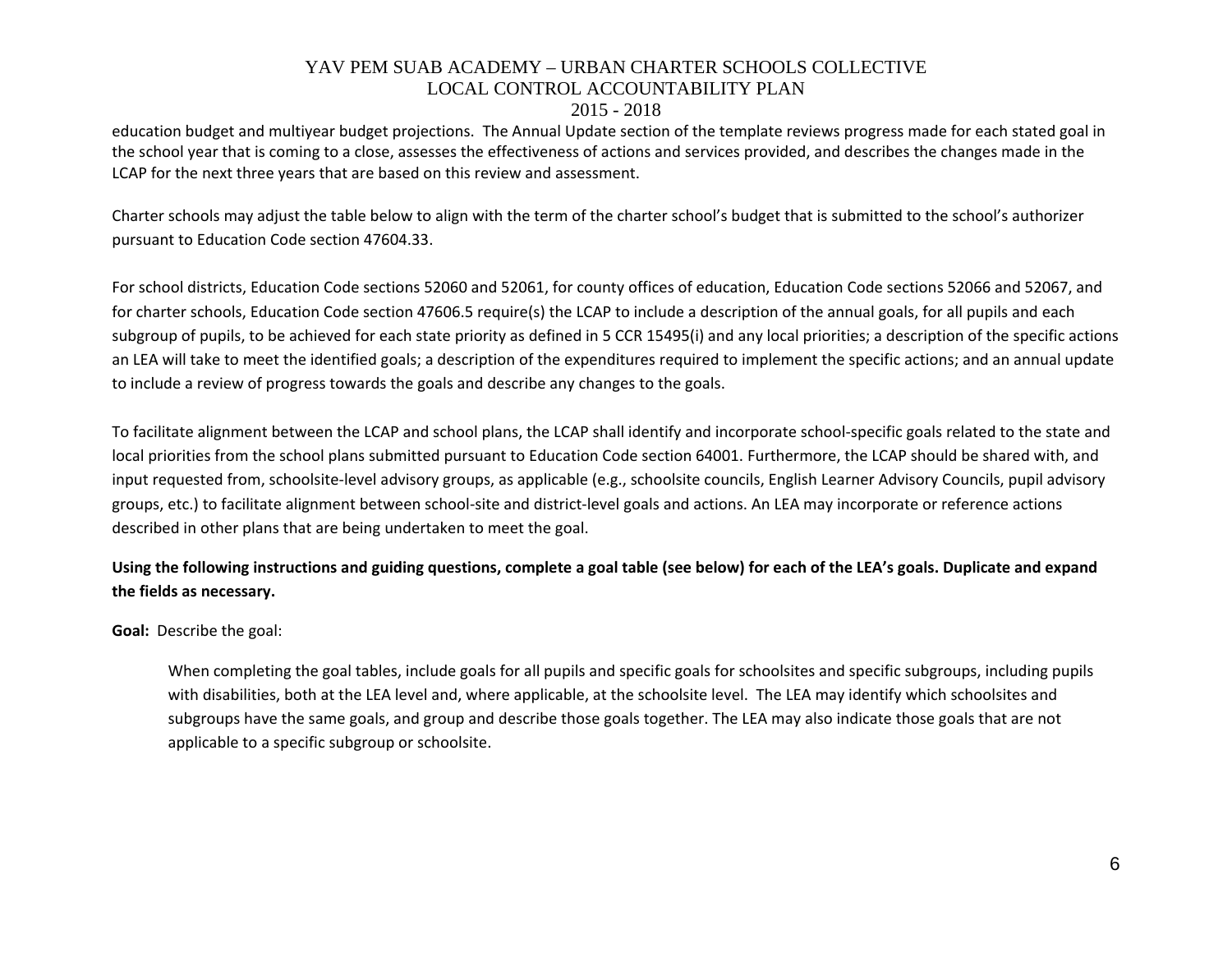#### 2015 - 2018

**Related State and/or Local Priorities:** Identify the state and/or local priorities addressed by the goal by placing a check mark next to the applicable priority or priorities. The LCAP must include goals that address each of the state priorities, as defined in 5 CCR 15495(i), and any additional local priorities; however, one goal may address multiple priorities.

**Identified Need:** Describe the need(s) identified by the LEA that this goal addresses, including a description of the supporting data used to identify the need(s).

**Schools:** Identify the schoolsites to which the goal applies. LEAs may indicate "all" for all schools, specify an individual school or a subset of schools, or specify grade spans (e.g., all high schools or grades K-5).

**Applicable Pupil Subgroups:** Identify the pupil subgroups as defined in Education Code section 52052 to which the goal applies, or indicate "all" for all pupils.

**Expected Annual Measurable Outcomes**: For each LCAP year, identify and describe specific expected measurable outcomes for all pupils using, at minimum, the applicable required metrics for the related state priorities. Where applicable, include descriptions of specific expected measurable outcomes for schoolsites and specific subgroups, including pupils with disabilities, both at the LEA level and at the schoolsite level.

The metrics used to describe the expected measurable outcomes may be quantitative or qualitative, although the goal tables must address all required metrics for every state priority in each LCAP year. The required metrics are the specified measures and objectives for each state priority as set forth in Education Code sections 52060(d) and 52066(d). For the pupil engagement priority metrics, LEAs must calculate the rates specified in Education Code sections 52060(d)(5)(B), (C), (D) and (E) as described in the Local Control Accountability Plan and Annual Update Template Appendix, sections (a) through (d).

**Actions/Services:** For each LCAP year, identify all annual actions to be performed and services provided to meet the described goal. Actions may describe a group of services that are implemented to achieve the identified goal.

**Scope of Service:** Describe the scope of each action/service by identifying the schoolsites covered. LEAs may indicate "all" for all schools, specify an individual school or a subset of schools, or specify grade spans (e.g., all high schools or grades K-5). If supplemental and concentration funds are used to support the action/service, the LEA must identify if the scope of service is districtwide, schoolwide, countywide, or charterwide.

**Pupils to be served within identified scope of service**: For each action/service, identify the pupils to be served within the identified scope of service. If the action to be performed or the service to be provided is for all pupils, place a check mark next to "ALL."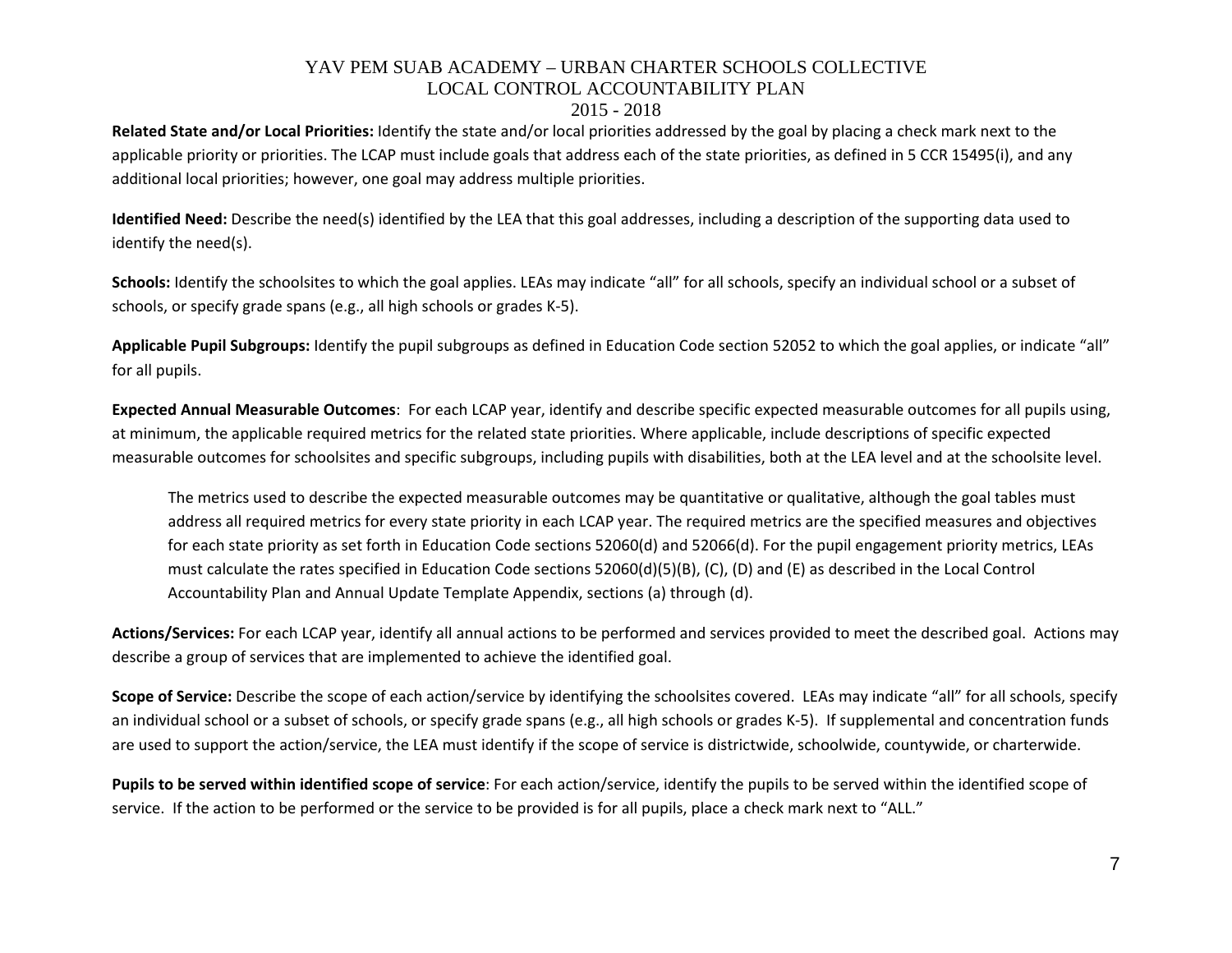#### 2015 - 2018

For each action and/or service to be provided above what is being provided for all pupils, place a check mark next to the applicable unduplicated pupil subgroup(s) and/or other pupil subgroup(s) that will benefit from the additional action, and/or will receive the additional service. Identify, as applicable, additional actions and services for unduplicated pupil subgroup(s) as defined in Education Code section 42238.01, pupils redesignated fluent English proficient, and/or pupils subgroup(s) as defined in Education Code section 52052.

**Budgeted Expenditures:** For each action/service, list and describe budgeted expenditures for each school year to implement these actions, including where those expenditures can be found in the LEA's budget. The LEA must reference all fund sources for each proposed expenditure. Expenditures must be classified using the California School Accounting Manual as required by Education Code sections 52061, 52067, and 47606.5.

#### **Guiding Questions:**

- 1) What are the LEA's goal(s) to address state priorities related to "Conditions of Learning"?
- 2) What are the LEA's goal(s) to address state priorities related to "Pupil Outcomes"?
- 3) What are the LEA's goal(s) to address state priorities related to parent and pupil "Engagement" (e.g., parent involvement, pupil engagement, and school climate)?
- 4) What are the LEA's goal(s) to address any locally-identified priorities?
- 5) How have the unique needs of individual schoolsites been evaluated to inform the development of meaningful district and/or individual schoolsite goals (e.g., input from site level advisory groups, staff, parents, community, pupils; review of school level plans; in-depth school level data analysis, etc.)?
- 6) What are the unique goals for unduplicated pupils as defined in Education Code sections 42238.01 and subgroups as defined in section 52052 that are different from the LEA's goals for all pupils?
- 7) What are the specific expected measurable outcomes associated with each of the goals annually and over the term of the LCAP?
- 8) What information (e.g., quantitative and qualitative data/metrics) was considered/reviewed to develop goals to address each state or local priority?
- 9) What information was considered/reviewed for individual schoolsites?
- 10) What information was considered/reviewed for subgroups identified in Education Code section 52052?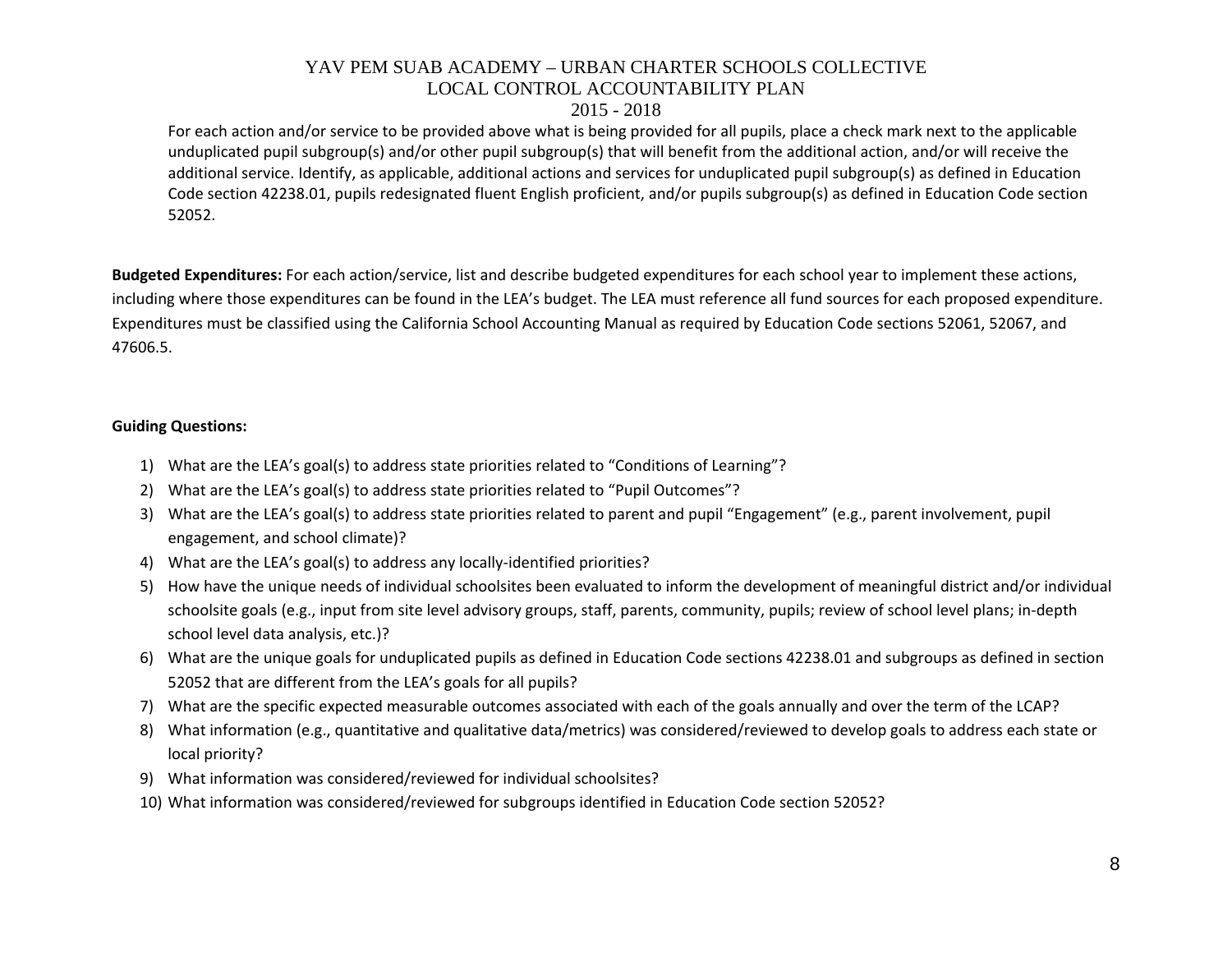- 11) What actions/services will be provided to all pupils, to subgroups of pupils identified pursuant to Education Code section 52052, to specific schoolsites, to English learners, to low-income pupils, and/or to foster youth to achieve goals identified in the LCAP?
- 12) How do these actions/services link to identified goals and expected measurable outcomes?
- 13) What expenditures support changes to actions/services as a result of the goal identified? Where can these expenditures be found in the LEA's budget?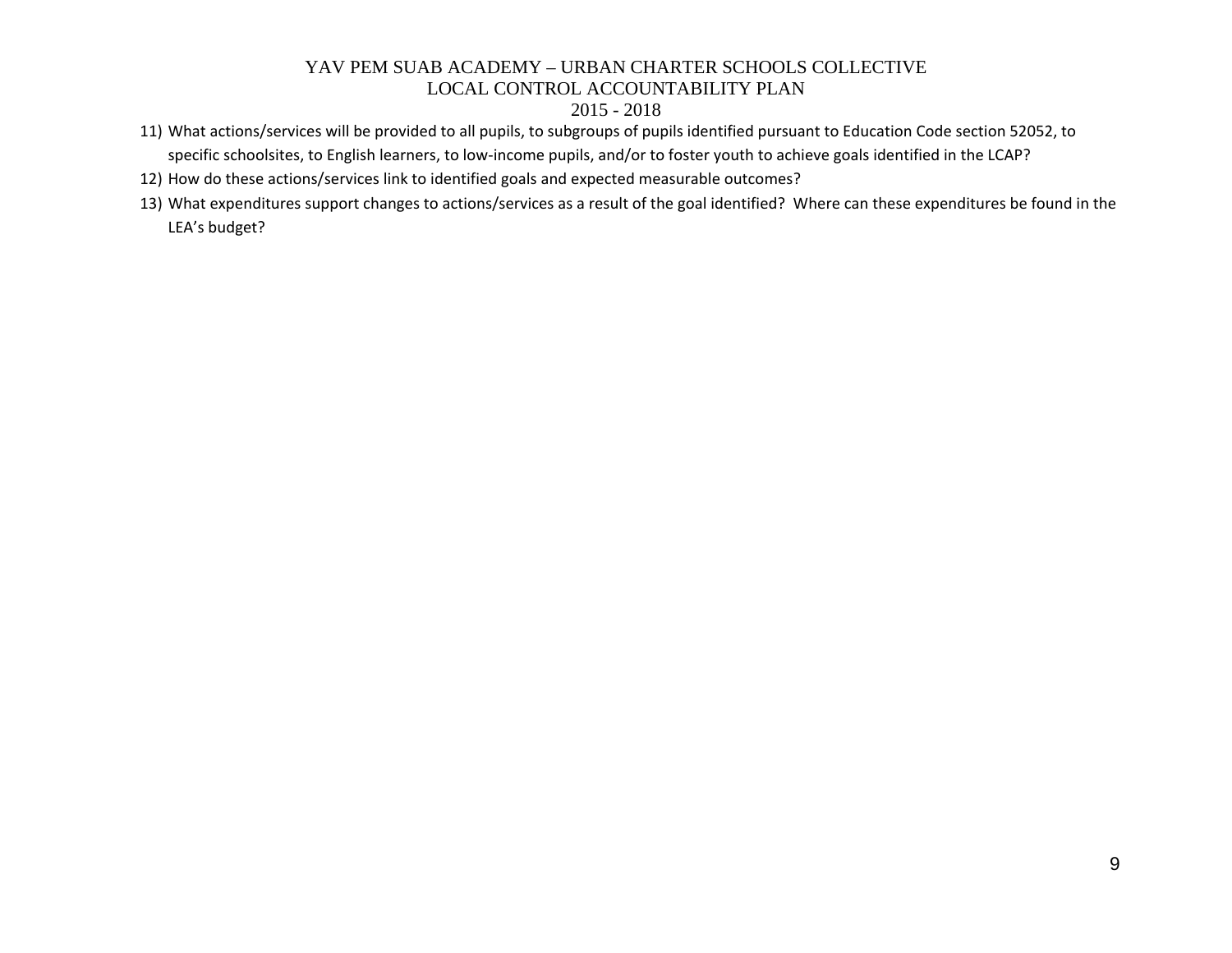| GOAL:                   | <b>Related State and/or Local Priorities:</b><br>1. To enable all scholars to make good choices.<br>2. To enable all scholars to be competent, self-motivated, lifelong learners.<br>1 <u>X 2X 3X 4X 5X 6X 7X 8X</u><br>3. To be ranked among the top 10 high performing schools in the district.<br>COE only: 9_ 10_<br>4. To increase the percentage of scholars demonstrating: a) mastery of state standards,<br>Local: Specify<br>b) college and career orientation.                                                                                                                                                                                                                                                                                                                                                                                                                                                                                                                                                                                                                                                                                                                                                                                                                                                                                                                                                                                                                                                                                                                                                                                                                                                                                                                                                                                                                                                                                                                                                                                                                                                                                                                                                                                                                                                                                                                                                                                                                                                            |  |
|-------------------------|-------------------------------------------------------------------------------------------------------------------------------------------------------------------------------------------------------------------------------------------------------------------------------------------------------------------------------------------------------------------------------------------------------------------------------------------------------------------------------------------------------------------------------------------------------------------------------------------------------------------------------------------------------------------------------------------------------------------------------------------------------------------------------------------------------------------------------------------------------------------------------------------------------------------------------------------------------------------------------------------------------------------------------------------------------------------------------------------------------------------------------------------------------------------------------------------------------------------------------------------------------------------------------------------------------------------------------------------------------------------------------------------------------------------------------------------------------------------------------------------------------------------------------------------------------------------------------------------------------------------------------------------------------------------------------------------------------------------------------------------------------------------------------------------------------------------------------------------------------------------------------------------------------------------------------------------------------------------------------------------------------------------------------------------------------------------------------------------------------------------------------------------------------------------------------------------------------------------------------------------------------------------------------------------------------------------------------------------------------------------------------------------------------------------------------------------------------------------------------------------------------------------------------------|--|
| <b>Identified Need:</b> | 1. There is a need to support all teachers in their capacity development of how the brain works and understand the<br>different levels/stages of the Highly Effective Teaching (HET) Model. Understanding how the brain works allows for all<br>teachers and staff members to understand the principles and elements of HET. Metric: Survey of all teachers.<br>2. There is a need to continue and strategically implement the existing LIFESKILLS program at YPSA with consistency.<br>The consistency in language and use with the LIFESKILLS will lead to practice and growth in all children, enabling<br>them to make good decisions and become competent in their actions. Opportunities must be given to scholars to<br>demonstrate understanding and mastery of each LIFESKILL. Metric: Survey of parents, scholars, and teachers.<br>3. There is a need to continue the support and implementation of Academic Efficacy in every classroom to empower and<br>inspire the growth within each scholar. There is a need to incorporate the concepts of "The Leader in Me" into the<br>school's daily practice. This is a process that will be incorporated with the Academic Efficacy Approach. Metric:<br>Survey of parents, scholars, and teachers.<br>4. There is a need to maintain class size at 20:1 in every classroom to provide optimal classroom learning time and<br>environment. Metric: NWEA, CAASPP and survey of parents, teachers, and scholars.<br>5. There is a need to transfer the love and responsibility of learning and teaching to scholars. There is a need to create<br>opportunities for scholars to practice leadership skills in giving speeches, debates, and organizing and leading mini-<br>functions through "Scholar Council" and scholar-lead activities. Metric: Surveys of Teachers, Parents, and Scholars.<br>6. There is a need to increase parent engagement through home-visits and parent workshops. Working with parents will<br>empower scholars to learn and enable them to make good decisions and become problem-solvers through the use of<br>LIFESKILLS. Metric: Survey of parents and scholars.<br>7. There is a need to continue "Special Skills Classes" and to include Dance, Music, Taekwondo, Physical activities, and<br>Art. Providing scholars with specialized classes that are skills-based compliments the body-brain approach and taps<br>into the multiple intelligences. These classes build routine, self-esteem, and confidence in children. Metric: Report |  |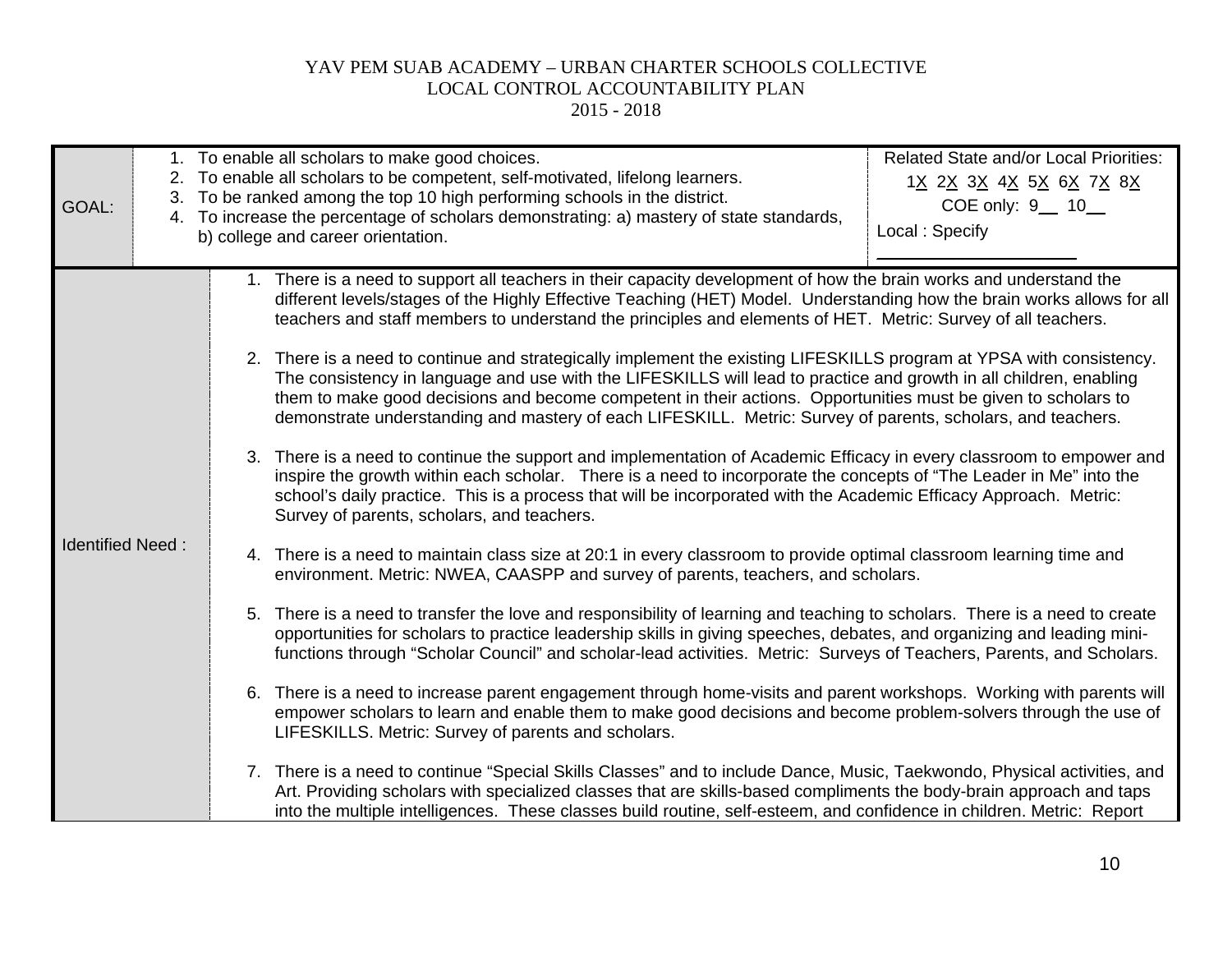| Card, Surveys of Parents, teachers, and scholars.                                                                                                                                                                                                                                                                                                                                                                                                                                                                                                                                                                                        |
|------------------------------------------------------------------------------------------------------------------------------------------------------------------------------------------------------------------------------------------------------------------------------------------------------------------------------------------------------------------------------------------------------------------------------------------------------------------------------------------------------------------------------------------------------------------------------------------------------------------------------------------|
| 8. There is a need to narrow the focus on "Being There" experiences and connect these trips to the teachers' common<br>core maps. The "Being There" experiences provide a more sensory rich experience, enabling the brain to learn more<br>and retain more. This need includes the need to build background knowledge, background vocabulary, and<br>experiences for scholars to succeed in both the social and academic setting. Metric: "Being There" experiences<br>request forms, backwards common core maps, collaboration with teachers, surveys of parents and scholars.                                                         |
| 9. There is a need to continue cultural competency and cultural sensitivity training for all staff members. Having this<br>knowledge and the strategies to work with scholars and families from different cultures will create an environment<br>inclusive of all cultures.                                                                                                                                                                                                                                                                                                                                                              |
| 10. There is a need to continue the support of a fulltime school nurse to create an environment conducive to supporting all<br>scholars' safety, health, and education.                                                                                                                                                                                                                                                                                                                                                                                                                                                                  |
| 11. There is a need to continue the support of a part-time school counselor to provide social-emotional services to<br>scholars who come to school with difficult temperaments and lacking such skills.                                                                                                                                                                                                                                                                                                                                                                                                                                  |
| 12. There is a need to develop a scholar attendance incentive to ensure that scholars come to school on time so learning<br>can start and they don't have to miss out on any instructional time.                                                                                                                                                                                                                                                                                                                                                                                                                                         |
| 13. There is a need for ongoing professional development in best practices to support increased scholar learning. Metric:<br>NWEA Assessments and CAASPP will be the new metric going forward.                                                                                                                                                                                                                                                                                                                                                                                                                                           |
| 14. There is a need to fully support all teachers with Project GLAD (Guided Language Acquisition Design). GLAD will<br>enable all teachers with 30-40 instructional strategies to connect with English Learners as well as the diverse learners<br>that YPSA houses. Metric: Survey of parents, scholars, and teachers.                                                                                                                                                                                                                                                                                                                  |
| 15. There is a need for all teachers to be trained in body-brain compatible education and apply the philosophies of HET in<br>their everyday lessons: (1) Intelligence is a function of intelligence - this will be developed through the "Being There"<br>experiences and by providing scholars with sensory-rich learning. (2) Learning is an Inseparable Partnership<br>Between the Brain and the Body, (3) There are Multiple Intelligences of Solving Problems and/or Producing Products,<br>(4) Learning is a Two-Step Process: Pattern Seeking and Program Forming, (5) Temperate and Personality<br>Influences/Impacts Learning. |
| 16. There is a need to thoughtfully and thoroughly plan out instruction for scholars based on the Common Core Standards                                                                                                                                                                                                                                                                                                                                                                                                                                                                                                                  |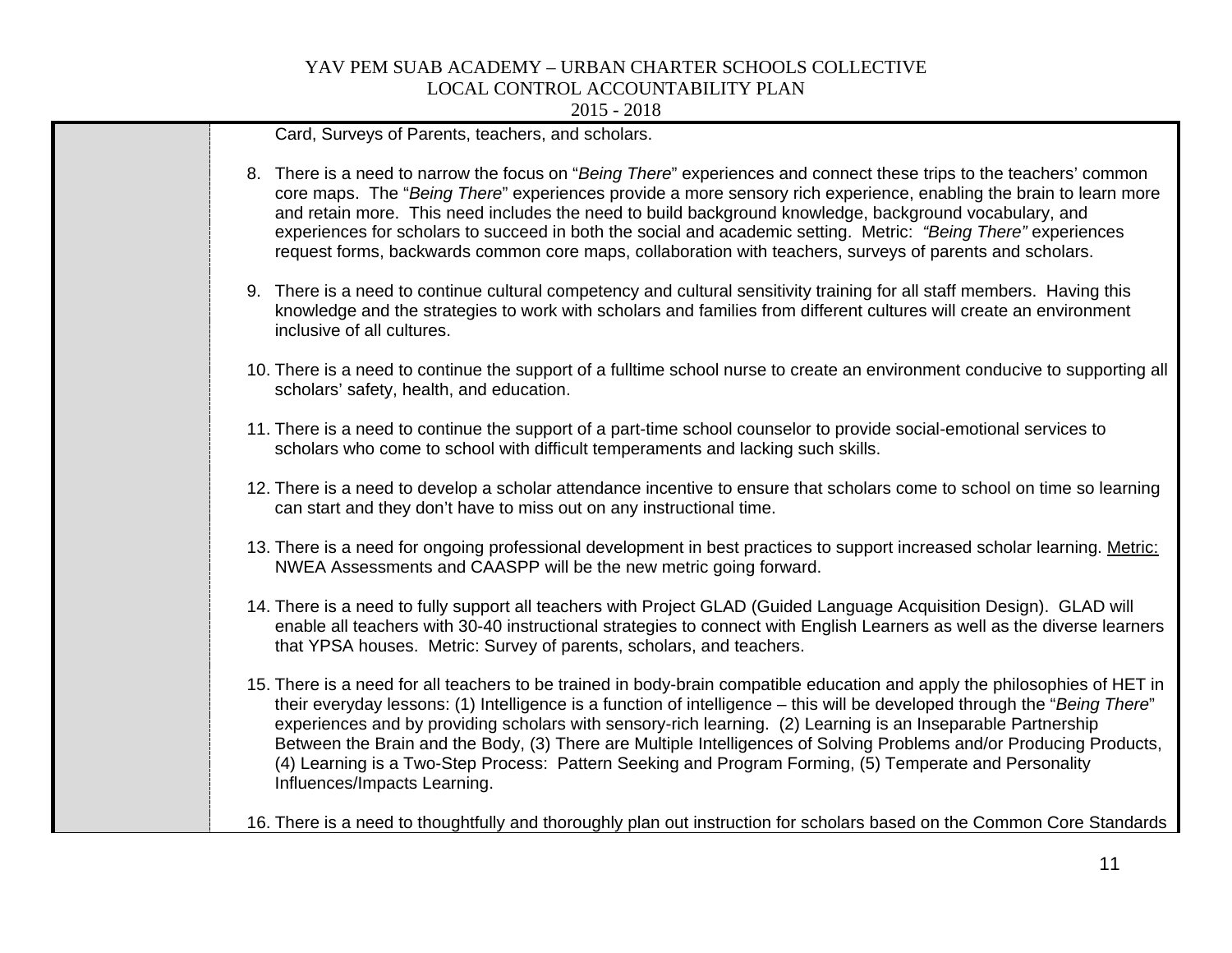| 17. There is a need to continue and improve the existing Hmong Language Development (HLD) program being offered.<br>YPSA has a Hmong language and culture component. The HLD program reinforces the concepts learned in the<br>general education classroom for speakers of the Hmong language. For non-Hmong speakers, the HLD program<br>exposes them to another language so that they can gain proficiency in listening, speaking, writing, and reading<br>Hmong. There is a greater appreciation for cultures and languages when scholars are learning about two or more<br>languages.<br>18. There is a need to organize the days and hours of instruction to create protected time for teacher planning,<br>collaboration, and professional development (3 hours per day as described in our charter). Metric: Teacher survey.<br>19. There is a need to provide each general education teacher with an individual professional growth plan. This plan is to<br>be developed collaboratively with the principal. Support and coaching will be built into the plan.<br>20. There is a need to provide support through the Beginning Teacher Support Association (BTSA) program for teachers<br>to professionally clear their credentials, and at the same time, be supported by a mentor.<br>21. There is a need for Common Core aligned material, Common Core aligned hands-on experiences, and Common Core<br>aligned study trips. Metric: Survey of parents, scholars, and teachers.<br>22. There is a need for a process to examine scholar work and create strategies that lead to mastery by each scholar.<br>Metric: NWEA, CAASPP.<br>23. There is a need to incorporate and use technology to teach higher levels of thinking, processing, and deeper level<br>skills required of the common core standards. The incorporation and use of technology will be aligned to the school<br>technology plan. Metric: Technology Plan, Lesson Plans<br>24. There is a need to continue the Achievement through Technology (ATT) program to support learning of common core<br>state standards and provide additional practice through the use of technology.<br>25. There is a need to purchase 21 scholar laptops and 1 teacher laptop to support the new 6 <sup>th</sup> grade classroom in 2015-<br>2016. | and as identified in the school's Backwards Common Core Maps. The common core maps will be aligned with units,<br>content, "Being There" experiences, and resources/materials to support scholar learning. Metric: Teacher Lesson<br>Plans, Common Core Maps, NWEA, and CAASPP. |
|-------------------------------------------------------------------------------------------------------------------------------------------------------------------------------------------------------------------------------------------------------------------------------------------------------------------------------------------------------------------------------------------------------------------------------------------------------------------------------------------------------------------------------------------------------------------------------------------------------------------------------------------------------------------------------------------------------------------------------------------------------------------------------------------------------------------------------------------------------------------------------------------------------------------------------------------------------------------------------------------------------------------------------------------------------------------------------------------------------------------------------------------------------------------------------------------------------------------------------------------------------------------------------------------------------------------------------------------------------------------------------------------------------------------------------------------------------------------------------------------------------------------------------------------------------------------------------------------------------------------------------------------------------------------------------------------------------------------------------------------------------------------------------------------------------------------------------------------------------------------------------------------------------------------------------------------------------------------------------------------------------------------------------------------------------------------------------------------------------------------------------------------------------------------------------------------------------------------------------------------------------------------------------------------------------------------|---------------------------------------------------------------------------------------------------------------------------------------------------------------------------------------------------------------------------------------------------------------------------------|
|                                                                                                                                                                                                                                                                                                                                                                                                                                                                                                                                                                                                                                                                                                                                                                                                                                                                                                                                                                                                                                                                                                                                                                                                                                                                                                                                                                                                                                                                                                                                                                                                                                                                                                                                                                                                                                                                                                                                                                                                                                                                                                                                                                                                                                                                                                                   |                                                                                                                                                                                                                                                                                 |
|                                                                                                                                                                                                                                                                                                                                                                                                                                                                                                                                                                                                                                                                                                                                                                                                                                                                                                                                                                                                                                                                                                                                                                                                                                                                                                                                                                                                                                                                                                                                                                                                                                                                                                                                                                                                                                                                                                                                                                                                                                                                                                                                                                                                                                                                                                                   |                                                                                                                                                                                                                                                                                 |
|                                                                                                                                                                                                                                                                                                                                                                                                                                                                                                                                                                                                                                                                                                                                                                                                                                                                                                                                                                                                                                                                                                                                                                                                                                                                                                                                                                                                                                                                                                                                                                                                                                                                                                                                                                                                                                                                                                                                                                                                                                                                                                                                                                                                                                                                                                                   |                                                                                                                                                                                                                                                                                 |
|                                                                                                                                                                                                                                                                                                                                                                                                                                                                                                                                                                                                                                                                                                                                                                                                                                                                                                                                                                                                                                                                                                                                                                                                                                                                                                                                                                                                                                                                                                                                                                                                                                                                                                                                                                                                                                                                                                                                                                                                                                                                                                                                                                                                                                                                                                                   |                                                                                                                                                                                                                                                                                 |
|                                                                                                                                                                                                                                                                                                                                                                                                                                                                                                                                                                                                                                                                                                                                                                                                                                                                                                                                                                                                                                                                                                                                                                                                                                                                                                                                                                                                                                                                                                                                                                                                                                                                                                                                                                                                                                                                                                                                                                                                                                                                                                                                                                                                                                                                                                                   |                                                                                                                                                                                                                                                                                 |
|                                                                                                                                                                                                                                                                                                                                                                                                                                                                                                                                                                                                                                                                                                                                                                                                                                                                                                                                                                                                                                                                                                                                                                                                                                                                                                                                                                                                                                                                                                                                                                                                                                                                                                                                                                                                                                                                                                                                                                                                                                                                                                                                                                                                                                                                                                                   |                                                                                                                                                                                                                                                                                 |
|                                                                                                                                                                                                                                                                                                                                                                                                                                                                                                                                                                                                                                                                                                                                                                                                                                                                                                                                                                                                                                                                                                                                                                                                                                                                                                                                                                                                                                                                                                                                                                                                                                                                                                                                                                                                                                                                                                                                                                                                                                                                                                                                                                                                                                                                                                                   |                                                                                                                                                                                                                                                                                 |
|                                                                                                                                                                                                                                                                                                                                                                                                                                                                                                                                                                                                                                                                                                                                                                                                                                                                                                                                                                                                                                                                                                                                                                                                                                                                                                                                                                                                                                                                                                                                                                                                                                                                                                                                                                                                                                                                                                                                                                                                                                                                                                                                                                                                                                                                                                                   |                                                                                                                                                                                                                                                                                 |
|                                                                                                                                                                                                                                                                                                                                                                                                                                                                                                                                                                                                                                                                                                                                                                                                                                                                                                                                                                                                                                                                                                                                                                                                                                                                                                                                                                                                                                                                                                                                                                                                                                                                                                                                                                                                                                                                                                                                                                                                                                                                                                                                                                                                                                                                                                                   |                                                                                                                                                                                                                                                                                 |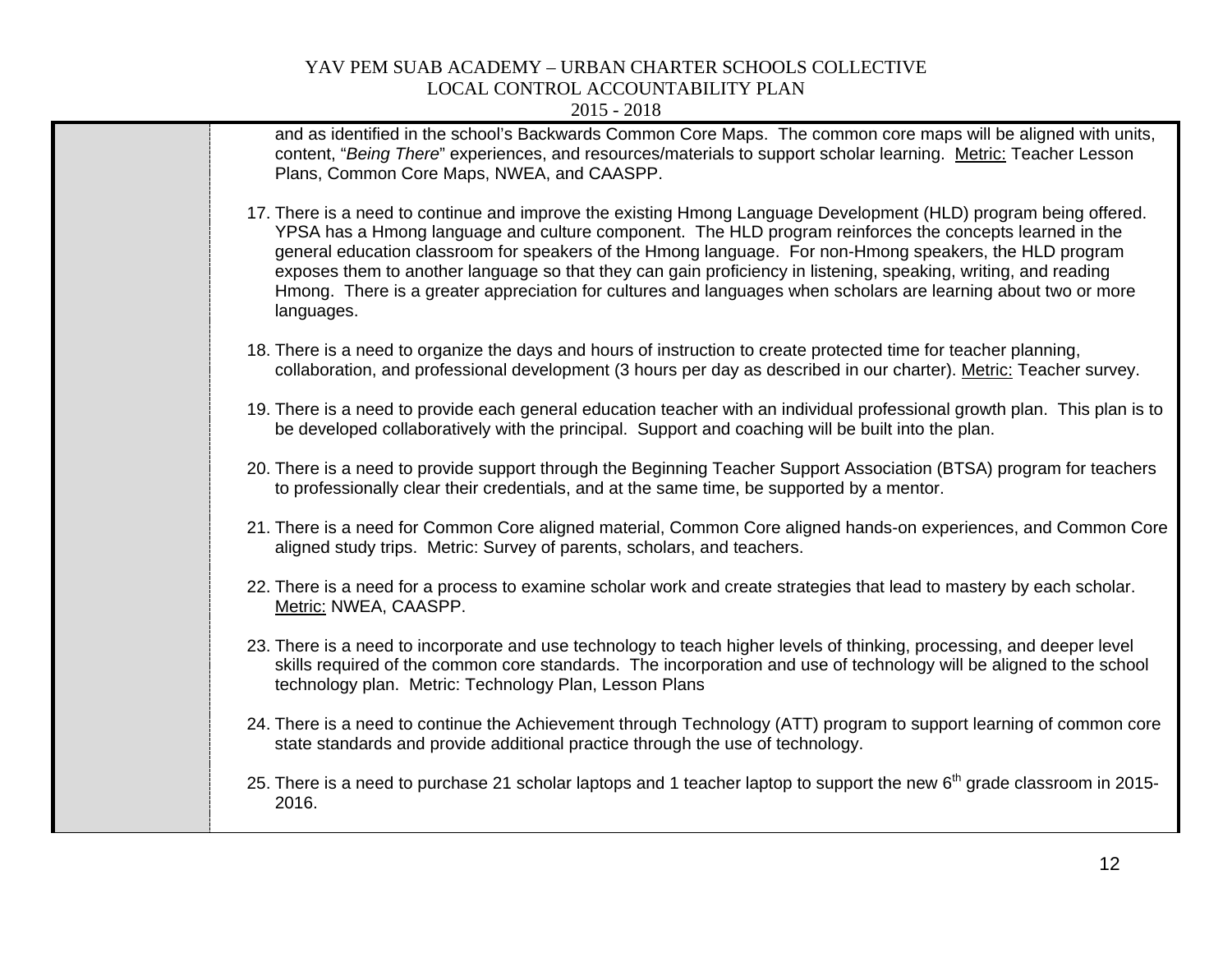2015 - 2018

|                  | 26. There is a need to increase the percentage of scholars who have mastered basic skills in ELA, math, science by 10%<br>annually. Metric NWEA, CAASPP, Teacher created assessments.                           |
|------------------|-----------------------------------------------------------------------------------------------------------------------------------------------------------------------------------------------------------------|
|                  | 27. There is a need to increase the percentage of scholars with an orientation to college and career. Metric: Survey of<br>scholars and parents.                                                                |
|                  | 28. There is a need to increase the percentage of scholars who understand knowledge and use knowledge in a positive<br>social action manner. Metric: Impact of social action projects on self and on community. |
|                  | Yav Pem Suab Academy Charter School<br>Schools:                                                                                                                                                                 |
| Goal Applies to: | Applicable Pupil Subgroups:<br>All                                                                                                                                                                              |

The expected annual measurable outcomes listed below derived from the last California Standards Test (CST) in 2013. With a gap year in between the switch over to the Smarter Balanced Assessment or the California Assessment of Student Progress and Performance (CAASPP), the targets identified below will serve as a baseline and will be adjusted and more aligned once assessment results become available for the CAASPP.

The CELDT projected targets and the NWEA MAP targets are more aligned to YPSA's current data and portrays a 10% increase for the 2015-2016 school year.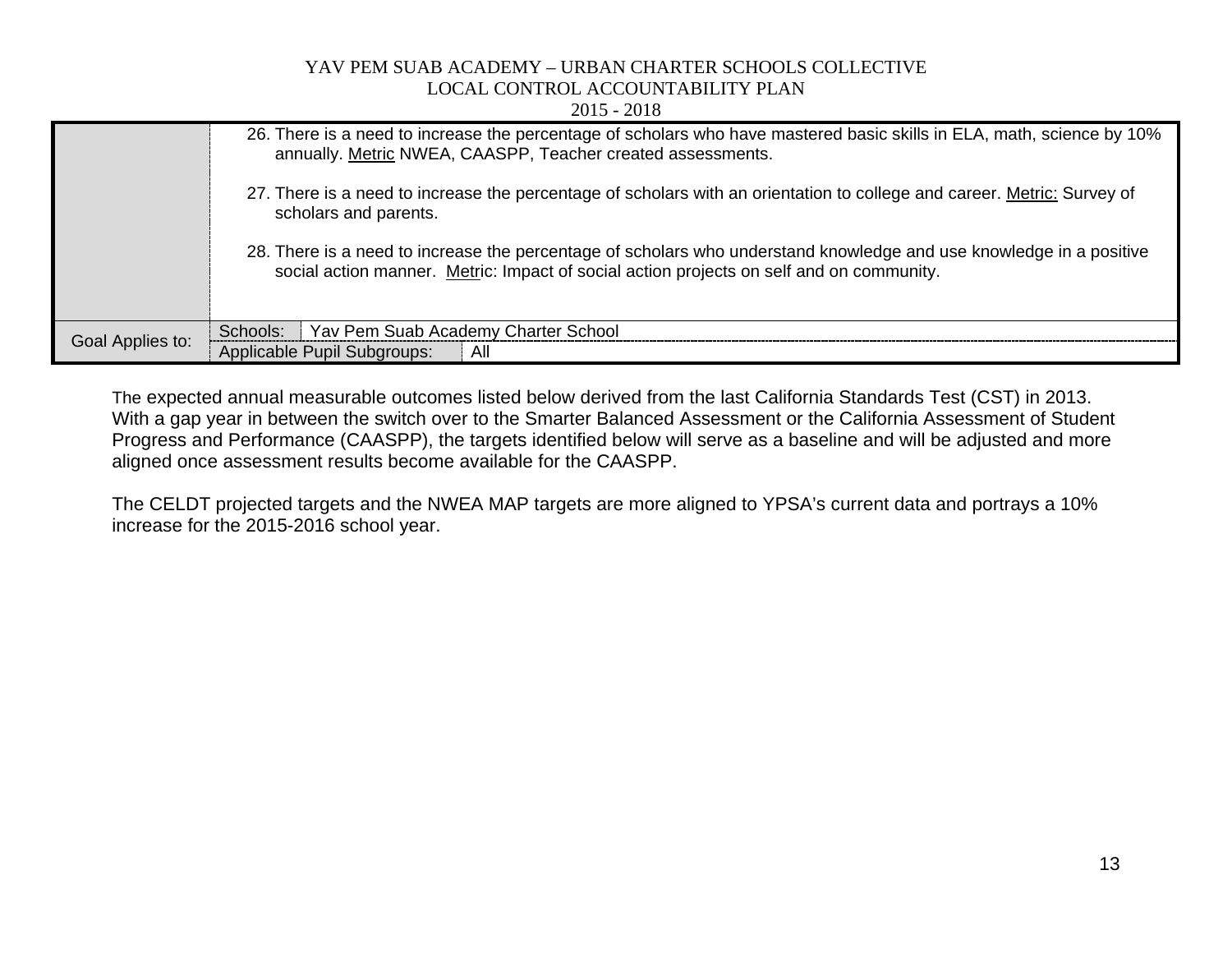|                                      | LCAP Year 1: 2015-2016            |                                    |  |  |  |
|--------------------------------------|-----------------------------------|------------------------------------|--|--|--|
| <b>Expected Annual</b><br>Measurable | 2015 - 2016 CAASPP (ELA & Math)   |                                    |  |  |  |
| Outcomes:                            | Subgroup:                         | <b>Proficient/Advanced Target:</b> |  |  |  |
| (Based on the<br>2015-2016 State-    | School-wide                       | 50%                                |  |  |  |
| wide CAASPP                          | Asian                             | 50%                                |  |  |  |
| Testing and the                      | <b>Black or African American</b>  | 50%                                |  |  |  |
| 2015-2016 CELDT)                     | Hispanic or Latino                | 50%                                |  |  |  |
|                                      | Socio-economically Disadvantaged  | 30%                                |  |  |  |
|                                      | <b>English Learners</b>           | 50%                                |  |  |  |
|                                      | <b>Scholars with Disabilities</b> | 20%                                |  |  |  |
|                                      |                                   |                                    |  |  |  |
|                                      | <b>CELDT</b>                      |                                    |  |  |  |
|                                      | Subgroup:                         | <b>Proficient/Advanced Target:</b> |  |  |  |
|                                      | <b>English Learners</b>           | 40%                                |  |  |  |
|                                      |                                   |                                    |  |  |  |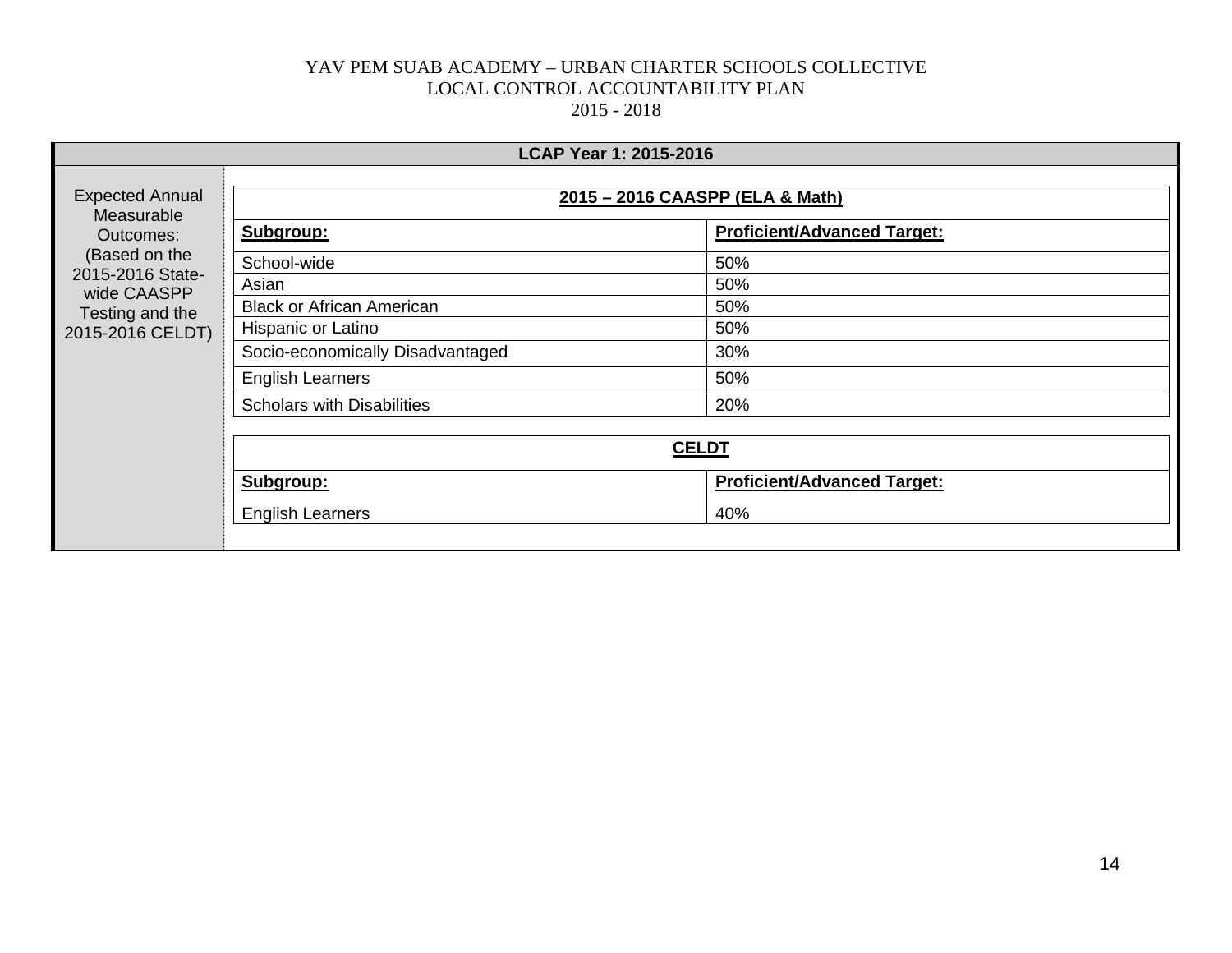|                                             | LCAP Year 1: 2015 - 2016                |                                    |  |
|---------------------------------------------|-----------------------------------------|------------------------------------|--|
| <b>Expected Annual</b><br>Measurable        | 2015 - 2016 NWEA MAP (ELA & Math)       |                                    |  |
| Outcomes:                                   | Subgroup:                               | <b>Proficient/Advanced Target:</b> |  |
| (Based on the<br>2015-2016 School-          | School-wide                             | 60%                                |  |
| wide NWEA MAP                               | Asian                                   | 60%                                |  |
| Spring                                      | <b>Black or African American</b>        | 60%                                |  |
| Assessment)                                 | Hispanic or Latino                      | 60%                                |  |
|                                             | Socio-economically Disadvantaged        | 30%                                |  |
|                                             | <b>English Learners</b>                 | 60%                                |  |
|                                             | <b>Scholars with Disabilities</b>       | 20%                                |  |
| <b>Expected Annual</b><br>Measurable        | 2015 - 2016 TEACHER CREATED ASSESSMENTS |                                    |  |
| Outcomes:<br>(Based on the                  | <b>Subject Matter:</b>                  | <b>Proficient/Advanced Target:</b> |  |
|                                             | English Language Arts                   | 50%                                |  |
| 2015-2016 third<br><b>Trimester Teacher</b> | <b>Mathematics</b>                      | 70%                                |  |
| Created                                     | Science                                 | 70%                                |  |
| Assessments)                                | <b>Social Studies</b>                   | 70%                                |  |
|                                             | <b>Physical Activities</b>              | 70%                                |  |
|                                             | Visual and Performing Arts              | 70%                                |  |
|                                             | Hmong Language Development              | 70%                                |  |
|                                             | Social Skills (LIFESKILLS MASTERY)      | 70%                                |  |
|                                             |                                         |                                    |  |
|                                             |                                         |                                    |  |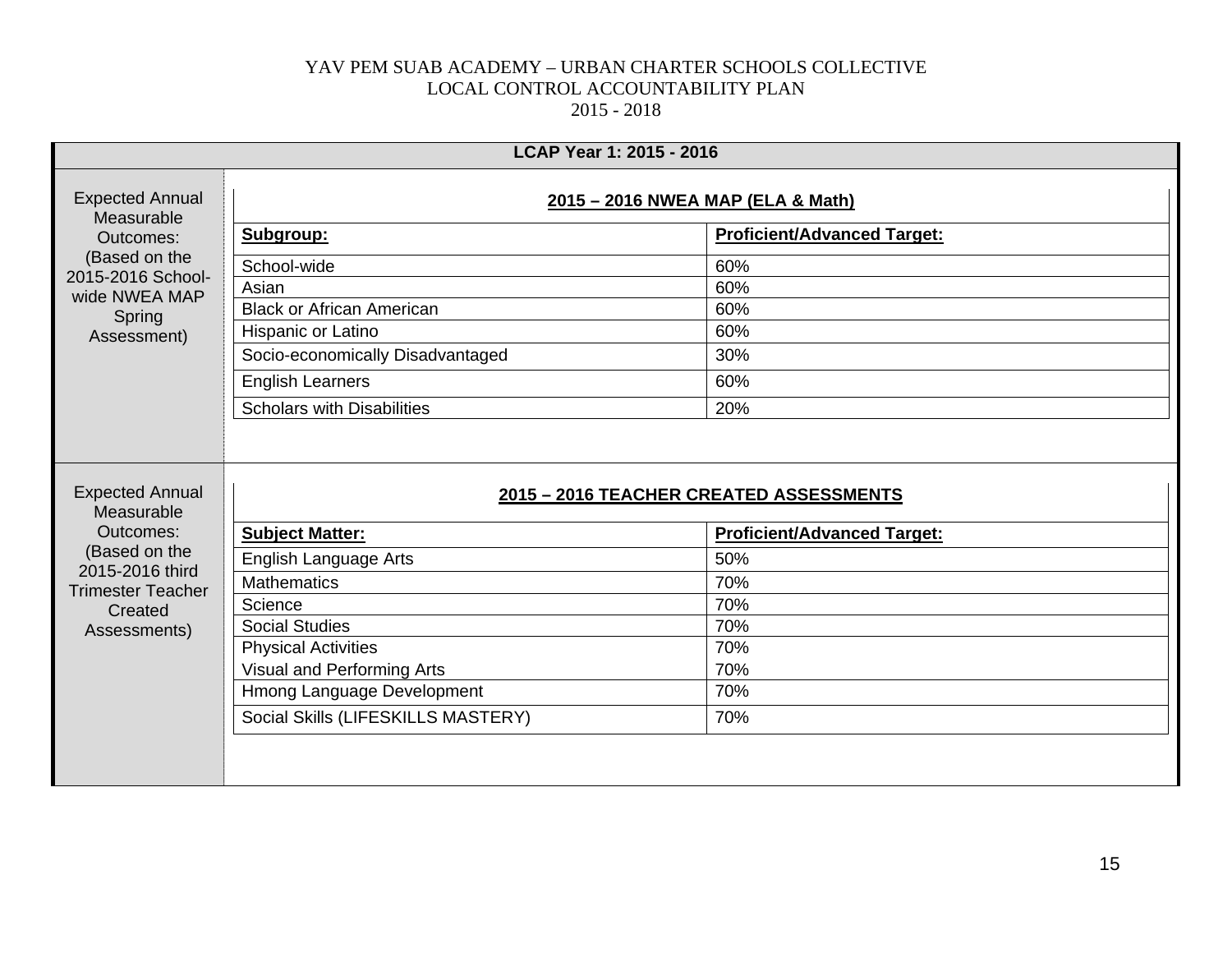| 2015 - 2016 Actions/Services                                                                                                                                                                                                                                                                                                                                                   | Scope of<br><b>Service</b> | Pupils to be served within identified scope of<br>service                                                                                                     | <b>Budgeted</b><br><b>Expenditures</b>                                                     |
|--------------------------------------------------------------------------------------------------------------------------------------------------------------------------------------------------------------------------------------------------------------------------------------------------------------------------------------------------------------------------------|----------------------------|---------------------------------------------------------------------------------------------------------------------------------------------------------------|--------------------------------------------------------------------------------------------|
| Sustain/hire employment of 21 general education<br>teachers                                                                                                                                                                                                                                                                                                                    | School-wide                | $X$ $ALL$<br>OR:<br>_Low Income pupils _English Learners<br>_Foster Youth __Redesignated fluent English proficient<br>Other                                   | \$1,281,439 Objects:<br>$1000' - 3,000's$<br>LCFF Base,<br>Supplemental &<br>Concentration |
| Provide substitutes to release teachers for professional<br>development, coaching, collaboration with coaches<br>and Principal                                                                                                                                                                                                                                                 | School-wide                | $\frac{X}{OR}$ .<br>Low Income pupils _ English Learners<br>_Foster Youth _Redesignated fluent English proficient<br>Other                                    | \$19,200<br>1000's, 3000's, 5000's<br><b>LCFF Base</b>                                     |
| Revise grade-level Common Core Maps that align with<br>other state-adopted standards, Highly Effective<br>Teaching Model, Efficacy, English Learner strategies,<br>and other strategies, Being-there Experiences, Social<br>Action Projects, and instructional materials and<br>resources needed.                                                                              | School-wide                | $\frac{X}{OR}$ .<br>Low Income pupils Lenglish Learners<br>Foster Youth _Redesignated fluent English proficient<br>_Other                                     | \$3,887<br>1000's, 3000's, 5000's<br>LCFF Base,<br>Supplemental &<br>Concentration         |
| Scheduling collaboration/academic conferences to<br>disaggregate data and formulate school-wide and<br>grade-level action plans to address student<br>deficiencies.                                                                                                                                                                                                            | School-wide                | $\frac{X}{OR}$ .<br>Low Income pupils _ English Learners<br>Foster Youth _Redesignated fluent English proficient<br>_Other                                    | \$4,711<br>1000's, 3000's<br>LCFF Base,<br>Supplemental &<br>Concentration                 |
| Provide professional development through the Home<br>Visit Project to 100% of the teachers. Allocate budget<br>to support teachers going on home visits for parent<br>engagement and provide budget to support with home-<br>visit toolkits.<br>(All non-proficient scholars will be visited by his/her<br>teacher to include HLD and Movement during the first<br>trimester.) | School-wide                | <u>X</u> _ALL<br>$\overline{\overline{\text{OR}}}$ :<br>Low Income pupils _ English Learners<br>Foster Youth _Redesignated fluent English proficient<br>Other | \$11,218 Objects:<br>1000's, 3,000's<br><b>LCFF Base</b>                                   |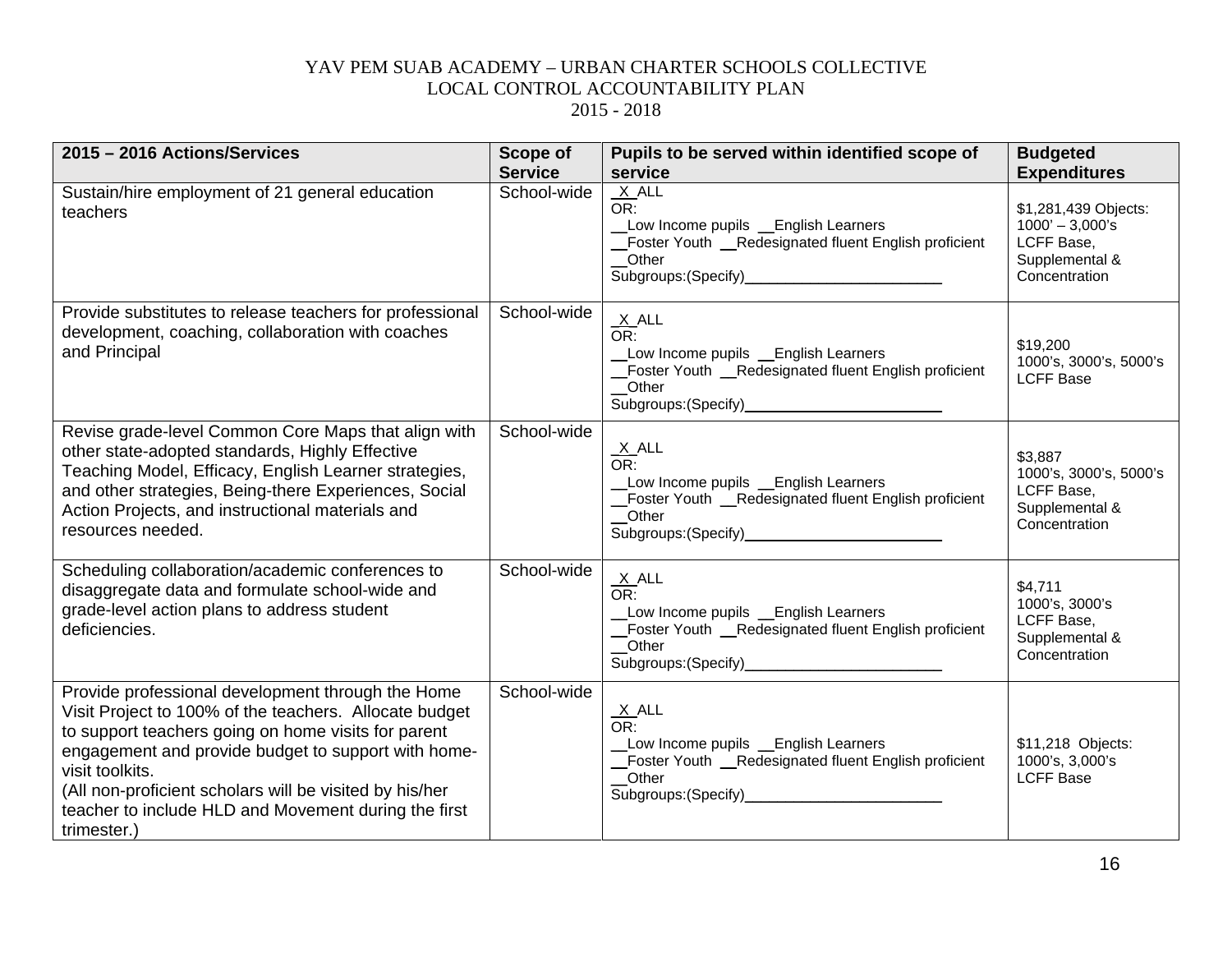| 2015 - 2016 Actions/Services                                                                                                                                                                                                                                                                         | <b>Scope of</b><br><b>Service</b> | Pupils to be served within identified scope of<br>service                                                                                                                           | <b>Budgeted</b><br><b>Expenditures</b>                                                 |
|------------------------------------------------------------------------------------------------------------------------------------------------------------------------------------------------------------------------------------------------------------------------------------------------------|-----------------------------------|-------------------------------------------------------------------------------------------------------------------------------------------------------------------------------------|----------------------------------------------------------------------------------------|
| Providing intervention to struggling students through<br>careful individualized learning plans and one-on-one<br>interventions.                                                                                                                                                                      | School-wide                       | $X$ ALL<br>OR:<br>Low Income pupils _ English Learners<br>Foster Youth _Redesignated fluent English proficient<br>$\_$ Other<br>Subgroups: (Specify)<br><u>Subgroups:</u> (Specify) | \$12,620 Objects:<br>1000's -3,000's,<br>LCFF Base,<br>Supplemental &<br>Concentration |
| Continue the employment of one full-time principal to<br>oversee the operation of the school.                                                                                                                                                                                                        | School-wide                       | $X$ ALL<br>OR:<br>Low Income pupils _English Learners<br>Foster Youth _Redesignated fluent English proficient<br>_Other                                                             | \$122,780 Objects:<br>1000's, 3000's<br><b>LCFF Base</b>                               |
| Continue the employment of one full-time<br>superintendent to support the principal and to carry out<br>the UCSC's board adopted priorities.                                                                                                                                                         | School-wide                       | $X$ ALL<br>OR:<br>Low Income pupils _ English Learners<br>Foster Youth _Redesignated fluent English proficient<br>__Other                                                           | \$149,127 Objects:<br>1000's, 3000's<br><b>LCFF Base</b>                               |
| Hire one full-time coordinator of support services to<br>manage/coordinate CELDT, NWEA, CAASPP<br>assessment and assist with scholar affairs, parent<br>engagement, and reports and data. This will allow for<br>the principal to focus more on curriculum, instruction,<br>and scholar achievement. | School-wide                       | $X$ ALL<br>OR:<br>Low Income pupils _English Learners<br>Foster Youth _Redesignated fluent English proficient<br>_Other<br>Subgroups: (Specify)______________________________       | \$80,417 Objects:<br>1000's, 3000's<br><b>LCFF Base</b>                                |
| Continue the employment of one part-time school<br>counselor to support scholars with social-emotional<br>needs.                                                                                                                                                                                     | School-wide                       | $X$ ALL<br>OR:<br>Low Income pupils _ English Learners<br>Foster Youth _Redesignated fluent English proficient<br>Other<br>Subgroups: (Specify)                                     | \$30,435 Objects:<br>1000's, 3000's<br><b>LCFF Base</b>                                |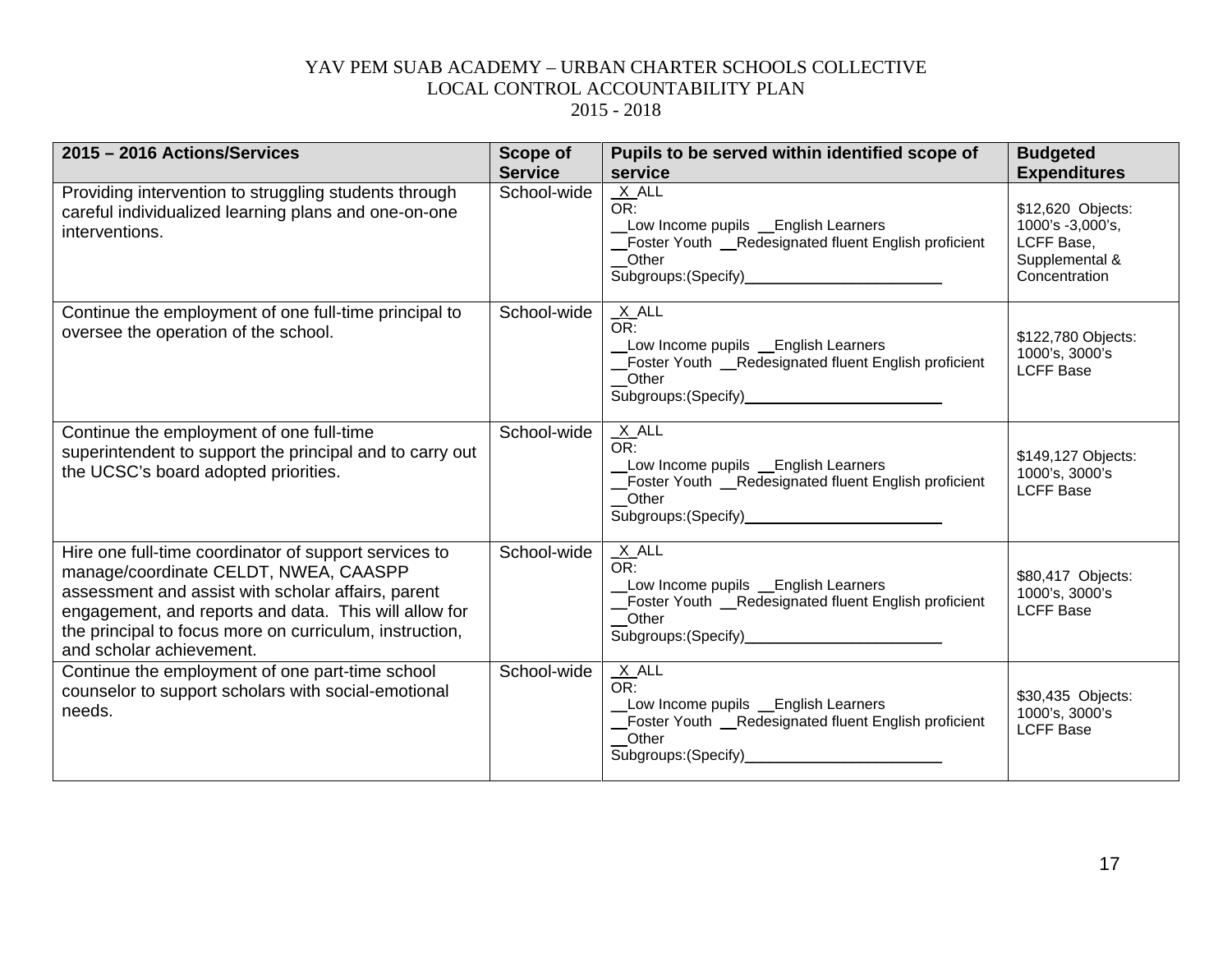| 2015 - 2016 Actions/Services                                                                                                                                                                                                                                            | <b>Scope of</b><br><b>Service</b> | Pupils to be served within identified scope of<br>service                                                                                                                      | <b>Budgeted</b><br><b>Expenditures</b>                    |
|-------------------------------------------------------------------------------------------------------------------------------------------------------------------------------------------------------------------------------------------------------------------------|-----------------------------------|--------------------------------------------------------------------------------------------------------------------------------------------------------------------------------|-----------------------------------------------------------|
| Continue the employment of three full-time Hmong<br>Language teachers to teach and reinforce the concepts<br>and skills learned in the general education classroom<br>through Hmong language learning.                                                                  | School-wide                       | $\frac{X}{OR}$ .<br>Low Income pupils _English Learners<br>Foster Youth _Redesignated fluent English proficient<br>_Other                                                      | \$149,737 Objects:<br>2000's - 3000's<br><b>LCFF Base</b> |
| Continue the employment of three full-time teachers<br>who are specialized in skilled areas of Music, Dance,<br>Taekwondo, PE, and/or Art. The performing arts and<br>physical activities of these disciplines support our<br>model of body-brain compatible education. | School-wide                       | $X$ ALL<br>OR:<br>Low Income pupils _ English Learners<br>Foster Youth __Redesignated fluent English proficient<br>$O$ ther                                                    | \$148,900 Objects:<br>2000's - 3000's<br><b>LCFF Base</b> |
| Continue the employment of one full-time business<br>office manager to support with budget, finance, payroll,<br>and transactions to keep the school operating                                                                                                          | School-wide                       | $X$ ALL<br>OR:<br>Low Income pupils _ English Learners<br>Foster Youth __Redesignated fluent English proficient<br>Other                                                       | \$83,221 Objects:<br>2000's - 3000's<br><b>LCFF Base</b>  |
| Continue the employment of a full-time school nurse to<br>oversee health, safety, and coordination of scholar<br>study teams (SSTs).                                                                                                                                    | School-wide                       | $X$ ALL<br>OR:<br>Low Income pupils Lenglish Learners<br>_Foster Youth __Redesignated fluent English proficient<br>Other<br>Subgroups: (Specify)______________________________ | \$48,407 Objects:<br>2000's - 3000's<br>Title I           |
| Continue the employment of two full-time front office<br>clerks to provide front line customer service to<br>scholars, families, businesses, community members,<br>and staff members.                                                                                   | School-wide                       | X ALL<br>OR:<br>Low Income pupils Lenglish Learners<br>Foster Youth _Redesignated fluent English proficient<br>Other<br>Subgroups: (Specify)_                                  | \$75,514 Objects:<br>2000's - 3000's<br><b>LCFF Base</b>  |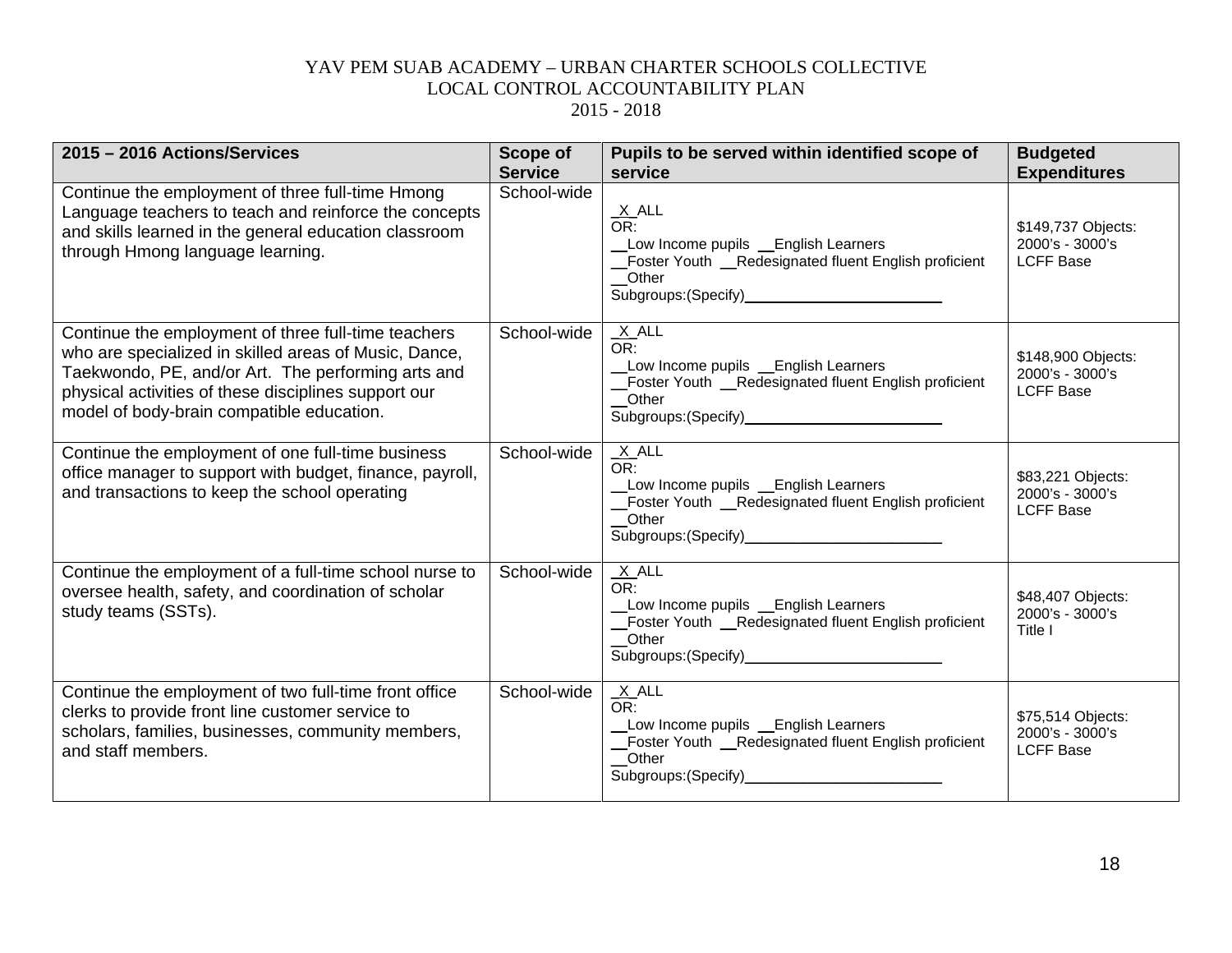| 2015 - 2016 Actions/Services                                                                                                                            | <b>Scope of</b><br><b>Service</b> | Pupils to be served within identified scope of<br>service                                                                                                                      | <b>Budgeted</b><br><b>Expenditures</b>                    |
|---------------------------------------------------------------------------------------------------------------------------------------------------------|-----------------------------------|--------------------------------------------------------------------------------------------------------------------------------------------------------------------------------|-----------------------------------------------------------|
| Hire one full-time Business Office Administrative<br>Assistant to assist and support the Business Office and<br>Superintendent's Office.                | School-wide                       | $\frac{X}{OR}$ .<br>Low Income pupils _English Learners<br>Foster Youth _Redesignated fluent English proficient<br>Other<br>Subgroups: (Specify)<br>Subgroups: (Specify)       | \$37,470 Objects:<br>2000's - 3000's<br><b>LCFF Base</b>  |
| Continue the employment of two full-time custodians to<br>maintain the buildings and grounds and keep the<br>school clean and healthy.                  | School-wide                       | $X$ ALL<br>OR:<br>Low Income pupils Lenglish Learners<br>Foster Youth _Redesignated fluent English proficient<br>Other<br>Subgroups: (Specify)<br><u>Subgroups:</u> (Specify)  | \$85,338 Objects:<br>2000's - 3000's<br><b>LCFF Base</b>  |
| Hire/Continue the employment of 19 technology<br>supervisors (ATT staff) to support the Achievement<br>through Technology program.                      | School-wide                       | $X$ ALL<br>OR:<br>Low Income pupils _ English Learners<br>Foster Youth _Redesignated fluent English proficient<br>Other<br>Subgroups: (Specify)_______________________________ | \$171,809 Objects:<br>2000's - 3000's<br><b>LCFF Base</b> |
| Continue the employment of four part-time yard<br>staff/campus monitors to supervise scholars during<br>transitions and lunch and keep the school safe. | School-wide                       | $X$ ALL<br>OR:<br>Low Income pupils __English Learners<br>Foster Youth __Redesignated fluent English proficient<br>Other<br>Subgroups: (Specify)______________________________ | \$33,458 Objects:<br>2000's - 3000's<br><b>LCFF Base</b>  |
| Continuing intervention for Kindergarten $-1st$ Grade<br>students from $1:00 - 2:00$ daily.                                                             | School-wide                       | $X$ ALL<br>OR:<br>Low Income pupils _English Learners<br>Foster Youth _Redesignated fluent English proficient<br>Other<br>Subgroups: (Specify)_                                | \$6,997 Objects:<br>2000's - 3000's<br><b>LCFF Base</b>   |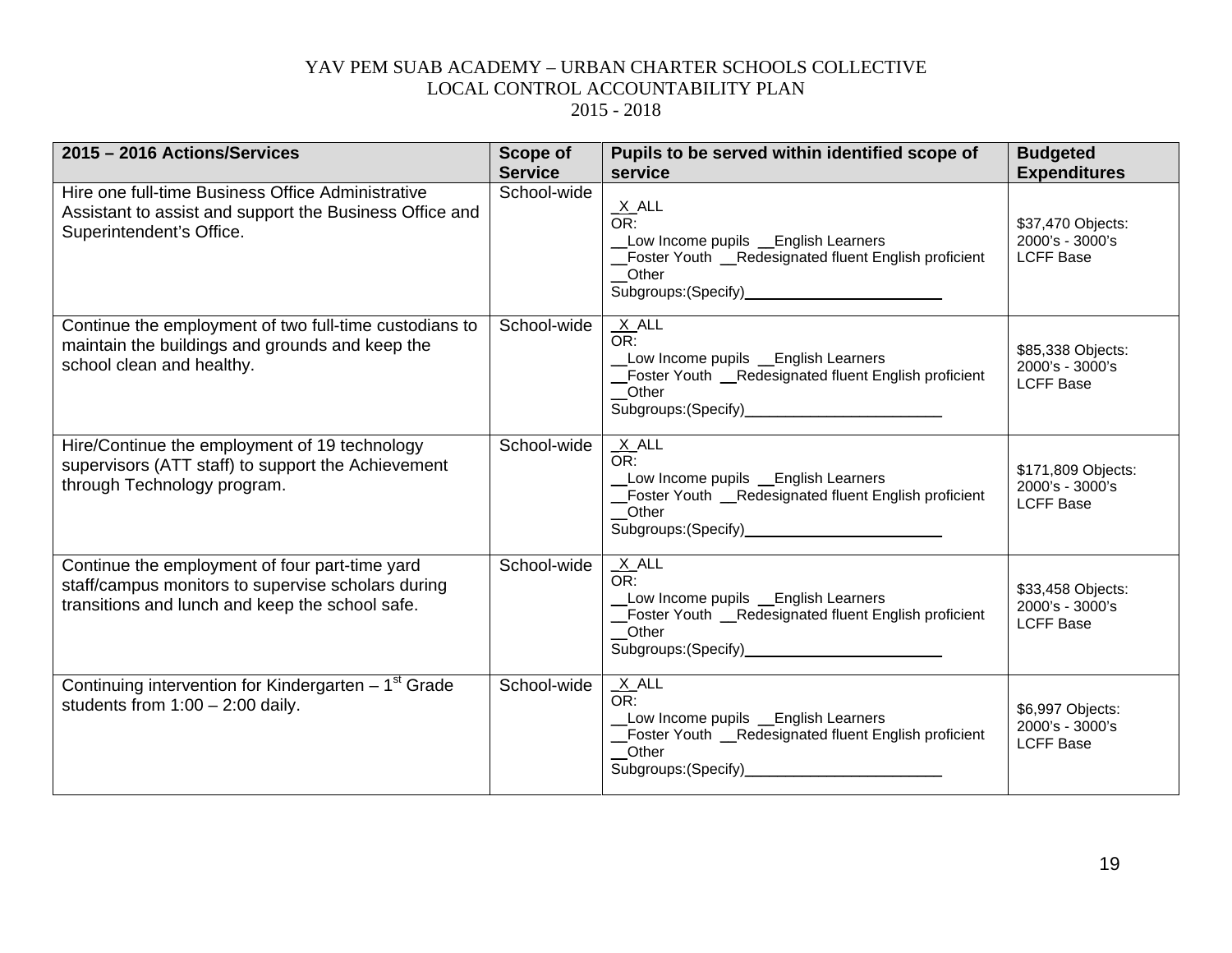| 2015 - 2016 Actions/Services                                                                                                                                                                                                                                                                           | <b>Scope of</b> | Pupils to be served within identified scope of                                                                                                                                                                                                                                                                                                         | <b>Budgeted</b>                                                   |
|--------------------------------------------------------------------------------------------------------------------------------------------------------------------------------------------------------------------------------------------------------------------------------------------------------|-----------------|--------------------------------------------------------------------------------------------------------------------------------------------------------------------------------------------------------------------------------------------------------------------------------------------------------------------------------------------------------|-------------------------------------------------------------------|
|                                                                                                                                                                                                                                                                                                        | <b>Service</b>  | service                                                                                                                                                                                                                                                                                                                                                | <b>Expenditures</b>                                               |
| Purchase grade level appropriate materials and<br>resources to support instruction. All core general<br>education classrooms will be provided with<br>instructional materials to support core instruction.<br>Resources and materials will be identified by grade<br>levels in their common core maps. | School-wide     | $X$ ALL<br>OR:<br>Low Income pupils _English Learners<br>Foster Youth _Redesignated fluent English proficient<br>Other                                                                                                                                                                                                                                 | \$65,000<br>Object: 4000's<br>LCFF Base & Lottery<br>Unrestricted |
| Cap class sizes at 20:1 to ensure optimal classroom<br>one-one time and learning environment.                                                                                                                                                                                                          | School-wide     | $\frac{X}{OR}$ .<br>Low Income pupils _ English Learners<br>Foster Youth _Redesignated fluent English proficient<br>Other<br>Subgroups:(Specify)_                                                                                                                                                                                                      | No Cost                                                           |
| Inventory and stock commonly used classroom<br>supplies and make them readily accessible to all<br>teachers. School-wide open supply closet.                                                                                                                                                           | School-wide     | $X$ ALL<br>OR:<br>Low Income pupils _English Learners<br>_Foster Youth _Redesignated fluent English proficient                                                                                                                                                                                                                                         | \$40,000<br>Object: 4000's<br><b>LCFF Base</b>                    |
| Purchasing McGraw-Hill California Mathematics K-6<br>consumables / California Mathematics.                                                                                                                                                                                                             | School-wide     | $X$ ALL<br>OR:<br>Low Income pupils Lenglish Learners<br>Foster Youth _Redesignated fluent English proficient<br>Other Subgroups: (Specify)____________________                                                                                                                                                                                        | \$13,000<br>Object: 4000's<br>Lottery Unrestricted                |
| Provide curriculum and instructional support to the<br>HLD program.                                                                                                                                                                                                                                    | School-wide     | $X$ ALL<br>OR:<br>Low Income pupils _English Learners<br>Foster Youth _Redesignated fluent English proficient<br>Other Subgroups: (Specify)<br><u>Community</u> Contract Contract Contract Contract Contract Contract Contract Contract Contract Contract Contract Contract Contract Contract Contract Contract Contract Contract Contract Contract Co | \$5,000<br>Object: 4000's<br><b>LCFF Base</b>                     |
| Allocate budget to support specialized subjects<br>(Dance, Tae Kwon Do, Music, PE) with curriculum and<br>instruction. Budget is determined by the subject.                                                                                                                                            | School-wide     | $X$ ALL<br>OR:<br>Low Income pupils _English Learners<br>Foster Youth _Redesignated fluent English proficient<br>_Other Subgroups:(Specify)__________________________                                                                                                                                                                                  | \$5,000<br>Object: 4000's<br><b>LCFF Base</b>                     |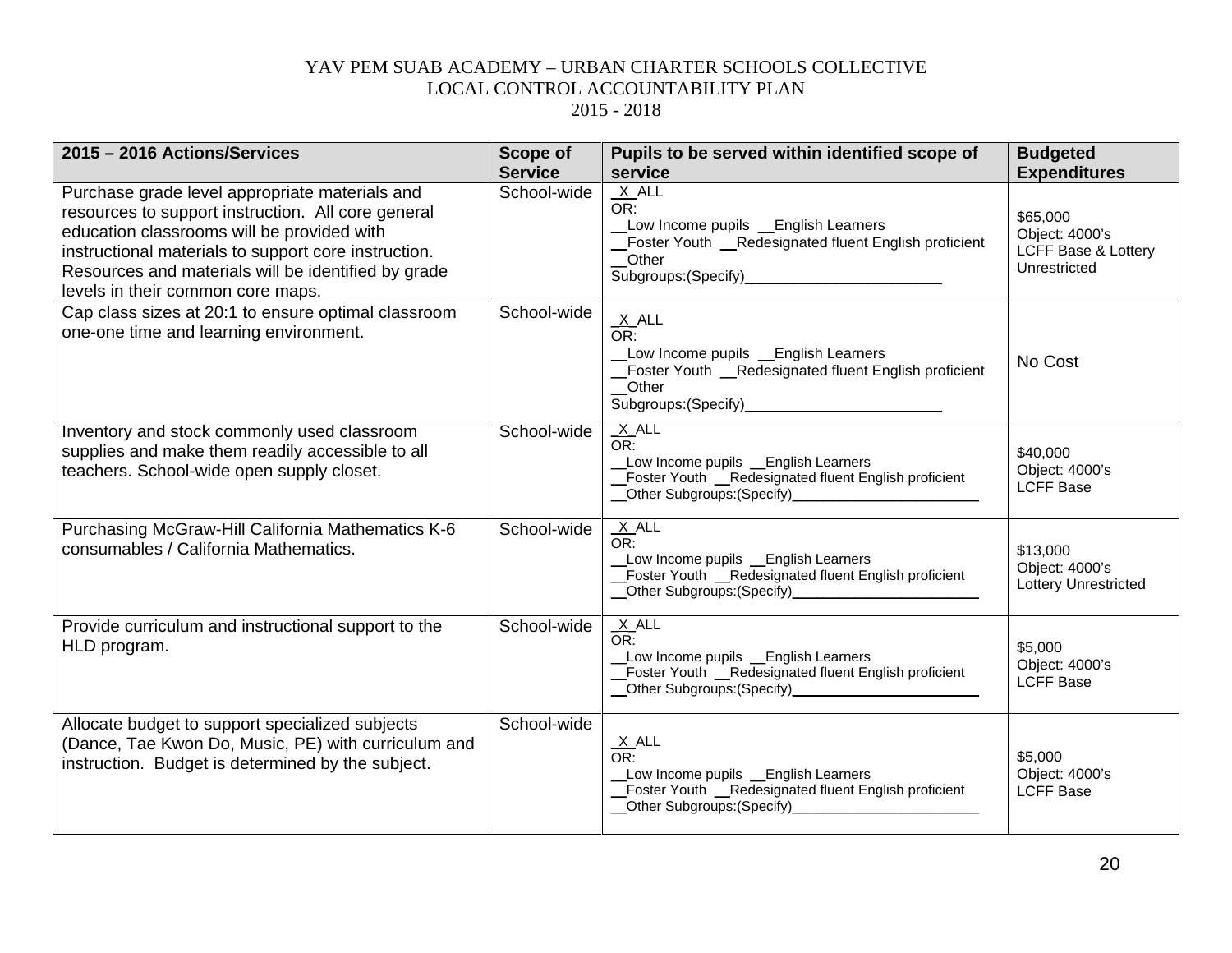| 2015 - 2016 Actions/Services                                                                                                                | <b>Scope of</b> | Pupils to be served within identified scope of                                                                                                                                                                                                                                                                                                         | <b>Budgeted</b>                                                             |
|---------------------------------------------------------------------------------------------------------------------------------------------|-----------------|--------------------------------------------------------------------------------------------------------------------------------------------------------------------------------------------------------------------------------------------------------------------------------------------------------------------------------------------------------|-----------------------------------------------------------------------------|
|                                                                                                                                             | <b>Service</b>  | service                                                                                                                                                                                                                                                                                                                                                | <b>Expenditures</b>                                                         |
| Allocate budget to support the front office, back office,<br>and administration with ink, paper, and office supplies<br>to conduct business | School-wide     | $X$ ALL<br>OR:<br>Low Income pupils _English Learners<br>Foster Youth _Redesignated fluent English proficient<br>_Other Subgroups:(Specify)_                                                                                                                                                                                                           | \$10,000<br>Object:<br>4000's LCFF Base                                     |
| Allocate budget to support the nurse with health and<br>medical supplies                                                                    | School-wide     | X ALL<br>OR:<br>Low Income pupils Learners<br>_Foster Youth _Redesignated fluent English proficient                                                                                                                                                                                                                                                    | \$1,290<br>Object: 4000's<br><b>LCFF Base</b>                               |
| Allocate budget to support the custodial staff with<br>cleaning solutions, toiletries, towels and tools to keep<br>the school clean.        | School-wide     | $X$ ALL<br>OR:<br>Low Income pupils _English Learners<br>Foster Youth _Redesignated fluent English proficient<br>Other Subgroups: (Specify)<br><u>Community</u>                                                                                                                                                                                        | \$9,000<br>Object: 4000's<br><b>LCFF Base</b>                               |
| Purchase a new set of laptops, document reader and<br>LCD projector for the new $6th$ grade classroom to be<br>added in 2015-2016.          | School-wide     | X ALL<br>OR:<br>Low Income pupils Lenglish Learners<br>_Foster Youth _Redesignated fluent English proficient<br>__Other Subgroups:(Specify)_________________________                                                                                                                                                                                   | \$15,000<br>Object: 4000's<br>LCFF Base,<br>Supplemental &<br>Concentration |
| Allocate budget to support newly credentialed teachers<br>through the BTSA program.                                                         | School-wide     | $X$ ALL<br>OR:<br>Low Income pupils Lenglish Learners<br>Foster Youth _Redesignated fluent English proficient<br>Other Subgroups: (Specify)<br><u>Community</u> Contract Contract Contract Contract Contract Contract Contract Contract Contract Contract Contract Contract Contract Contract Contract Contract Contract Contract Contract Contract Co | \$21,524 Objects:<br>1000', 3,000's, 5000's<br><b>LCFF Base</b>             |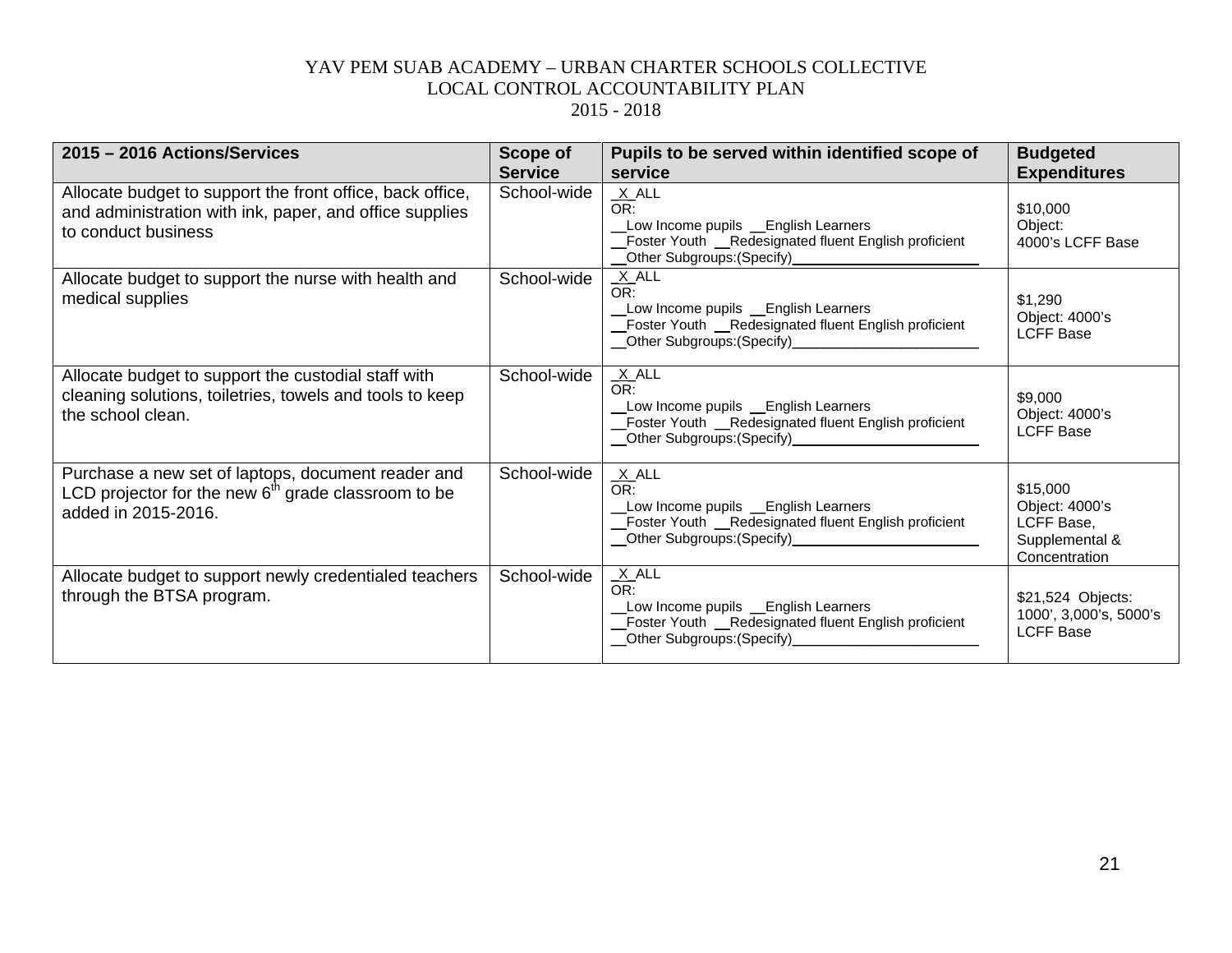| 2015 - 2016 Actions/Services                                                                                                                                                                                                                                                                                                                                                                                                                                                                                                | <b>Scope of</b><br><b>Service</b> | Pupils to be served within identified scope of<br>service                                                                                            | <b>Budgeted</b><br><b>Expenditures</b>                        |
|-----------------------------------------------------------------------------------------------------------------------------------------------------------------------------------------------------------------------------------------------------------------------------------------------------------------------------------------------------------------------------------------------------------------------------------------------------------------------------------------------------------------------------|-----------------------------------|------------------------------------------------------------------------------------------------------------------------------------------------------|---------------------------------------------------------------|
| Contract with an HET/ Curriculum and Instruction<br>coach to support the implementation of HET through<br>observations, coaching, and lesson studies. Teachers<br>will demonstrate knowledge of how the brain works<br>and how to execute instruction in a body-brain<br>compatible manner.                                                                                                                                                                                                                                 | School-wide                       | $\frac{X}{OR}$ .<br>Low Income pupils _English Learners<br>_Foster Youth _Redesignated fluent English proficient                                     | \$19,100<br>Object: 5000's<br>Title I & II                    |
| Provide HET training to all staff. 90% of all teachers<br>will fully understand, be able to explain, and implement<br>HET. Attention and planning will be given to the<br>philosophies and elements of HET. The 10 Elements<br>of HET are Absence of Threat, Meaningful Content,<br>Enriched Environment, Adequate Time, Immediate<br>Feedback, Movement, Choices, Collaboration,<br>Mastery/Application, and "Being There" Experience.                                                                                     | School-wide                       | $\frac{X}{OR}$ .<br>Low Income pupils _ English Learners<br>Foster Youth _Redesignated fluent English proficient<br>_Other Subgroups:(Specify)______ | \$51,484<br>Objects: 5000's<br><b>LCFF Base</b>               |
| Align all "Being There" experiences to the grade levels'<br>common core maps and build in the budget to support<br>the "Being There" experiences. Being-there<br>experiences are a part of the HET model and supports<br>all scholars with meaningful experiences to build<br>knowledge, comprehension, and skills that are directly<br>related to the common core standards. Provide<br>release time for grade level teams to work on common<br>core standards maps. Schedule in all being-there<br>experience studytrips. | School-wide                       | $\frac{X}{OR}$ .<br>Low Income pupils _English Learners<br>Foster Youth _Redesignated fluent English proficient                                      | \$100,358<br>Object: 5000's<br><b>LCFF Base &amp; Title I</b> |
| Provide Common Core Professional Development for<br>all core general education teachers in English<br>Language Arts / Math and provide follow-up<br>professional developments to support teachers.                                                                                                                                                                                                                                                                                                                          | School-wide                       | $X$ ALL<br>OR:<br>Low Income pupils _ English Learners<br>Foster Youth _Redesignated fluent English proficient<br>_Other Subgroups: (Specify)_       | \$31,441<br>Object: 5000's<br><b>LCFF Base</b>                |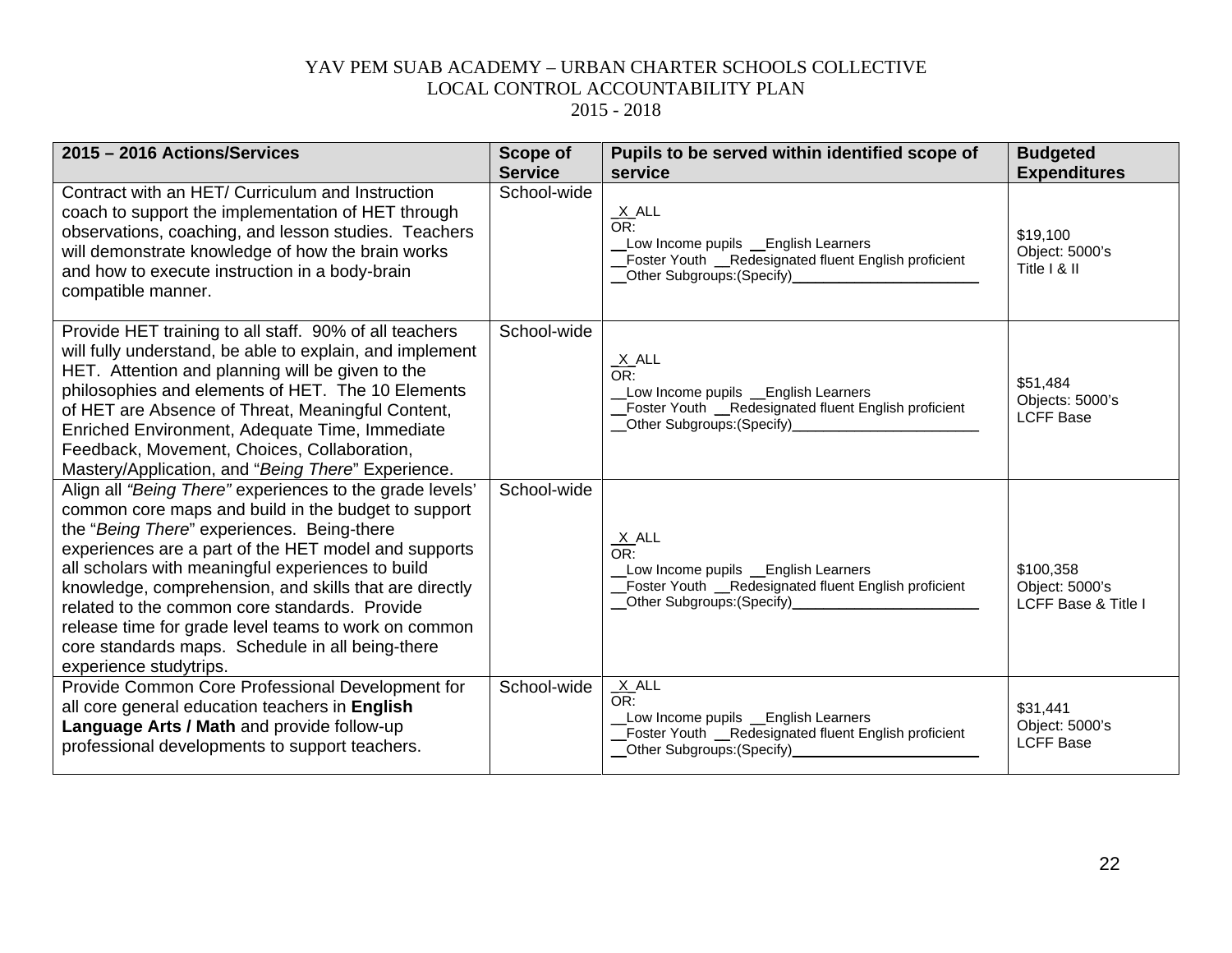| 2015 - 2016 Actions/Services                                                                                                                                                                                                             | Scope of<br><b>Service</b> | Pupils to be served within identified scope of<br>service                                                                  | <b>Budgeted</b><br><b>Expenditures</b>              |
|------------------------------------------------------------------------------------------------------------------------------------------------------------------------------------------------------------------------------------------|----------------------------|----------------------------------------------------------------------------------------------------------------------------|-----------------------------------------------------|
| Provide English Language Development (ELD) training<br>to instructional staff. The professional development<br>and follow-up support will provide teachers with ELD<br>framework and tools to support English Learners.                  | School-wide                | X ALL<br>OR:<br>Low Income pupils _English Learners<br>Foster Youth _Redesignated fluent English proficient                | \$17.990<br>Object: 5000's<br>LCFF Base & Title III |
| Develop an Individualized Learning Plan for every<br>scholar with specific goals to obtain. The goal should<br>clearly state a 20% gain or an increase in one<br>proficiency band. Provide training as needed to<br>instructional staff. | School-wide                | $X$ ALL<br>OR:<br>Low Income pupils Lenglish Learners<br>Foster Youth _Redesignated fluent English proficient              | No Cost                                             |
| Create protected time for teacher planning, prepping,<br>collaboration, and professional development on a daily<br>basis.                                                                                                                | School-wide                | $X$ ALL<br>OR:<br>Low Income pupils _ English Learners<br>Foster Youth _Redesignated fluent English proficient             | No Cost                                             |
| Contract with cultural competency/sensitivity trainers to<br>provide training to staff. Staff members will use this<br>knowledge to work with scholars and families from<br>different cultures.                                          | School-wide                | $X$ ALL<br>OR:<br>Low Income pupils Lenglish Learners<br>_Foster Youth __Redesignated fluent English<br>proficient __Other | \$10,000<br>Object: 5000's<br>Title I               |
| Provide opportunities for HLD teachers to visit other<br>Hmong language programs in Minnesota and<br>Wisconsin for networking, support, and sharing of<br>resources.                                                                     | School-wide                | $X$ ALL<br>OR:<br>Low Income pupils Lenglish Learners<br>_Foster Youth _Redesignated fluent English proficient             | \$6,000<br>Object: 5000's<br><b>LCFF Base</b>       |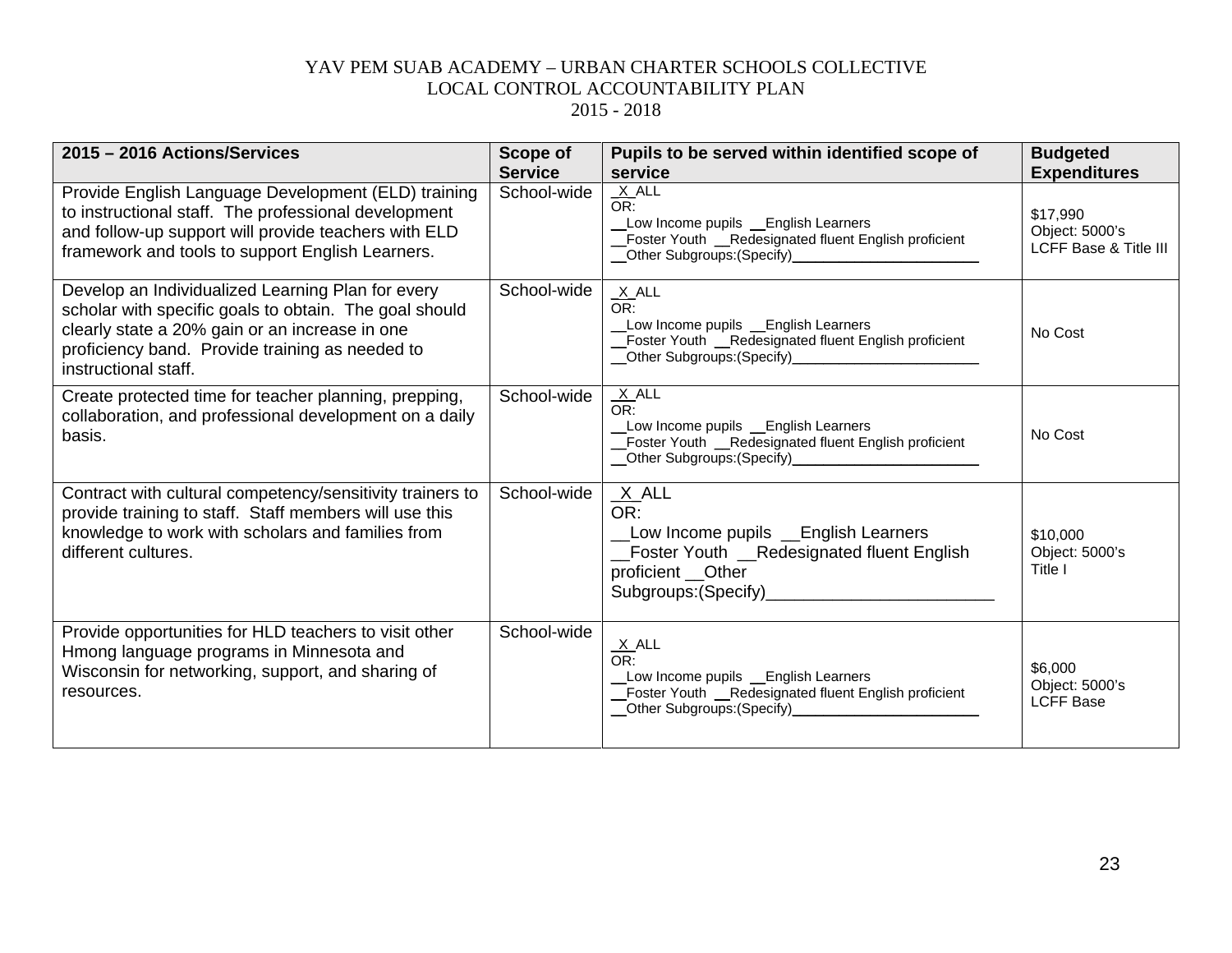| 2015 - 2016 Actions/Services                                                                                                                                                                                                               | <b>Scope of</b><br><b>Service</b> | Pupils to be served within identified scope of<br>service                                                                                                                                | <b>Budgeted</b><br><b>Expenditures</b>                  |
|--------------------------------------------------------------------------------------------------------------------------------------------------------------------------------------------------------------------------------------------|-----------------------------------|------------------------------------------------------------------------------------------------------------------------------------------------------------------------------------------|---------------------------------------------------------|
| Continue working with authorizing agency, Sacramento<br>City Unified School District, and its special education<br>staff to provide additional training to staff on how to<br>address interventions.                                       | School-wide                       | $\frac{X}{OR}$ .<br>Low Income pupils _English Learners<br>_Foster Youth _Redesignated fluent English proficient<br>Other Subgroups: (Specify)<br><u>Communication</u>                   | No Cost                                                 |
| Provide training to support staff with the focus on<br>LIFESKILLS and Academic Efficacy. These character-<br>based models will provide a systemic school-wide<br>culture with consistent use of language, affirmations,<br>and practice.   | School-wide                       | $X$ ALL<br>OR:<br>Low Income pupils _English Learners<br>Foster Youth __Redesignated fluent English proficient                                                                           | No Cost                                                 |
| Integrate body-brain teaching and learning throughout<br>the instructional day to engage all scholars and all<br>subgroups. All support staff will receive the<br>foundational trainings on LIFESKILLS, concepts and<br>principles of HET. | School-wide                       | $\frac{X}{OR}$ ALL<br>Low Income pupils _English Learners<br>Foster Youth _Redesignated fluent English proficient<br>__Other Subgroups:(Specify)____________________                     | \$4,300<br>Object: 5000's<br>Title I                    |
| Provide parent workshops on Parent Engagement,<br>LIFESKILLS, Strategies to help Scholars at Home, and<br>other related topics to build parent capacity, once a<br>trimester.                                                              | School-wide                       | $X$ ALL<br>OR:<br>Low Income pupils Lenglish Learners<br><b>Example 1</b> Foster Youth Redesignated fluent English<br>proficient __Other<br>Subgroups: (Specify)<br>Subgroups: (Specify) | \$1,000 Objects:<br>1000', 3,000's,<br><b>LCFF Base</b> |
| Establish and acquire legal guidance on Scholar<br>Council Bylaws and a process for scholar leaders to<br>campaign for positions, creating opportunities for<br>scholars to practice LIFESKILLS and leadership skills.                     | School-wide                       | $\frac{X}{OR}$ .<br>Low Income pupils _English Learners<br>Foster Youth __ Redesignated fluent English proficient                                                                        | No Cost                                                 |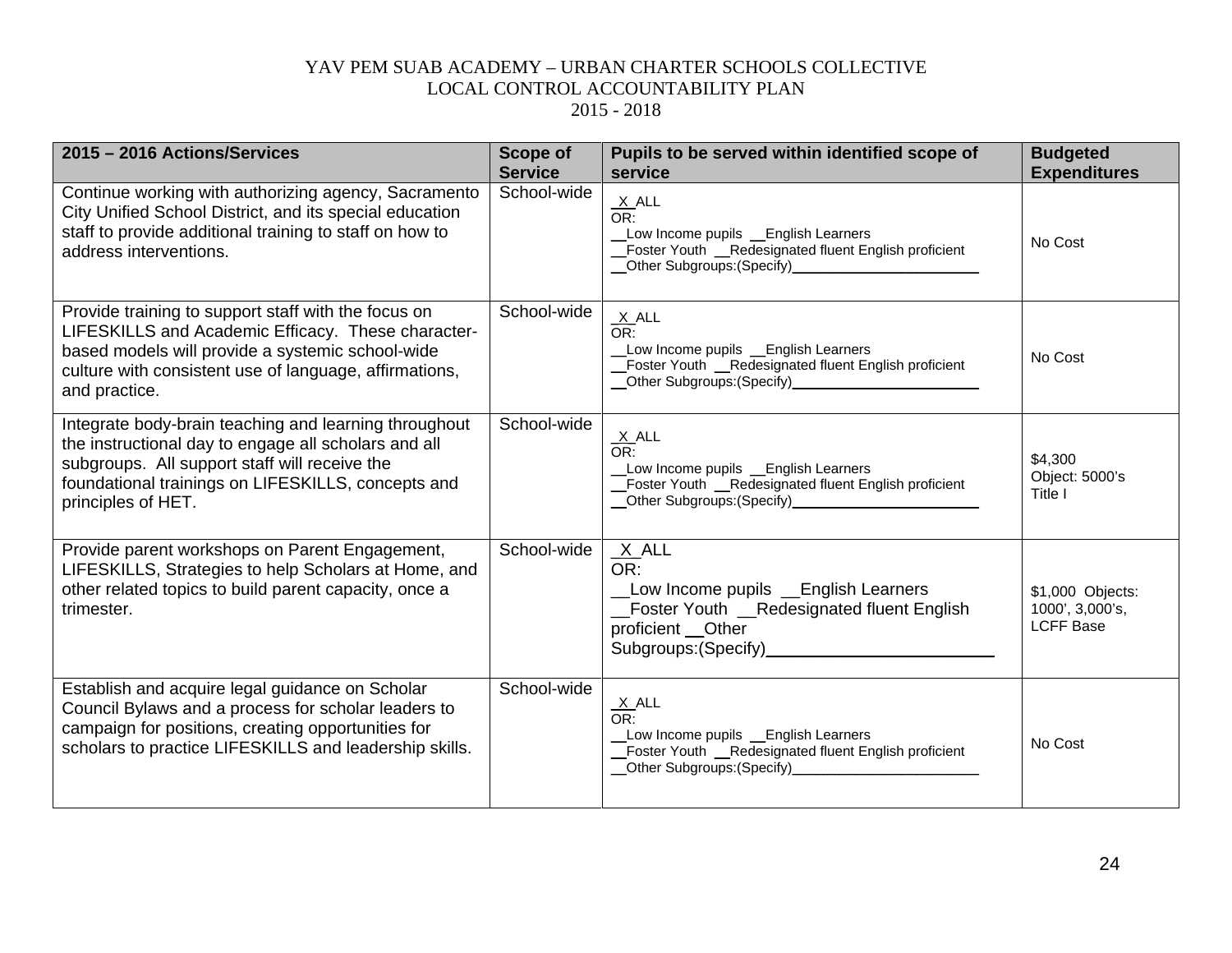| 2015 - 2016 Actions/Services                                                                                                                                                                                                                                                                                                                                                                                                                                                                                                  | Scope of       | Pupils to be served within identified scope of                                                                                                                        | <b>Budgeted</b>                               |
|-------------------------------------------------------------------------------------------------------------------------------------------------------------------------------------------------------------------------------------------------------------------------------------------------------------------------------------------------------------------------------------------------------------------------------------------------------------------------------------------------------------------------------|----------------|-----------------------------------------------------------------------------------------------------------------------------------------------------------------------|-----------------------------------------------|
|                                                                                                                                                                                                                                                                                                                                                                                                                                                                                                                               | <b>Service</b> | service                                                                                                                                                               | <b>Expenditures</b>                           |
| Provide monthly awards assemblies to recognize<br>scholar achievement and success. This will also be an<br>opportunity to recognize attendance and award<br>scholars who are consistent in coming to school on<br>time.<br>Purchasing a LCD monitor to display and recognize<br>outstanding merits (attendance, academics,<br>LIFESKILLS, etc)<br>Purchasing a portable sound system with microphones<br>for monthly awards assemblies, scholar performances,<br>school functions (attendance, academics, LIFESKILLS,<br>etc) | School-wide    | $\frac{X}{OR}$ .<br>Low Income pupils _English Learners<br>Foster Youth _Redesignated fluent English proficient<br>Other Subgroups: (Specify)<br><u>Communicative</u> | \$3,000<br>Object: 4000's<br><b>LCFF Base</b> |
| Purchase and use NWEA MAP on-line assessment for<br>school-wide assessment in the Fall, Winter, Spring,<br>and Summer of each year.                                                                                                                                                                                                                                                                                                                                                                                           | School-wide    | X ALL<br>OR:<br>Low Income pupils _English Learners<br>Foster Youth _Redesignated fluent English proficient<br>__Other Subgroups:(Specify)_________________________   | \$5,434<br>Object: 4000's<br><b>LCFF Base</b> |
| Purchasing/replacing technology hardware/software.                                                                                                                                                                                                                                                                                                                                                                                                                                                                            | School-wide    | $X$ ALL<br>OR:<br>Low Income pupils _English Learners<br>Foster Youth _Redesignated fluent English proficient<br>_Other Subgroups:(Specify)__                         | \$5,000<br>Object: 4000's<br><b>LCFF Base</b> |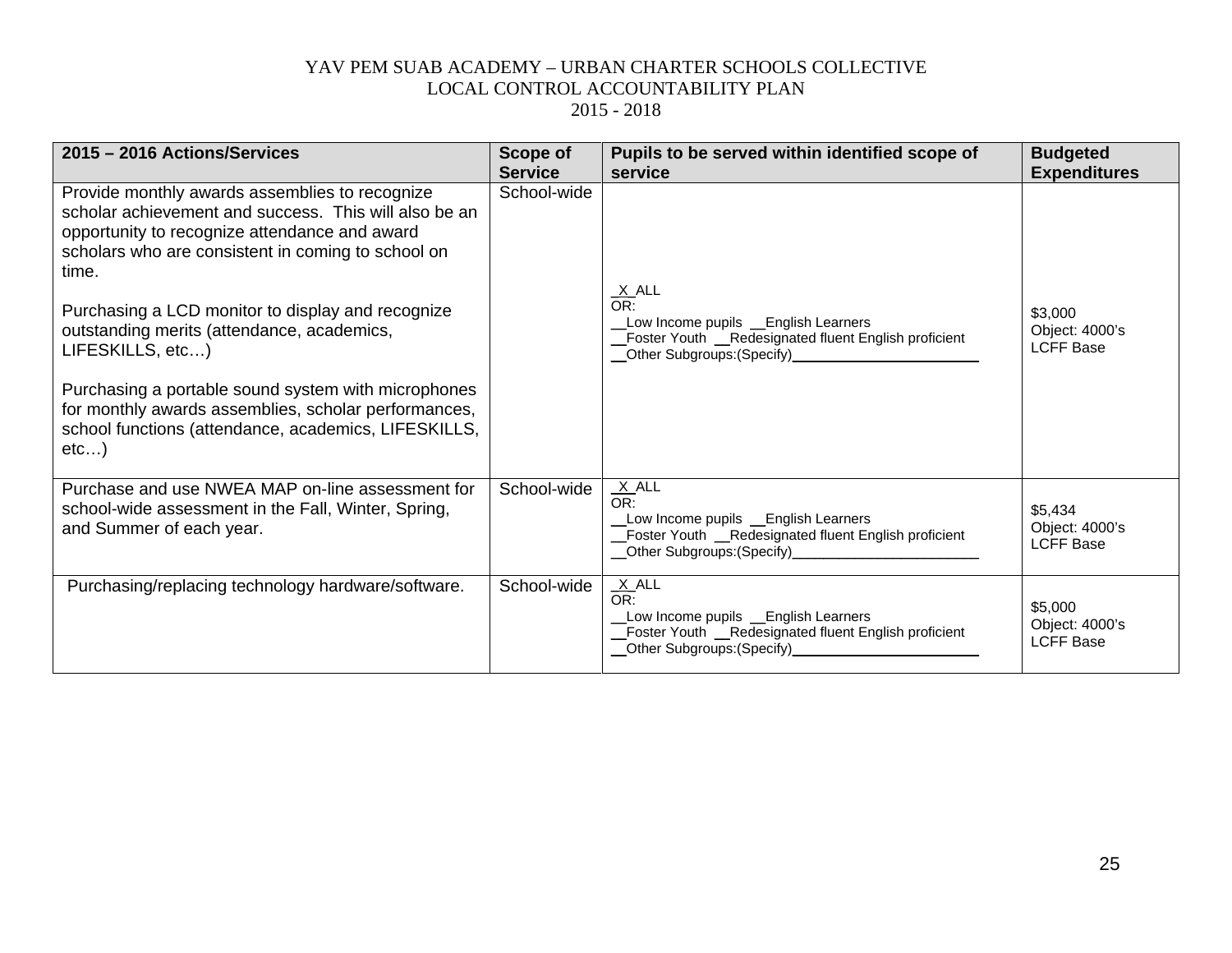| 2015 - 2016 Actions/Services                                                                                                                                                                                                                                                                    | Scope of<br><b>Service</b> | Pupils to be served within identified scope of<br>service                                                                                                                                                                                                                                                                                                  | <b>Budgeted</b><br><b>Expenditures</b>                 |
|-------------------------------------------------------------------------------------------------------------------------------------------------------------------------------------------------------------------------------------------------------------------------------------------------|----------------------------|------------------------------------------------------------------------------------------------------------------------------------------------------------------------------------------------------------------------------------------------------------------------------------------------------------------------------------------------------------|--------------------------------------------------------|
| Providing formal training on the Data, Feedback,<br>Strategy (DFS) model to improve instruction with the<br>incorporation of CCSS and the use of the California<br>Assessment Student Performance and Progress<br>(CAASPP).                                                                     | School-wide                | <u>X</u> ALL<br>$\overline{\overline{\text{OR}}}$<br>Low Income pupils _English Learners                                                                                                                                                                                                                                                                   | \$5,000                                                |
| Modifying instruction based on student achievement<br>data through the Data, Feedback, Strategy (DFS)<br>model. Collaboration allows for teachers to look at<br>students' work, and develop strategies to implement in<br>the classroom to address common core state<br>standards and learning. |                            | Foster Youth _Redesignated fluent English proficient                                                                                                                                                                                                                                                                                                       | Object: 5000's<br><b>LCFF Base</b>                     |
| Purchase keyboarding application or program to<br>support building keyboarding skills for all scholars $3rd$ –<br>6 <sup>th</sup>                                                                                                                                                               | School-wide                | $X$ ALL<br>OR:<br>_Low Income    pupils __English Learners<br>_Foster Youth __Redesignated fluent English proficient                                                                                                                                                                                                                                       | \$3,000<br>Object: 5000's<br><b>Lottery Restricted</b> |
| Renew/Purchase Moby Max, BrainPop, and other web-<br>based programs or applications to support curriculum,<br>instruction, and learning                                                                                                                                                         | School-wide                | $X$ ALL<br>OR:<br>Low Income pupils _English Learners<br>Foster Youth _Redesignated fluent English proficient                                                                                                                                                                                                                                              | \$5,000<br>Object: 5000's<br><b>Lottery Restricted</b> |
| Provide training to all ATT staff on trouble-shooting,<br>software, applications, and web-based programs to<br>enable them to support scholars learning and use of<br>the technology devices                                                                                                    | School-wide                | $\frac{X}{OR}$ ALL<br>Low Income pupils _English Learners<br>Foster Youth _Redesignated fluent English proficient<br>Other Subgroups: (Specify)<br><u>Community</u> Contract Contract Contract Contract Contract Contract Contract Contract Contract Contract Contract Contract Contract Contract Contract Contract Contract Contract Contract Contract Co | \$2,500<br>Object: 5000's<br><b>LCFF Base</b>          |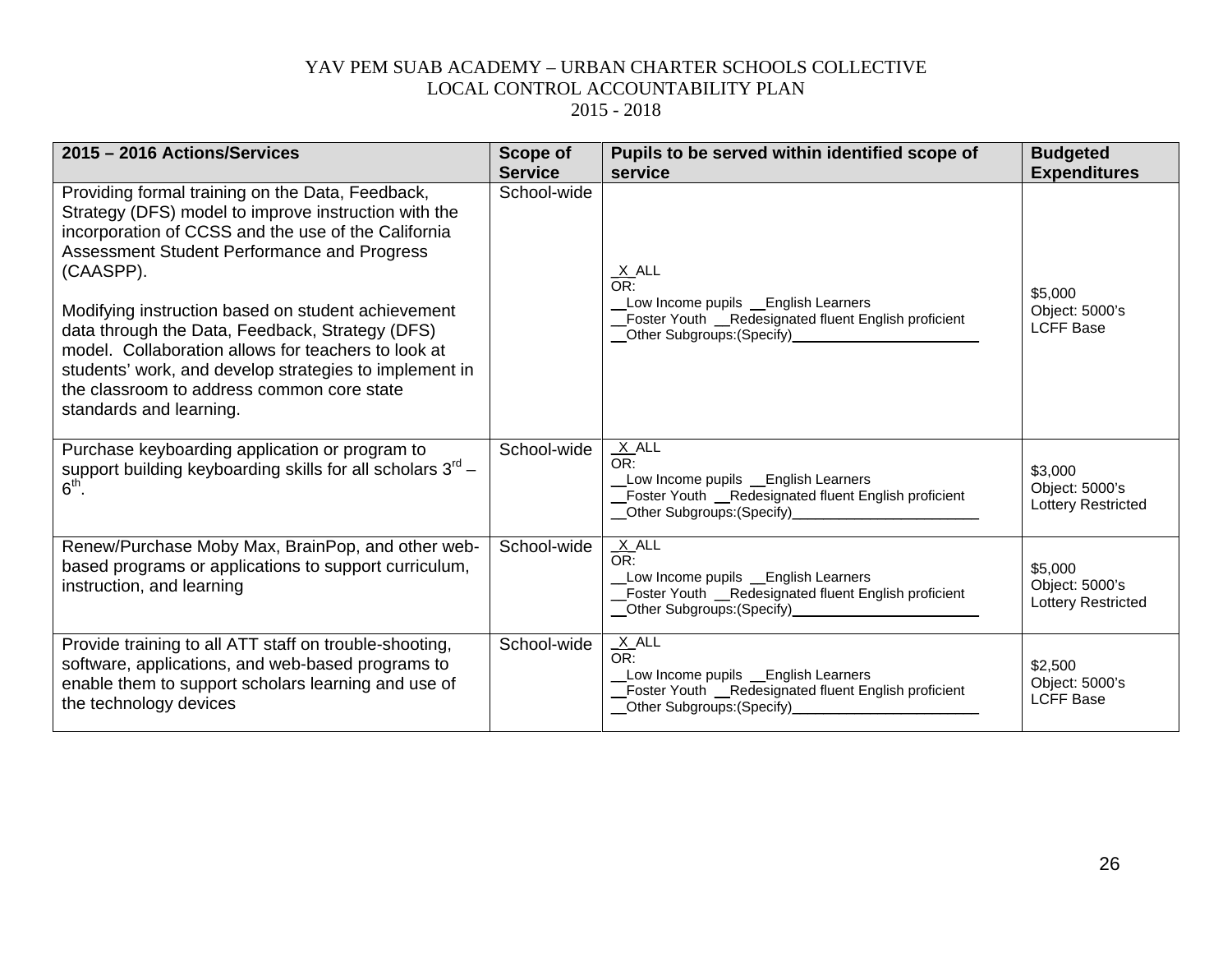| 2015 - 2016 Actions/Services                                                                                                                                                                                                                                                                                                                                                                                                        | Scope of       | Pupils to be served within identified scope of                                                                                                                        | <b>Budgeted</b>     |
|-------------------------------------------------------------------------------------------------------------------------------------------------------------------------------------------------------------------------------------------------------------------------------------------------------------------------------------------------------------------------------------------------------------------------------------|----------------|-----------------------------------------------------------------------------------------------------------------------------------------------------------------------|---------------------|
|                                                                                                                                                                                                                                                                                                                                                                                                                                     | <b>Service</b> | service                                                                                                                                                               | <b>Expenditures</b> |
| Use technology in the classroom. All $4th$ , $5th$ , and $6th$ grade<br>scholars will integrate research and presentation using<br>technology and multimedia to identify a career and the<br>level of education necessary to obtain such career. A<br>career fair will be organized to bring in different career<br>presenters to showcase their careers. Scholars will be<br>showcasing their own future career of their choosing. | School-wide    | <u>_X_</u> ALL<br>OR:<br>_Low Income pupils _English Learners<br>Foster Youth _Redesignated fluent English proficient<br>__Other Subgroups:(Specify)_________________ | No cost             |
| Each grade level will participate in doing one social<br>action project each year. Scholars will use their<br>knowledge acquired through the study of their unit and<br>create a social action project to inform, influence, and<br>change themselves, their fellow scholars, their families,<br>and their communities.                                                                                                             | School-wide    | $X$ ALL<br>OR:<br>Low Income pupils _English Learners<br>Foster Youth _Redesignated fluent English proficient<br>Other Subgroups: (Specify)                           | No Cost             |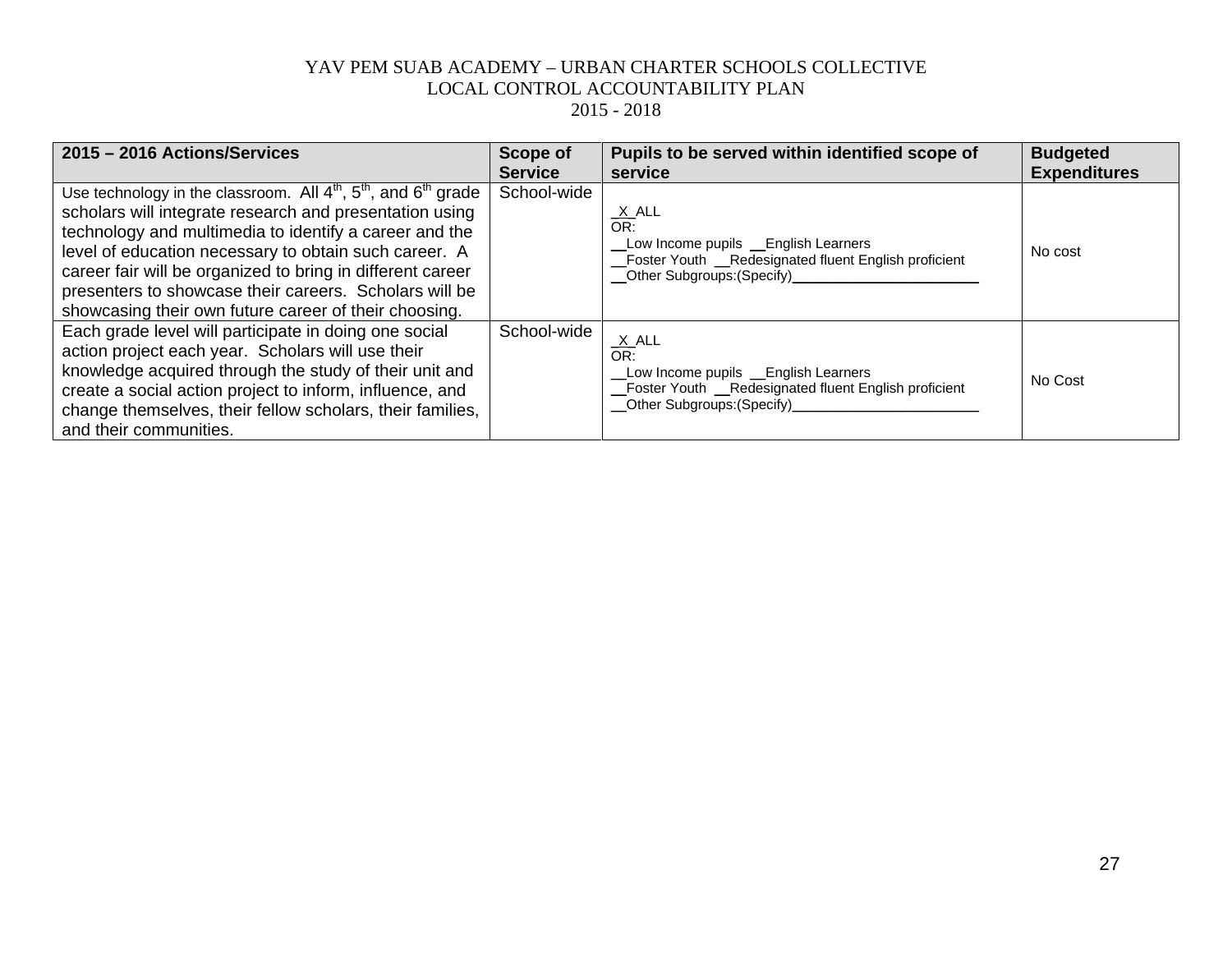| GOAL:                                                                                                                                                                                                                                                                                                                                                                        |                                                                                                                                                                                                                                    | <b>Related State and/or Local Priorities:</b><br>1. To enable all scholars to make good choices.<br>2. To enable all scholars to be competent, self-motivated, lifelong learners.<br>1 <u>X 2X 3X 4X 5X 6X 7X 8X</u><br>3. To be ranked among the top 10 high performing schools in the district.<br>COE only: 9 10<br>4. To increase the percentage of scholars demonstrating: a) mastery of state standards,<br>Local: Specify<br>b) college and career orientation. |  |  |
|------------------------------------------------------------------------------------------------------------------------------------------------------------------------------------------------------------------------------------------------------------------------------------------------------------------------------------------------------------------------------|------------------------------------------------------------------------------------------------------------------------------------------------------------------------------------------------------------------------------------|------------------------------------------------------------------------------------------------------------------------------------------------------------------------------------------------------------------------------------------------------------------------------------------------------------------------------------------------------------------------------------------------------------------------------------------------------------------------|--|--|
|                                                                                                                                                                                                                                                                                                                                                                              |                                                                                                                                                                                                                                    | 1. There is a need to continue to support all teachers in their capacity development of how the brain works and<br>understand the different levels/stages of the Highly Effective Teaching (HET) Model. Understanding how the brain<br>works allows for all teachers and staff members to understand the principles and elements of HET. Metric: Survey of<br>all teachers.                                                                                            |  |  |
|                                                                                                                                                                                                                                                                                                                                                                              |                                                                                                                                                                                                                                    | 2. There is a need to continue and strategically implement the LIFESKILLS program at YPSA with consistency. The<br>consistency in language and use with the LIFESKILLS will lead to practice and growth in all children, enabling them to<br>make good decisions and become competent in their actions. Opportunities must be given to scholars to demonstrate<br>understanding and mastery of each LIFESKILL. Metric: Survey of parents, scholars, and teachers.      |  |  |
|                                                                                                                                                                                                                                                                                                                                                                              |                                                                                                                                                                                                                                    | 3. There is a need to continue the support and implementation of Academic Efficacy in every classroom to empower and<br>inspire the growth within each scholar. Academic Efficacy encourages self-efficacy through the use of positive<br>affirmations and validations. Metric: Survey of parents, scholars, and teachers.                                                                                                                                             |  |  |
|                                                                                                                                                                                                                                                                                                                                                                              | <b>Identified Need:</b><br>4. There is a need to continue class size at 20:1 in every classroom to provide optimal classroom learning time and<br>environment. Metric: NWEA, CAASPP and survey of parents, teachers, and scholars. |                                                                                                                                                                                                                                                                                                                                                                                                                                                                        |  |  |
| 5. There is a need to transfer the love and responsibility of learning and teaching to scholars. There is a need to create<br>opportunities for scholars to practice leadership skills in giving speeches, debates, and organizing and leading mini-<br>functions through "Scholar Council" and scholar-lead activities. Metric: Surveys of Teachers, Parents, and Scholars. |                                                                                                                                                                                                                                    |                                                                                                                                                                                                                                                                                                                                                                                                                                                                        |  |  |
|                                                                                                                                                                                                                                                                                                                                                                              |                                                                                                                                                                                                                                    | 6. There is a need to increase parent engagement through home-visits and parent workshops. Working with parents will<br>empower scholars to learn and enable them to make good decisions and become problem-solvers through the use of<br>LIFESKILLS. Metric: Survey of parents and scholars.                                                                                                                                                                          |  |  |
|                                                                                                                                                                                                                                                                                                                                                                              |                                                                                                                                                                                                                                    | 7. There is a need to continue "Special Skills Classes" and to include Dance, Music, Taekwondo, Physical activities, and<br>Art. Providing scholars with specialized classes that are skills-based compliments the body-brain approach and taps<br>into the multiple intelligences. These classes build routine, self-esteem, and confidence in children. Metric: Report<br>Card, Surveys of Parents, teachers, and scholars.                                          |  |  |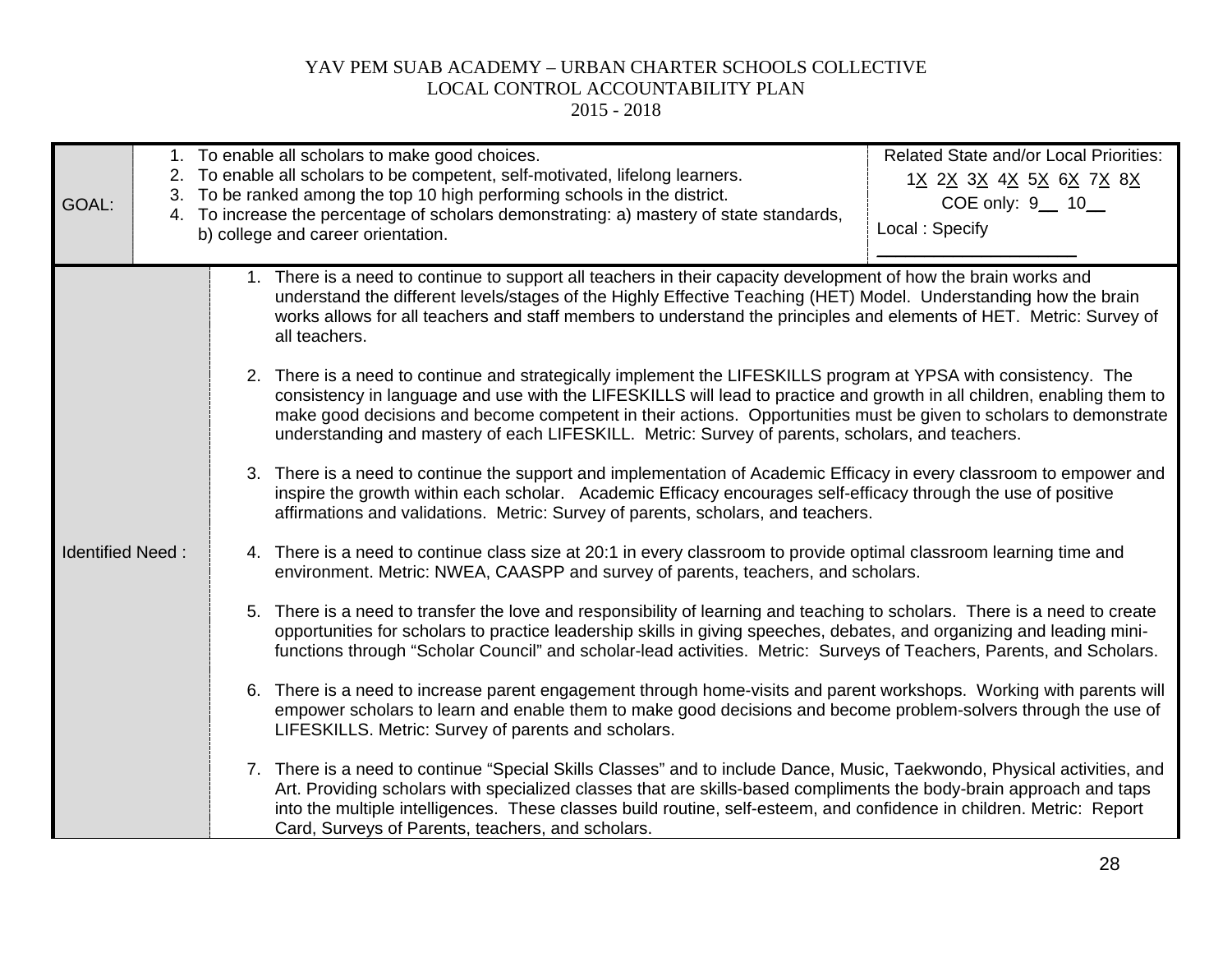2015 - 2018

 $\overline{\phantom{a}}$ 

| 8. There is a need to narrow the focus on "Being There" experiences and connect these trips to the teachers' common<br>core maps. The "Being There" experiences provide a more sensory rich experience, enabling the brain to learn more<br>and retain more. This need includes the need to build background knowledge, background vocabulary, and<br>experiences for scholars to succeed in both the social and academic setting. Metric: "Being There" experiences<br>request forms, backwards common core maps, collaboration with teachers, surveys of parents and scholars. |
|----------------------------------------------------------------------------------------------------------------------------------------------------------------------------------------------------------------------------------------------------------------------------------------------------------------------------------------------------------------------------------------------------------------------------------------------------------------------------------------------------------------------------------------------------------------------------------|
| 9. There is a need to continue to provide release days for teachers to revise and add to their grade level's backwards<br>standards maps. Grade level teams will identify their Being-there experiences or studytrips that align as much as<br>possible to their grade levels' units of study. Also, grade level teams will determine the focus vocabulary words, the<br>social action projects, the immersions and/or other projects, and related resources or materials that are needed to<br>support their planning and instruction.                                          |
| 10. There is a need to review the data from cultural competency and cultural sensitivity training for all staff members. This<br>will lead to strategies that may or may not be working.                                                                                                                                                                                                                                                                                                                                                                                         |
| 11. There is a need to continue the support of a fulltime school nurse to create an environment conducive to supporting all<br>scholars' safety, health, and education.                                                                                                                                                                                                                                                                                                                                                                                                          |
| 12. There is a need to continue the support of a part-time school counselor to provide social-emotional services to<br>scholars who come to school with difficult temperaments and lacking such skills.                                                                                                                                                                                                                                                                                                                                                                          |
| 13. There is a need for administrative support to the principal so that focus can be placed on curriculum and instruction.<br>In do so, scholar achievement will increase because teacher observation, feedback, and accountability will increase.                                                                                                                                                                                                                                                                                                                               |
| 14. There is a need to continue a scholar attendance incentive to ensure that scholars come to school on time so learning<br>can start and they don't have to miss out on any instructional time.                                                                                                                                                                                                                                                                                                                                                                                |
| 15. There is a need for ongoing professional development in best practices to support increased scholar learning. Metric:<br>NWEA Assessments and CAASPP will be the new metric going forward.                                                                                                                                                                                                                                                                                                                                                                                   |
| 16. There is a need to support new teachers with Project GLAD (Guided Language Acquisition Design) training. New<br>teachers will be mentor by more seasoned teachers in their grade level. Metric: Survey of parents, scholars, and<br>teachers.                                                                                                                                                                                                                                                                                                                                |
| 17. There is a need for year one and year two teachers to be supported in body-brain compatible education. A coach will                                                                                                                                                                                                                                                                                                                                                                                                                                                          |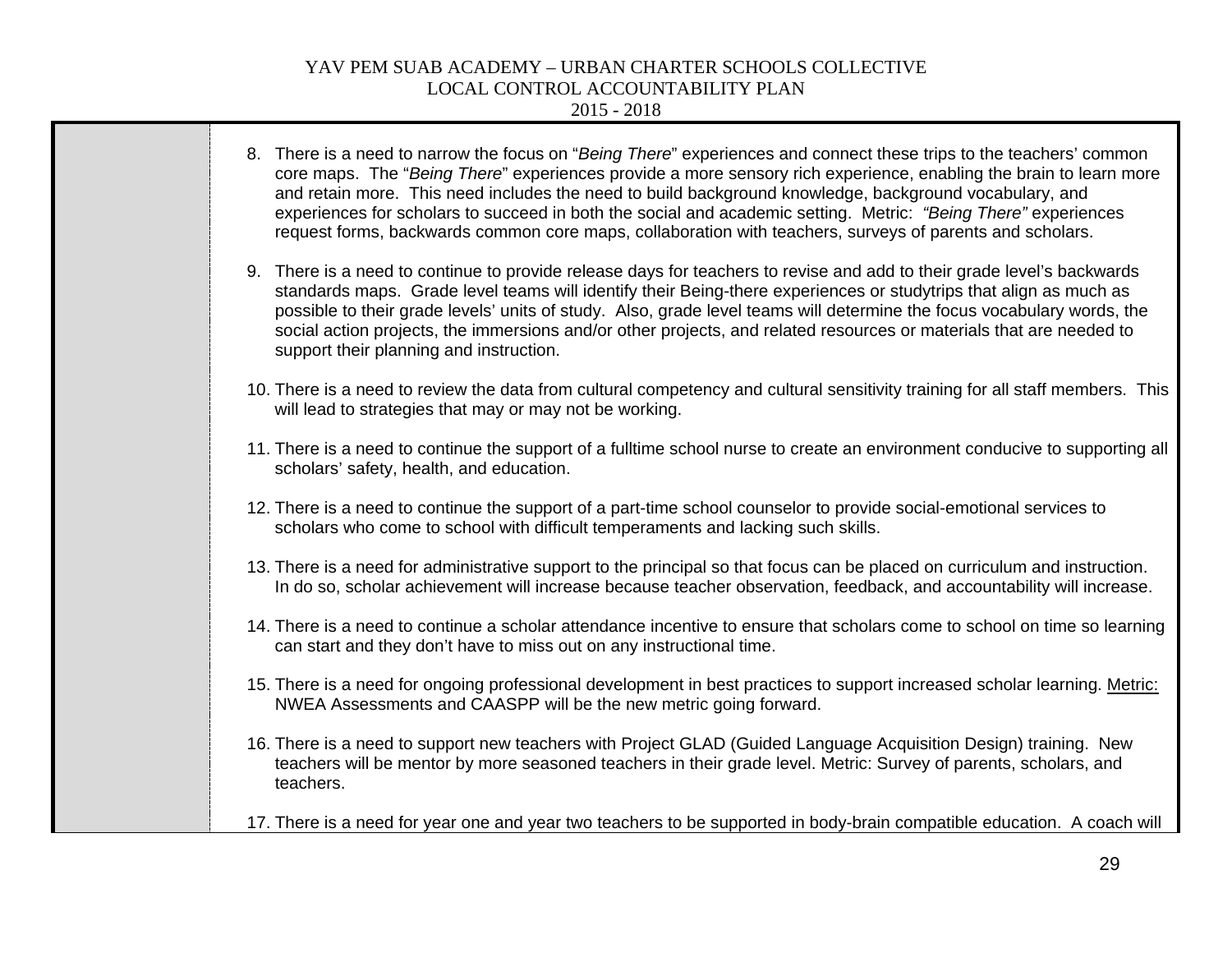| be contract to provide observations, feedback, modeling, and support. The goal is to have teachers become experts<br>in body-brain compatible education.                                                                                                                                                                                                                                                                                                                                                                              |
|---------------------------------------------------------------------------------------------------------------------------------------------------------------------------------------------------------------------------------------------------------------------------------------------------------------------------------------------------------------------------------------------------------------------------------------------------------------------------------------------------------------------------------------|
| 18. There is a need to thoughtfully and thoroughly plan out instruction for scholars based on the Common Core Standards<br>and as identified in the school's Backwards Common Core Maps. The common core maps will be aligned with units,<br>content, "Being There" experiences, and resources/materials to support scholar learning. Metric: Teacher Lesson<br>Plans, Common Core Maps, NWEA, and CAASPP.                                                                                                                            |
| 19. There is a need to continue and improve the existing Hmong Language Development (HLD) program being offered.<br>The HLD program reinforces the concepts learned in the general education classroom for speakers of the Hmong<br>language. For non-Hmong speakers, the HLD program exposes them to another language so that they can gain<br>proficiency in listening, speaking, writing, and reading Hmong. There is a greater appreciation for cultures and<br>languages when scholars are learning about two or more languages. |
| 20. There is a need to organize the days and hours of instruction to create protected time for teacher planning,<br>collaboration, and professional development (3 hours per day as described in our charter). Metric: Teacher survey.                                                                                                                                                                                                                                                                                                |
| 21. There is a need to provide each general education teacher with an individual professional growth plan. This plan is to<br>be developed collaboratively with the principal. Support and coaching will be built into the plan.                                                                                                                                                                                                                                                                                                      |
| 22. There is a need to continue to provide support through the Beginning Teacher Support Association (BTSA) program<br>for teachers to professionally clear their credentials, and at the same time, be supported by a mentor.                                                                                                                                                                                                                                                                                                        |
| 23. There is a need for Common Core aligned material, Common Core aligned hands-on experiences, and Common Core<br>aligned study trips. Metric: Survey of parents, scholars, and teachers.                                                                                                                                                                                                                                                                                                                                            |
| 24. There is a need for a process to examine scholar work and create strategies that lead to mastery by each scholar.<br>YPSA will use the Data, Feedback, Strategy model supported by the Academic Efficacy Institute. Metric: NWEA,<br>CAASPP.                                                                                                                                                                                                                                                                                      |
| 25. There is a need to have scholars use technology and technology devices to tap into learning and practice of common<br>core standards. The incorporation and use of technology will be aligned to the school technology plan. Metric:<br>Technology Plan, Lesson Plans                                                                                                                                                                                                                                                             |
| 26. There is a need to continue the Achievement through Technology (ATT) program to support learning of common core<br>state standards and provide additional practice through the use of technology.                                                                                                                                                                                                                                                                                                                                 |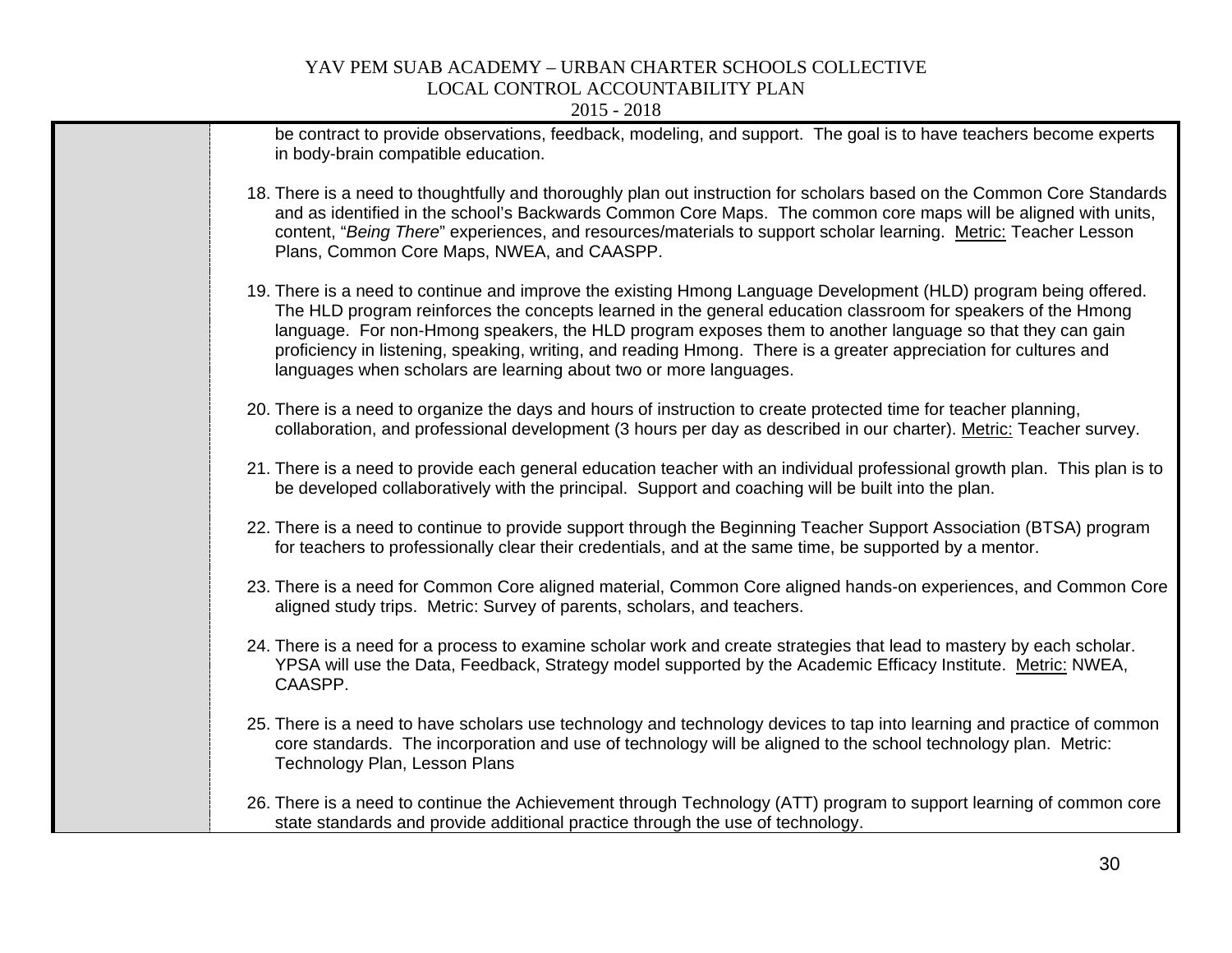|                  | $2015 - 2018$                                                                                                                                                                                                                                                                                                                                                                                                                                                                                                                                                                                                                                     |
|------------------|---------------------------------------------------------------------------------------------------------------------------------------------------------------------------------------------------------------------------------------------------------------------------------------------------------------------------------------------------------------------------------------------------------------------------------------------------------------------------------------------------------------------------------------------------------------------------------------------------------------------------------------------------|
|                  | 27. There is a need to repair or replace the technology devices used by scholars.<br>28. There is a need to increase the percentage of scholars who have mastered basic skills in ELA, math, science by 10%<br>annually. Metric NWEA, CAASPP, Teacher created assessments.<br>29. There is a need to increase the percentage of scholars with an orientation to college and career. Metric: Survey of<br>scholars and parents.<br>30. There is a need to increase the percentage of scholars who understand knowledge and use knowledge in a positive<br>social action manner. Metric: Impact of social action projects on self and on community. |
| Goal Applies to: | Yav Pem Suab Academy Charter School<br>Schools:<br>Applicable Pupil Subgroups:<br>All                                                                                                                                                                                                                                                                                                                                                                                                                                                                                                                                                             |

The goals identified for 2016 – 2017 are listed below, but they will be dependent on the 2015 – 2016 school year's data. Once the data becomes available, Yav Pem Suab Academy will realign the targets more closely.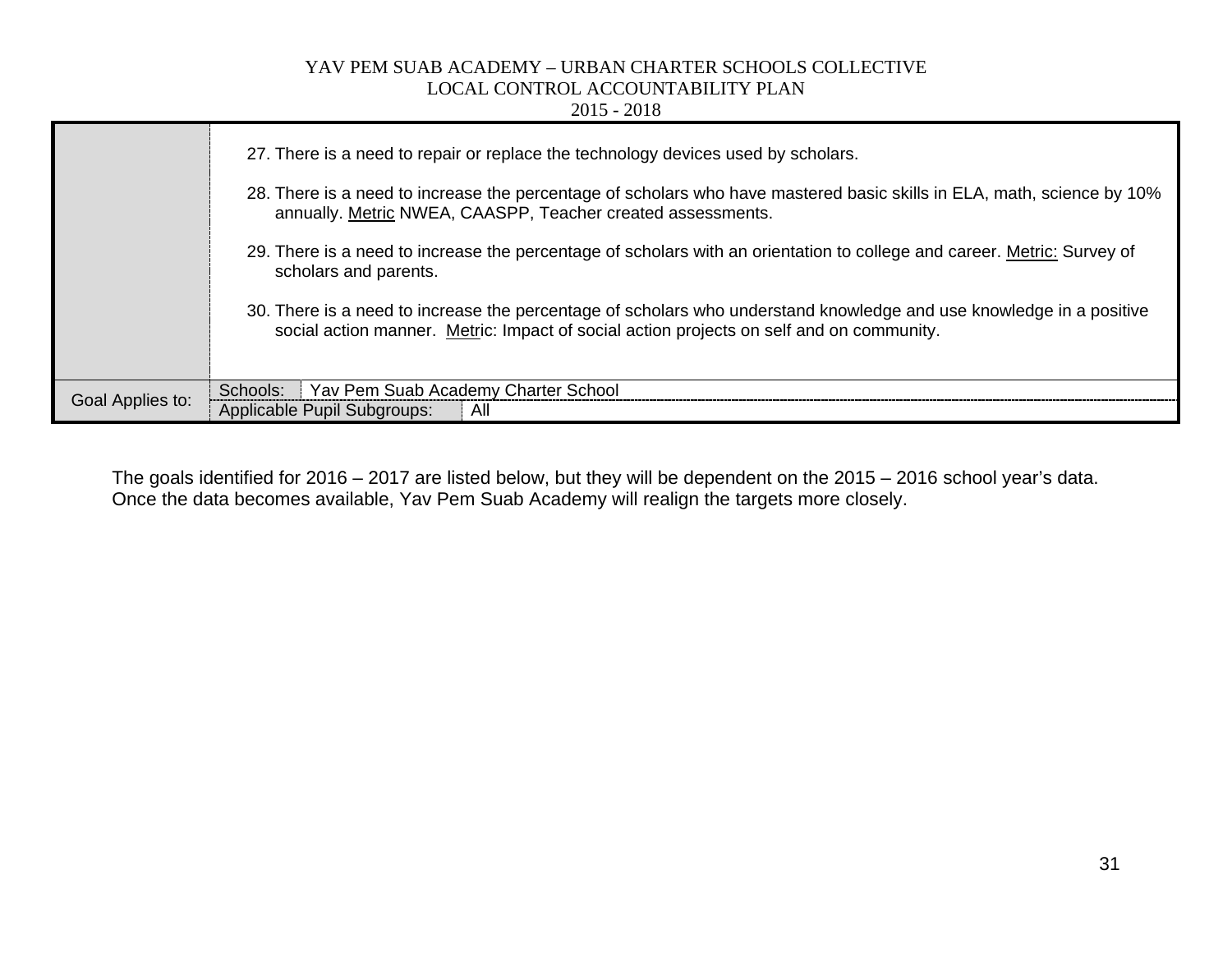| <b>LCAP Year 2: 2016-2017</b>                                                                                                                |                                   |                                    |  |  |
|----------------------------------------------------------------------------------------------------------------------------------------------|-----------------------------------|------------------------------------|--|--|
| <b>Expected Annual</b><br>Measurable<br>Outcomes:<br>(Based on the<br>2016-2017 State-<br>wide CAASPP<br>Testing and the<br>2016-2017 CELDT) | 2016 - 2017 CAASPP (ELA & Math)   |                                    |  |  |
|                                                                                                                                              | Subgroup:                         | <b>Proficient/Advanced Target:</b> |  |  |
|                                                                                                                                              | School-wide                       | 55%                                |  |  |
|                                                                                                                                              | Asian                             | 55%                                |  |  |
|                                                                                                                                              | <b>Black or African American</b>  | 55%                                |  |  |
|                                                                                                                                              | Hispanic or Latino                | 55%                                |  |  |
|                                                                                                                                              | Socio-economically Disadvantaged  | 35%                                |  |  |
|                                                                                                                                              | <b>English Learners</b>           | 55%                                |  |  |
|                                                                                                                                              | <b>Scholars with Disabilities</b> | 25%                                |  |  |
|                                                                                                                                              | <b>CELDT</b>                      |                                    |  |  |
|                                                                                                                                              | Subgroup:                         | <b>Proficient/Advanced Target:</b> |  |  |
|                                                                                                                                              | <b>English Learners</b>           | 50%                                |  |  |
|                                                                                                                                              |                                   |                                    |  |  |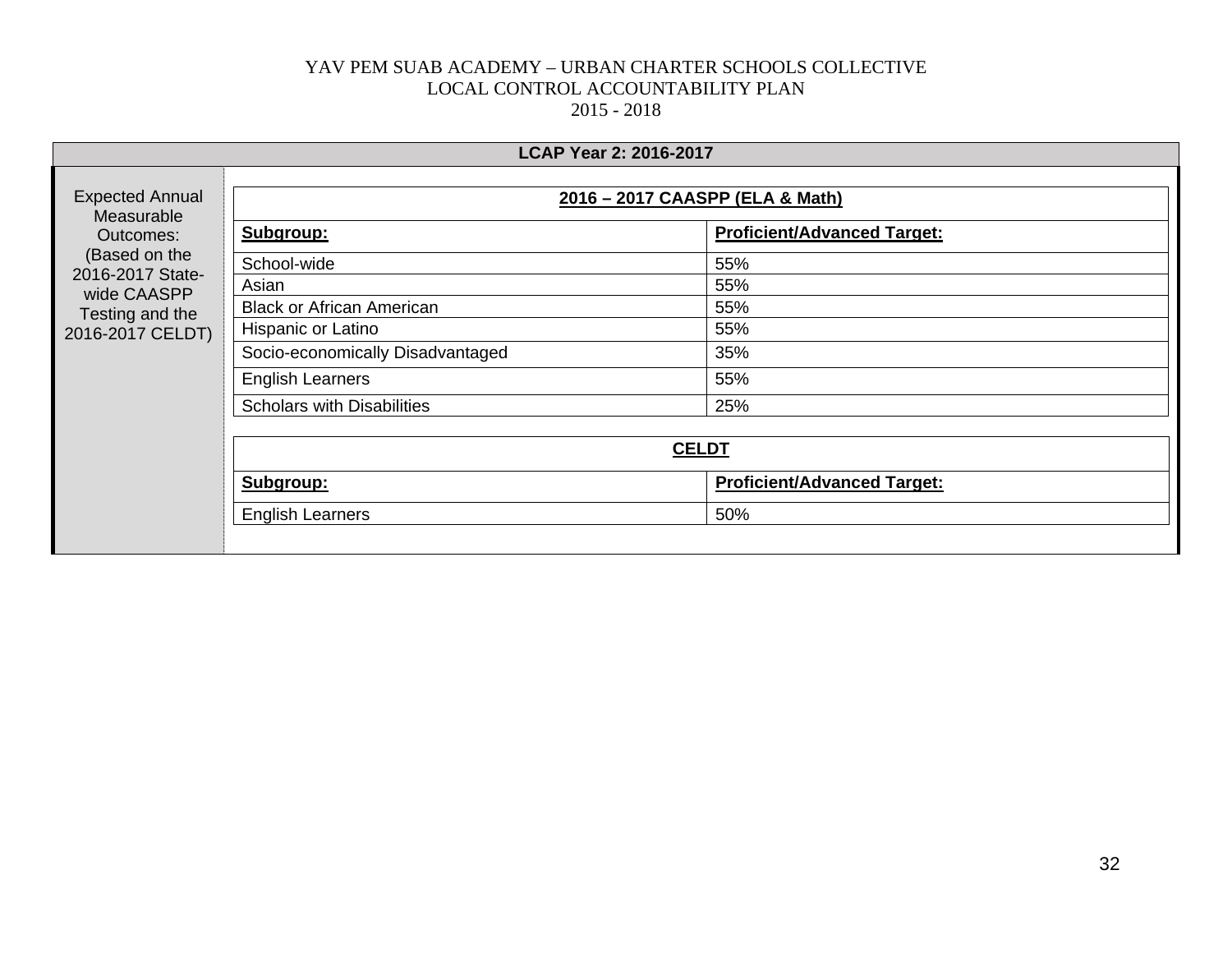|                                                                                                                                   | LCAP Year 2: 2016 - 2017                |                                    |  |
|-----------------------------------------------------------------------------------------------------------------------------------|-----------------------------------------|------------------------------------|--|
| <b>Expected Annual</b><br>Measurable<br>Outcomes:<br>(Based on the<br>2016-2017 School-<br>wide NWEA MAP<br>Spring<br>Assessment) | 2016 - 2017 NWEA MAP (ELA & Math)       |                                    |  |
|                                                                                                                                   | Subgroup:                               | <b>Proficient/Advanced Target:</b> |  |
|                                                                                                                                   | School-wide                             | 65%                                |  |
|                                                                                                                                   | Asian                                   | 65%                                |  |
|                                                                                                                                   | <b>Black or African American</b>        | 65%                                |  |
|                                                                                                                                   | Hispanic or Latino                      | 65%                                |  |
|                                                                                                                                   | Socio-economically Disadvantaged        | 35%                                |  |
|                                                                                                                                   | <b>English Learners</b>                 | 65%                                |  |
|                                                                                                                                   | <b>Scholars with Disabilities</b>       | 25%                                |  |
| <b>Expected Annual</b><br>Measurable<br>Outcomes:                                                                                 | 2016 - 2017 TEACHER CREATED ASSESSMENTS |                                    |  |
|                                                                                                                                   | <b>Subject Matter:</b>                  | <b>Proficient/Advanced Target:</b> |  |
| (Based on the<br>2016-2017 third                                                                                                  | English Language Arts                   | 55%                                |  |
| <b>Trimester Teacher</b><br>Created                                                                                               | <b>Mathematics</b>                      | 70%                                |  |
|                                                                                                                                   | Science                                 | 70%                                |  |
| Assessments)                                                                                                                      | <b>Social Studies</b>                   | 70%                                |  |
|                                                                                                                                   | <b>Physical Activities</b>              | 70%                                |  |
|                                                                                                                                   | Visual and Performing Arts              | 70%                                |  |
|                                                                                                                                   | Hmong Language Development              | 70%                                |  |
|                                                                                                                                   | Social Skills (LIFESKILLS MASTERY)      | 80%                                |  |
|                                                                                                                                   |                                         |                                    |  |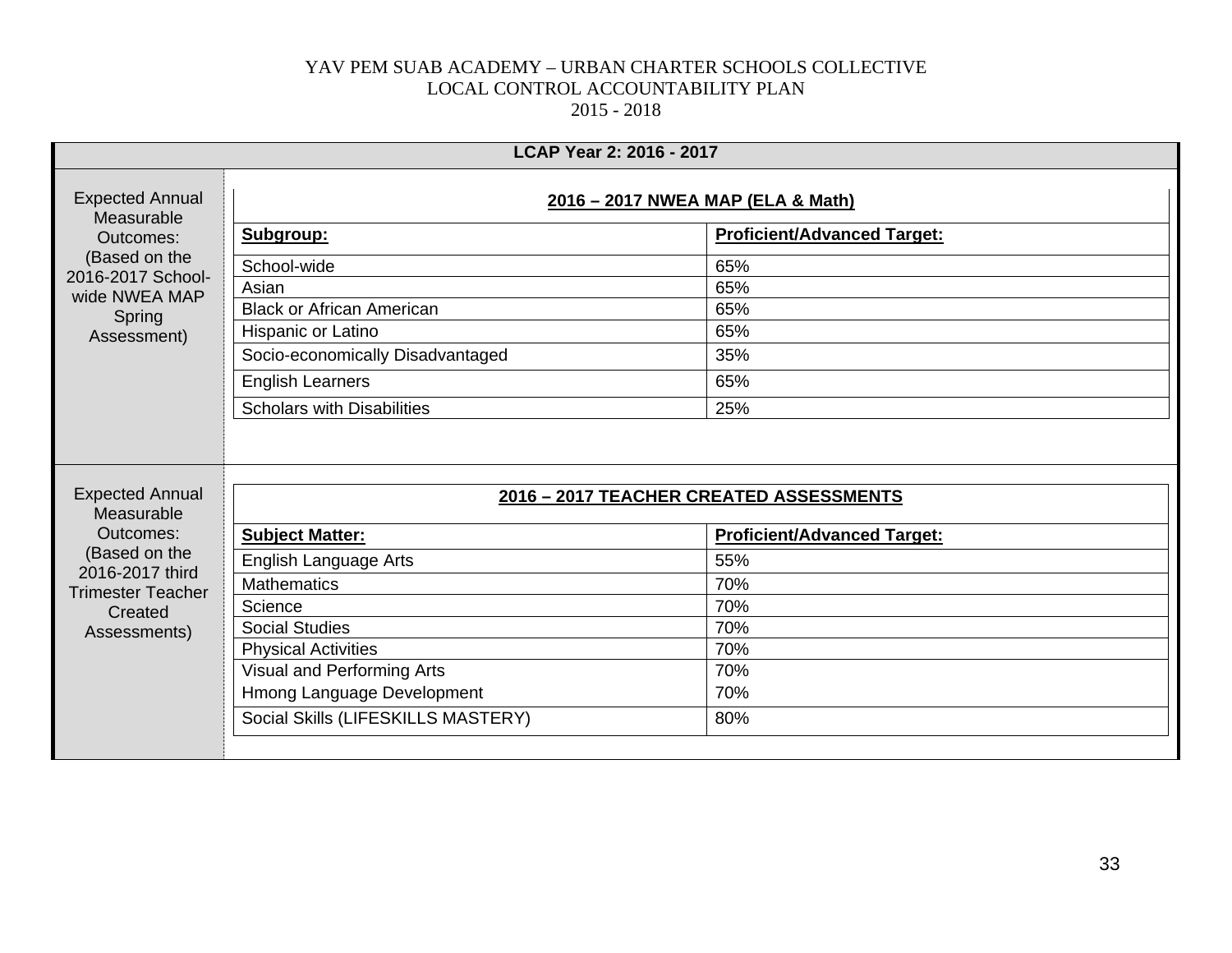| 2016 - 2017 Actions/Services                                                                                                                                                                                                                                                                      | Scope of<br><b>Service</b> | Pupils to be served within identified scope of<br>service                                                                                                                 | <b>Budgeted</b><br><b>Expenditures</b>                                                     |
|---------------------------------------------------------------------------------------------------------------------------------------------------------------------------------------------------------------------------------------------------------------------------------------------------|----------------------------|---------------------------------------------------------------------------------------------------------------------------------------------------------------------------|--------------------------------------------------------------------------------------------|
| Sustain/hire employment of 21 general education<br>teachers                                                                                                                                                                                                                                       | School-wide                | $X$ $ALL$<br>OR:<br>Low Income pupils _English Learners<br>Foster Youth _Redesignated fluent English proficient<br>Other<br>Subgroups: (Specify)<br>Subgroups: (Specify)  | \$1,338,104 Objects:<br>$1000' - 3,000's$<br>LCFF Base,<br>Supplemental &<br>Concentration |
| Provide substitutes to release teachers for professional<br>development, coaching, collaboration with coaches<br>and Principal                                                                                                                                                                    | School-wide                | $X$ ALL<br>OR:<br>Low Income pupils _ English Learners<br>Foster Youth _Redesignated fluent English proficient<br>Other<br>Subgroups: (Specify)                           | \$19,637 Objects:<br>1000's, 3000's, 5000's<br><b>LCFF Base</b>                            |
| Revise grade-level Common Core Maps that align with<br>other state-adopted standards, Highly Effective<br>Teaching Model, Efficacy, English Learner strategies,<br>and other strategies, Being-there Experiences, Social<br>Action Projects, and instructional materials and<br>resources needed. | School-wide                | $\frac{X}{OR}$ .<br>Low Income pupils Lenglish Learners<br>_Foster Youth _Redesignated fluent English proficient<br>Other<br>Subgroups: (Specify)<br>Subgroups: (Specify) | \$3,991<br>1000's, 3000's, 5000's<br>LCFF Base,<br>Supplemental &<br>Concentration         |
| Scheduling collaboration/academic conferences to<br>disaggregate data and formulate school-wide and<br>grade-level action plans to address student<br>deficiencies.                                                                                                                               | School-wide                | $X$ ALL<br>OR:<br>Low Income pupils _ English Learners<br>Foster Youth _Redesignated fluent English proficient<br>Other<br>Subgroups: (Specify)                           | \$4,837<br>1000's, 3000's<br>LCFF Base,<br>Supplemental &<br>Concentration                 |
| Provide professional development through the Home<br>Visit Project to 100% of the teachers. Allocate budget<br>to support teachers going on home visits for parent<br>engagement and provide budget to support with home-<br>visit toolkits.                                                      | School-wide                | $X$ ALL<br>OR:<br>Low Income pupils _ English Learners<br>_Foster Youth __Redesignated fluent English proficient<br>_Other<br>Subgroups: (Specify)                        | \$11,517 Objects:<br>1000's, 3,000's<br><b>LCFF Base</b>                                   |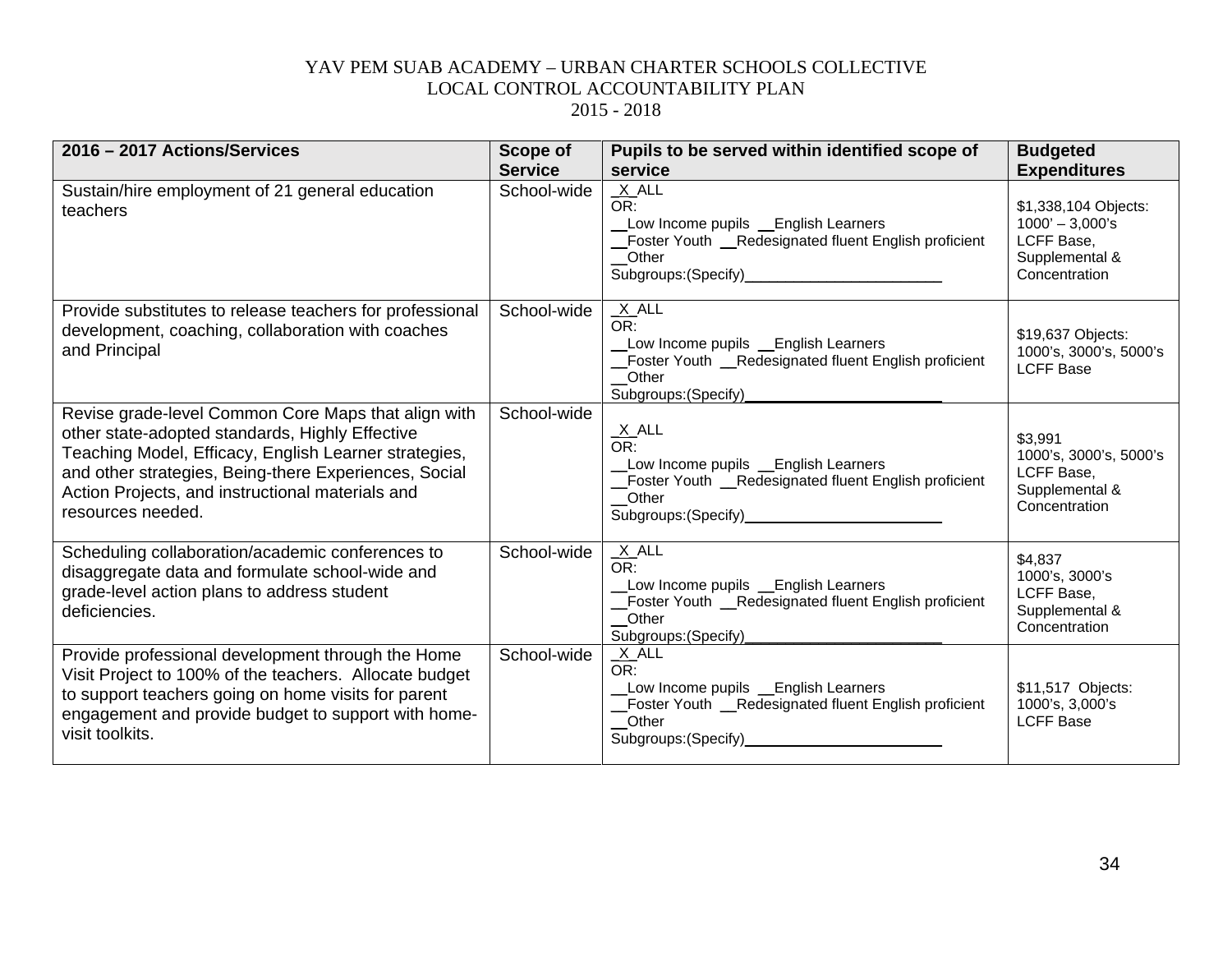| 2016 - 2017 Actions/Services                                                                                                                                                                                                                                                                                               | <b>Scope of</b><br><b>Service</b> | Pupils to be served within identified scope of<br>service                                                                                                                      | <b>Budgeted</b><br><b>Expenditures</b>                                                 |
|----------------------------------------------------------------------------------------------------------------------------------------------------------------------------------------------------------------------------------------------------------------------------------------------------------------------------|-----------------------------------|--------------------------------------------------------------------------------------------------------------------------------------------------------------------------------|----------------------------------------------------------------------------------------|
| Providing intervention to struggling students through<br>careful individualized learning plans and one-on-one<br>interventions.                                                                                                                                                                                            | School-wide                       | $X$ ALL<br>OR:<br>Low Income pupils _ English Learners<br>Foster Youth _Redesignated fluent English proficient<br>_Other                                                       | \$12,957 Objects:<br>1000's -3,000's,<br>LCFF Base,<br>Supplemental &<br>Concentration |
| Continue the employment of one full-time principal to<br>oversee the operation of the school                                                                                                                                                                                                                               | School-wide                       | $X$ ALL<br>OR:<br>Low Income pupils _ English Learners<br>Foster Youth __Redesignated fluent English proficient<br>Other                                                       | \$125,996 Objects:<br>1000's, 3000's<br><b>LCFF Base</b>                               |
| Continue the employment of one full-time coordinator<br>of support services to manage/coordinate CELDT,<br>NWEA, CAASPP assessment and assist with scholar<br>affairs, parent engagement, and reports and data. This<br>will allow for the principal to focus more on curriculum,<br>instruction, and scholar achievement. | School-wide                       | $X$ ALL<br>OR:<br>Low Income pupils _English Learners<br>Foster Youth _Redesignated fluent English proficient<br>Other                                                         | \$82,511 Objects:<br>1000's, 3000's<br><b>LCFF Base</b>                                |
| Continue the employment of one full-time<br>superintendent to support the principal and to carry out<br>the UCSC's board adopted priorities.                                                                                                                                                                               | School-wide                       | $X$ ALL<br>OR:<br>Low Income pupils _English Learners<br>Foster Youth __ Redesignated fluent English proficient<br>Other<br>Subgroups: (Specify)______________________________ | \$153,053 Objects:<br>1000's, 3000's<br><b>LCFF Base</b>                               |
| Continue the employment of one part-time school<br>counselor to support scholars with social-emotional<br>needs.                                                                                                                                                                                                           | School-wide                       | $\frac{X}{OR}$ ALL<br>Low Income pupils _ English Learners<br>Foster Youth _Redesignated fluent English proficient<br>Other<br>Subgroups: (Specify)_                           | \$20,290 Objects:<br>1000's, 3000's<br><b>LCFF Base</b>                                |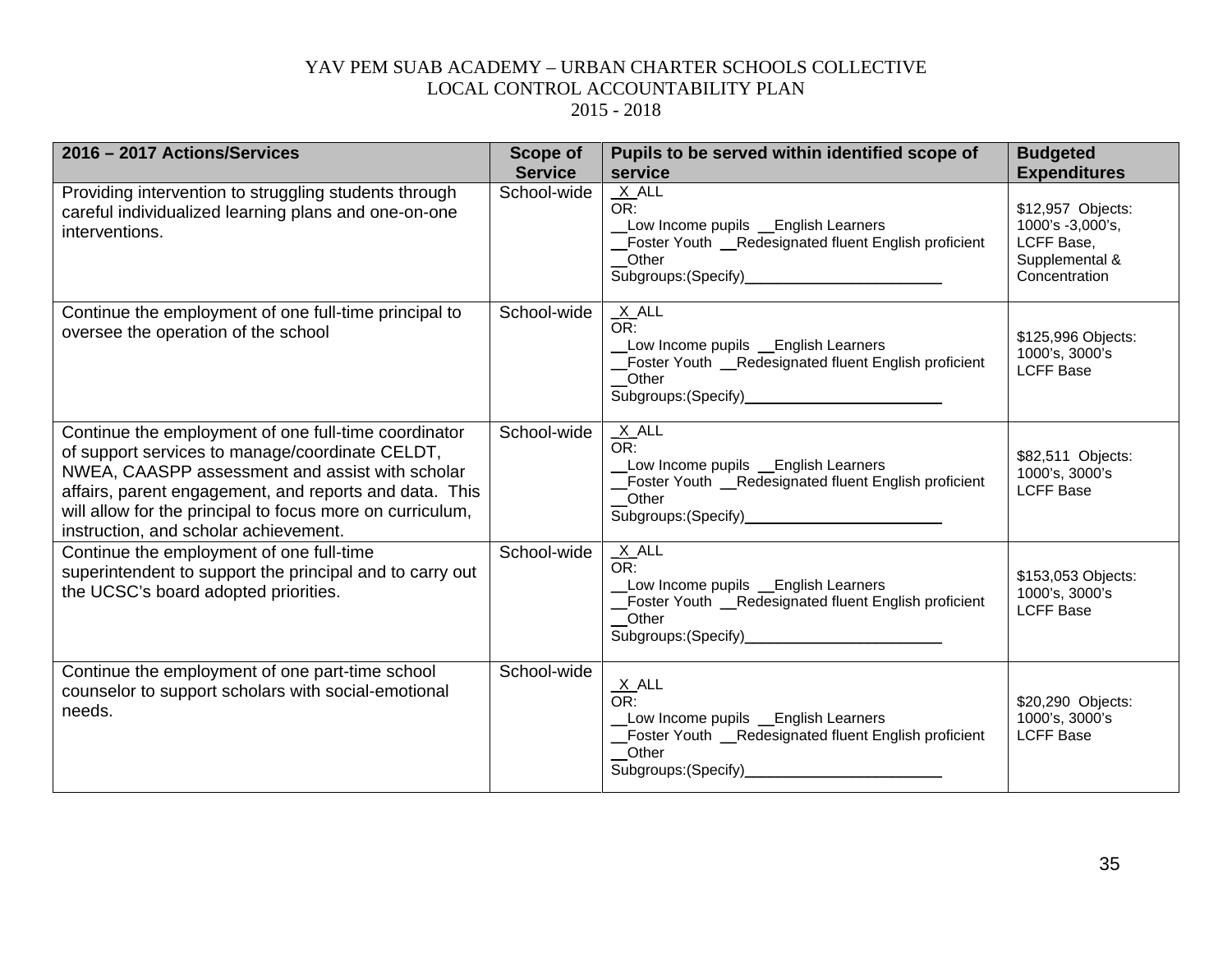| 2016 - 2017 Actions/Services                                                                                                                                                                                                                                            | <b>Scope of</b><br><b>Service</b> | Pupils to be served within identified scope of<br>service                                                                                         | <b>Budgeted</b><br><b>Expenditures</b>                    |
|-------------------------------------------------------------------------------------------------------------------------------------------------------------------------------------------------------------------------------------------------------------------------|-----------------------------------|---------------------------------------------------------------------------------------------------------------------------------------------------|-----------------------------------------------------------|
| Continue the employment of three full-time Hmong<br>Language teachers to teach and reinforce the concepts<br>and skills learned in the general education classroom<br>through Hmong language learning.                                                                  | School-wide                       | $X$ ALL<br>OR:<br>Low Income pupils _ English Learners<br>Foster Youth _Redesignated fluent English proficient<br>Other                           | \$152,732 Objects:<br>2000's - 3000's<br><b>LCFF Base</b> |
| Continue the employment of three full-time teachers<br>who are specialized in skilled areas of Music, Dance,<br>Taekwondo, PE, and/or Art. The performing arts and<br>physical activities of these disciplines support our<br>model of body-brain compatible education. | School-wide                       | $X$ ALL<br>OR:<br>Low Income pupils _English Learners<br>Foster Youth _Redesignated fluent English proficient<br>Other                            | \$151,878 Objects:<br>2000's - 3000's<br><b>LCFF Base</b> |
| Continue the employment of one full-time business<br>office manager to support with budget, finance, payroll,<br>and transactions to keep the school operating                                                                                                          | School-wide                       | $X$ ALL<br>OR:<br>Low Income pupils Lenglish Learners<br>_Foster Youth _Redesignated fluent English proficient<br>Other                           | \$84.128 Objects:<br>2000's - 3000's<br><b>LCFF Base</b>  |
| Continue the employment of a full-time school nurse to<br>oversee health, safety, and coordination of scholar<br>study teams (SSTs).                                                                                                                                    | School-wide                       | $X$ ALL<br>OR:<br>Low Income pupils Lenglish Learners<br>_Foster Youth __Redesignated fluent English proficient<br>Other                          | \$49,375 Objects:<br>2000's - 3000's<br>Title I           |
| Continue the employment of two full-time front office<br>clerks to provide front line customer service to<br>scholars, families, businesses, community members,<br>and staff members.                                                                                   | School-wide                       | $\frac{X}{OR}$ .<br>Low Income pupils _ English Learners<br>Foster Youth _Redesignated fluent English proficient<br>Other<br>Subgroups: (Specify) | \$77,630 Objects:<br>2000's - 3000's<br><b>LCFF Base</b>  |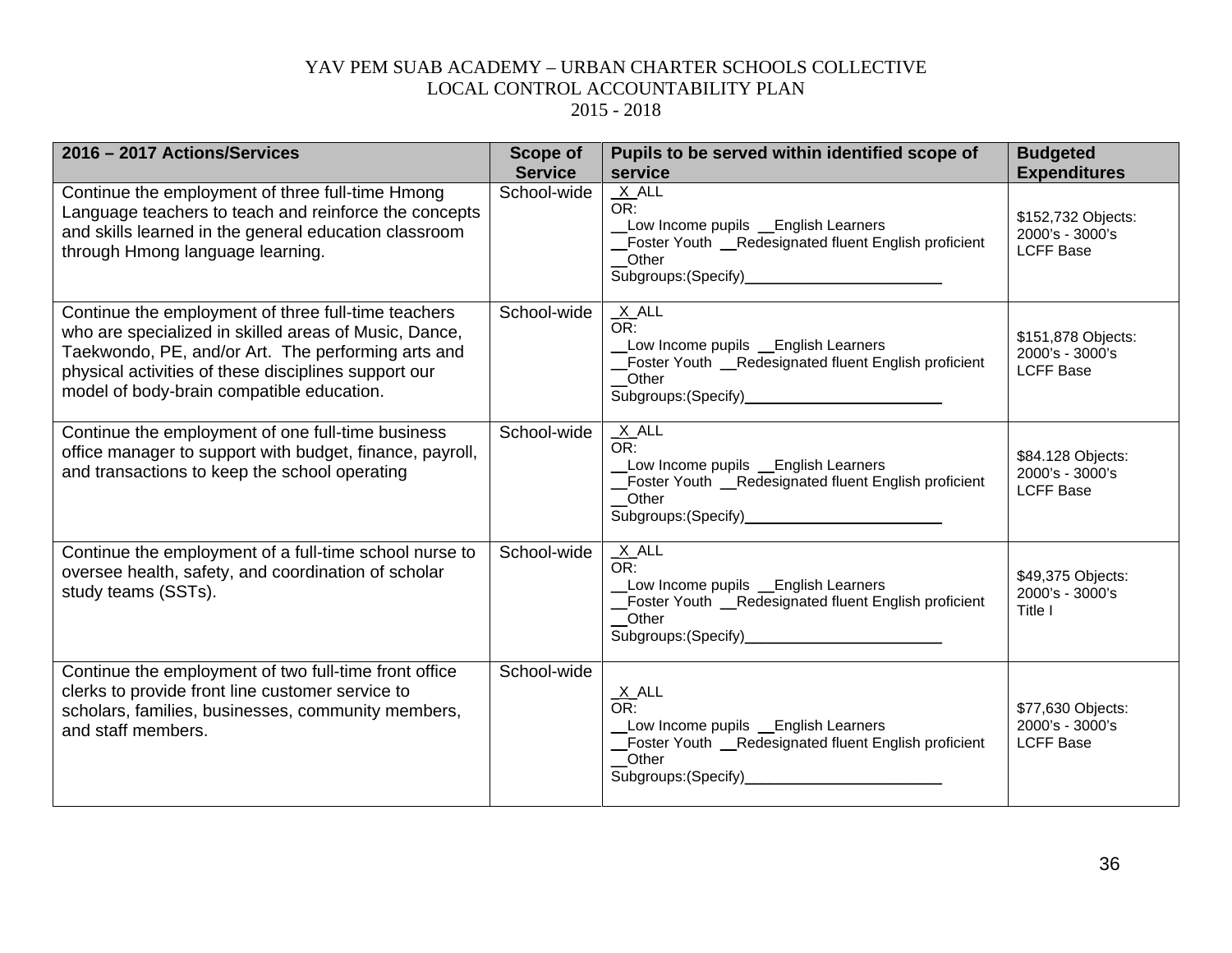| 2016 - 2017 Actions/Services                                                                                                                            | <b>Scope of</b><br><b>Service</b> | Pupils to be served within identified scope of<br>service                                                                                                                      | <b>Budgeted</b><br><b>Expenditures</b>                    |
|---------------------------------------------------------------------------------------------------------------------------------------------------------|-----------------------------------|--------------------------------------------------------------------------------------------------------------------------------------------------------------------------------|-----------------------------------------------------------|
| Continue the employment of one full-time back office<br>clerk to assist and support the business office<br>manager.                                     | School-wide                       | $X$ ALL<br>OR:<br>Low Income pupils _English Learners<br>Foster Youth __Redesignated fluent English proficient<br>Other                                                        | \$38,218 Objects:<br>2000's - 3000's<br><b>LCFF Base</b>  |
| Continue the employment of two full-time custodians to<br>maintain the buildings and grounds and keep the<br>school clean and healthy.                  | School-wide                       | $X$ ALL<br>OR:<br>_Low Income pupils __English Learners<br>Foster Youth _Redesignated fluent English proficient<br>Other                                                       | \$87,045 Objects:<br>2000's - 3000's<br><b>LCFF Base</b>  |
| Hire/Continue the employment of 19 technology<br>supervisors (ATT staff) to support the Achievement<br>through Technology program.                      | School-wide                       | $X$ ALL<br>OR:<br>Low Income pupils Lenglish Learners<br>Foster Youth _Redesignated fluent English proficient<br>Other                                                         | \$185,554 Objects:<br>2000's - 3000's<br><b>LCFF Base</b> |
| Continue the employment of four part-time yard<br>staff/campus monitors to supervise scholars during<br>transitions and lunch and keep the school safe. | School-wide                       | $X$ ALL<br>OR:<br>Low Income pupils _ English Learners<br>Foster Youth _Redesignated fluent English proficient<br>Other<br>Subgroups: (Specify)_______________________________ | \$35,131 Objects:<br>2000's - 3000's<br><b>LCFF Base</b>  |
| Continuing intervention for Kindergarten - 1 <sup>st</sup> Grade<br>students from $1:00 - 2:00$ daily.                                                  | School-wide                       | $\frac{X}{OR}$ .<br>Low Income pupils _ English Learners<br>Foster Youth _Redesignated fluent English proficient<br>Other                                                      | \$7,067 Objects:<br>2000's - 3000's<br><b>LCFF Base</b>   |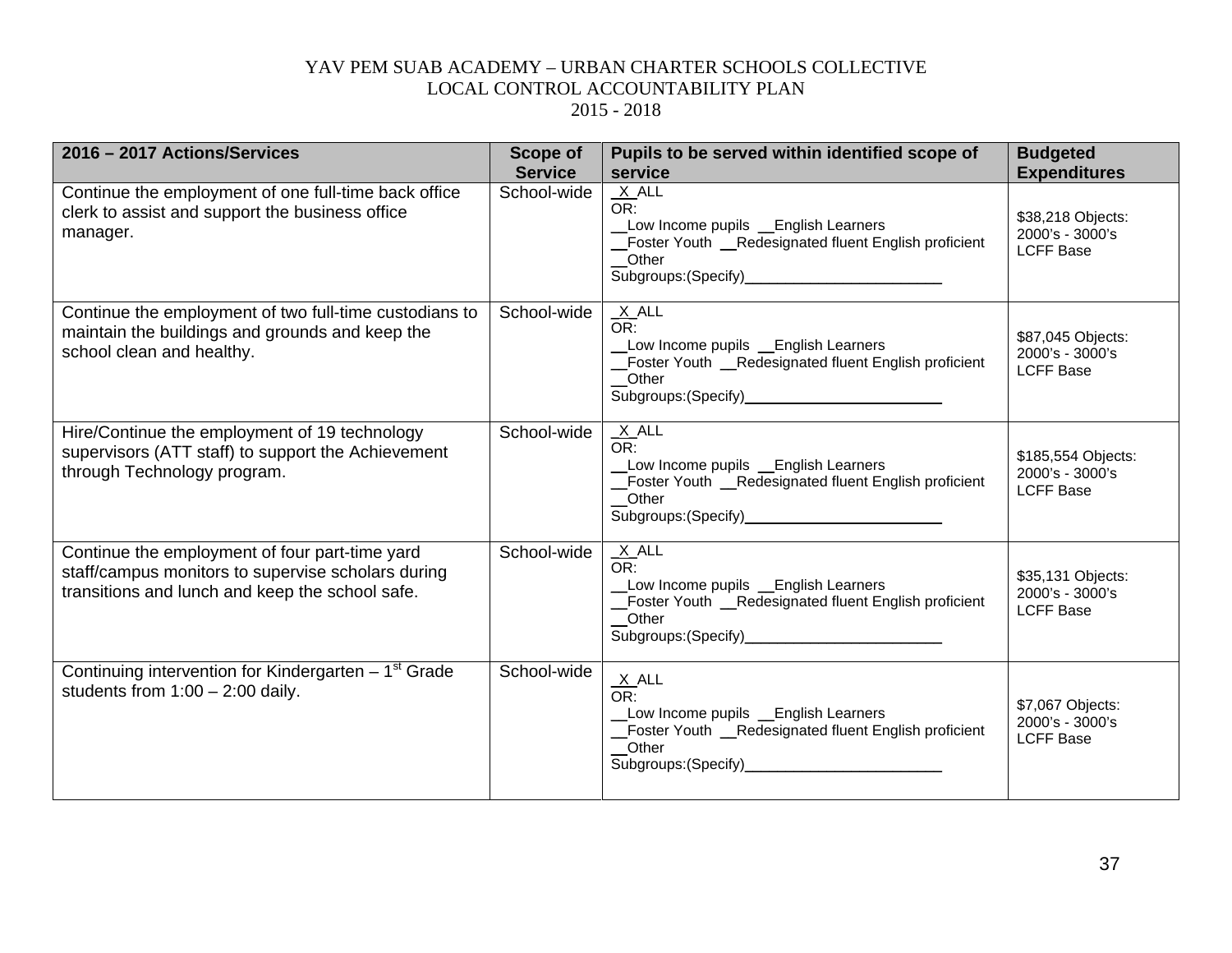|                                                                                                                                                                                                                                                                                                        |                                   | $2013 - 2010$                                                                                                                                       |                                                                              |
|--------------------------------------------------------------------------------------------------------------------------------------------------------------------------------------------------------------------------------------------------------------------------------------------------------|-----------------------------------|-----------------------------------------------------------------------------------------------------------------------------------------------------|------------------------------------------------------------------------------|
| 2016 - 2017 Actions/Services                                                                                                                                                                                                                                                                           | <b>Scope of</b><br><b>Service</b> | Pupils to be served within identified scope of service                                                                                              | <b>Budgeted</b><br><b>Expenditures</b>                                       |
| Purchase grade level appropriate materials and<br>resources to support instruction. All core general<br>education classrooms will be provided with<br>instructional materials to support core instruction.<br>Resources and materials will be identified by grade<br>levels in their common core maps. | School-wide                       | $\frac{X}{OR}$ .<br>Low Income pupils _ English Learners<br>_Foster Youth _Redesignated fluent English proficient<br>Other                          | \$78,780<br>Object: 4000's<br>LCFF Base & Lottery<br>Unrestricted            |
| Cap class sizes at 20:1 to ensure optimal classroom<br>one-one time and learning environment.                                                                                                                                                                                                          | School-wide                       | $X$ ALL<br>OR:<br>_Low Income pupils __English Learners<br>Foster Youth _Redesignated fluent English proficient<br>Other                            | No Cost                                                                      |
| Inventory and stock commonly used classroom<br>supplies and make them readily accessible to all<br>teachers. School-wide open supply closet.                                                                                                                                                           | School-wide                       | $X$ ALL<br>OR:<br>Low Income pupils _English Learners<br>_Foster Youth _Redesignated fluent English proficient<br>Other                             | \$40,400<br>Object: 4000's<br><b>LCFF Base &amp; Lottery</b><br>Unrestricted |
| Provide curriculum and instructional support to the<br>HLD program through allocated classroom budget.                                                                                                                                                                                                 | School-wide                       | $X$ ALL<br>OR:<br>Low Income pupils __English Learners<br>Foster Youth _Redesignated fluent English proficient<br>Other                             | \$5,050<br>Object: 4000's<br><b>LCFF Base</b>                                |
| Allocate budget to support specialized subjects<br>(Dance, Tae Kwon Do, Music, PE) with curriculum and<br>instruction. Budget is determined by the subject.                                                                                                                                            | School-wide                       | $\frac{X}{OR}$ .<br>Low Income pupils _ English Learners<br>_Foster Youth _Redesignated fluent English proficient<br>_Other<br>Subgroups: (Specify) | \$5,050<br>Object: 4000's<br><b>LCFF Base</b>                                |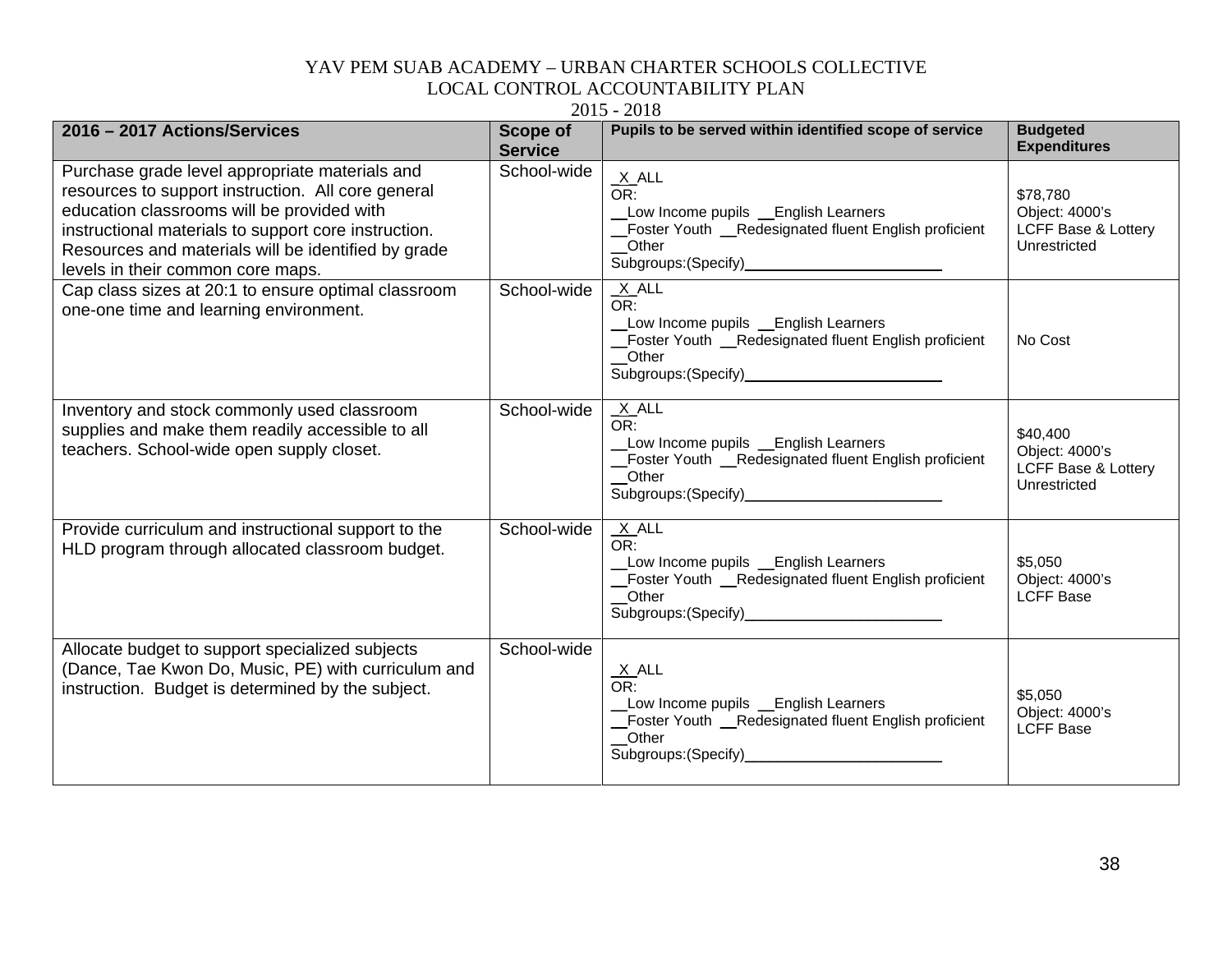| 2016 - 2017 Actions/Services                                                                                                                                                                                                                                                                | <b>Scope of</b><br><b>Service</b> | Pupils to be served within identified scope of<br>service                                                                 | <b>Budgeted</b><br><b>Expenditures</b>                          |
|---------------------------------------------------------------------------------------------------------------------------------------------------------------------------------------------------------------------------------------------------------------------------------------------|-----------------------------------|---------------------------------------------------------------------------------------------------------------------------|-----------------------------------------------------------------|
| Allocate budget to support the front office, back office,<br>and administration with ink, paper, and office supplies<br>to conduct business                                                                                                                                                 | School-wide                       | $X$ $ALL$<br>OR:<br>Low Income pupils _English Learners<br>Foster Youth __Redesignated fluent English proficient<br>Other | \$10,100<br>Object: 4000's<br><b>LCFF Base</b>                  |
| Allocate budget to support the nurse with health and<br>medical supplies                                                                                                                                                                                                                    | School-wide                       | $X$ ALL<br>OR:<br>Low Income pupils _ English Learners<br>Foster Youth _Redesignated fluent English proficient<br>Other   | \$1,303<br>Object: 4000's<br><b>LCFF Base</b>                   |
| Allocate budget to support the custodial staff with<br>cleaning solutions, toiletries, towels and tools to keep<br>the school clean.                                                                                                                                                        | School-wide                       | $X$ ALL<br>OR:<br>Low Income pupils _ English Learners<br>Foster Youth __Redesignated fluent English proficient<br>Other  | \$9,090<br>Object: 4000's<br><b>LCFF Base</b>                   |
| Allocate budget to support newly credentialed teachers<br>through the BTSA program.                                                                                                                                                                                                         | School-wide                       | $X$ ALL<br>OR:<br>Low Income pupils _English Learners<br>_Foster Youth _Redesignated fluent English proficient<br>Other   | \$23,034 Objects:<br>1000', 3,000's, 5000's<br><b>LCFF Base</b> |
| Contract with an HET/ Curriculum and Instruction<br>coach to support the implementation of HET through<br>observations, coaching, and lesson studies. Teachers<br>will demonstrate knowledge of how the brain works<br>and how to execute instruction in a body-brain<br>compatible manner. | School-wide                       | X ALL<br>OR:<br>Low Income pupils _English Learners<br>Foster Youth _Redesignated fluent English proficient<br>Other      | \$19,291<br>Object: 5000's<br>Title I & II                      |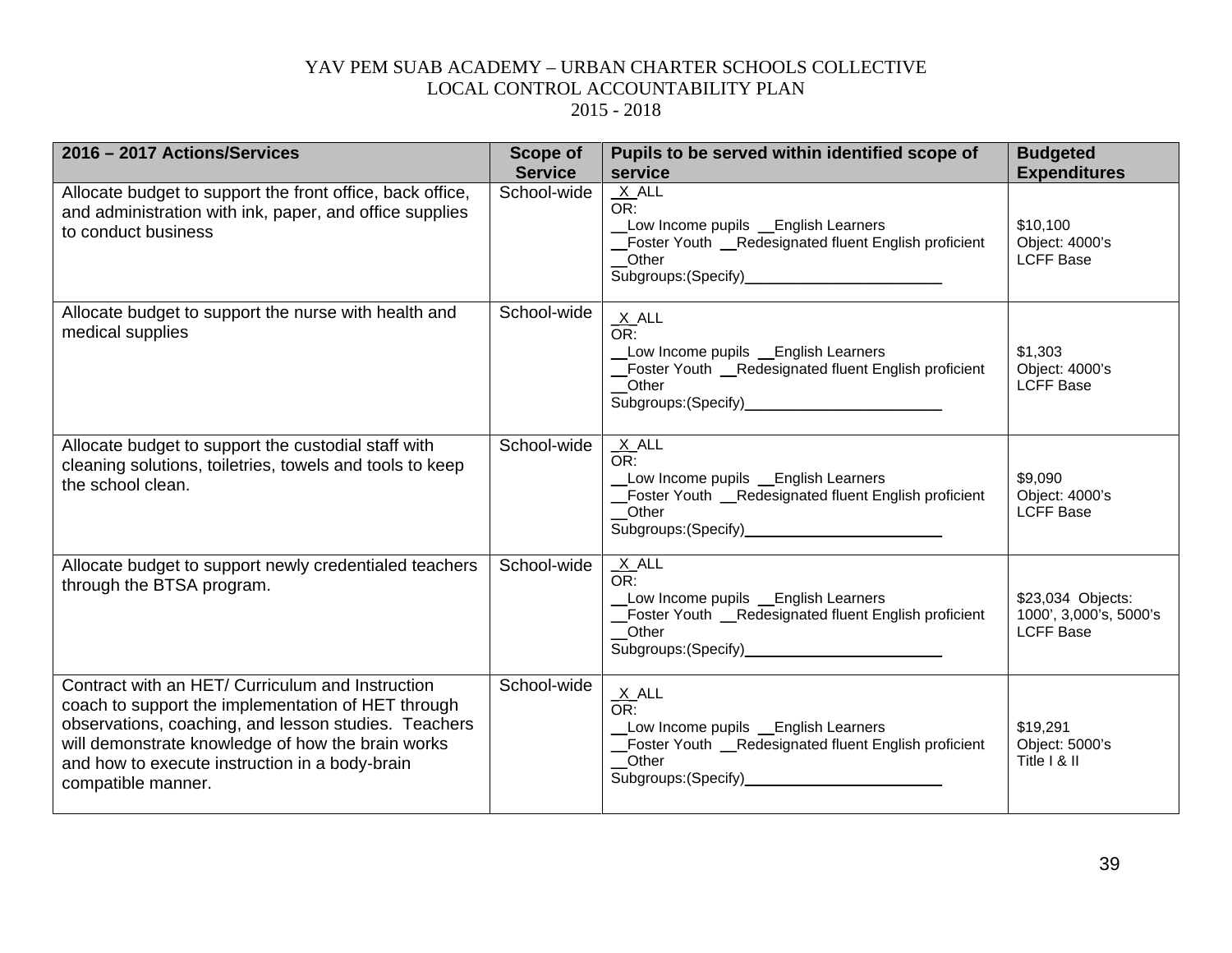| 2016 - 2017 Actions/Services                                                                                                                                                                                                                                                                                                                                                                                                                                                                                                | <b>Scope of</b> | Pupils to be served within identified scope of                                                                                            | <b>Budgeted</b>                                       |
|-----------------------------------------------------------------------------------------------------------------------------------------------------------------------------------------------------------------------------------------------------------------------------------------------------------------------------------------------------------------------------------------------------------------------------------------------------------------------------------------------------------------------------|-----------------|-------------------------------------------------------------------------------------------------------------------------------------------|-------------------------------------------------------|
|                                                                                                                                                                                                                                                                                                                                                                                                                                                                                                                             | <b>Service</b>  | service                                                                                                                                   | <b>Expenditures</b>                                   |
| Providing Guided Language Acquisition Development<br>(GLAD) training for all instructional staff for<br>instructional strategies and curriculum development<br>that connect to the CCSS and the ELPS. Trainers will<br>be providing lesson demonstrations, observations,<br>feedback, and collaboration to ensure teacher success<br>in instruction and curriculum development                                                                                                                                              | School-wide     | $\frac{X}{OR}$ .<br>Low Income pupils _English Learners<br>_Foster Youth __Redesignated fluent English proficient __Other                 | \$20,000<br>Object: 5000's<br>Title I & II            |
| Align all "Being There" experiences to the grade levels'<br>common core maps and build in the budget to support<br>the "Being There" experiences. Being-there<br>experiences are a part of the HET model and supports<br>all scholars with meaningful experiences to build<br>knowledge, comprehension, and skills that are directly<br>related to the common core standards. Provide<br>release time for grade level teams to work on common<br>core standards maps. Schedule in all being-there<br>experience studytrips. | School-wide     | $\frac{X}{OR}$ .<br>Low Income pupils Lenglish Learners<br>Foster Youth _Redesignated fluent English<br>proficient __Other                | \$101,362<br>Object: 5000's<br>LCFF Base &<br>Title I |
| Provide Common Core Professional Development for<br>all core general education teachers in English<br>Language Arts and provide follow-up professional<br>developments to support teachers.                                                                                                                                                                                                                                                                                                                                 | School-wide     | $X$ ALL<br>OR:<br>Low Income pupils Learners<br>_Foster Youth _Redesignated fluent English<br>proficient __Other                          | \$12,000<br>Object: 5000's<br><b>LCFF Base</b>        |
| Provide Common Core Professional Development for<br>all core general education teachers in Math and<br>provide follow-up professional developments to support<br>teachers.                                                                                                                                                                                                                                                                                                                                                  | School-wide     | $X$ ALL<br>OR:<br>Low Income pupils Learners<br>_Foster Youth _Redesignated fluent English<br>proficient __Other<br>Subgroups: (Specify)_ | \$10,000<br>Object: 5000's<br><b>LCFF Base</b>        |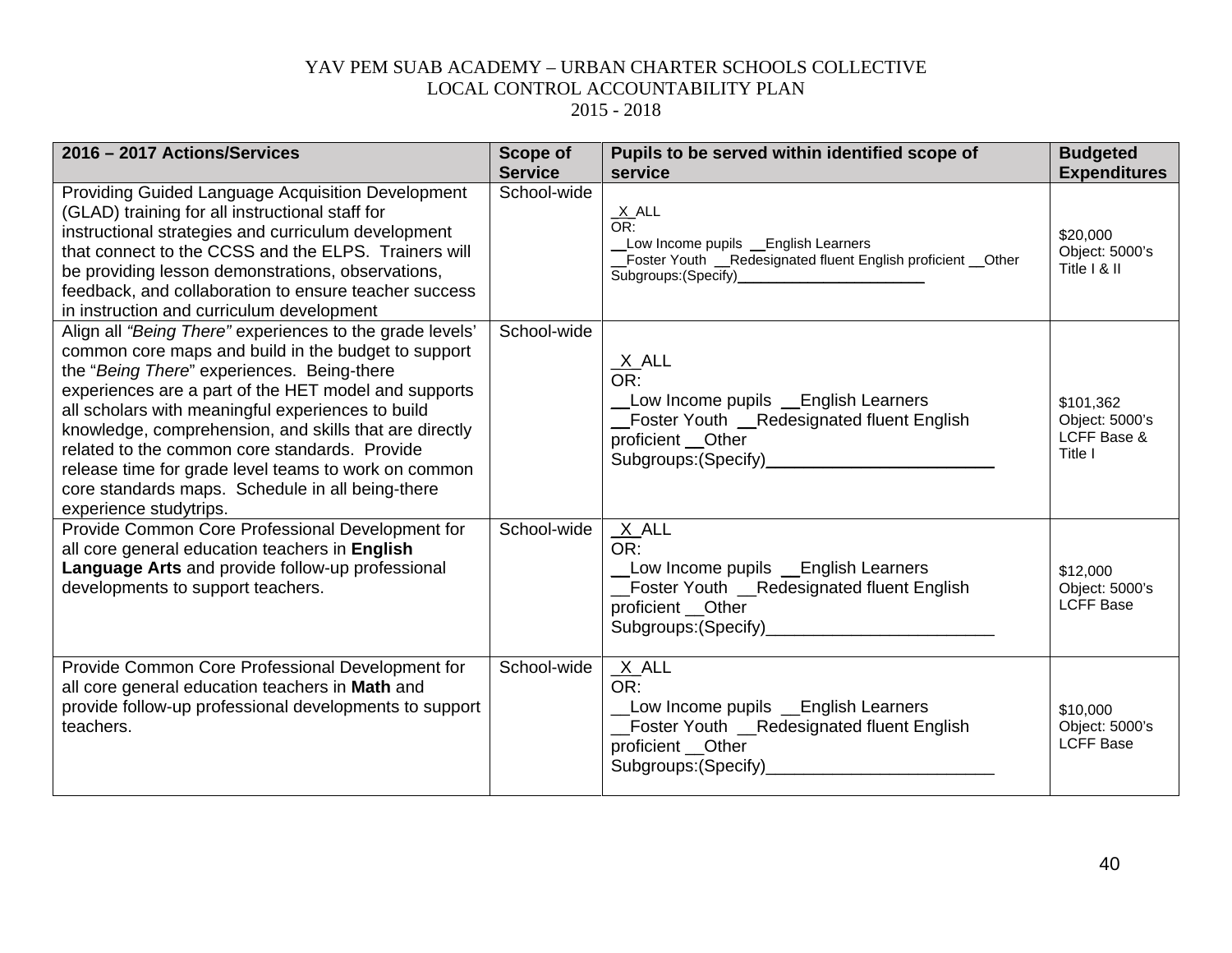| 2016 - 2017 Actions/Services                                                                                                                                                                                                                                                                                                                                                          | Scope of<br><b>Service</b> | Pupils to be served within identified scope of<br>service                                                                                                                 | <b>Budgeted</b><br><b>Expenditures</b>                 |
|---------------------------------------------------------------------------------------------------------------------------------------------------------------------------------------------------------------------------------------------------------------------------------------------------------------------------------------------------------------------------------------|----------------------------|---------------------------------------------------------------------------------------------------------------------------------------------------------------------------|--------------------------------------------------------|
| Provide English Language Development (ELD) training<br>to instructional staff. The professional development<br>and follow-up support will provide teachers with ELD<br>framework and tools to support English Learners.                                                                                                                                                               | School-wide                | $X$ ALL<br>OR:<br>Low Income pupils _English Learners<br>Foster Youth __Redesignated fluent English<br>proficient __Other<br>Subgroups: (Specify)<br>Subgroups: (Specify) | \$18,170<br>Object: 5000's<br>LCFF Base &<br>Title III |
| <b>Providing Guided Language Acquisition Development</b><br>(GLAD) training for all instructional staff for<br>instructional strategies and curriculum development<br>that connect to the CCSS and the ELPS. Trainers will<br>be providing lesson demonstrations, observations,<br>feedback, and collaboration to ensure teacher success<br>in instruction and curriculum development | School-wide                | $X$ ALL<br>OR:<br>Low Income pupils Lenglish Learners<br>_Foster Youth __Redesignated fluent English<br>proficient __Other                                                | \$20,000<br>Object: 5000's<br><b>LCFF Base</b>         |
| Develop an Individualized Learning Plan for every<br>scholar with specific goals to obtain. The goal should<br>clearly state a 20% gain or an increase in one<br>proficiency band. Provide training as needed to<br>instructional staff.                                                                                                                                              | School-wide                | $X$ ALL<br>OR:<br>Low Income pupils Lenglish Learners<br>Foster Youth __Redesignated fluent English<br>proficient __Other                                                 | No Cost                                                |
| Create protected time for teacher planning, prepping,<br>collaboration, and professional development on a daily<br>basis.                                                                                                                                                                                                                                                             | School-wide                | $X$ ALL<br>OR:<br>Low Income pupils Lenglish Learners<br>_Foster Youth __Redesignated fluent English<br>proficient __Other                                                | No Cost                                                |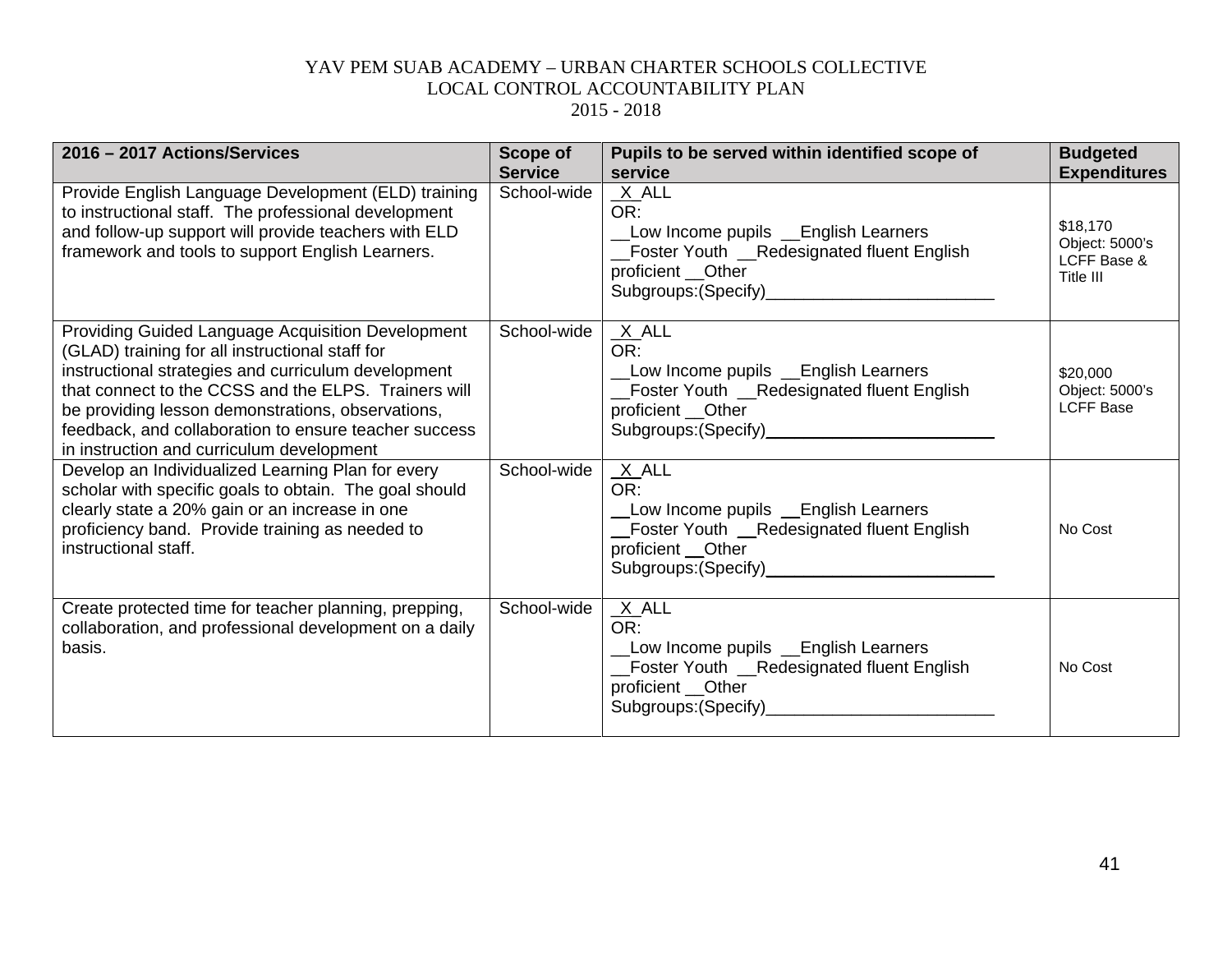| 2016 - 2017 Actions/Services                                                                                                                                                                                                               | Scope of<br><b>Service</b> | Pupils to be served within identified scope of<br>service                                                                  | <b>Budgeted</b><br><b>Expenditures</b> |
|--------------------------------------------------------------------------------------------------------------------------------------------------------------------------------------------------------------------------------------------|----------------------------|----------------------------------------------------------------------------------------------------------------------------|----------------------------------------|
| Contract with cultural competency/sensitivity trainers to<br>provide training to staff. Staff members will use this<br>knowledge to work with scholars and families from<br>different cultures.                                            | School-wide                | $X$ ALL<br>OR:<br>Low Income pupils Lenglish Learners<br>_Foster Youth __Redesignated fluent English<br>proficient __Other | \$8,000<br>Object: 5000's<br>Title I   |
| Provide training to support staff with the focus on<br>LIFESKILLS and Academic Efficacy. These character-<br>based models will provide a systemic school-wide<br>culture with consistent use of language, affirmations,<br>and practice.   | School-wide                | $X$ ALL<br>OR:<br>Low Income pupils Lenglish Learners<br>_Foster Youth _Redesignated fluent English<br>proficient __Other  | No Cost                                |
| Integrate body-brain teaching and learning throughout<br>the instructional day to engage all scholars and all<br>subgroups. All support staff will receive the<br>foundational trainings on LIFESKILLS, concepts and<br>principles of HET. | School-wide                | $X$ ALL<br>OR:<br>Low Income pupils _English Learners<br>Foster Youth _Redesignated fluent English<br>proficient __Other   | \$2,000<br>Object: 5000's<br>Title I   |
| Provide parent workshops on Parent Engagement,<br>LIFESKILLS, Strategies to help Scholars at Home, and<br>other related topics to build parent capacity.                                                                                   | School-wide                | $X$ ALL<br>OR:<br>Low Income pupils Lenglish Learners<br>_Foster Youth _Redesignated fluent English<br>proficient __Other  | No Cost                                |
|                                                                                                                                                                                                                                            |                            |                                                                                                                            |                                        |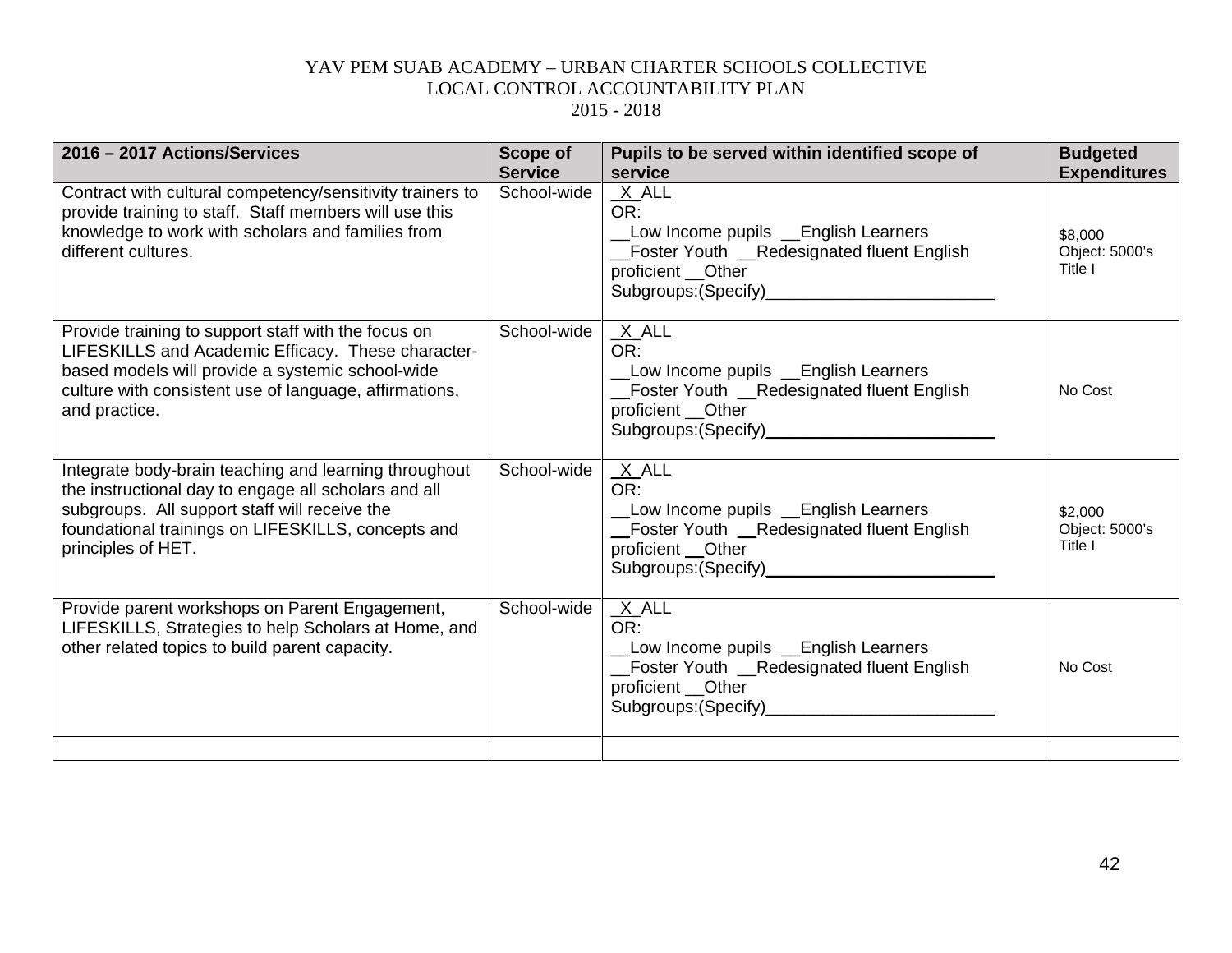| 2016 - 2017 Actions/Services                                                                                                                                                                                                                                                                      | <b>Scope of</b><br><b>Service</b> | Pupils to be served within identified scope of<br>service                                                                                                                 | <b>Budgeted</b><br><b>Expenditures</b>        |
|---------------------------------------------------------------------------------------------------------------------------------------------------------------------------------------------------------------------------------------------------------------------------------------------------|-----------------------------------|---------------------------------------------------------------------------------------------------------------------------------------------------------------------------|-----------------------------------------------|
| Establish Scholar Council Bylaws and a process for<br>scholar leaders to campaign for positions, creating<br>opportunities for scholars to practice LIFESKILLS and<br>leadership skills.                                                                                                          | School-wide                       | $X$ ALL<br>OR:<br>Low Income pupils Lenglish Learners<br>Foster Youth _Redesignated fluent English<br>proficient __Other<br>Subgroups: (Specify)<br>Subgroups: (Specify)  | No Cost                                       |
| Provide monthly awards assemblies to recognize<br>scholar achievement and success. This will also be an<br>opportunity to recognize attendance and award<br>scholars who are consistent in coming to school on<br>time.                                                                           | School-wide                       | $X$ ALL<br>OR:<br>Low Income pupils Lenglish Learners<br>_Foster Youth _Redesignated fluent English<br>proficient __Other                                                 | \$3,030<br>Object: 4000's<br><b>LCFF Base</b> |
| Purchase NWEA MAP on-line assessment for school-<br>wide assessment in the Fall, Winter, Spring, and<br>Summer of each year.                                                                                                                                                                      | School-wide                       | $X$ ALL<br>OR:<br>Low Income pupils Lenglish Learners<br>_Foster Youth _Redesignated fluent English<br>proficient __Other<br>Subgroups: (Specify)<br>Subgroups: (Specify) | \$5,490<br>Object: 4000's<br><b>LCFF Base</b> |
| Purchase or replace all document readers and LCD<br>projectors to enable teachers to use the technology<br>devices to support curriculum and instruction. All core<br>general education classes will be equipped with<br>document readers and LCD projectors to support<br>teaching and learning. | School-wide                       | $X$ ALL<br>OR:<br>Low Income pupils Lenglish Learners<br>Foster Youth _Redesignated fluent English<br>proficient __Other<br>Subgroups: (Specify)                          | \$5,000                                       |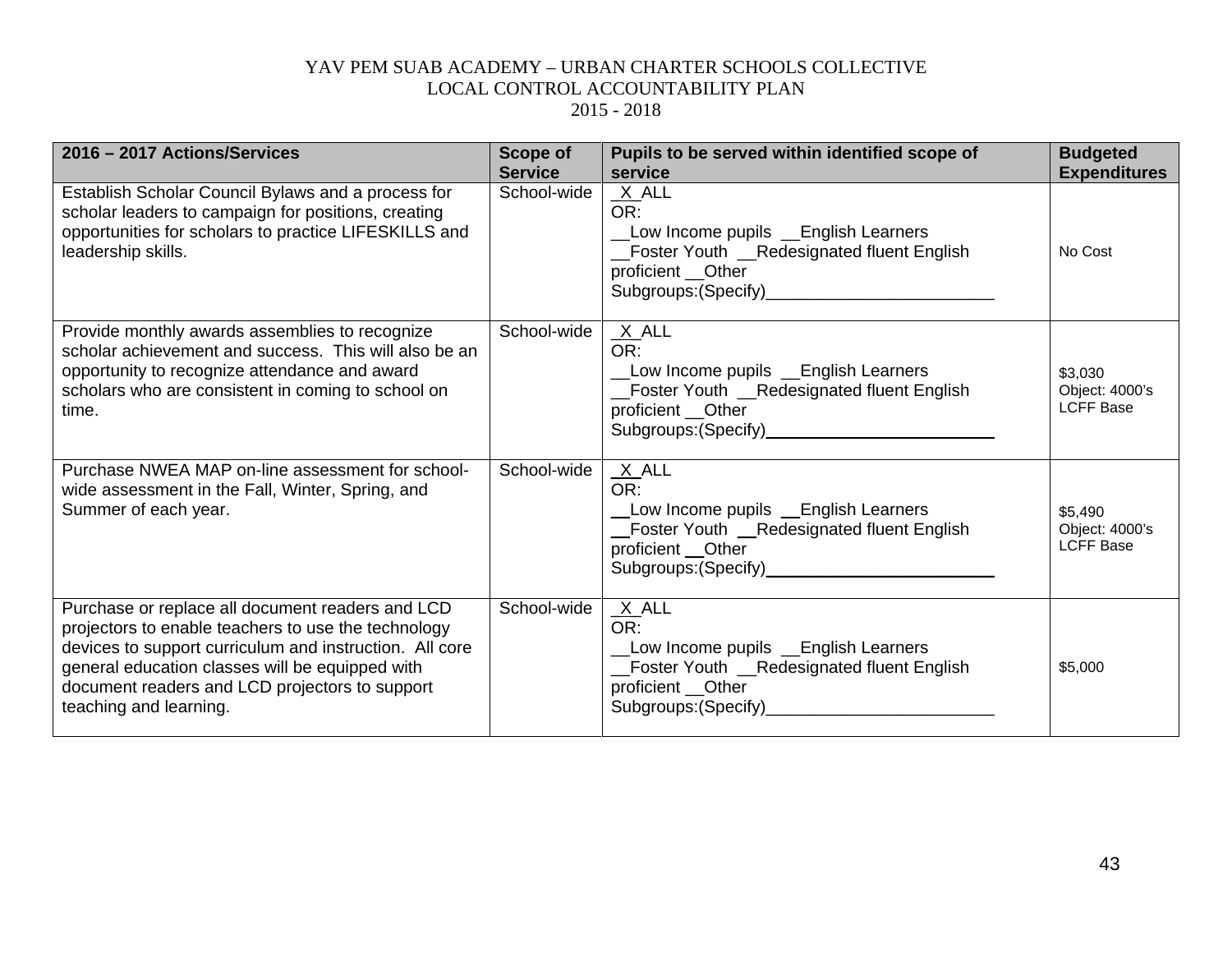| 2016 - 2017 Actions/Services                                                                                                                                                                                                                                                                      | <b>Scope of</b><br><b>Service</b> | Pupils to be served within identified scope of<br>service                                                                                                                | <b>Budgeted</b><br><b>Expenditures</b>             |
|---------------------------------------------------------------------------------------------------------------------------------------------------------------------------------------------------------------------------------------------------------------------------------------------------|-----------------------------------|--------------------------------------------------------------------------------------------------------------------------------------------------------------------------|----------------------------------------------------|
| Continue to provide professional development on<br>technology and use of hardware and software for the<br>new CAASPP testing and NWEA. The training is to<br>include trainings on interpreting and analyzing data<br>using the Data, Feedback, Strategy model.                                    | School-wide                       | $X$ ALL<br>OR:<br>Low Income pupils Lenglish Learners<br>Foster Youth _Redesignated fluent English<br>proficient __Other<br>Subgroups: (Specify)<br>Subgroups: (Specify) | \$5,000                                            |
| Renew keyboarding application or program to support<br>building keyboarding skills for all scholars $3^{\text{rd}} - 6^{\text{th}}$ .                                                                                                                                                             | School-wide                       | $X$ ALL<br>OR:<br>Low Income pupils Learners<br>_Foster Youth __Redesignated fluent English<br>proficient __Other                                                        | \$3,000<br>Object: 5000's<br>Lottery<br>Restricted |
| Renew/Purchase Moby Max, BrainPop, and other web-<br>based programs or applications to support curriculum,<br>instruction, and learning                                                                                                                                                           | School-wide                       | $X$ ALL<br>OR:<br>Low Income pupils Learners<br>Foster Youth __Redesignated fluent English<br>proficient Other                                                           | \$5,050<br>Object: 4000's<br><b>LCFF Base</b>      |
| Repair or replace any technology devices and make<br>them available to all scholars. K-2 scholars each have<br>their own i-Pads; $3^{rd}$ – $6^{th}$ scholars each have their own<br>laptops. These devices allow for a ratio of 1:1 use<br>school-wide at any time during the instructional day. | School-wide                       | $X$ ALL<br>OR:<br>Low Income pupils Lenglish Learners<br>_Foster Youth _Redesignated fluent English<br>proficient __Other                                                | \$5,050<br>Object: 4000's<br><b>LCFF Base</b>      |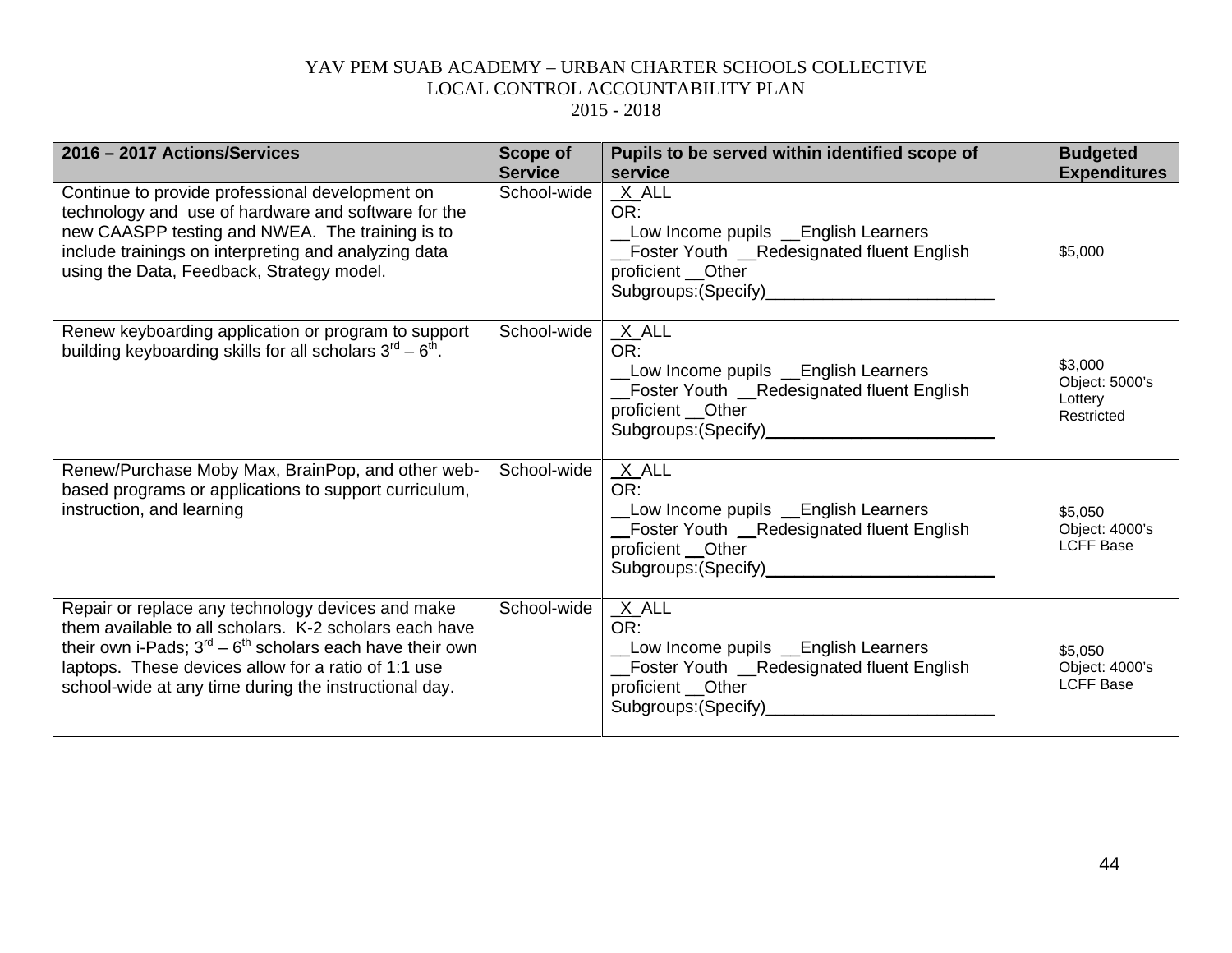| 2016 - 2017 Actions/Services                                                                                                                                                                                                                                                                                                                                                                       | <b>Scope of</b><br><b>Service</b> | Pupils to be served within identified scope of<br>service                                                                                                        | <b>Budgeted</b><br><b>Expenditures</b>        |
|----------------------------------------------------------------------------------------------------------------------------------------------------------------------------------------------------------------------------------------------------------------------------------------------------------------------------------------------------------------------------------------------------|-----------------------------------|------------------------------------------------------------------------------------------------------------------------------------------------------------------|-----------------------------------------------|
| Provide training to all ATT staff on trouble-shooting,<br>software, applications, and web-based programs to<br>enable them to support scholars learning and use of<br>the technology devices                                                                                                                                                                                                       | School-wide                       | $X$ ALL<br>OR:<br>Low Income pupils Lenglish Learners<br>_Foster Youth _Redesignated fluent English<br>proficient __Other<br>Subgroups: (Specify)____________    | \$1,000<br>Object: 5000's<br><b>LCFF Base</b> |
| All $4th$ , $5th$ , and $6th$ grade scholars will integrate<br>research and presentation using technology and<br>multimedia to identify a career and the level of<br>education necessary to obtain such career. A career<br>fair will be organized to bring in different career<br>presenters to showcase their careers. Scholars will be<br>showcasing their own future career of their choosing. | School-wide                       | $X$ ALL<br>OR:<br>Low Income pupils Lenglish Learners<br>_Foster Youth _Redesignated fluent English<br>proficient __Other<br>Subgroups: (Specify)_______________ | No cost                                       |
| Each grade level will participate in doing one social<br>action project each year. Scholars will use their<br>knowledge acquired through the study of their unit and<br>create a social action project to inform, influence, and<br>change themselves, their fellow scholars, their families,<br>and their communities.                                                                            | School-wide                       | $X$ ALL<br>OR:<br>Low Income pupils Lenglish Learners<br>Foster Youth __Redesignated fluent English<br>proficient __Other<br>Subgroups: (Specify)____________    | No Cost                                       |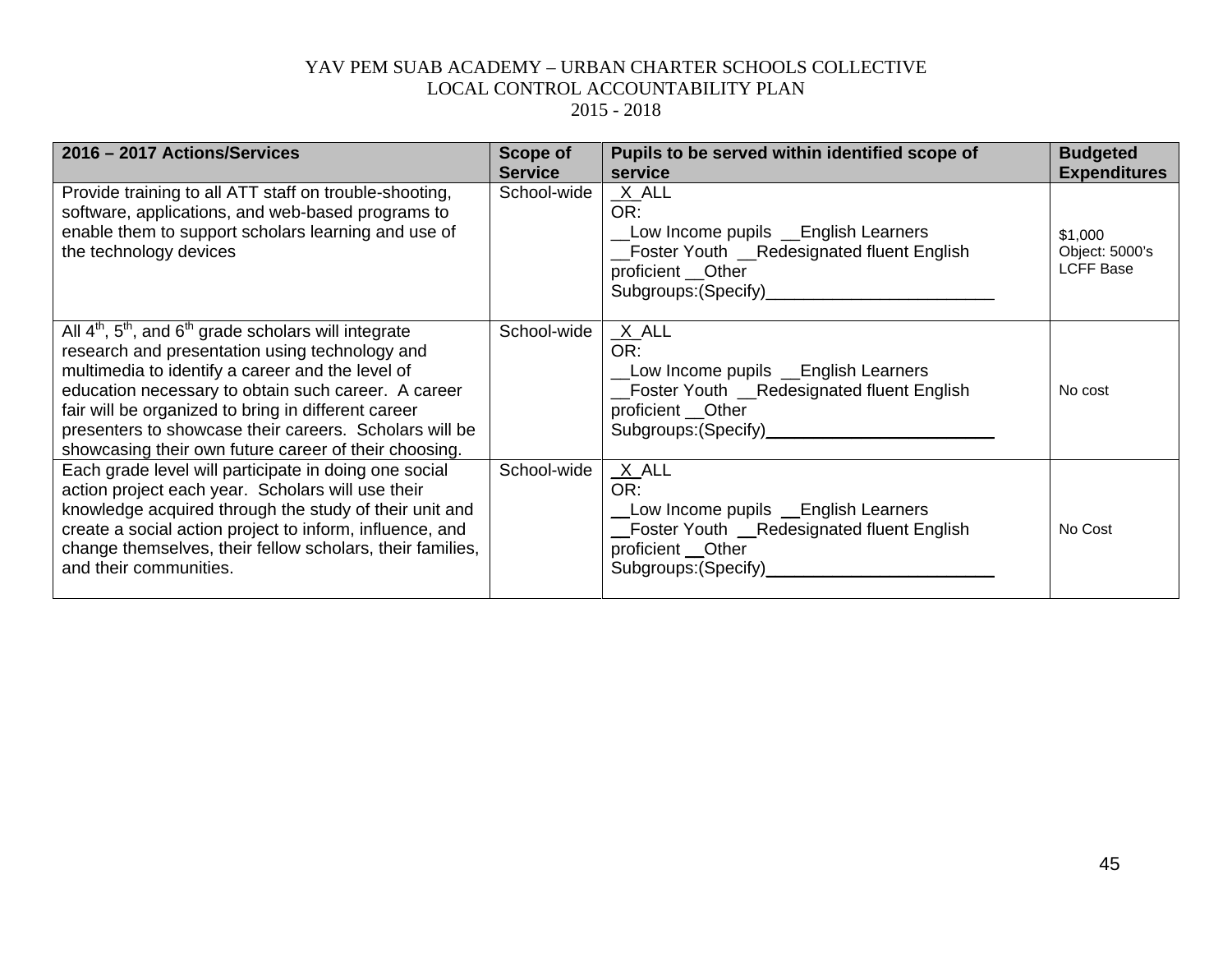| GOAL:                   | Related State and/or Local Priorities:<br>1. To enable all scholars to make good choices.<br>2. To enable all scholars to be competent, self-motivated, lifelong learners.<br>1 <u>X 2X 3X 4X 5X 6X 7X 8X</u><br>3. To be ranked among the top 10 high performing schools in the district.<br>COE only: 9 __ 10__<br>4. To increase the percentage of scholars demonstrating: a) mastery of state standards,<br>Local: Specify<br>b) college and career orientation.                                                                                                                                                                                                                                                                                                                                                                                                                                                                                                                                                                                                                                                                                                                                                                                                                                                                                                                                                                                                                                                                                                                                                                                                                                                                                                                                                                                                                                                                                                                                                                                                                                                                                                                                                                                                                                                                                                                                                                                                                           |
|-------------------------|------------------------------------------------------------------------------------------------------------------------------------------------------------------------------------------------------------------------------------------------------------------------------------------------------------------------------------------------------------------------------------------------------------------------------------------------------------------------------------------------------------------------------------------------------------------------------------------------------------------------------------------------------------------------------------------------------------------------------------------------------------------------------------------------------------------------------------------------------------------------------------------------------------------------------------------------------------------------------------------------------------------------------------------------------------------------------------------------------------------------------------------------------------------------------------------------------------------------------------------------------------------------------------------------------------------------------------------------------------------------------------------------------------------------------------------------------------------------------------------------------------------------------------------------------------------------------------------------------------------------------------------------------------------------------------------------------------------------------------------------------------------------------------------------------------------------------------------------------------------------------------------------------------------------------------------------------------------------------------------------------------------------------------------------------------------------------------------------------------------------------------------------------------------------------------------------------------------------------------------------------------------------------------------------------------------------------------------------------------------------------------------------------------------------------------------------------------------------------------------------|
| <b>Identified Need:</b> | 1. There is a need to continue to support all teachers in their capacity development of how the brain works and<br>understand the different levels/stages of the Highly Effective Teaching (HET) Model. Metric: Survey of all teachers.<br>2. There is a need to continue and strategically implement the LIFESKILLS program at YPSA with consistency. The<br>consistency in language and use with the LIFESKILLS will lead to practice and growth in all children, enabling them to<br>make good decisions and become competent in their actions. Opportunities must be given to scholars to demonstrate<br>understanding and mastery of each LIFESKILL. Metric: Survey of parents, scholars, and teachers.<br>3. There is a need to continue the support and implementation of Academic Efficacy in every classroom to empower and<br>inspire the growth within each scholar. Academic Efficacy encourages self-efficacy through the use of positive<br>affirmations and validations. Metric: Survey of parents, scholars, and teachers.<br>4. There is a need to continue class size at 20:1 in every classroom to provide optimal classroom learning time and<br>environment. Metric: NWEA, CAASPP and survey of parents, teachers, and scholars.<br>5. There is a need to transfer the love and responsibility of learning and teaching to scholars. There is a need to create<br>opportunities for scholars to practice leadership skills in giving speeches, debates, and organizing and leading mini-<br>functions through "Scholar Council" and scholar-lead activities. Metric: Surveys of Teachers, Parents, and Scholars.<br>6. There is a need to increase parent engagement through home-visits and parent workshops. Working with parents will<br>empower scholars to learn and enable them to make good decisions and become problem-solvers through the use of<br>LIFESKILLS. Metric: Survey of parents and scholars.<br>7. There is a need to continue "Special Skills Classes" and to include Dance, Music, Taekwondo, Physical activities, and<br>Art. Providing scholars with specialized classes that are skills-based compliments the body-brain approach and taps<br>into the multiple intelligences. These classes build routine, self-esteem, and confidence in children. Metric: Report<br>Card, Surveys of Parents, teachers, and scholars.<br>8. There is a need to narrow the focus on "Being There" experiences and connect these trips to the teachers' common |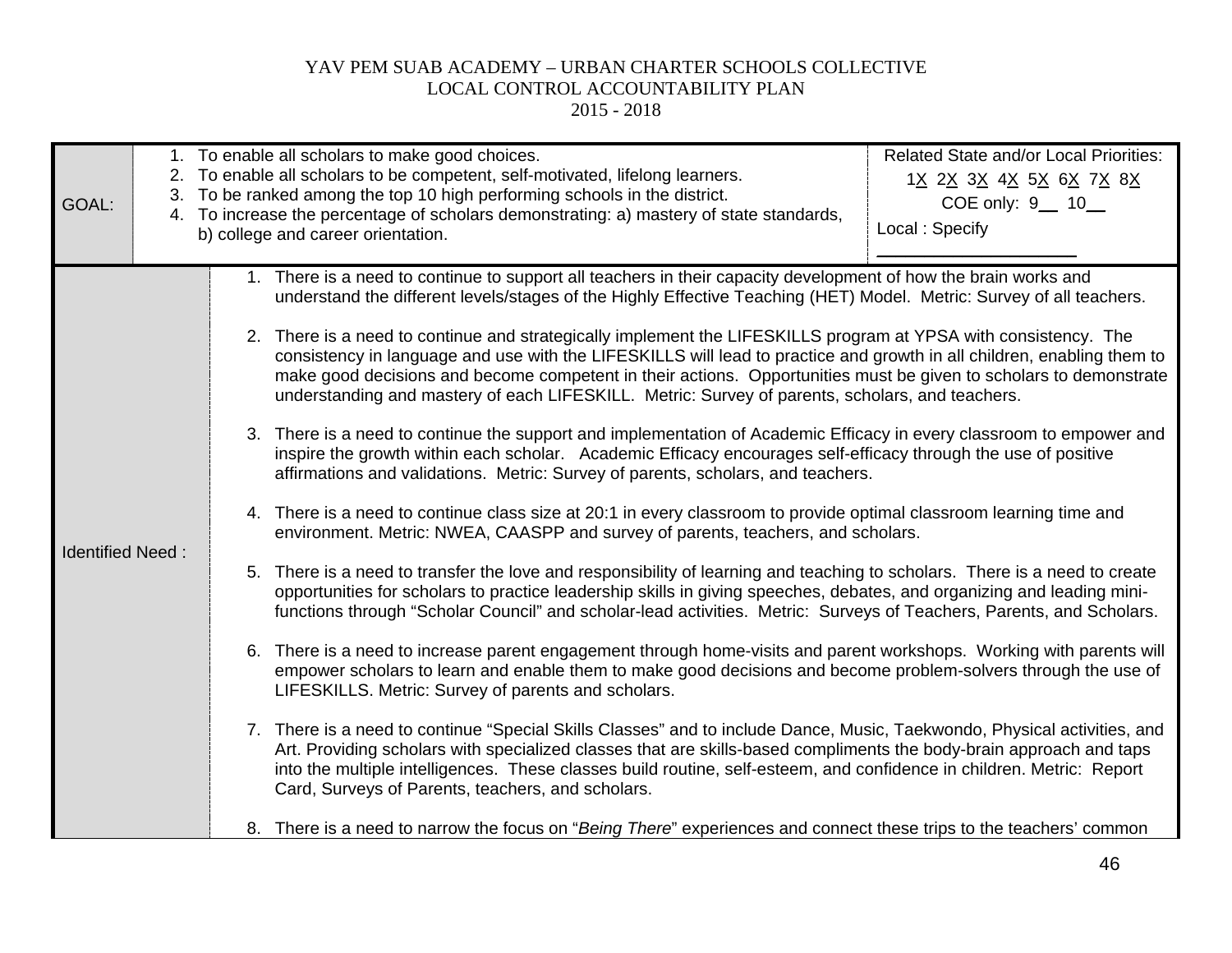| core maps. The "Being There" experiences provide a more sensory rich experience, enabling the brain to learn more<br>and retain more. This need includes the need to build background knowledge, background vocabulary, and<br>experiences for scholars to succeed in both the social and academic setting. Metric: "Being There" experiences<br>request forms, backwards common core maps, collaboration with teachers, surveys of parents and scholars.                                                                               |
|-----------------------------------------------------------------------------------------------------------------------------------------------------------------------------------------------------------------------------------------------------------------------------------------------------------------------------------------------------------------------------------------------------------------------------------------------------------------------------------------------------------------------------------------|
| 9. There is a need to continue to provide release days for teachers to revise and add to their grade level's backwards<br>standards maps. Grade level teams will identify their Being-there experiences or studytrips that align as much as<br>possible to their grade levels' units of study. Also, grade level teams will determine the focus vocabulary words, the<br>social action projects, the immersions and/or other projects, and related resources or materials that are needed to<br>support their planning and instruction. |
| 10. There is a need to continue the support of a fulltime school nurse to create an environment conducive to supporting all<br>scholars' safety, health, and education.                                                                                                                                                                                                                                                                                                                                                                 |
| 11. There is a need to continue the support of a part-time school counselor to provide social-emotional services to<br>scholars who come to school with difficult temperaments and lacking such skills.                                                                                                                                                                                                                                                                                                                                 |
| 12. There is a continued need for administrative support to the principal so that focus can be placed on curriculum and<br>instruction. In do so, scholar achievement will increase because teacher observation, feedback, and accountability<br>will increase.                                                                                                                                                                                                                                                                         |
| 13. There is a need to continue a scholar attendance incentive to ensure that scholars come to school on time so learning<br>can start and they don't have to miss out on any instructional time.                                                                                                                                                                                                                                                                                                                                       |
| 14. There is a need to support new teachers with Project GLAD (Guided Language Acquisition Design) training. New<br>teachers will be mentor by more seasoned teachers in their grade level. Metric: Survey of parents, scholars, and<br>teachers.                                                                                                                                                                                                                                                                                       |
| 15. There is a need for year one and year two teachers to be supported in body-brain compatible education. A coach will<br>be contract to provide observations, feedback, modeling, and support. The goal is to have teachers become experts<br>in body-brain compatible education.                                                                                                                                                                                                                                                     |
| 16. There is a need to revisit the multiple intelligences as an integral part of body-brain compatible education. There is a<br>need to bring in professional development that will teach teachers how to teach to the multiple intelligences.                                                                                                                                                                                                                                                                                          |
| 17. There is a need to thoughtfully and thoroughly plan out instruction for scholars based on the Common Core Standards                                                                                                                                                                                                                                                                                                                                                                                                                 |
|                                                                                                                                                                                                                                                                                                                                                                                                                                                                                                                                         |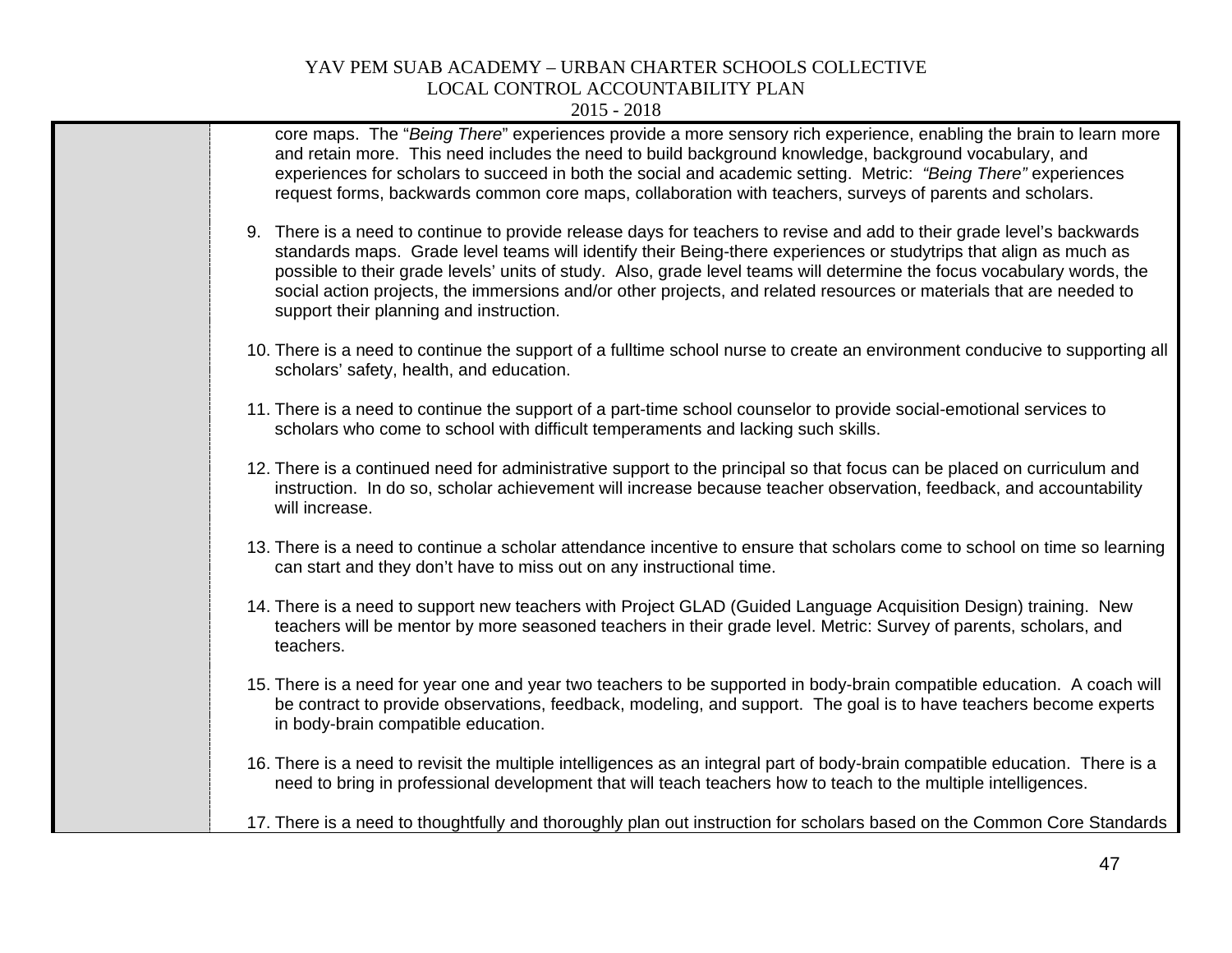| and as identified in the school's Backwards Common Core Maps. The common core maps will be aligned with units,<br>content, "Being There" experiences, and resources/materials to support scholar learning. Metric: Teacher Lesson<br>Plans, Common Core Maps, NWEA, and CAASPP.                                                                                                                                                                                                                                                       |
|---------------------------------------------------------------------------------------------------------------------------------------------------------------------------------------------------------------------------------------------------------------------------------------------------------------------------------------------------------------------------------------------------------------------------------------------------------------------------------------------------------------------------------------|
| 18. There is a need to continue and improve the existing Hmong Language Development (HLD) program being offered.<br>The HLD program reinforces the concepts learned in the general education classroom for speakers of the Hmong<br>language. For non-Hmong speakers, the HLD program exposes them to another language so that they can gain<br>proficiency in listening, speaking, writing, and reading Hmong. There is a greater appreciation for cultures and<br>languages when scholars are learning about two or more languages. |
| 19. There is a need to organize the days and hours of instruction to create protected time for teacher planning,<br>collaboration, and professional development (3 hours per day as described in our charter). Metric: Teacher survey.                                                                                                                                                                                                                                                                                                |
| 20. There is a need to continue to provide each general education teacher with an individual professional growth plan.<br>This plan is to be developed collaboratively with the principal. Support and coaching will be built into the plan.                                                                                                                                                                                                                                                                                          |
| 21. There is a need to continue to provide support through the Beginning Teacher Support Association (BTSA) program<br>for teachers to professionally clear their credentials, and at the same time, be supported by a mentor.                                                                                                                                                                                                                                                                                                        |
| 22. There is a need for Common Core aligned material, Common Core aligned hands-on experiences, and Common Core<br>aligned study trips. Metric: Survey of parents, scholars, and teachers.                                                                                                                                                                                                                                                                                                                                            |
| 23. There is a need for a process to examine scholar work and create strategies that lead to mastery by each scholar.<br>YPSA will use the Data, Feedback, Strategy model supported by the Academic Efficacy Institute. Metric: NWEA,<br>CAASPP.                                                                                                                                                                                                                                                                                      |
| 24. There is a need to have scholars use technology and technology devices to tap into learning and practice of common<br>core standards. The incorporation and use of technology will be aligned to the school technology plan. Metric:<br>Technology Plan, Lesson Plans                                                                                                                                                                                                                                                             |
| 25. There is a need to continue the Achievement through Technology (ATT) program to support learning of common core<br>state standards and provide additional practice through the use of technology.                                                                                                                                                                                                                                                                                                                                 |
| 26. There is a need to repair or replace the technology devices used by scholars.                                                                                                                                                                                                                                                                                                                                                                                                                                                     |
| 27. There is a need to replace any furniture, printers, devices related to instruction in the classroom.                                                                                                                                                                                                                                                                                                                                                                                                                              |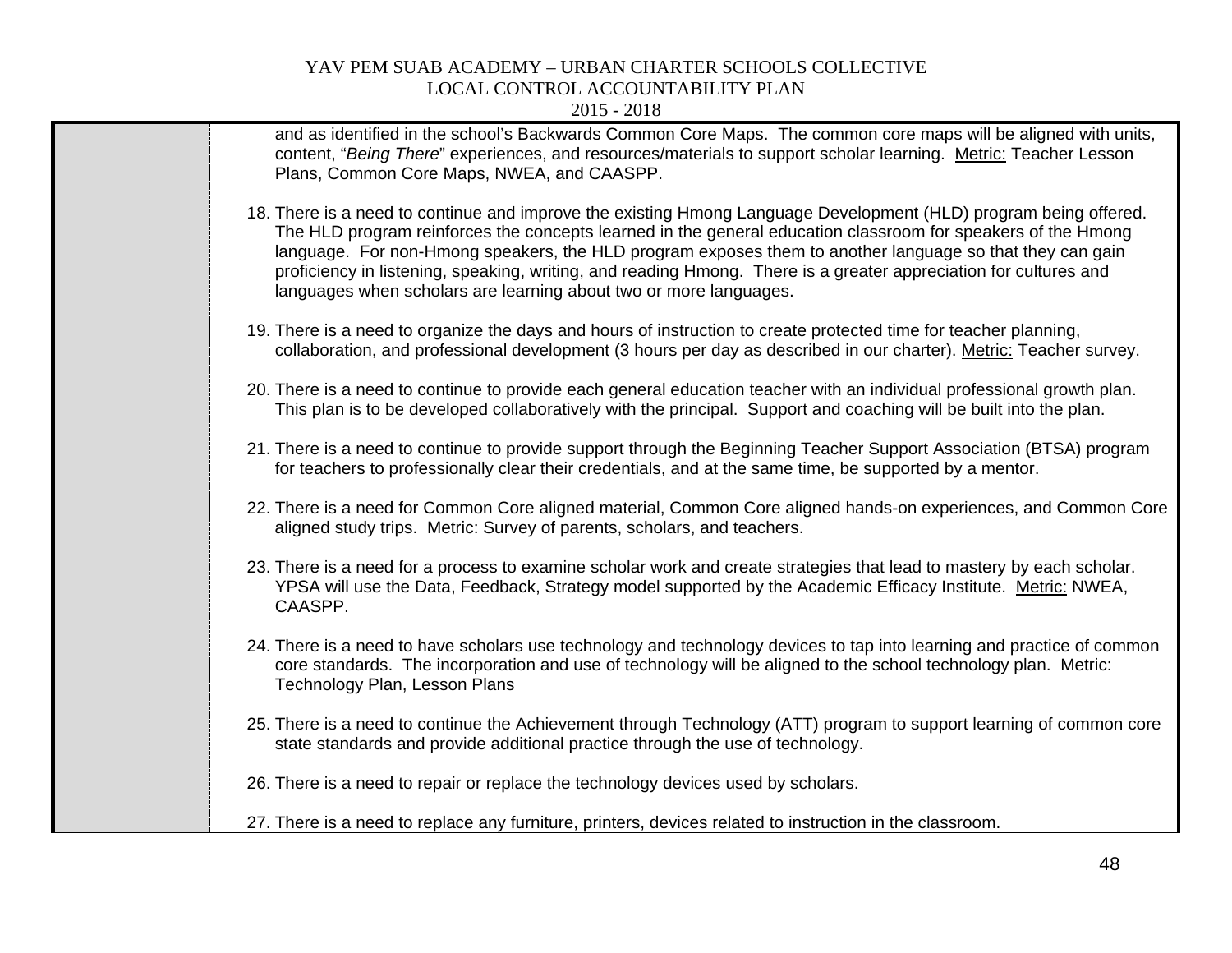|                  | $2015 - 2018$                                                                                                                                                                                                   |
|------------------|-----------------------------------------------------------------------------------------------------------------------------------------------------------------------------------------------------------------|
|                  | 28. There is a need to increase the percentage of scholars who have mastered basic skills in ELA, math, science by 10%<br>annually. Metric NWEA, CAASPP, Teacher created assessments.                           |
|                  | 29. There is a need to increase the percentage of scholars with an orientation to college and career. Metric: Survey of<br>scholars and parents.                                                                |
|                  | 30. There is a need to increase the percentage of scholars who understand knowledge and use knowledge in a positive<br>social action manner. Metric: Impact of social action projects on self and on community. |
|                  | Yav Pem Suab Academy Charter School<br>Schools:                                                                                                                                                                 |
| Goal Applies to: | Applicable Pupil Subgroups:<br>All                                                                                                                                                                              |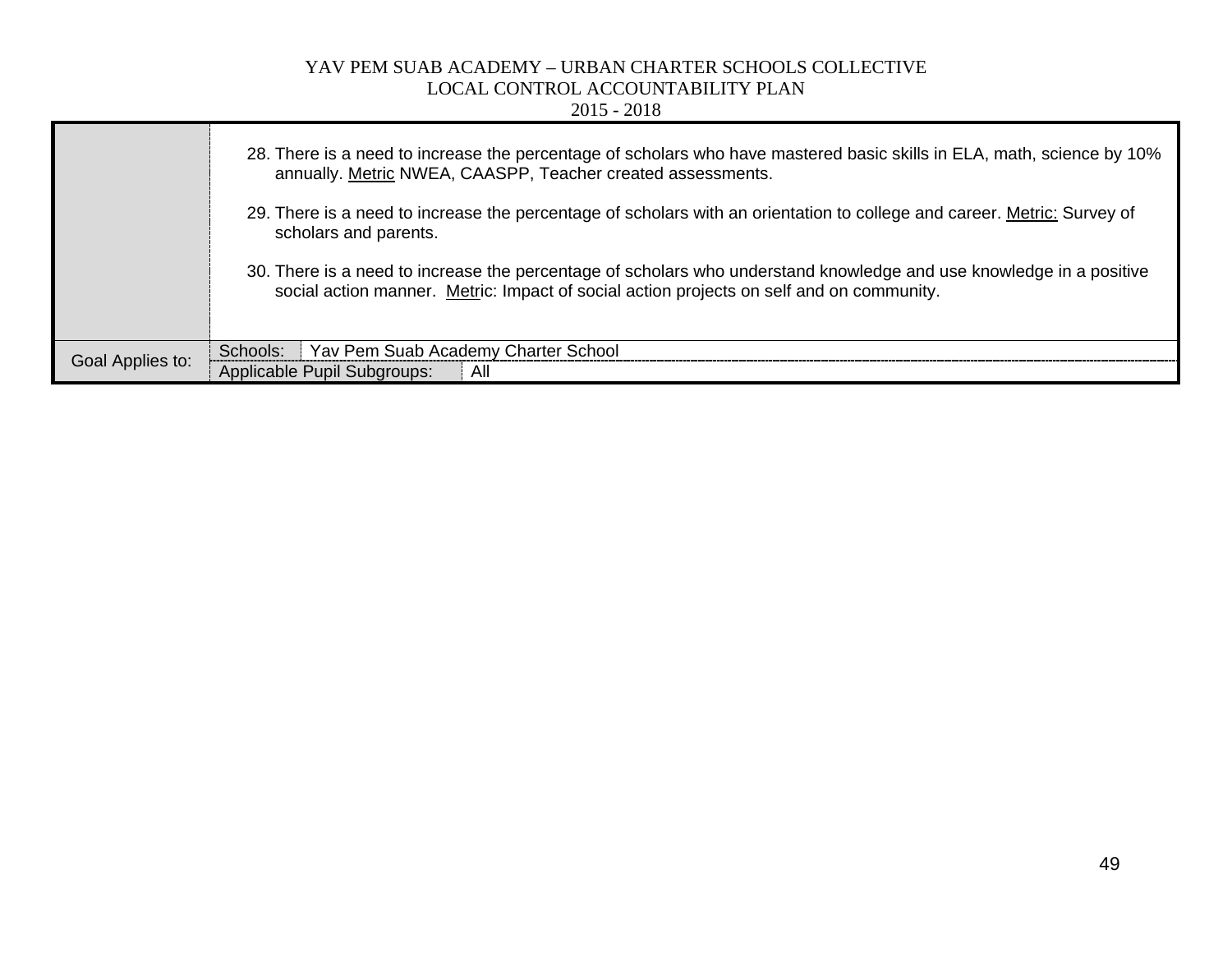|                                                   | <b>LCAP Year 3: 2017-2018</b>     |                                    |  |  |  |  |
|---------------------------------------------------|-----------------------------------|------------------------------------|--|--|--|--|
| <b>Expected Annual</b><br>Measurable<br>Outcomes: | 2017 - 2018 CAASPP (ELA & Math)   |                                    |  |  |  |  |
|                                                   | <b>Subgroups</b>                  | <b>Proficient/Advanced Targets</b> |  |  |  |  |
| (Based on the<br>2017-2018 State-                 | Schoolwide                        | 60%                                |  |  |  |  |
| wide CAASPP                                       | Asian                             | 60%                                |  |  |  |  |
| Testing and the                                   | <b>Black or African American</b>  | 60%                                |  |  |  |  |
| 2017-2018 CELDT)                                  | Hispanic or Latino                | 60%                                |  |  |  |  |
|                                                   | Socio-economically Disadvantaged  | 40%                                |  |  |  |  |
|                                                   | <b>English Learners</b>           | 60%                                |  |  |  |  |
|                                                   | <b>Scholars with Disabilities</b> | 30%                                |  |  |  |  |
|                                                   |                                   |                                    |  |  |  |  |
|                                                   | <b>CELDT</b>                      |                                    |  |  |  |  |
|                                                   | Subgroup:                         | <b>Proficient/Advanced Target:</b> |  |  |  |  |
|                                                   | <b>English Learners</b>           | 55%                                |  |  |  |  |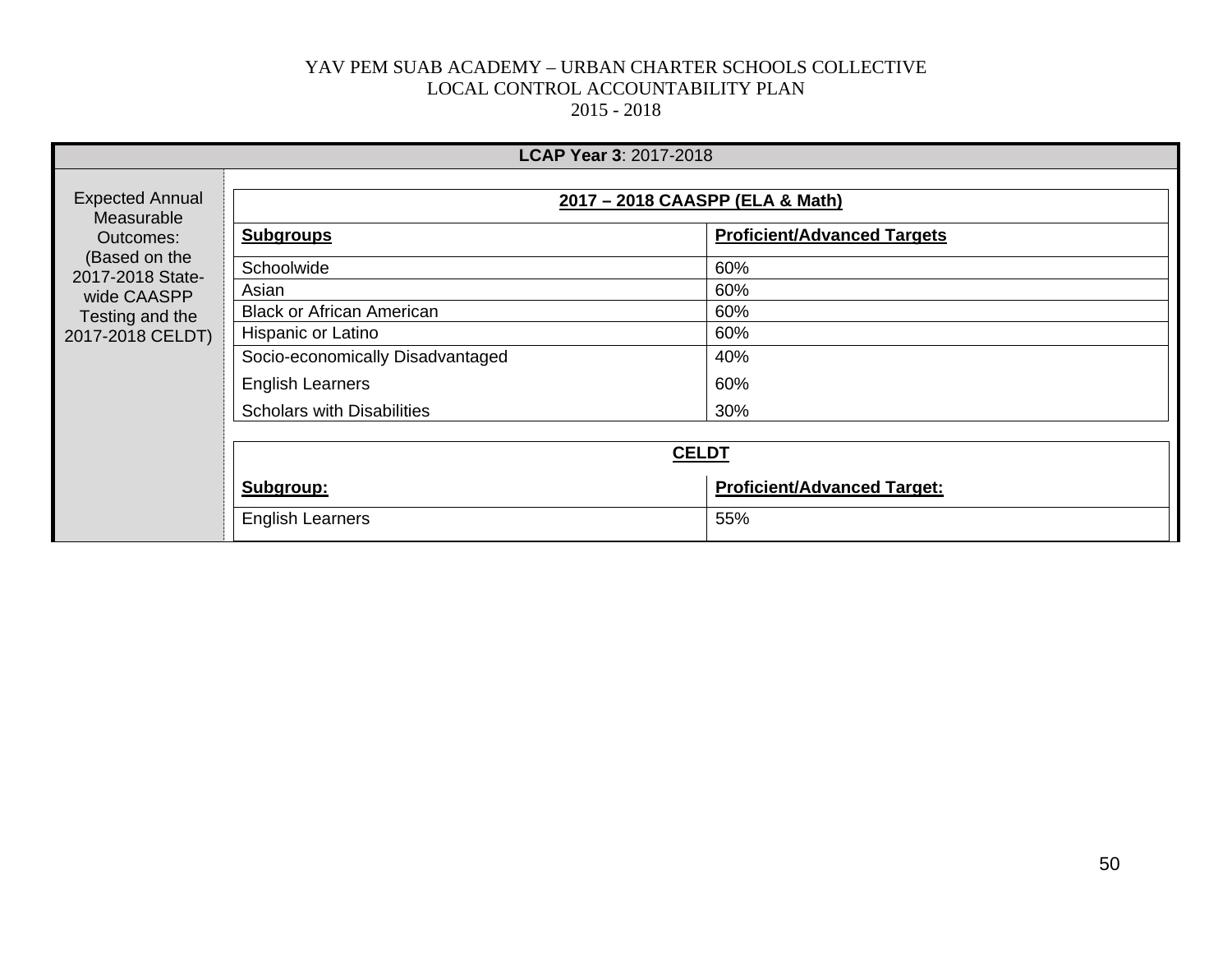|                                                                    |                                         | LCAP Year 3: 2017 - 2018           |  |
|--------------------------------------------------------------------|-----------------------------------------|------------------------------------|--|
| <b>Expected Annual</b><br>Measurable<br>Outcomes:<br>(Based on the | 2017 - 2018 NWEA MAP (ELA & Math)       |                                    |  |
|                                                                    | Subgroup:                               | <b>Proficient/Advanced Target:</b> |  |
|                                                                    | School-wide                             | 70%                                |  |
| 2017-2018 School-<br>wide NWEA MAP                                 | Asian                                   | 70%                                |  |
| Spring                                                             | <b>Black or African American</b>        | 70%                                |  |
| Assessment)                                                        | Hispanic or Latino                      | 70%                                |  |
|                                                                    | Socio-economically Disadvantaged        | 40%                                |  |
|                                                                    | <b>English Learners</b>                 | 70%                                |  |
|                                                                    | <b>Scholars with Disabilities</b>       | 30%                                |  |
| <b>Expected Annual</b><br>Measurable                               | 2017 - 2018 TEACHER CREATED ASSESSMENTS |                                    |  |
| Outcomes:                                                          | <b>Subject Matter:</b>                  | <b>Proficient/Advanced Target:</b> |  |
| (Based on the                                                      | English Language Arts                   | 60%                                |  |
| 2017-2018 third<br><b>Trimester Teacher</b>                        | <b>Mathematics</b>                      | 80%                                |  |
| Created                                                            | Science                                 | 80%                                |  |
| Assessments)                                                       | <b>Social Studies</b>                   | 80%                                |  |
|                                                                    | <b>Physical Activities</b>              | 80%                                |  |
|                                                                    | Visual and Performing Arts              | 80%                                |  |
|                                                                    | Hmong Language Development              | 80%                                |  |
|                                                                    | Social Skills (LIFESKILLS MASTERY)      | 80%                                |  |
|                                                                    |                                         |                                    |  |
|                                                                    |                                         |                                    |  |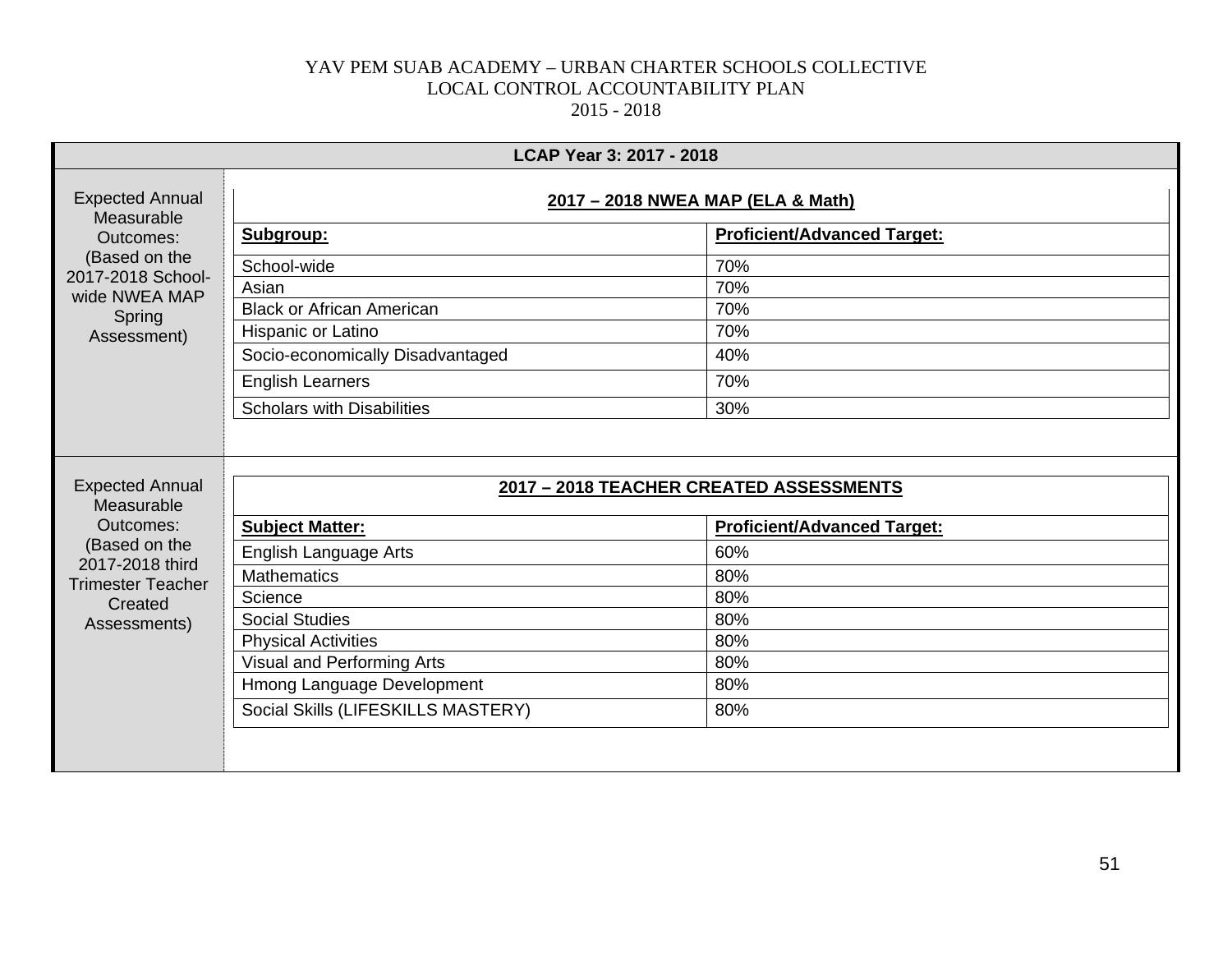| 2017 - 2018 Actions/Services                                                                                                                                                                                                                                                                      | <b>Scope of</b><br><b>Service</b> | Pupils to be served within identified scope of                                                                                                                            | <b>Budgeted</b>                                                                            |
|---------------------------------------------------------------------------------------------------------------------------------------------------------------------------------------------------------------------------------------------------------------------------------------------------|-----------------------------------|---------------------------------------------------------------------------------------------------------------------------------------------------------------------------|--------------------------------------------------------------------------------------------|
|                                                                                                                                                                                                                                                                                                   |                                   | service                                                                                                                                                                   | <b>Expenditures</b>                                                                        |
| Sustain/hire and/or continue the employment of 21<br>general education teachers                                                                                                                                                                                                                   | School-wide                       | $X$ $ALL$<br>OR:<br>Low Income pupils _ English Learners<br>Foster Youth _Redesignated fluent English proficient<br>Other<br>Subgroups: (Specify)<br>Subgroups: (Specify) | \$1,401,166 Objects:<br>$1000' - 3,000's$<br>LCFF Base,<br>Supplemental &<br>Concentration |
| Provide substitutes to release teachers for professional<br>development, coaching, collaboration with coaches<br>and Principal                                                                                                                                                                    | School-wide                       | $\frac{X}{OR}$ .<br>Low Income pupils _ English Learners<br>Foster Youth _Redesignated fluent English proficient<br>Other<br>Subgroups: (Specify)                         | \$20,155 Objects:<br>1000's, 3000's, 5000's<br><b>LCFF Base</b>                            |
| Revise grade-level Common Core Maps that align with<br>other state-adopted standards, Highly Effective<br>Teaching Model, Efficacy, English Learner strategies,<br>and other strategies, Being-there Experiences, Social<br>Action Projects, and instructional materials and<br>resources needed. | School-wide                       | $\frac{X}{OR}$ .<br>Low Income pupils _English Learners<br>_Foster Youth _Redesignated fluent English proficient<br>Other<br>Subgroups: (Specify)<br>Subgroups: (Specify) | \$4,096<br>1000's, 3000's, 5000's<br>LCFF Base,<br>Supplemental &<br>Concentration         |
| Scheduling collaboration/academic conferences to<br>disaggregate data and formulate school-wide and<br>grade-level action plans to address student<br>deficiencies.                                                                                                                               | School-wide                       | $X$ ALL<br>OR:<br>Low Income pupils _ English Learners<br>Foster Youth __Redesignated fluent English proficient<br>Other<br>Subgroups: (Specify)                          | \$4,964<br>1000's, 3000's<br>LCFF Base,<br>Supplemental &<br>Concentration                 |
| Provide professional development through the Home<br>Visit Project to 100% of the teachers. Allocate budget<br>to support teachers going on home visits for parent<br>engagement and provide budget to support with home-<br>visit toolkits.                                                      | School-wide                       | $X$ ALL<br>OR:<br>Low Income pupils _ English Learners<br>Foster Youth _Redesignated fluent English proficient<br>_Other<br>Subgroups: (Specify)                          | \$13,167 Objects:<br>1000's, 3,000's<br><b>LCFF Base</b>                                   |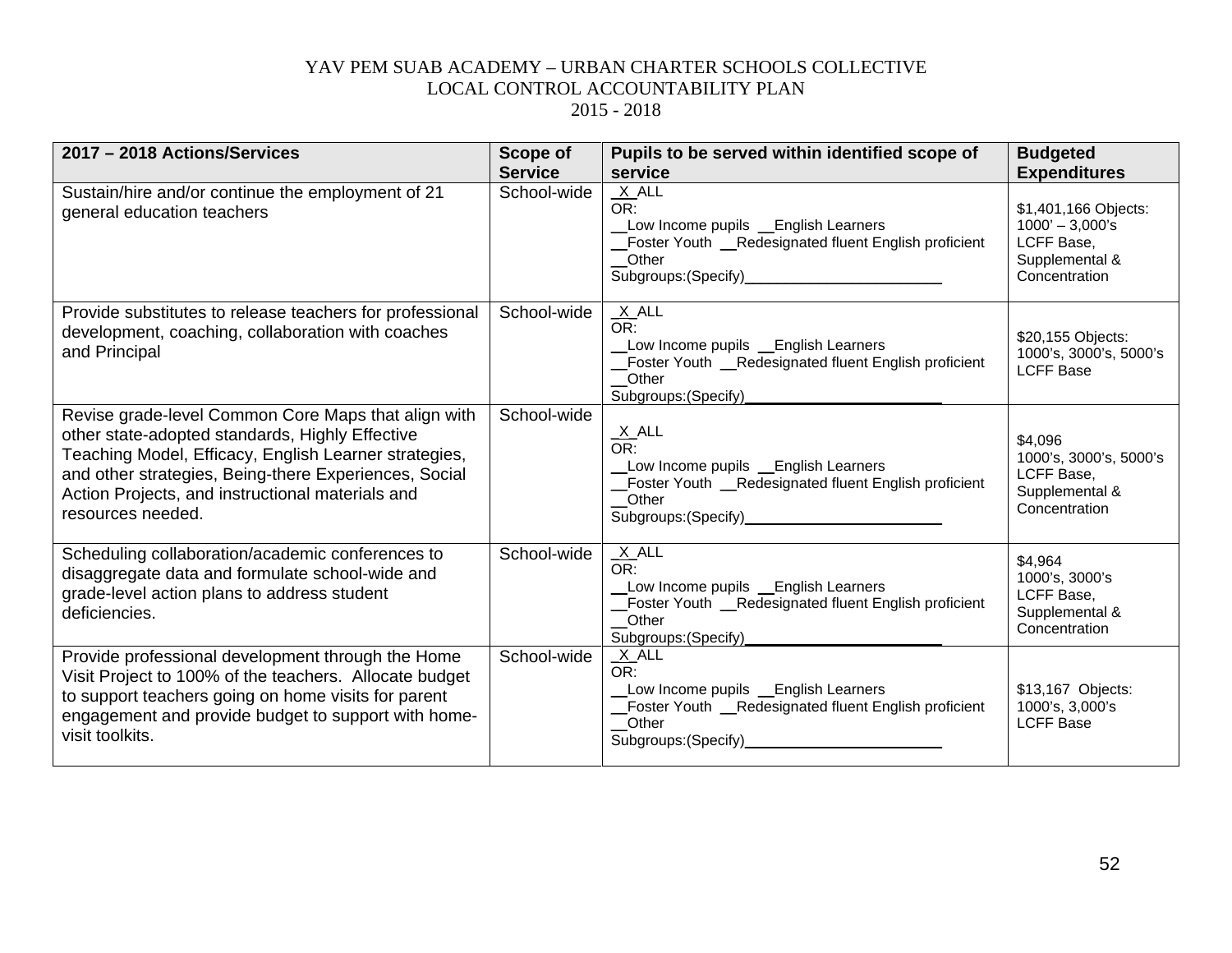| 2017 - 2018 Actions/Services                                                                                                                                                                                                                                                                                               | Scope of<br><b>Service</b> | Pupils to be served within identified scope of<br>service                                                                                                                     | <b>Budgeted</b><br><b>Expenditures</b>                                                 |
|----------------------------------------------------------------------------------------------------------------------------------------------------------------------------------------------------------------------------------------------------------------------------------------------------------------------------|----------------------------|-------------------------------------------------------------------------------------------------------------------------------------------------------------------------------|----------------------------------------------------------------------------------------|
| Providing intervention to struggling students through<br>careful individualized learning plans and one-on-one<br>interventions.                                                                                                                                                                                            | School-wide                | $X$ ALL<br>OR:<br>_Low Income pupils __English Learners<br>Foster Youth __Redesignated fluent English proficient<br>Other                                                     | \$13,300 Objects:<br>1000's -3,000's,<br>LCFF Base,<br>Supplemental &<br>Concentration |
| Continue the employment of one full-time principal to<br>oversee the operation of the school                                                                                                                                                                                                                               | School-wide                | $X$ ALL<br>OR:<br>Low Income pupils _English Learners<br>Foster Youth _Redesignated fluent English proficient<br>Other                                                        | \$129,264 Objects:<br>1000's, 3000's<br><b>LCFF Base</b>                               |
| Continue the employment of one full-time coordinator<br>of support services to manage/coordinate CELDT,<br>NWEA, CAASPP assessment and assist with scholar<br>affairs, parent engagement, and reports and data. This<br>will allow for the principal to focus more on curriculum,<br>instruction, and scholar achievement. | School-wide                | $X$ ALL<br>OR:<br>Low Income pupils _ English Learners<br>Foster Youth _Redesignated fluent English proficient<br>Other<br>Subgroups: (Specify)______________________________ | \$84,639 Objects:<br>1000's, 3000's<br><b>LCFF Base</b>                                |
| Continue the employment of one full-time<br>superintendent to support the principal and to carry out<br>the UCSC's board adopted priorities.                                                                                                                                                                               | School-wide                | $X$ ALL<br>OR:<br>Low Income pupils Learners<br>_Foster Youth _Redesignated fluent English proficient<br>_Other<br>Subgroups: (Specify)______________________________         | \$157,042 Objects:<br>1000's, 3000's<br><b>LCFF Base</b>                               |
| Continue the employment of one part-time school<br>counselor to support scholars with social-emotional<br>needs.                                                                                                                                                                                                           | School-wide                | $\frac{X}{OR}$ .<br>Low Income pupils _ English Learners<br>Foster Youth _Redesignated fluent English proficient<br>Other<br>Subgroups: (Specify)                             | \$20,290 Objects:<br>1000's, 3000's<br><b>LCFF Base</b>                                |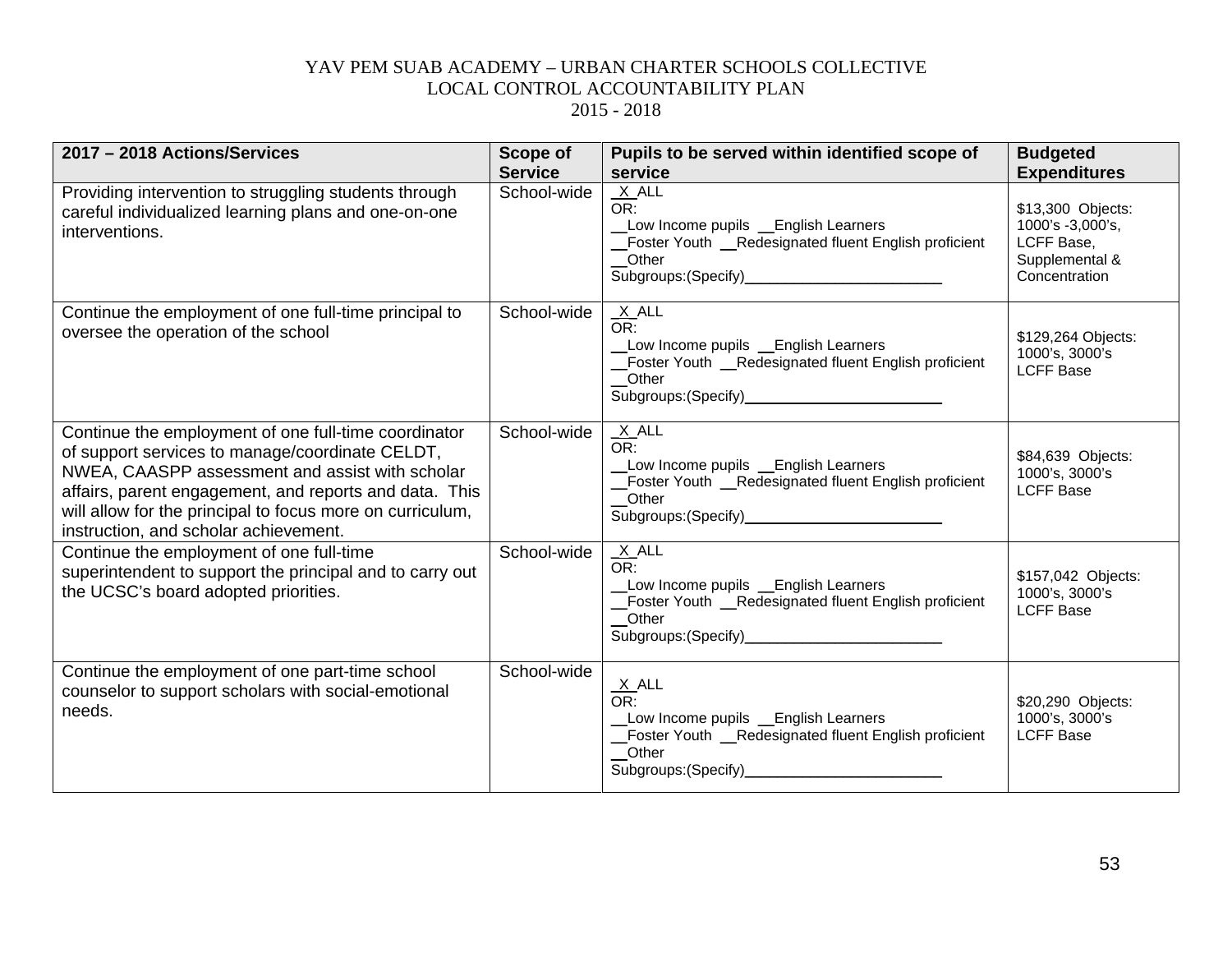| 2017 - 2018 Actions/Services                                                                                                                                                                                                                                            | <b>Scope of</b><br><b>Service</b> | Pupils to be served within identified scope of service                                                                                            | <b>Budgeted</b><br><b>Expenditures</b>                    |
|-------------------------------------------------------------------------------------------------------------------------------------------------------------------------------------------------------------------------------------------------------------------------|-----------------------------------|---------------------------------------------------------------------------------------------------------------------------------------------------|-----------------------------------------------------------|
| Continue the employment of three full-time Hmong<br>Language teachers to teach and reinforce the concepts<br>and skills learned in the general education classroom<br>through Hmong language learning.                                                                  | School-wide                       | $X$ ALL<br>OR:<br>Low Income pupils _English Learners<br>Foster Youth __Redesignated fluent English proficient<br>Other                           | \$154,916 Objects:<br>2000's - 3000's<br><b>LCFF Base</b> |
| Continue the employment of three full-time teachers<br>who are specialized in skilled areas of Music, Dance,<br>Taekwondo, PE, and/or Art. The performing arts and<br>physical activities of these disciplines support our<br>model of body-brain compatible education. | School-wide                       | $X$ ALL<br>OR:<br>Low Income pupils _English Learners<br>Foster Youth _Redesignated fluent English proficient<br>Other                            | \$154,151 Objects:<br>2000's - 3000's<br><b>LCFF Base</b> |
| Continue the employment of one full-time business<br>office manager to support with budget, finance, payroll,<br>and transactions to keep the school operating                                                                                                          | School-wide                       | $X$ ALL<br>OR:<br>Low Income pupils _ English Learners<br>Foster Youth _Redesignated fluent English proficient<br>Other                           | \$85,046 Objects:<br>2000's - 3000's<br><b>LCFF Base</b>  |
| Continue the employment of a full-time school nurse to<br>oversee health, safety, and coordination of scholar<br>study teams (SSTs).                                                                                                                                    | School-wide                       | $X$ ALL<br>OR:<br>Low Income pupils Lenglish Learners<br>Foster Youth __Redesignated fluent English proficient<br>Other                           | \$50,363 Objects:<br>2000's - 3000's<br>Title I           |
| Continue the employment of two full-time front office<br>clerks to provide front line customer service to<br>scholars, families, businesses, community members,<br>and staff members.                                                                                   | School-wide                       | $\frac{X}{OR}$ .<br>Low Income pupils _ English Learners<br>Foster Youth _Redesignated fluent English proficient<br>Other<br>Subgroups: (Specify) | \$79,806 Objects:<br>2000's - 3000's<br><b>LCFF Base</b>  |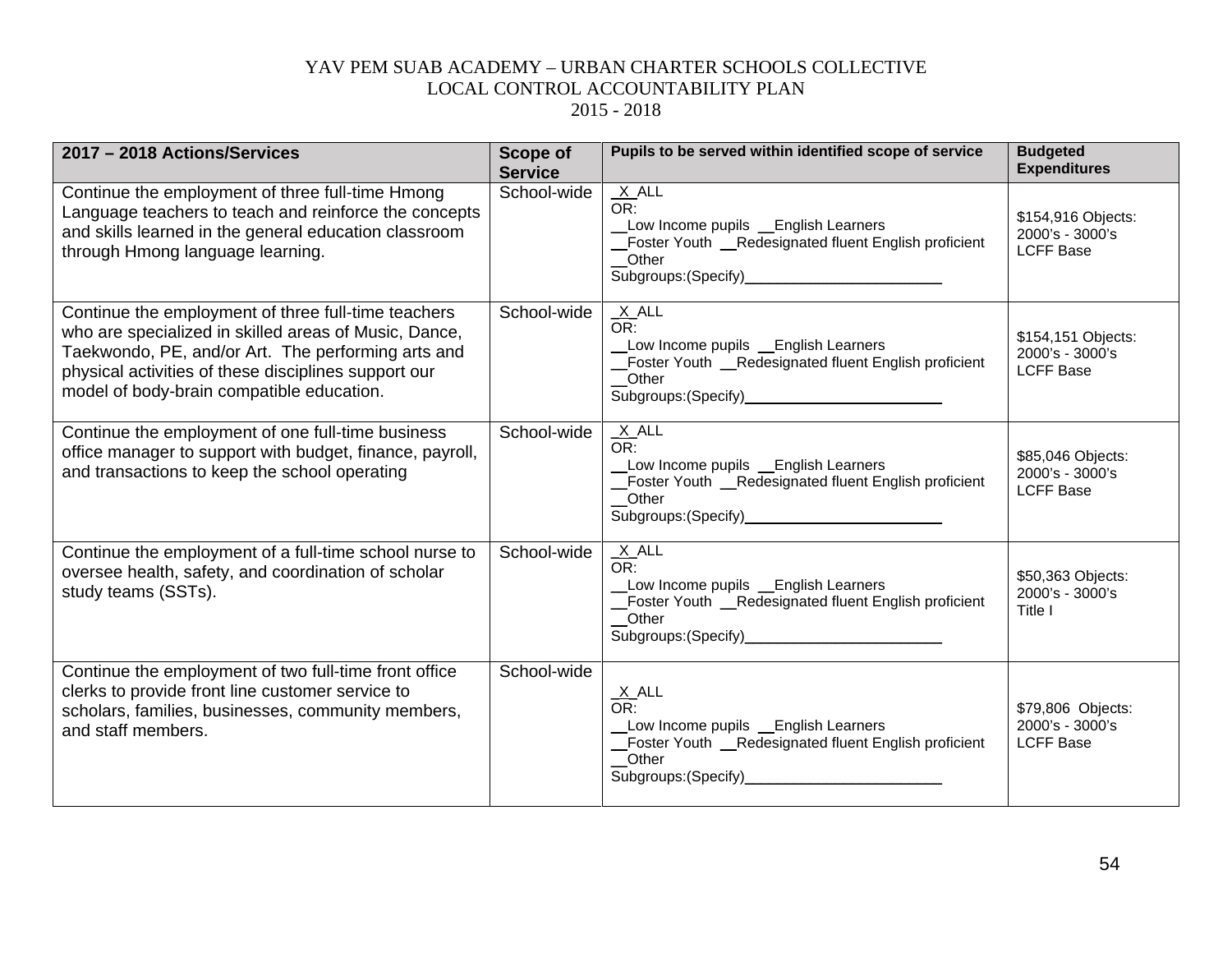| 2017 - 2018 Actions/Services                                                                                                                            | <b>Scope of</b><br><b>Service</b> | Pupils to be served within identified scope of<br>service                                                                 | <b>Budgeted</b><br><b>Expenditures</b>                    |
|---------------------------------------------------------------------------------------------------------------------------------------------------------|-----------------------------------|---------------------------------------------------------------------------------------------------------------------------|-----------------------------------------------------------|
| Continue the employment of one full-time back office<br>clerk to assist and support the business office<br>manager.                                     | School-wide                       | $X$ ALL<br>OR:<br>_Low Income pupils __English Learners<br>_Foster Youth _Redesignated fluent English proficient<br>Other | \$39,771 Objects:<br>2000's - 3000's<br><b>LCFF Base</b>  |
| Continue the employment of two full-time custodians to<br>maintain the buildings and grounds and keep the<br>school clean and healthy.                  | School-wide                       | $X$ ALL<br>OR:<br>Low Income pupils _ English Learners<br>Foster Youth _Redesignated fluent English proficient<br>Other   | \$88,774 Objects:<br>2000's - 3000's<br><b>LCFF Base</b>  |
| Hire/Continue the employment of 19 technology<br>supervisors (ATT staff) to support the Achievement<br>through Technology program.                      | School-wide                       | $X$ ALL<br>OR:<br>Low Income pupils _English Learners<br>Foster Youth _Redesignated fluent English proficient<br>Other    | \$189,265 Objects:<br>2000's - 3000's<br><b>LCFF Base</b> |
| Continue the employment of four part-time yard<br>staff/campus monitors to supervise scholars during<br>transitions and lunch and keep the school safe. | School-wide                       | $X$ ALL<br>$OR^-$<br>Low Income pupils Lenglish Learners<br>Foster Youth _Redesignated fluent English proficient<br>Other | \$36,887 Objects:<br>2000's - 3000's<br><b>LCFF Base</b>  |
| Continuing intervention for Kindergarten - 1 <sup>st</sup> Grade<br>students from $1:00 - 2:00$ daily.                                                  | School-wide                       | $X$ ALL<br>OR:<br>Low Income pupils _English Learners<br>_Foster Youth _Redesignated fluent English proficient<br>Other   | \$7,138 Objects:<br>2000's - 3000's<br><b>LCFF Base</b>   |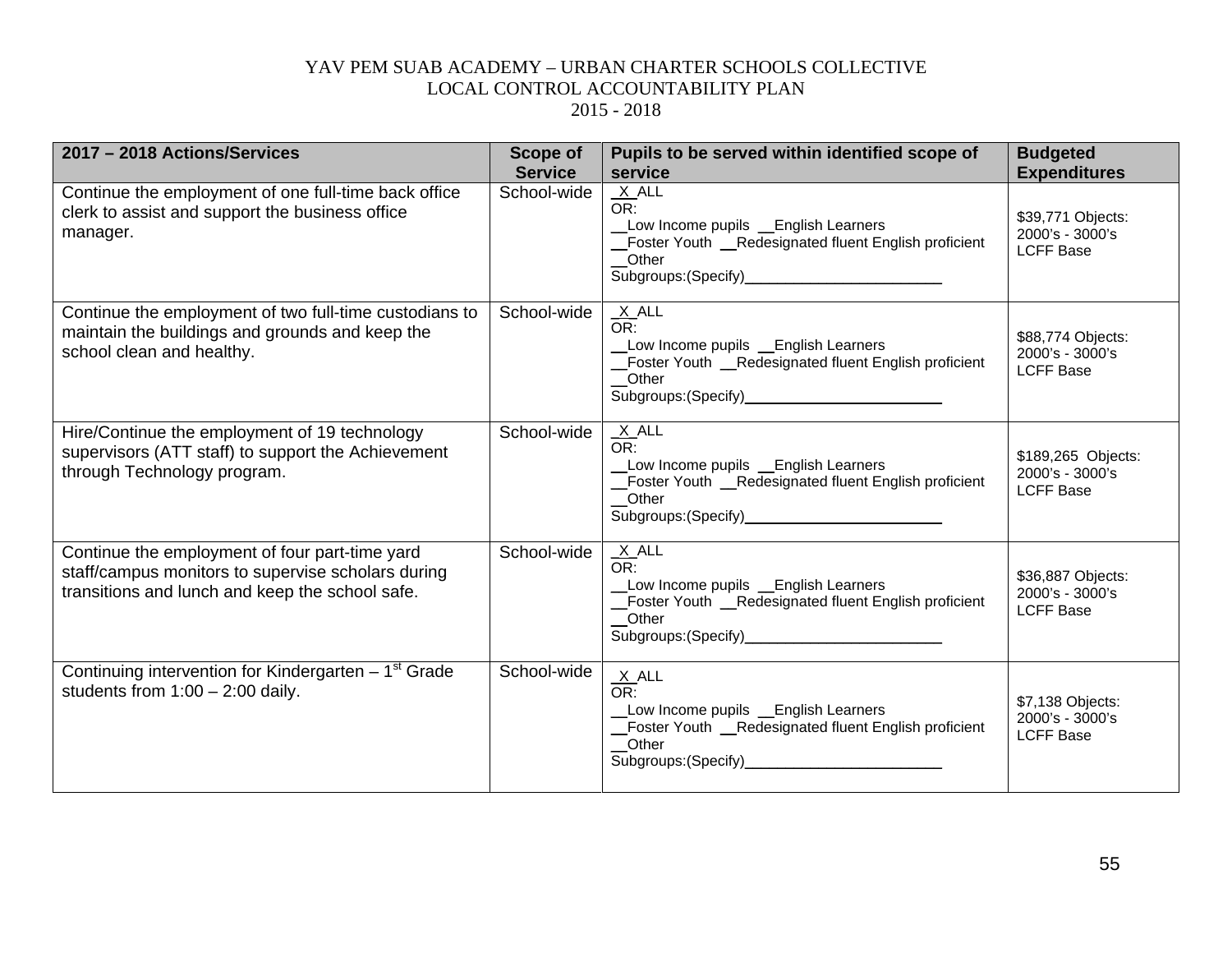| 2017 - 2018 Actions/Services                                                                                                                                                                                                                                                                           | <b>Scope of</b><br><b>Service</b> | Pupils to be served within identified scope of<br>service                                                                                                                      | <b>Budgeted</b><br><b>Expenditures</b>                            |
|--------------------------------------------------------------------------------------------------------------------------------------------------------------------------------------------------------------------------------------------------------------------------------------------------------|-----------------------------------|--------------------------------------------------------------------------------------------------------------------------------------------------------------------------------|-------------------------------------------------------------------|
| Purchase grade level appropriate materials and<br>resources to support instruction. All core general<br>education classrooms will be provided with<br>instructional materials to support core instruction.<br>Resources and materials will be identified by grade<br>levels in their common core maps. | School-wide                       | $X$ ALL<br>OR:<br>Low Income pupils _English Learners<br>Foster Youth _Redesignated fluent English proficient<br>Other                                                         | \$79,568<br>Object: 4000's<br>LCFF Base & Lottery<br>Unrestricted |
| Cap class sizes at 20:1 to ensure optimal classroom<br>one-one time and learning environment.                                                                                                                                                                                                          | School-wide                       | $X$ ALL<br>OR:<br>Low Income pupils _ English Learners<br>Foster Youth __Redesignated fluent English proficient<br>Other<br>Subgroups: (Specify)______________________________ | No Cost                                                           |
| Inventory and stock commonly used classroom<br>supplies and make them readily accessible to all<br>teachers. School-wide open supply closet.                                                                                                                                                           | School-wide                       | $X$ ALL<br>OR:<br>Low Income pupils _ English Learners<br>Foster Youth __Redesignated fluent English proficient<br>Other                                                       | \$40,804<br>Object: 4000's<br>LCFF Base & Lottery<br>Unrestricted |
| Provide curriculum and instructional support to the<br>HLD program through allocated classroom budget.                                                                                                                                                                                                 | School-wide                       | $X$ ALL<br>OR:<br>Low Income pupils _ English Learners<br>Foster Youth __Redesignated fluent English proficient<br>Other                                                       | \$5,100<br>Object: 4000's<br><b>LCFF Base</b>                     |
| Allocate budget to support specialized subjects<br>(Dance, Tae Kwon Do, Music, PE) with curriculum and<br>instruction. Budget is determined by the subject.                                                                                                                                            | School-wide                       | $X$ ALL<br>OR:<br>Low Income pupils _ English Learners<br>_Foster Youth _Redesignated fluent English proficient<br>Other                                                       | \$5,100<br>Object: 4000's<br><b>LCFF Base</b>                     |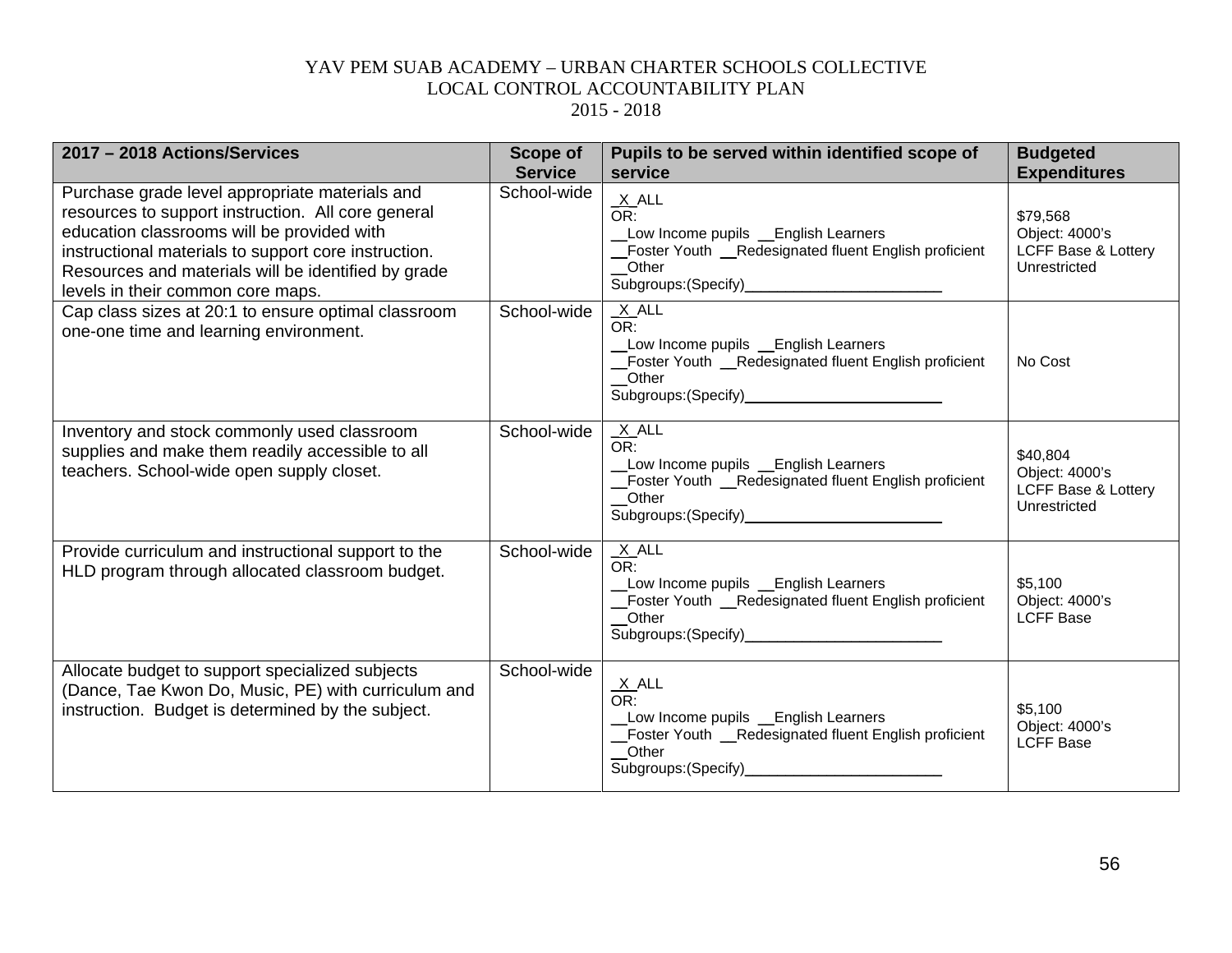| 2017 - 2018 Actions/Services                                                                                                                | <b>Scope of</b><br><b>Service</b> | Pupils to be served within identified scope of<br>service                                                                                                                      | <b>Budgeted</b><br><b>Expenditures</b>                          |
|---------------------------------------------------------------------------------------------------------------------------------------------|-----------------------------------|--------------------------------------------------------------------------------------------------------------------------------------------------------------------------------|-----------------------------------------------------------------|
| Allocate budget to support the front office, back office,<br>and administration with ink, paper, and office supplies<br>to conduct business | School-wide                       | $X$ $ALL$<br>OR:<br>Low Income pupils _ English Learners<br>_Foster Youth _Redesignated fluent English proficient<br>_Other                                                    | \$10,200<br>Object: 4000's<br><b>LCFF Base</b>                  |
| Allocate budget to support the nurse with health and<br>medical supplies                                                                    | School-wide                       | $X$ ALL<br>OR:<br>Low Income pupils Lenglish Learners<br>Foster Youth _Redesignated fluent English proficient<br>Other                                                         | \$1,3016<br>Object: 4000's<br><b>LCFF Base</b>                  |
| Allocate budget to support the custodial staff with<br>cleaning solutions, toiletries, towels and tools to keep<br>the school clean.        | School-wide                       | $X$ ALL<br>OR:<br>Low Income pupils _English Learners<br>_Foster Youth _Redesignated fluent English proficient<br>Other                                                        | \$9,181<br>Object: 4000's<br><b>LCFF Base</b>                   |
| Purchase or replacement of equipment, furniture,<br>printers, related to instruction                                                        | School-wide                       | $X$ ALL<br>OR:<br>Low Income pupils _English Learners<br>_Foster Youth _Redesignated fluent English proficient<br>Other<br>Subgroups: (Specify)_______________________________ | \$5,101<br>Object: 4000's<br><b>LCFF Base</b>                   |
| Allocate budget to support newly credentialed teachers<br>through the BTSA program.                                                         | School-wide                       | $X$ ALL<br>OR:<br>Low Income pupils _ English Learners<br>_Foster Youth _Redesignated fluent English proficient<br>Other<br>Subgroups: (Specify)                               | \$23,642 Objects:<br>1000', 3,000's, 5000's<br><b>LCFF Base</b> |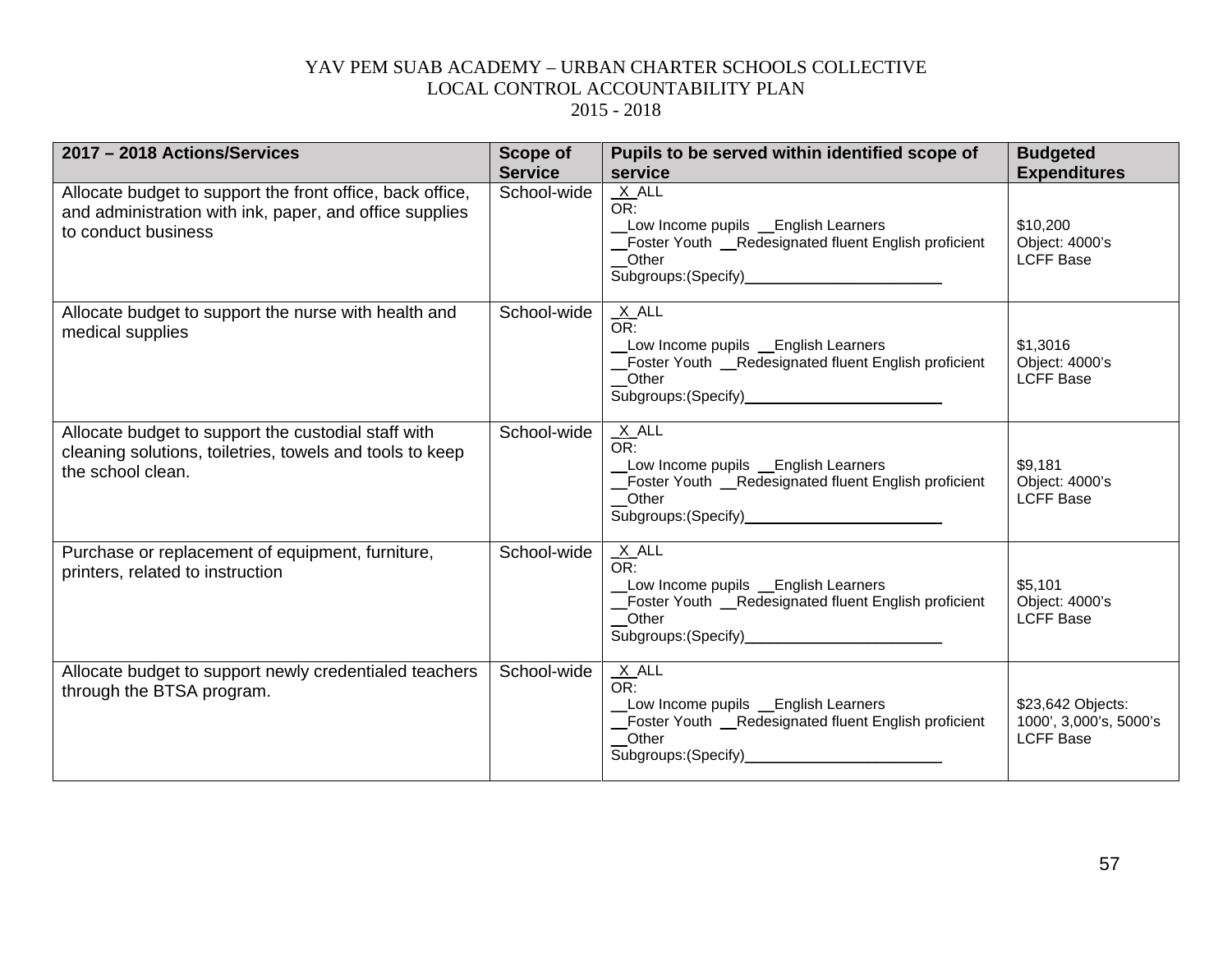| 2017 - 2018 Actions/Services                                                                                                                                                                                                                                                                                                                                                                                                                                                                                                | <b>Scope of</b><br><b>Service</b> | Pupils to be served within identified scope of<br>service                                                                                                              | <b>Budgeted</b><br><b>Expenditures</b>                |
|-----------------------------------------------------------------------------------------------------------------------------------------------------------------------------------------------------------------------------------------------------------------------------------------------------------------------------------------------------------------------------------------------------------------------------------------------------------------------------------------------------------------------------|-----------------------------------|------------------------------------------------------------------------------------------------------------------------------------------------------------------------|-------------------------------------------------------|
| Contract with an HET/ Curriculum and Instruction<br>coach to support the implementation of HET through<br>observations, coaching, and lesson studies. Teachers<br>will demonstrate knowledge of how the brain works<br>and how to execute instruction in a body-brain<br>compatible manner.                                                                                                                                                                                                                                 | School-wide                       | $\frac{X}{OR}$ .<br>Low Income pupils _English Learners<br>_Foster Youth _Redesignated fluent English proficient<br>__Other Subgroups:(Specify)_______________________ | \$19,484<br>Object: 5000's<br>Title I & II            |
| Align all "Being There" experiences to the grade levels'<br>common core maps and build in the budget to support<br>the "Being There" experiences. Being-there<br>experiences are a part of the HET model and supports<br>all scholars with meaningful experiences to build<br>knowledge, comprehension, and skills that are directly<br>related to the common core standards. Provide<br>release time for grade level teams to work on common<br>core standards maps. Schedule in all being-there<br>experience studytrips. | School-wide                       | $\frac{X}{OR}$ .<br>Low Income pupils Lenglish Learners<br>Foster Youth _Redesignated fluent English<br>proficient __Other                                             | \$102,376<br>Object: 5000's<br>LCFF Base &<br>Title I |
| Provide Common Core Professional Development for<br>all core general education teachers in English<br>Language Arts and provide follow-up professional<br>developments to support teachers.                                                                                                                                                                                                                                                                                                                                 | School-wide                       | $X$ ALL<br>OR:<br>Low Income pupils Learners<br>Foster Youth _Redesignated fluent English<br>proficient __Other                                                        | \$9,000<br>Object: 5000's<br><b>LCFF Base</b>         |
| Provide Common Core Professional Development for<br>all core general education teachers in Math and<br>provide follow-up professional developments to support<br>teachers.                                                                                                                                                                                                                                                                                                                                                  | School-wide                       | $X$ ALL<br>OR:<br>Low Income pupils Learners<br>_Foster Youth _Redesignated fluent English<br>proficient __Other                                                       | \$8,000<br>Object: 5000's<br><b>LCFF Base</b>         |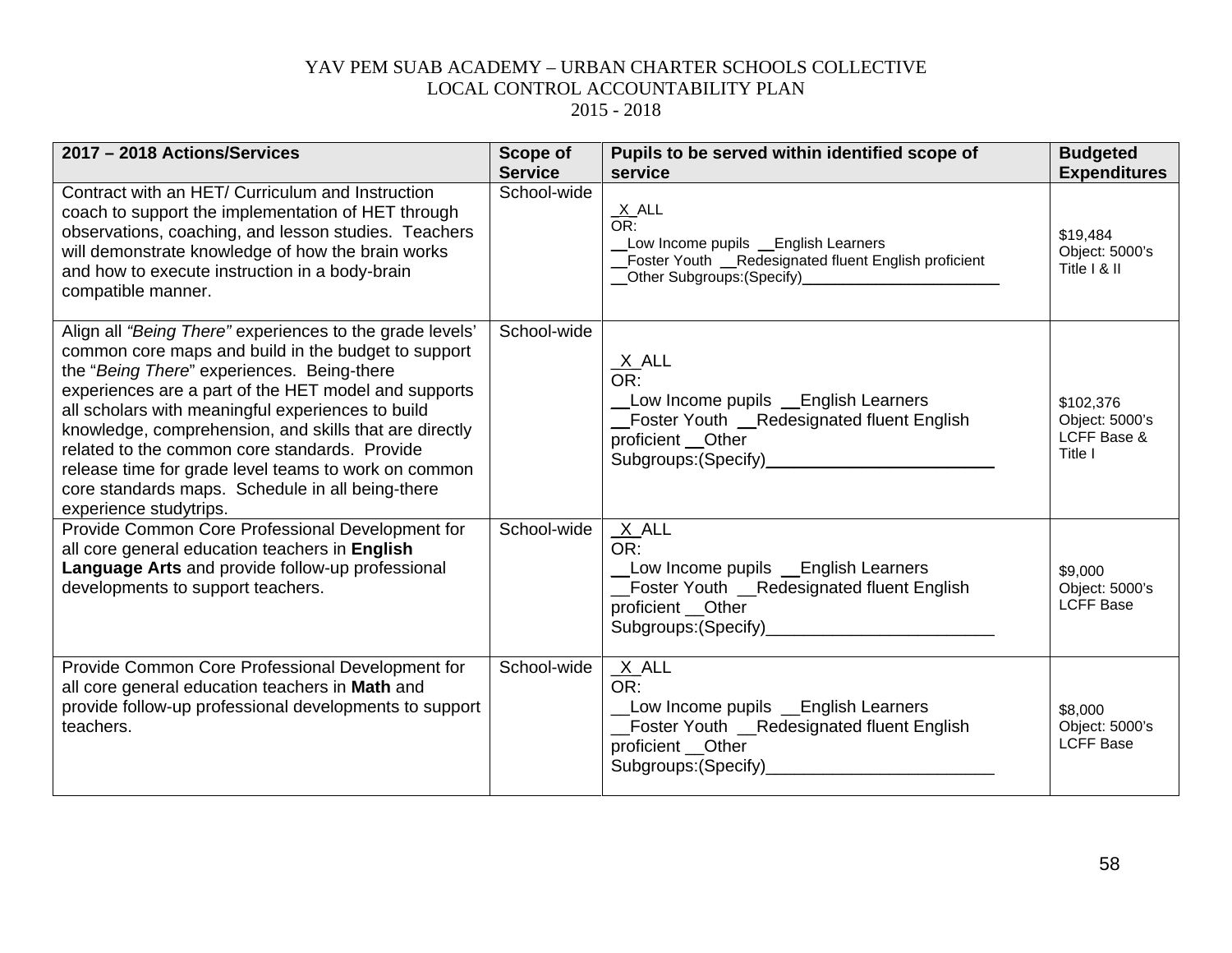| 2017 - 2018 Actions/Services                                                                                                                                                                                                                                                                                                                                                          | Scope of<br><b>Service</b> | Pupils to be served within identified scope of<br>service                                                                                          | <b>Budgeted</b><br><b>Expenditures</b>                 |
|---------------------------------------------------------------------------------------------------------------------------------------------------------------------------------------------------------------------------------------------------------------------------------------------------------------------------------------------------------------------------------------|----------------------------|----------------------------------------------------------------------------------------------------------------------------------------------------|--------------------------------------------------------|
| Provide English Language Development (ELD) training<br>to instructional staff. The professional development<br>and follow-up support will provide teachers with ELD<br>framework and tools to support English Learners.                                                                                                                                                               | School-wide                | $X$ $ALL$<br>OR:<br>Low Income pupils _English Learners<br>Foster Youth __Redesignated fluent English<br>proficient __Other                        | \$18,352<br>Object: 5000's<br>LCFF Base &<br>Title III |
| <b>Providing Guided Language Acquisition Development</b><br>(GLAD) training for all instructional staff for<br>instructional strategies and curriculum development<br>that connect to the CCSS and the ELPS. Trainers will<br>be providing lesson demonstrations, observations,<br>feedback, and collaboration to ensure teacher success<br>in instruction and curriculum development | School-wide                | $X$ ALL<br>OR:<br>Low Income pupils Lenglish Learners<br>_Foster Youth __Redesignated fluent English<br>proficient __Other                         | \$20,000<br>Object: 5000's<br><b>LCFF Base</b>         |
| Develop an Individualized Learning Plan for every<br>scholar with specific goals to obtain. The goal should<br>clearly state a 20% gain or an increase in one<br>proficiency band. Provide training as needed to<br>instructional staff.                                                                                                                                              | School-wide                | $X$ ALL<br>OR:<br>Low Income pupils Lenglish Learners<br>Foster Youth _Redesignated fluent English<br>proficient __Other                           | No Cost                                                |
| Create protected time for teacher planning, prepping,<br>collaboration, and professional development on a daily<br>basis.                                                                                                                                                                                                                                                             | School-wide                | X ALL<br>OR:<br>Low Income pupils _ English Learners<br>_Foster Youth __Redesignated fluent English<br>proficient __Other<br>Subgroups: (Specify)_ | No Cost                                                |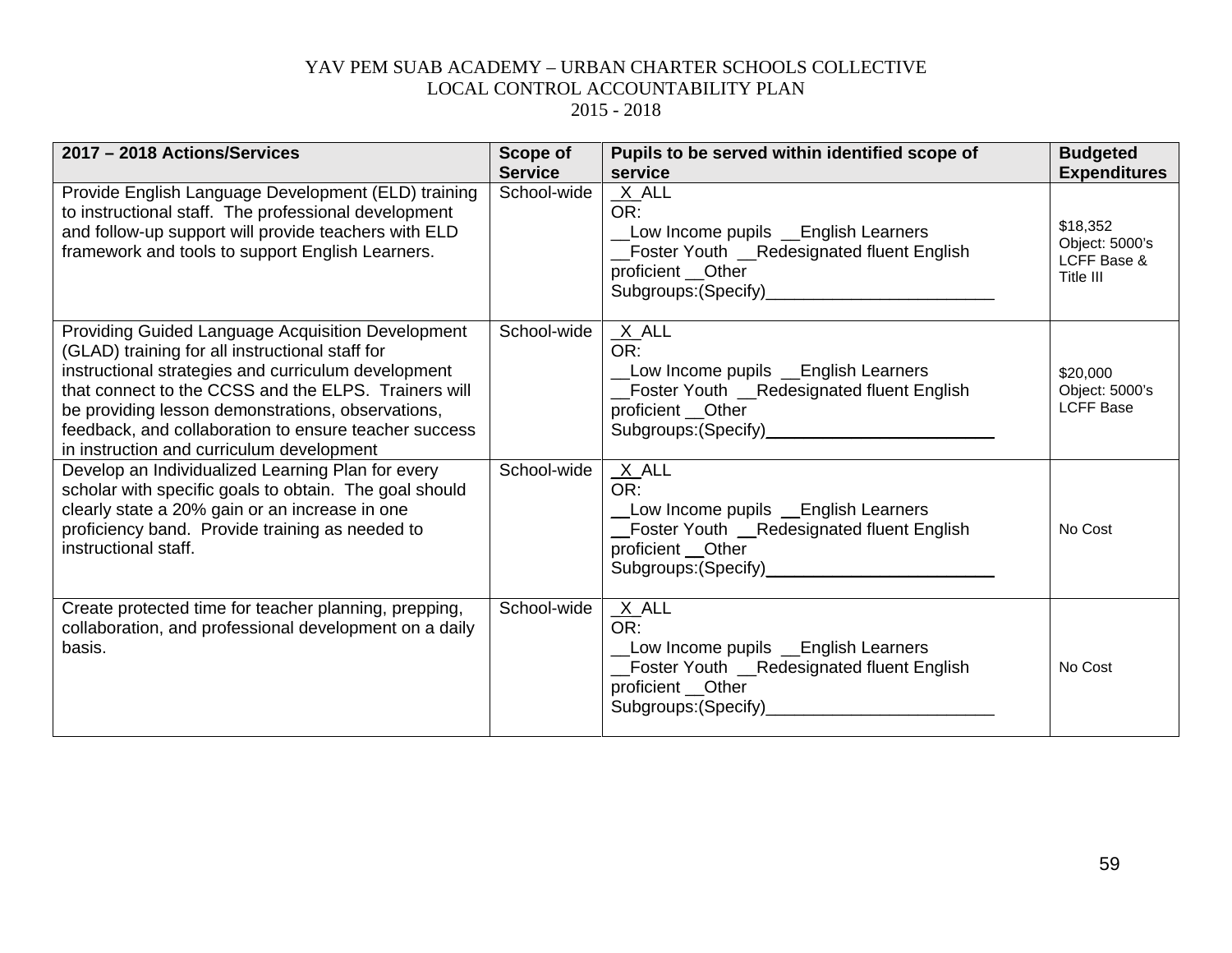| 2017 - 2018 Actions/Services                                                                                                                                                                                                               | Scope of<br><b>Service</b> | Pupils to be served within identified scope of<br>service                                                                                                                | <b>Budgeted</b><br><b>Expenditures</b> |
|--------------------------------------------------------------------------------------------------------------------------------------------------------------------------------------------------------------------------------------------|----------------------------|--------------------------------------------------------------------------------------------------------------------------------------------------------------------------|----------------------------------------|
| Contract with cultural competency/sensitivity trainers to<br>provide training to staff. Staff members will use this<br>knowledge to work with scholars and families from<br>different cultures.                                            | School-wide                | $X$ ALL<br>OR:<br>Low Income pupils Lenglish Learners<br>Foster Youth _Redesignated fluent English<br>proficient __Other<br>Subgroups: (Specify)<br>Subgroups: (Specify) | \$8,000<br>Object: 5000's<br>Title I   |
| Provide training to support staff with the focus on<br>LIFESKILLS and Academic Efficacy. These character-<br>based models will provide a systemic school-wide<br>culture with consistent use of language, affirmations,<br>and practice.   | School-wide                | $X$ ALL<br>OR:<br>Low Income pupils Learners<br>_Foster Youth __Redesignated fluent English<br>proficient __Other<br>Subgroups: (Specify)<br>Subgroups: (Specify)        | No Cost                                |
| Integrate body-brain teaching and learning throughout<br>the instructional day to engage all scholars and all<br>subgroups. All support staff will receive the<br>foundational trainings on LIFESKILLS, concepts and<br>principles of HET. | School-wide                | $X$ ALL<br>OR:<br>Low Income pupils Lenglish Learners<br>Foster Youth __Redesignated fluent English<br>proficient Other                                                  | \$2,000<br>Object: 5000's<br>Title I   |
| Provide parent workshops on Parent Engagement,<br>LIFESKILLS, Strategies to help Scholars at Home, and<br>other related topics to build parent capacity.                                                                                   | School-wide                | $X$ ALL<br>OR:<br>Low Income pupils Lenglish Learners<br>Foster Youth _Redesignated fluent English<br>proficient __Other                                                 | No Cost                                |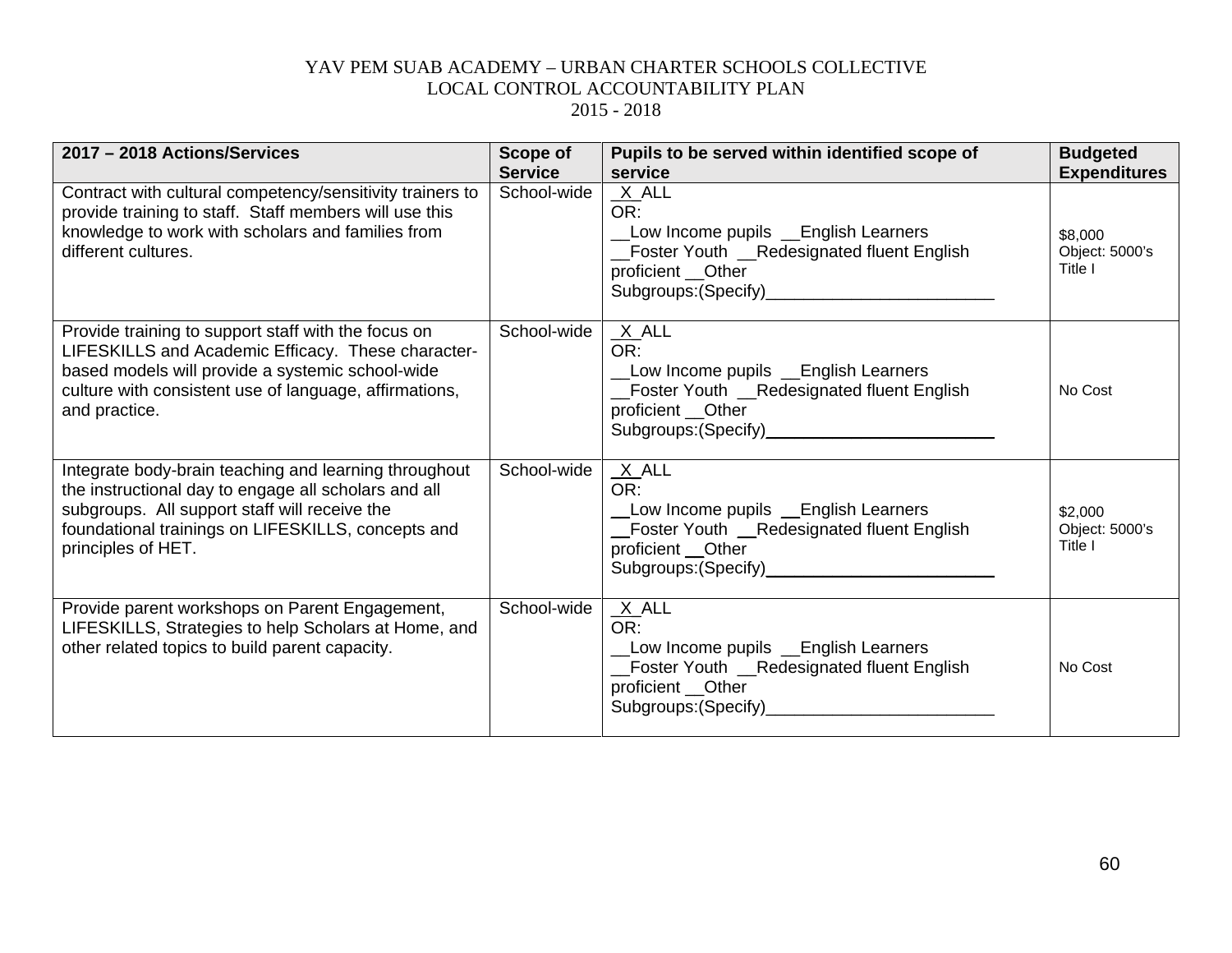| 2017 - 2018 Actions/Services                                                                                                                                                                                                                                                                      | <b>Scope of</b><br><b>Service</b> | Pupils to be served within identified scope of<br>service                                                                                        | <b>Budgeted</b><br><b>Expenditures</b>        |
|---------------------------------------------------------------------------------------------------------------------------------------------------------------------------------------------------------------------------------------------------------------------------------------------------|-----------------------------------|--------------------------------------------------------------------------------------------------------------------------------------------------|-----------------------------------------------|
| Establish Scholar Council Bylaws and a process for<br>scholar leaders to campaign for positions, creating<br>opportunities for scholars to practice LIFESKILLS and<br>leadership skills.                                                                                                          | School-wide                       | $X$ ALL<br>OR:<br>Low Income pupils Lenglish Learners<br>Foster Youth _Redesignated fluent English<br>proficient __Other                         | No Cost                                       |
| Provide monthly awards assemblies to recognize<br>scholar achievement and success. This will also be an<br>opportunity to recognize attendance and award<br>scholars who are consistent in coming to school on<br>time.                                                                           | School-wide                       | $X$ ALL<br>OR:<br>Low Income pupils Lenglish Learners<br>Foster Youth _Redesignated fluent English<br>proficient __Other                         | \$3,060<br>Object: 4000's<br><b>LCFF Base</b> |
| Purchase NWEA MAP on-line assessment for school-<br>wide assessment in the Fall, Winter, Spring, and<br>Summer of each year.                                                                                                                                                                      | School-wide                       | $X$ ALL<br>OR:<br>Low Income pupils Lenglish Learners<br>_Foster Youth _Redesignated fluent English<br>proficient __Other                        | \$5,544<br>Object: 4000's<br><b>LCFF Base</b> |
| Purchase or replace all document readers and LCD<br>projectors to enable teachers to use the technology<br>devices to support curriculum and instruction. All core<br>general education classes will be equipped with<br>document readers and LCD projectors to support<br>teaching and learning. | School-wide                       | $X$ ALL<br>OR:<br>Low Income pupils Lenglish Learners<br>Foster Youth _Redesignated fluent English<br>proficient __Other<br>Subgroups: (Specify) | \$5,100<br>Object: 4000's<br><b>LCFF Base</b> |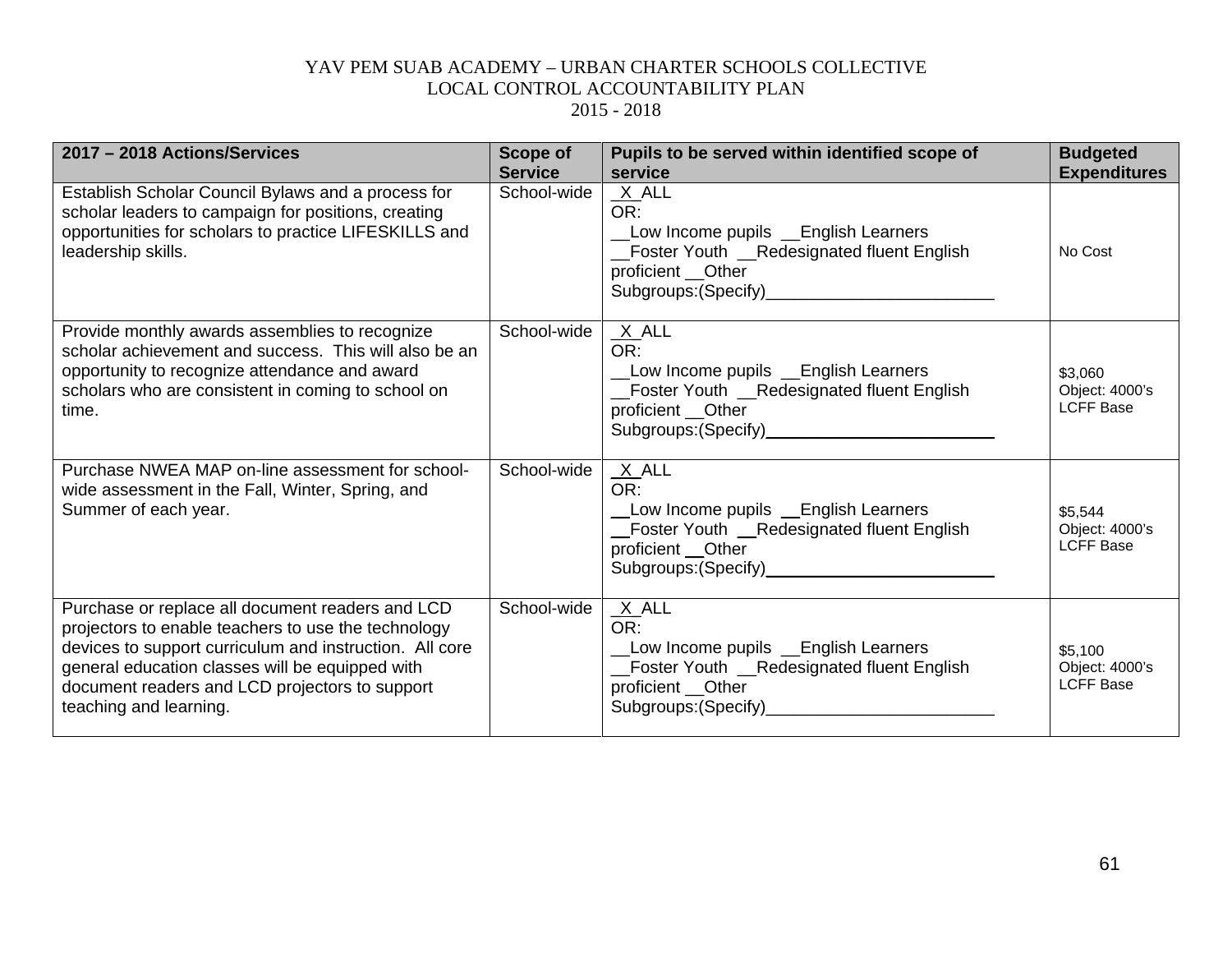| 2017 - 2018 Actions/Services                                                                                                                                                                                                                                                                             | Scope of<br><b>Service</b> | Pupils to be served within identified scope of<br>service                                                                                                                  | <b>Budgeted</b><br><b>Expenditures</b>             |
|----------------------------------------------------------------------------------------------------------------------------------------------------------------------------------------------------------------------------------------------------------------------------------------------------------|----------------------------|----------------------------------------------------------------------------------------------------------------------------------------------------------------------------|----------------------------------------------------|
| Continue professional development on technology and<br>use of hardware and software for the new CAASPP<br>testing and NWEA. The training is to include trainings<br>on interpreting and analyzing data using the Data,<br>Feedback, Strategy model.                                                      | School-wide                | $X$ $ALL$<br>OR:<br>Low Income pupils Lenglish Learners<br>Foster Youth _Redesignated fluent English<br>proficient __Other                                                 | \$2,000<br>Object: 5000's<br>Title I               |
| Renew keyboarding application or program to support<br>building keyboarding skills for all scholars $3^{\text{rd}} - 6^{\text{th}}$ .                                                                                                                                                                    | School-wide                | $X$ ALL<br>OR:<br>Low Income pupils Lenglish Learners<br>_Foster Youth __Redesignated fluent English<br>proficient __Other<br>Subgroups: (Specify)<br>Subgroups: (Specify) | \$3,000<br>Object: 5000's<br>Lottery<br>Restricted |
| Renew/Purchase Moby Max, BrainPop, and other web-<br>based programs or applications to support curriculum,<br>instruction, and learning                                                                                                                                                                  | School-wide                | $X$ ALL<br>OR:<br>Low Income pupils Lenglish Learners<br>Foster Youth __Redesignated fluent English<br>proficient Other<br>Subgroups: (Specify)<br>Subgroups: (Specify)    | \$5,100<br>Object: 4000's<br><b>LCFF Base</b>      |
| Repair or replace any technology devices and make<br>them available to all scholars. K-2 scholars each have<br>their own i-Pads; $3^{rd}$ – 6 <sup>th</sup> scholars each have their own<br>laptops. These devices allow for a ratio of 1:1 use<br>school-wide at any time during the instructional day. | School-wide                | $X$ ALL<br>OR:<br>Low Income pupils Lenglish Learners<br>Foster Youth _Redesignated fluent English<br>proficient __Other                                                   | \$5,100<br>Object: 4000's<br><b>LCFF Base</b>      |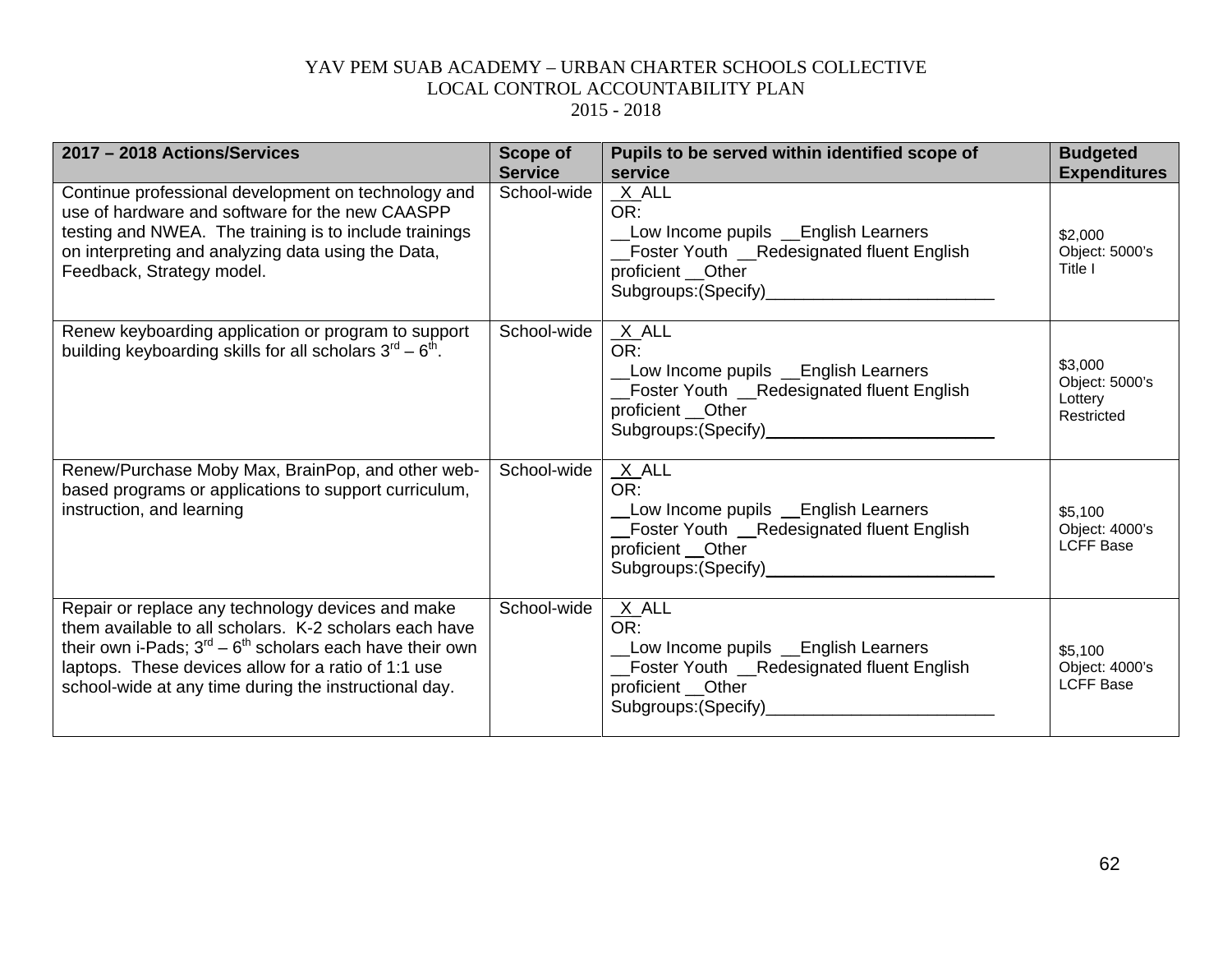| 2017 - 2018 Actions/Services                                                                                                                                                                                                                                                                                                                                                                       | <b>Scope of</b><br><b>Service</b> | Pupils to be served within identified scope of<br>service                                                                                                        | <b>Budgeted</b><br><b>Expenditures</b>        |
|----------------------------------------------------------------------------------------------------------------------------------------------------------------------------------------------------------------------------------------------------------------------------------------------------------------------------------------------------------------------------------------------------|-----------------------------------|------------------------------------------------------------------------------------------------------------------------------------------------------------------|-----------------------------------------------|
| Continue to provide training to all ATT staff on trouble-<br>shooting, software, applications, and web-based<br>programs to enable them to support scholars learning<br>and use of the technology devices                                                                                                                                                                                          | School-wide                       | $X$ ALL<br>OR:<br>Low Income pupils Lenglish Learners<br>_Foster Youth _Redesignated fluent English<br>proficient __Other<br>Subgroups: (Specify)______________  | \$1,000<br>Object: 5000's<br><b>LCFF Base</b> |
| All $4th$ , $5th$ , and $6th$ grade scholars will integrate<br>research and presentation using technology and<br>multimedia to identify a career and the level of<br>education necessary to obtain such career. A career<br>fair will be organized to bring in different career<br>presenters to showcase their careers. Scholars will be<br>showcasing their own future career of their choosing. | School-wide                       | $X$ ALL<br>OR:<br>Low Income pupils Lenglish Learners<br>_Foster Youth __Redesignated fluent English<br>proficient __Other                                       | No cost                                       |
| Each grade level will participate in doing one social<br>action project each year. Scholars will use their<br>knowledge acquired through the study of their unit and<br>create a social action project to inform, influence, and<br>change themselves, their fellow scholars, their families,<br>and their communities.                                                                            | School-wide                       | $X$ ALL<br>OR:<br>Low Income pupils Lenglish Learners<br>_Foster Youth _Redesignated fluent English<br>proficient __Other<br>Subgroups: (Specify)_______________ | No Cost                                       |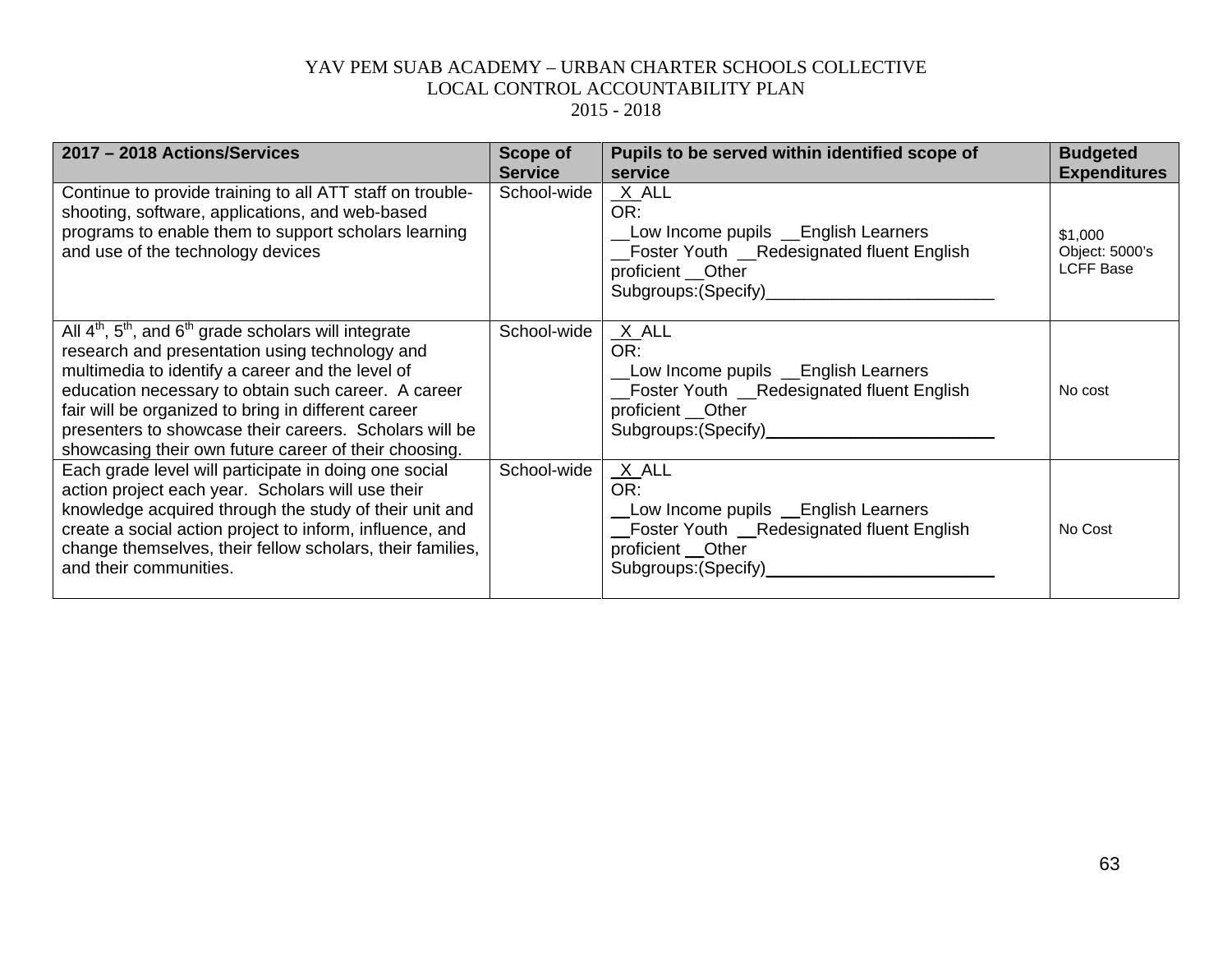#### **Complete a copy of this table for each of the LEA's goals. Duplicate and expand the fields as necessary.**

#### **Annual Update**

**Annual Update Instructions:** For each goal in the prior year LCAP, review the progress toward the expected annual outcome(s) based on, at a minimum, the required metrics pursuant to Education Code sections 52060 and 52066. The review must include an assessment of the effectiveness of the specific actions. Describe any changes to the actions or goals the LEA will take as a result of the review and assessment. In addition, review the applicability of each goal in the LCAP.

#### **Guiding Questions:**

- 1) How have the actions/services addressed the needs of all pupils and did the provisions of those services result in the desired outcomes?
- 2) How have the actions/services addressed the needs of all subgroups of pupils identified pursuant to Education Code section 52052, including, but not limited to, English learners, low-income pupils, and foster youth; and did the provision of those actions/services result in the desired outcomes?
- 3) How have the actions/services addressed the identified needs and goals of specific schoolsites and were these actions/services effective in achieving the desired outcomes?
- 4) What information (e.g., quantitative and qualitative data/metrics) was examined to review progress toward goals in the annual update?
- 5) What progress has been achieved toward the goal and expected measurable outcome(s)? How effective were the actions and services in making progress toward the goal? What changes to goals, actions, services, and expenditures are being made in the LCAP as a result of the review of progress and assessment of the effectiveness of the actions and services?
- 6) What differences are there between budgeted expenditures and estimated actual annual expenditures? What were the reasons for any differences?

#### **Complete a copy of this table for each of the LEA's goals in the prior year LCAP. Duplicate and expand the fields as necessary.**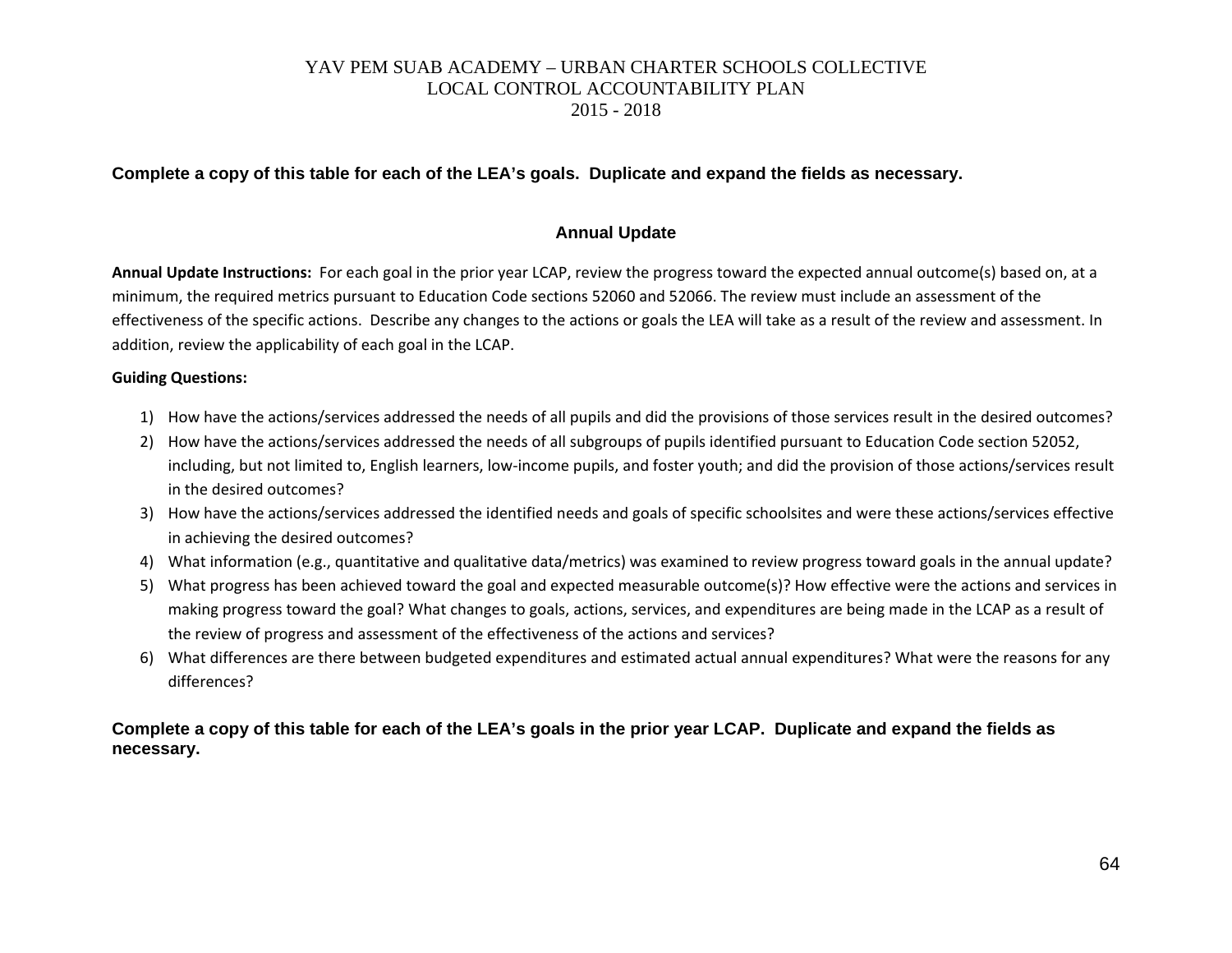| Original GOAL<br>from prior year<br>LCAP:                                                         | <b>Related State and/or Local Priorities:</b><br>1. To enable all scholars to make good choices.<br>To enable all scholars to be competent, self-motivated, lifelong learners.<br>1 <u>X</u> 2 <u>X</u> 3 <u>X</u> 4 <u>X</u> 5 <u>X</u> 6 <u>X</u><br>To be ranked among the top 10 high performing schools in the district.<br>7 X 8 X<br>3.<br>To increase the percentage of scholars demonstrating: a) mastery of state<br>4.<br>COE only: 9_ 10_<br>standards, b) college and career orientation.<br>Local: Specify |                                        |                                                 |                                                                                                  |                                                        |                                                                 |
|---------------------------------------------------------------------------------------------------|--------------------------------------------------------------------------------------------------------------------------------------------------------------------------------------------------------------------------------------------------------------------------------------------------------------------------------------------------------------------------------------------------------------------------------------------------------------------------------------------------------------------------|----------------------------------------|-------------------------------------------------|--------------------------------------------------------------------------------------------------|--------------------------------------------------------|-----------------------------------------------------------------|
| Schools:<br>Yav Pem Suab Academy<br>Goal Applies to:<br>Applicable Pupil Subgroups:<br><b>ALL</b> |                                                                                                                                                                                                                                                                                                                                                                                                                                                                                                                          |                                        |                                                 |                                                                                                  |                                                        |                                                                 |
| Expected<br>Annual<br>Measurable<br>Outcomes:                                                     | 2014 - 2015 was a based year because there was no<br>standardized assessments. The results are not in yet,<br>but once received, will be used as a baseline for<br>establishing the 2015-2016 AMO.                                                                                                                                                                                                                                                                                                                       |                                        | <b>Actual Annual</b><br>Measurable<br>Outcomes: |                                                                                                  | 2014-2015 CAASPP results not posted yet.               |                                                                 |
|                                                                                                   |                                                                                                                                                                                                                                                                                                                                                                                                                                                                                                                          |                                        | <b>LCAP Year: 2014-2015</b>                     |                                                                                                  |                                                        |                                                                 |
|                                                                                                   | <b>Planned Actions/Services</b>                                                                                                                                                                                                                                                                                                                                                                                                                                                                                          |                                        |                                                 |                                                                                                  | <b>Actual Actions/Services</b>                         |                                                                 |
|                                                                                                   |                                                                                                                                                                                                                                                                                                                                                                                                                                                                                                                          | <b>Budgeted</b><br><b>Expenditures</b> |                                                 |                                                                                                  |                                                        | <b>Estimated</b><br><b>Actual Annual</b><br><b>Expenditures</b> |
| general education teachers                                                                        | Sustain/hire and/or continue the employment of 20                                                                                                                                                                                                                                                                                                                                                                                                                                                                        | \$834,495                              | general education teachers                      | Sustain/hire and/or continue the employment of 20                                                |                                                        | \$848,550                                                       |
|                                                                                                   | Provide substitutes to release teachers for coverage<br>while ill, or on professional development, coaching,<br>collaboration with coaches and Principal                                                                                                                                                                                                                                                                                                                                                                 | \$48,181.82                            |                                                 | while ill, or on professional development, coaching,<br>collaboration with coaches and Principal | Provide substitutes to release teachers for coverage   | \$73,615                                                        |
| and follow-up if needed.                                                                          | Contract with the Home Visit Project for initial training                                                                                                                                                                                                                                                                                                                                                                                                                                                                | \$2,000                                |                                                 | No home visit training was either contracted or<br>teachers, provided training to new teachers   | provided. Instead, Ms. Hien Le, one of the first grade | No Cost                                                         |
| support with home-visit toolkits.                                                                 | Allocate budget to support teachers going on home<br>visits for parent engagement and provide budget to                                                                                                                                                                                                                                                                                                                                                                                                                  | \$10,000                               |                                                 | systemic way of tracking and compensation.                                                       | Some teachers made home visit; others didn't. Not a    | \$3,060                                                         |
|                                                                                                   | Continue the employment of one full-time principal to<br>oversee the operation of the school                                                                                                                                                                                                                                                                                                                                                                                                                             | \$101,500                              |                                                 | Continued the employment of one full time principal                                              |                                                        | \$101,500                                                       |
| priorities.                                                                                       | Hire one full-time superintendent to support the<br>principal and to carry out the UCSC's board adopted                                                                                                                                                                                                                                                                                                                                                                                                                  | \$125,000                              |                                                 |                                                                                                  | Superintendent hired for the 2014-2015 school year.    | \$125,000                                                       |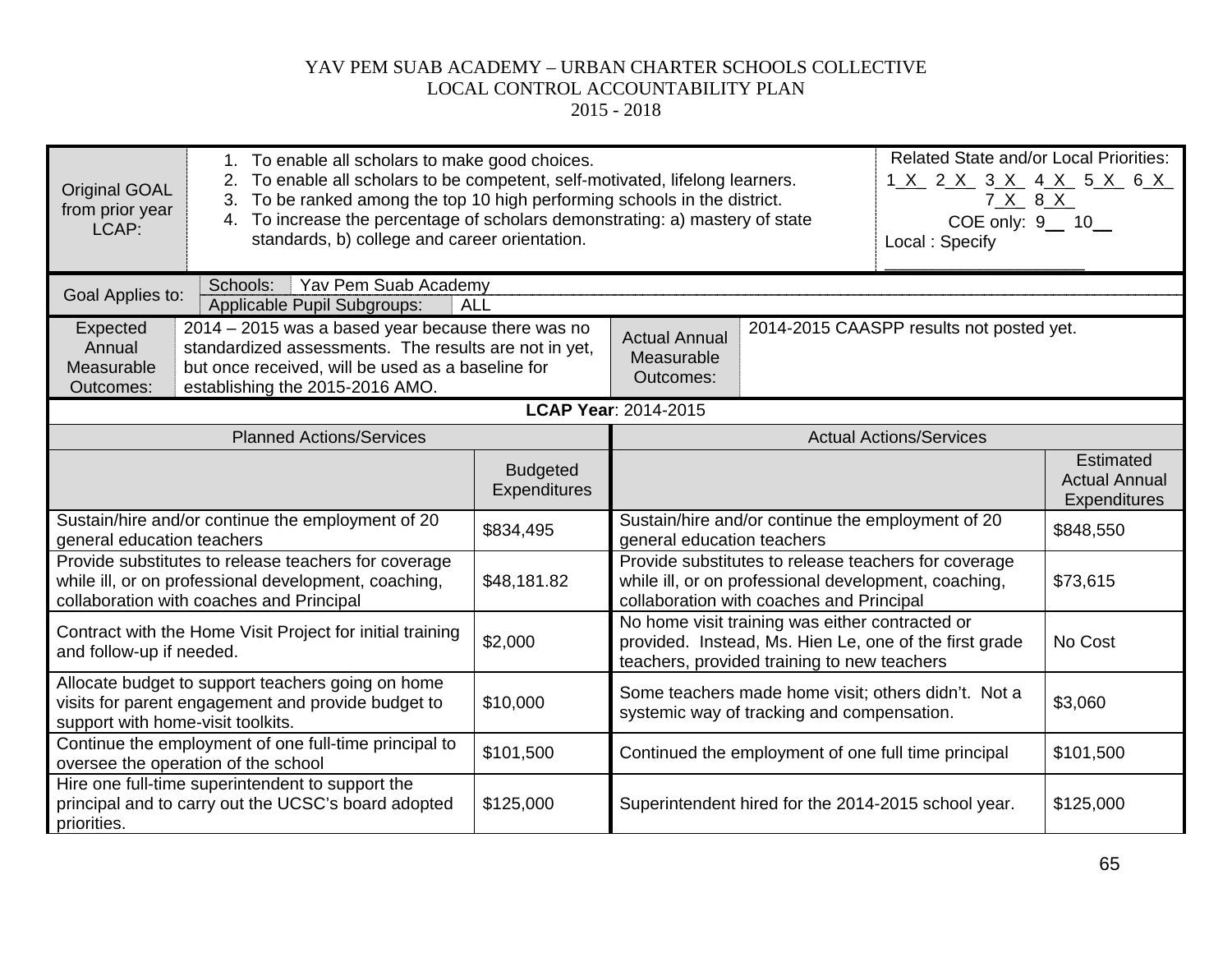| LCAP Year: 2014-2015                                                                                                                                                                  |                                 |                                                                                                                                                                                                                                                       |                                                          |
|---------------------------------------------------------------------------------------------------------------------------------------------------------------------------------------|---------------------------------|-------------------------------------------------------------------------------------------------------------------------------------------------------------------------------------------------------------------------------------------------------|----------------------------------------------------------|
| <b>Planned Actions/Services</b>                                                                                                                                                       |                                 | <b>Actual Actions/Service</b>                                                                                                                                                                                                                         |                                                          |
|                                                                                                                                                                                       | <b>Budgeted</b><br>Expenditures |                                                                                                                                                                                                                                                       | Estimated<br><b>Actual Annual</b><br><b>Expenditures</b> |
| Continued employment of one part-time school<br>counselor to oversee and support scholars with<br>social-emotional needs                                                              | \$32,575                        | Continued employment of one part-time school<br>counselor to oversee and support scholars with social-<br>emotional needs                                                                                                                             | \$30,872                                                 |
| Continue the employment of two full-time teachers<br>who are specialized in skilled areas of Dance and<br>Taekwondo.                                                                  | \$80,503                        | Employed three full-time teachers who are specialized<br>in skilled areas of Music, Dance, Taekwondo, PE,<br>and/or Art. The performing arts and physical activities<br>of these disciplines support our model of body-brain<br>compatible education. | \$82,038                                                 |
| Continue the employment of three full-time Hmong<br>Language Development teachers.                                                                                                    | \$86,967                        | Employed three full-time teachers who are specialized<br>in skilled areas of Music, Dance, Taekwondo, PE,<br>and/or Art. The performing arts and physical activities<br>of these disciplines support our model of body-brain<br>compatible education. | \$94,068                                                 |
| Continue the employment of one full-time business<br>office manager to support with budget, finance,<br>payroll, and transactions to keep the school operating                        | \$69,643                        | Continue the employment of one full-time business<br>office manager to support with budget, finance, payroll,<br>and transactions to keep the school operating                                                                                        | 69,643                                                   |
| Continue the employment of a full-time school nurse<br>to oversee health, safety, and coordination of scholar<br>study teams (SSTs).                                                  | \$48,402                        | Continue the employment of a full-time school nurse to<br>oversee health, safety, and coordination of scholar<br>study teams (SSTs).                                                                                                                  | \$49,207                                                 |
| Continue the employment of two full-time front office<br>clerks to provide front line customer service to<br>scholars, families, businesses, community members,<br>and staff members. | \$51,126.49                     | Continue the employment of two full-time front office<br>clerks to provide front line customer service to<br>scholars, families, businesses, community members,<br>and staff members.                                                                 | \$49,756                                                 |
| Continue the employment of one part-time back office<br>clerk to assist and support the business office<br>manager.                                                                   | \$5,143                         | Employed two part-time back office clerks to support<br>the Business Office Manager                                                                                                                                                                   | \$17,787                                                 |
| Continue the employment of two full-time custodians<br>to maintain the buildings and grounds and keep the<br>school clean and healthy.                                                | \$59,916                        | Continue the employment of two full-time custodians to<br>maintain the buildings and grounds and keep the<br>school clean and healthy.                                                                                                                | \$60,116                                                 |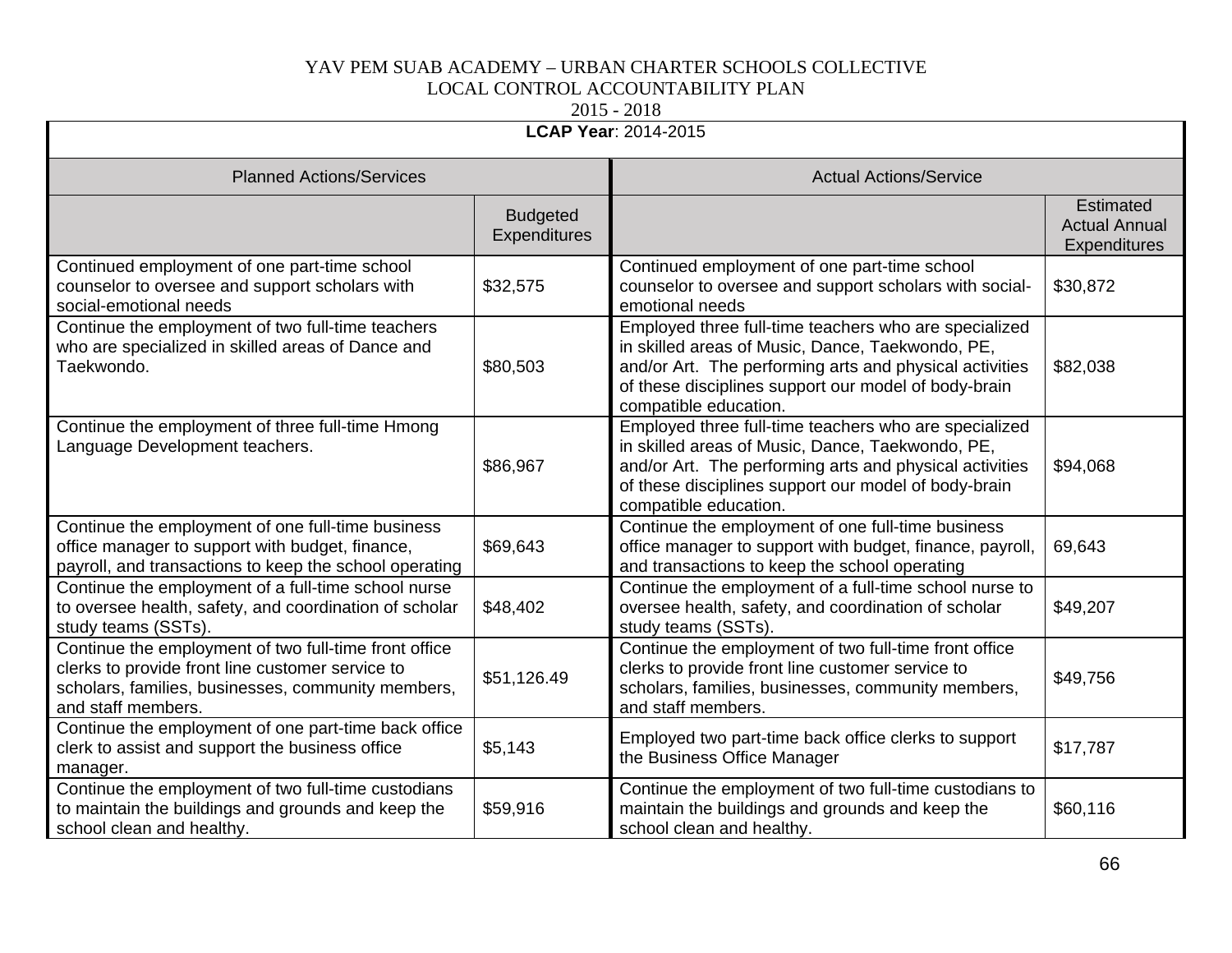| <b>LCAP Year: 2014-2015</b>                                                                                                                                                                                                                                                                            |                                 |                                                                                                                                                                                                                                                                                                        |                                                          |  |
|--------------------------------------------------------------------------------------------------------------------------------------------------------------------------------------------------------------------------------------------------------------------------------------------------------|---------------------------------|--------------------------------------------------------------------------------------------------------------------------------------------------------------------------------------------------------------------------------------------------------------------------------------------------------|----------------------------------------------------------|--|
| <b>Planned Actions/Services</b>                                                                                                                                                                                                                                                                        | <b>Actual Actions/Service</b>   |                                                                                                                                                                                                                                                                                                        |                                                          |  |
|                                                                                                                                                                                                                                                                                                        | <b>Budgeted</b><br>Expenditures |                                                                                                                                                                                                                                                                                                        | <b>Estimated</b><br><b>Actual Annual</b><br>Expenditures |  |
| Hire the employment of 17 technology supervisors<br>(ATT staff) to support the Achievement through<br>Technology program and 1 ATT project manager.                                                                                                                                                    | \$98,772                        | Hire the employment of 17 technology supervisors<br>(ATT staff) to support the Achievement through<br>Technology program and 1 ATT project manager.                                                                                                                                                    | \$89,561                                                 |  |
| Continue the employment of four part-time yard<br>staff/campus monitors to supervise scholars during<br>transitions and lunch and keep the school safe.                                                                                                                                                | \$33,511                        | Continue the employment of four part-time yard<br>staff/campus monitors to supervise scholars during<br>transitions and lunch and keep the school safe                                                                                                                                                 | \$33,420                                                 |  |
| Purchase grade level appropriate materials and<br>resources to support instruction. All core general<br>education classrooms will be provided with<br>instructional materials to support core instruction.<br>Resources and materials will be identified by grade<br>levels in their common core maps. | \$41,006                        | Purchase grade level appropriate materials and<br>resources to support instruction. All core general<br>education classrooms will be provided with<br>instructional materials to support core instruction.<br>Resources and materials will be identified by grade<br>levels in their common core maps. | \$21,607                                                 |  |
| Cap class sizes at 20:1 at K-3 and 24:1 at 4-6 to<br>ensure optimal classroom one-one time and learning<br>environment.                                                                                                                                                                                | No Cost                         | Cap class sizes at 20:1 at K-3 and 23:1 at 4-6 to<br>ensure optimal classroom one-one time and learning<br>environment.                                                                                                                                                                                | No Cost                                                  |  |
| All 20 core general education classroom teachers will<br>be provided with \$1,000 to support classroom<br>curriculum and instruction. New teachers receive an<br>additional \$200                                                                                                                      | \$23,000                        | All 20 core general education classroom teachers will<br>be provided with \$1,000 to support classroom<br>curriculum and instruction. New teachers receive an<br>additional \$200                                                                                                                      | \$18,371                                                 |  |
| Inventory and stock commonly used classroom<br>supplies and make them readily accessible to all<br>teachers. School-wide open supply closet.                                                                                                                                                           | \$22,943                        | Inventory and stock commonly used classroom<br>supplies and make them readily accessible to all<br>teachers. School-wide open supply closet.                                                                                                                                                           | \$18,593                                                 |  |
| Provide curriculum and instructional support to the<br>HLD program through allocated classroom budget.                                                                                                                                                                                                 | \$10,000                        | Provide curriculum and instructional support to the<br>HLD program through allocated classroom budget.                                                                                                                                                                                                 | \$4,728                                                  |  |
| Allocate budget to support specialized subjects<br>(Dance, Tae Kwon Do, Music, PE) with curriculum<br>and instruction. Budget is determined by the subject.                                                                                                                                            | \$10,000                        | Allocate budget to support specialized subjects<br>(Dance, Tae Kwon Do, Music, PE) with curriculum and<br>instruction. Budget is determined by the subject.                                                                                                                                            | \$7,829                                                  |  |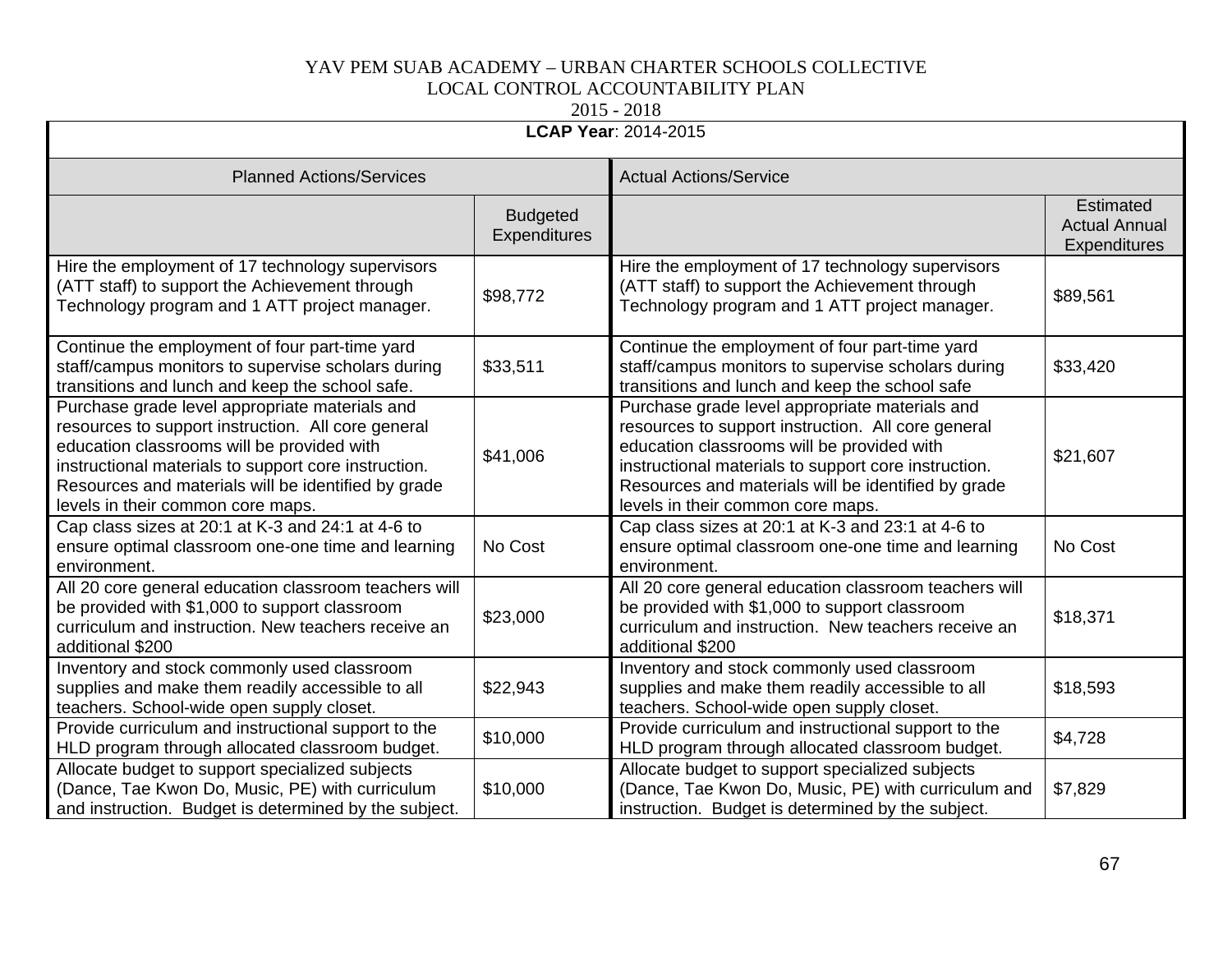| <b>LCAP Year: 2014-2015</b>                                                                                                                                                                                                                                                                                                                                                                                                                                                                                              |                                                   |                                                                                                                                                                                                                                                                                                                                                                                                                                                                                                                          |                                                          |
|--------------------------------------------------------------------------------------------------------------------------------------------------------------------------------------------------------------------------------------------------------------------------------------------------------------------------------------------------------------------------------------------------------------------------------------------------------------------------------------------------------------------------|---------------------------------------------------|--------------------------------------------------------------------------------------------------------------------------------------------------------------------------------------------------------------------------------------------------------------------------------------------------------------------------------------------------------------------------------------------------------------------------------------------------------------------------------------------------------------------------|----------------------------------------------------------|
| <b>Planned Actions/Services</b>                                                                                                                                                                                                                                                                                                                                                                                                                                                                                          |                                                   | <b>Actual Actions/Service</b>                                                                                                                                                                                                                                                                                                                                                                                                                                                                                            |                                                          |
|                                                                                                                                                                                                                                                                                                                                                                                                                                                                                                                          | <b>Budgeted</b><br>Expenditures                   |                                                                                                                                                                                                                                                                                                                                                                                                                                                                                                                          | <b>Estimated</b><br><b>Actual Annual</b><br>Expenditures |
| Allocate budget to support the front office, back office,<br>and administration with ink, paper, and office supplies<br>to conduct business                                                                                                                                                                                                                                                                                                                                                                              | \$10,078                                          | Allocate budget to support the front office, back office,<br>and administration with ink, paper, and office supplies<br>to conduct business                                                                                                                                                                                                                                                                                                                                                                              | \$8,990                                                  |
| Allocate budget to support the nurse with health and<br>medical supplies                                                                                                                                                                                                                                                                                                                                                                                                                                                 | \$1,000                                           | Allocate budget to support the nurse with health and<br>medical supplies                                                                                                                                                                                                                                                                                                                                                                                                                                                 | \$929                                                    |
| Allocate budget to support the custodial staff with<br>cleaning solutions, toiletries, towels and tools to keep<br>the school clean.                                                                                                                                                                                                                                                                                                                                                                                     | \$8,400                                           | Allocate budget to support the custodial staff with<br>cleaning solutions, toiletries, towels and tools to keep<br>the school clean.                                                                                                                                                                                                                                                                                                                                                                                     | \$9,669                                                  |
| Purchase or replacement of equipment, furniture,<br>printers, related to instruction                                                                                                                                                                                                                                                                                                                                                                                                                                     | \$16,800                                          | Purchase or replacement of equipment, furniture,<br>printers, related to instruction                                                                                                                                                                                                                                                                                                                                                                                                                                     | \$4,021                                                  |
| Allocate budget to support newly credentialed<br>teachers through the BTSA program.                                                                                                                                                                                                                                                                                                                                                                                                                                      | \$16,200                                          | Allocate budget to support newly credentialed teachers<br>through the BTSA program.                                                                                                                                                                                                                                                                                                                                                                                                                                      | \$10,800                                                 |
| Allocate budget to purchase technology devices for<br>technology study hall                                                                                                                                                                                                                                                                                                                                                                                                                                              | \$210,996                                         | Purchased i-Pads for K-2 classrooms and laptops for<br>3-6 classrooms                                                                                                                                                                                                                                                                                                                                                                                                                                                    | \$184,030                                                |
| Contract with an HET/ Curriculum and Instruction coach to<br>support the implementation of HET through observations,<br>coaching, and lesson studies. Teachers will demonstrate<br>knowledge of how the brain works and how to execute<br>instruction in a body-brain compatible manner.                                                                                                                                                                                                                                 | \$8,268<br>For HET, GLAD,<br>CCSS and<br>Efficacy | Contract with an HET/ Curriculum and Instruction coach to<br>support the implementation of HET through observations,<br>coaching, and lesson studies. Teachers will demonstrate<br>knowledge of how the brain works and how to execute<br>instruction in a body-brain compatible manner.                                                                                                                                                                                                                                 | \$5,637                                                  |
| Align all "Being There" experiences to the grade levels'<br>common core maps and build in the budget to support the<br>"Being There" experiences. Being-there experiences are a<br>part of the HET model and supports all scholars with<br>meaningful experiences to build knowledge,<br>comprehension, and skills that are directly related to the<br>common core standards. Provide release time for grade<br>level teams to work on common core standards maps.<br>Schedule in all being-there experience studytrips. | \$61,000                                          | Align all "Being There" experiences to the grade levels'<br>common core maps and build in the budget to support the<br>"Being There" experiences. Being-there experiences are a<br>part of the HET model and supports all scholars with<br>meaningful experiences to build knowledge,<br>comprehension, and skills that are directly related to the<br>common core standards. Provide release time for grade<br>level teams to work on common core standards maps.<br>Schedule in all being-there experience studytrips. | \$67,772                                                 |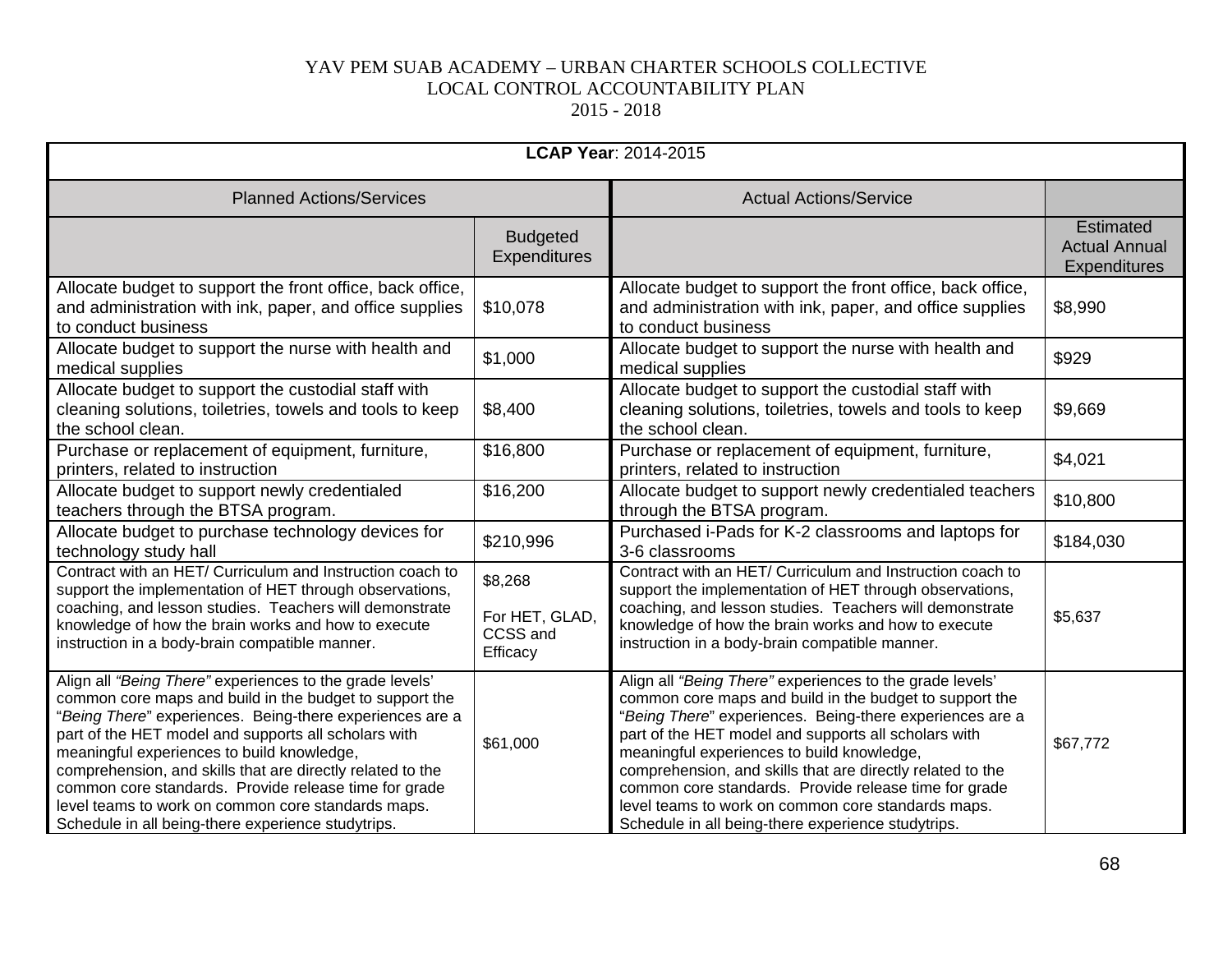| <b>LCAP Year: 2014-2015</b>                                                                                                                                                                                                              |                                        |                                                                                                                                                                                                                                          |                                                          |
|------------------------------------------------------------------------------------------------------------------------------------------------------------------------------------------------------------------------------------------|----------------------------------------|------------------------------------------------------------------------------------------------------------------------------------------------------------------------------------------------------------------------------------------|----------------------------------------------------------|
| <b>Planned Actions/Services</b>                                                                                                                                                                                                          |                                        | <b>Actual Actions/Service</b>                                                                                                                                                                                                            |                                                          |
|                                                                                                                                                                                                                                          | <b>Budgeted</b><br><b>Expenditures</b> |                                                                                                                                                                                                                                          | <b>Estimated</b><br><b>Actual Annual</b><br>Expenditures |
| Provide Common Core Professional Development for<br>all core general education teachers in English<br>Language Arts and provide follow-up professional<br>developments to support teachers.                                              | \$10,800                               | Provide Common Core Professional Development for<br>all core general education teachers in English<br>Language Arts and provide follow-up professional<br>developments to support teachers.                                              | \$9,000                                                  |
| Provide English Language Development (ELD)<br>training to instructional staff. The professional<br>development and follow-up support will provide<br>teachers with ELD framework and tools to support<br>English Learners.               | \$13,086                               | Provide English Language Development (ELD) training<br>to instructional staff. The professional development<br>and follow-up support will provide teachers with ELD<br>framework and tools to support English Learners.                  | \$13,500                                                 |
| Develop an Individualized Learning Plan for every<br>scholar with specific goals to obtain. The goal should<br>clearly state a 20% gain or an increase in one<br>proficiency band. Provide training as needed to<br>instructional staff. | No Cost                                | Develop an Individualized Learning Plan for every<br>scholar with specific goals to obtain. The goal should<br>clearly state a 20% gain or an increase in one<br>proficiency band. Provide training as needed to<br>instructional staff. | No Cost                                                  |
| Create protected time for teacher planning, prepping,<br>collaboration, and professional development on a<br>daily basis.                                                                                                                | No Cost                                | Create protected time for teacher planning, prepping,<br>collaboration, and professional development on a daily<br>basis.                                                                                                                | No Cost                                                  |
| Provide training to support staff with the focus on<br>LIFESKILLS and Academic Efficacy. These<br>character-based models will provide a systemic<br>school-wide culture with consistent use of language,<br>affirmations, and practice.  | No Cost                                | Provide training to support staff with the focus on<br>LIFESKILLS and Academic Efficacy. These character-<br>based models will provide a systemic school-wide<br>culture with consistent use of language, affirmations,<br>and practice. | No Cost                                                  |
| Purchase NWEA MAP on-line assessment for school-<br>wide assessment in the Fall, Winter, Spring, and<br>Summer of each year.                                                                                                             |                                        | Purchase NWEA MAP on-line assessment for school-<br>wide assessment in the Fall, Winter, Spring, and<br>Summer of each year.                                                                                                             | \$10,605                                                 |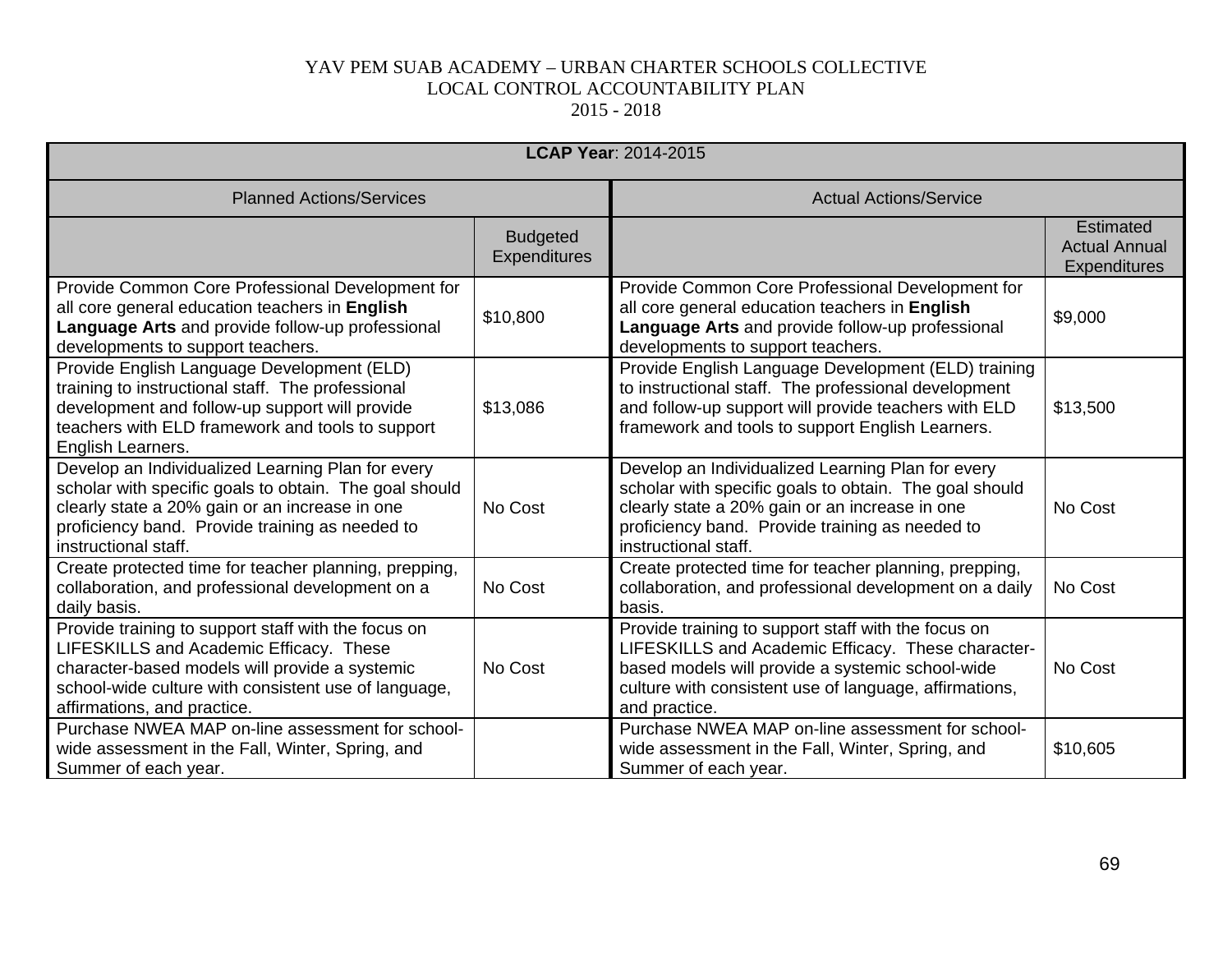| <b>LCAP Year: 2014-2015</b>                                                                                                                                                                                                                                                                                                                                                                                                         |                                        |                                                                                                                                                                                                                                                                                                                                                                                                    |                                                                 |
|-------------------------------------------------------------------------------------------------------------------------------------------------------------------------------------------------------------------------------------------------------------------------------------------------------------------------------------------------------------------------------------------------------------------------------------|----------------------------------------|----------------------------------------------------------------------------------------------------------------------------------------------------------------------------------------------------------------------------------------------------------------------------------------------------------------------------------------------------------------------------------------------------|-----------------------------------------------------------------|
| <b>Planned Actions/Services</b>                                                                                                                                                                                                                                                                                                                                                                                                     |                                        | <b>Actual Actions/Service</b>                                                                                                                                                                                                                                                                                                                                                                      |                                                                 |
|                                                                                                                                                                                                                                                                                                                                                                                                                                     | <b>Budgeted</b><br><b>Expenditures</b> |                                                                                                                                                                                                                                                                                                                                                                                                    | <b>Estimated</b><br><b>Actual Annual</b><br><b>Expenditures</b> |
| All $4^{\text{th}}$ , $5^{\text{th}}$ , and $6^{\text{th}}$ grade scholars will integrate<br>research and presentation using technology and<br>multimedia to identify a career and the level of<br>education necessary to obtain such career. A career<br>fair will be organized to bring in different career<br>presenters to showcase their careers. Scholars will<br>be showcasing their own future career of their<br>choosing. | No cost                                | All $4th$ , $5th$ , and $6th$ grade scholars will integrate<br>research and presentation using technology and<br>multimedia to identify a career and the level of<br>education necessary to obtain such career. A career<br>fair will be organized to bring in different career<br>presenters to showcase their careers. Scholars will be<br>showcasing their own future career of their choosing. | No cost                                                         |
| Each grade level will participate in doing one social<br>action project each year. Scholars will use their<br>knowledge acquired through the study of their unit<br>and create a social action project to inform, influence,<br>and change themselves, their fellow scholars, their<br>families, and their communities.                                                                                                             | No Cost                                | Each grade level will participate in doing one social<br>action project each year. Scholars will use their<br>knowledge acquired through the study of their unit and<br>create a social action project to inform, influence, and<br>change themselves, their fellow scholars, their<br>families, and their communities.                                                                            | No Cost                                                         |
| Scope of service:<br>School-wide<br>$X$ ALL<br>OR:<br>Low Income pupils _English Learners<br>Foster Youth __Redesignated fluent English<br>proficient _Other<br>Subgroups: (Specify)                                                                                                                                                                                                                                                |                                        | Scope of service:<br>School-wide<br><u>X</u> _ALL<br>OR:<br>Low Income pupils Lenglish Learners<br>Foster Youth _Redesignated fluent English<br>proficient __Other<br>Subgroups: (Specify)                                                                                                                                                                                                         |                                                                 |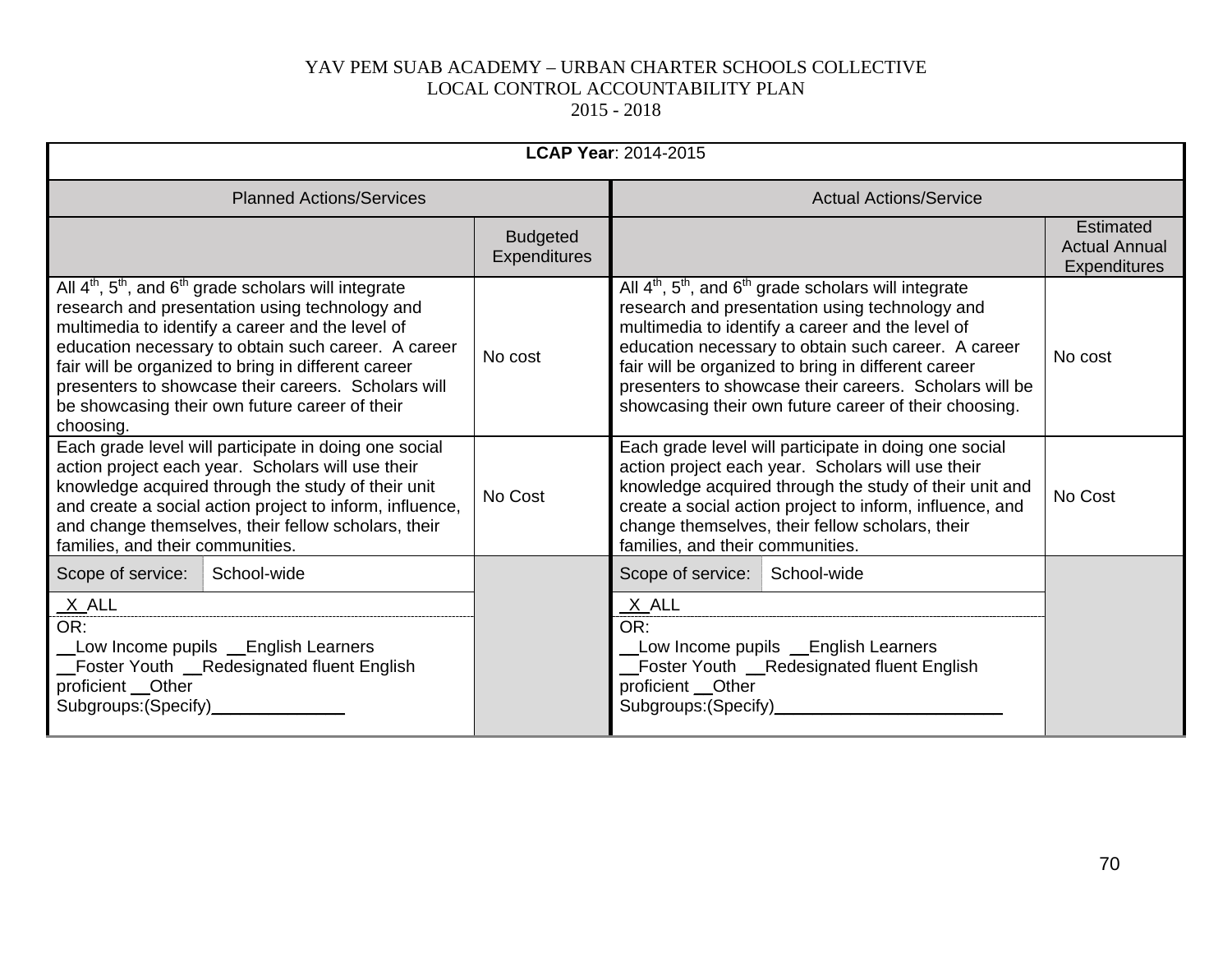2015 - 2018

| What changes in actions, services, and<br>expenditures will be made as a result of | Allocation of budget will need to continue to support professional development for all general education<br>instructional staff with coaching, feedback, and opportunities for lesson studies. Budget will need to be<br>made available to support the principal to provide support to classroom instruction. Each general<br>education teacher will work with the principal to establish annual professional growth and development<br>plans. |
|------------------------------------------------------------------------------------|------------------------------------------------------------------------------------------------------------------------------------------------------------------------------------------------------------------------------------------------------------------------------------------------------------------------------------------------------------------------------------------------------------------------------------------------|
| reviewing past progress and/or<br>changes to goals?                                | Budget will also need to be made available to continue to hire the needed support to ensure the<br>consistency of school-wide practices among all stakeholders and constituents. This is to include the<br>adequate supervision and support of the Hmong language staff, the "Movement" staff, the Achievement<br>through Technology staff, the yard staff, the custodial staff, and the office staff.                                         |

**Complete a copy of this table for each of the LEA's goals in the prior year LCAP. Duplicate and expand the fields as necessary.**

#### **Section 3: Use of Supplemental and Concentration Grant funds and Proportionality**

A. In the box below, identify the amount of funds in the LCAP year calculated on the basis of the number and concentration of low income, foster youth, and English learner pupils as determined pursuant to 5 CCR 15496(a)(5).

Describe how the LEA is expending these funds in the LCAP year. Include a description of, and justification for, the use of any funds in a districtwide, schoolwide, countywide, or charterwide manner as specified in 5 CCR 15496.

For school districts with below 55 percent of enrollment of unduplicated pupils in the district or below 40 percent of enrollment of unduplicated pupils at a schoolsite in the LCAP year, when using supplemental and concentration funds in a districtwide or schoolwide manner, the school district must additionally describe how the services provided are the most effective use of funds to meet the district's goals for unduplicated pupils in the state and any local priority areas. (See 5 CCR 15496(b) for guidance.)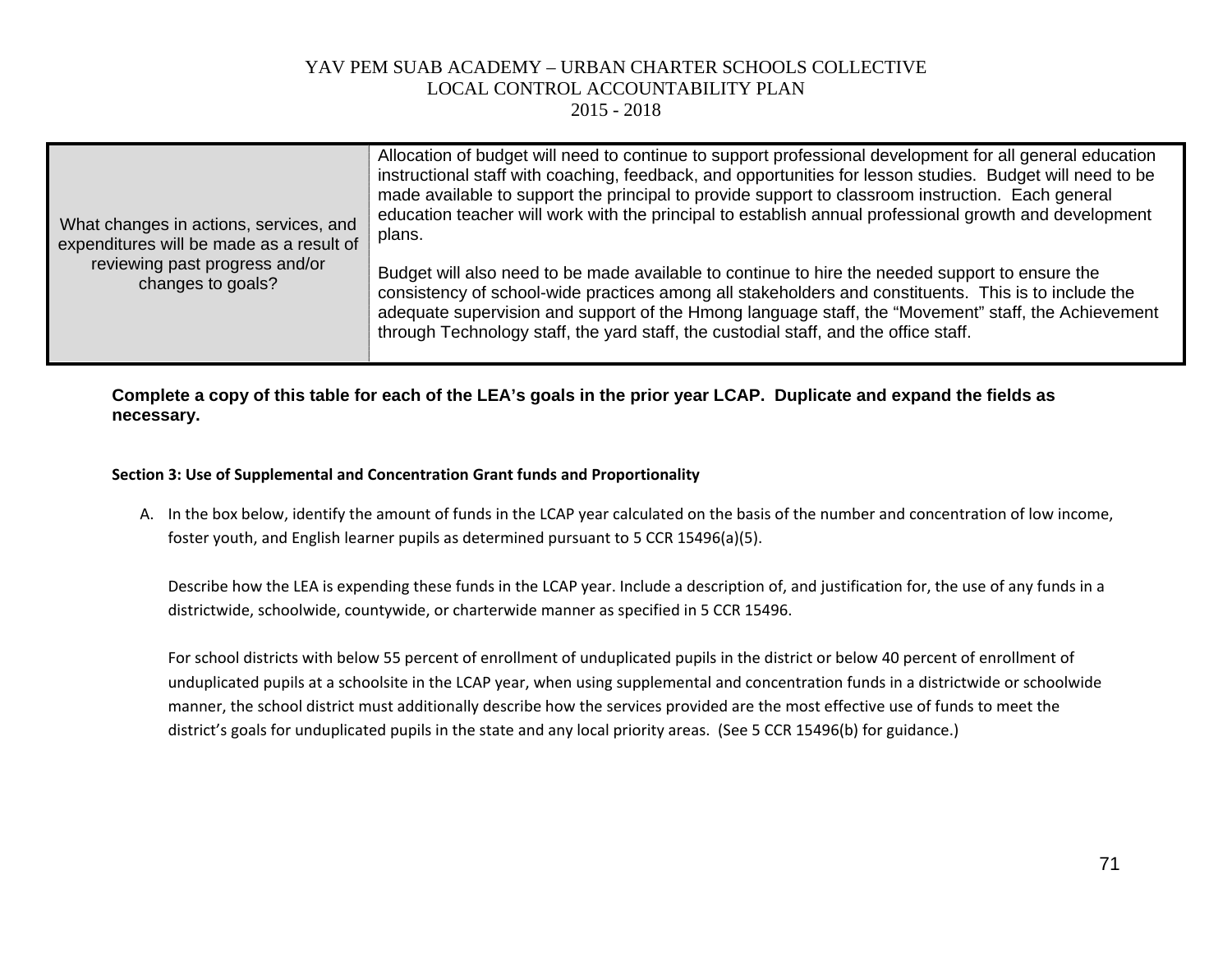2015 - 2018

| Total amount of Supplemental and Concentration grant funds calculated:<br>\$262,754                                                               |
|---------------------------------------------------------------------------------------------------------------------------------------------------|
|                                                                                                                                                   |
|                                                                                                                                                   |
| Supplemental and Concentration Funds are expended on actions and services that are principally directed toward unduplicated student groups.       |
|                                                                                                                                                   |
| To support Goals 1, 2 and 4, Individual Learning Plans (ILP's) are developed by each grade level teacher to further support students who need     |
| additional intervention. This process involves the cooperation of the teacher, student and parents, and calls for reasonable goals and actions to |
| be identified and implemented. In addition to ILP's, teachers conduct home visits with students and create a family school relationship where     |
| parents can stay engaged with their students educational experience, expectations, and school work. Teachers are innovative in their              |
| curriculum and create curriculum that is conducive to this student population such as in the use of pictographs and smart cards.                  |
|                                                                                                                                                   |
| Professional developments are provided to teachers year round to promote staff development, EL strategies and awareness in working with           |
| English learners. A registered nurse and part time counselor provides additional support to unduplicated students to ensure a healthy and safe    |
| learning opportunity by meeting with students, parents and teachers.                                                                              |
|                                                                                                                                                   |
| Students participate in "Study Trip s" also known field trips throughout the school year and connect what they've learned in the classroom to     |
| the outside world. With the implementation of common core, students are provided with laptops and iPads so that all have equal access to the      |

use and learning with technology. Funds are also used to improve access to enrichment programs such as dance, taekwondo, P.E. and Hmong Language classes.

B. In the box below, identify the percentage by which services for unduplicated pupils must be increased or improved as compared to the services provided to all pupils in the LCAP year as calculated pursuant to 5 CCR 15496(a).

Consistent with the requirements of 5 CCR 15496, demonstrate how the services provided in the LCAP year for low income pupils, foster youth, and English learners provide for increased or improved services for these pupils in proportion to the increase in funding provided for such pupils in that year as calculated pursuant to 5 CCR 15496(a)(7). An LEA shall describe how the proportionality percentage is met using a quantitative and/or qualitative description of the increased and/or improved services for unduplicated pupils as compared to the services provided to all pupils.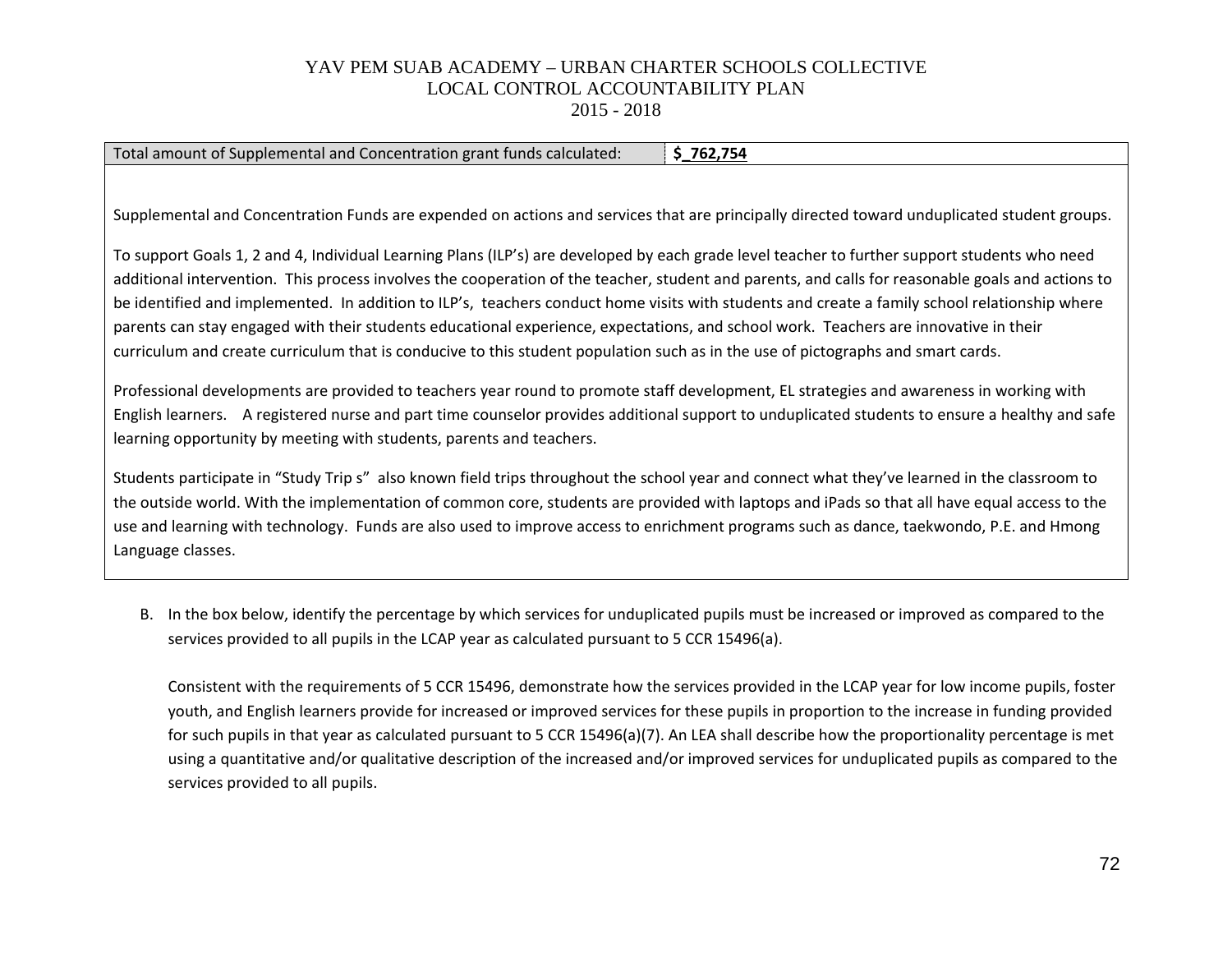# YAV PEM SUAB ACADEMY – URBAN CHARTER SCHOOLS COLLECTIVE LOCAL CONTROL ACCOUNTABILITY PLAN

2015 - 2018

### 50 %

Moving forward YPSA will be allocating more to include more parent engagement opportunities and meetings and so that both the parent and the school can continue to support their students.

## **LOCAL CONTROL AND ACCOUNTABILITY PLAN AND ANNUAL UPDATE APPENDIX**

For the purposes of completing the LCAP in reference to the state priorities under Education Code sections 52060 and 52066, the following shall apply:

- (a) "Chronic absenteeism rate" shall be calculated as follows:
	- (1) The number of pupils with a primary, secondary, or short-term enrollment during the academic year (July 1 June 30) who are chronically absent where "chronic absentee" means a pupil who is absent 10 percent or more of the schooldays in the school year when the total number of days a pupil is absent is divided by the total number of days the pupil is enrolled and school was actually taught in the total number of days the pupil is enrolled and school was actually taught in the regular day schools of the district, exclusive of Saturdays and Sundays.
	- (2) The unduplicated count of pupils with a primary, secondary, or short-term enrollment during the academic year (July  $1 -$ June 30).
	- (3) Divide (1) by (2).
- (b) "Middle School dropout rate" shall be calculated as set forth in California Code of Regulations, title 5, section 1039.1.
- (c) "High school dropout rate" shall be calculated as follows:
	- (1) The number of cohort members who dropout by the end of year 4 in the cohort where "cohort" is defined as the number of first-time grade 9 pupils in year 1 (starting cohort) plus pupils who transfer in, minus pupils who transfer out, emigrate, or die during school years 1, 2, 3, and 4.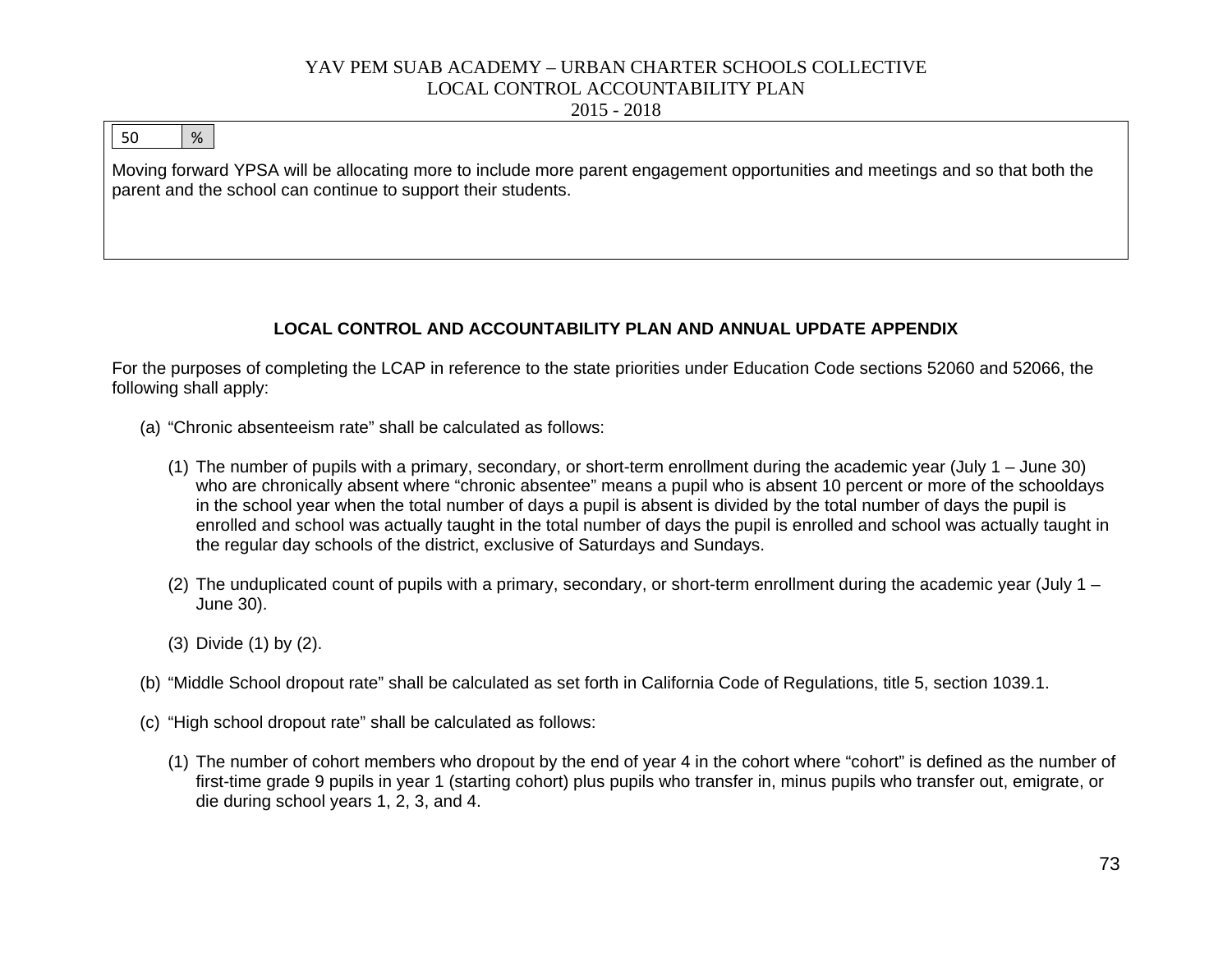# YAV PEM SUAB ACADEMY – URBAN CHARTER SCHOOLS COLLECTIVE LOCAL CONTROL ACCOUNTABILITY PLAN

#### 2015 - 2018

- (2) The total number of cohort members.
- (3) Divide (1) by (2).
- (d) "High school graduation rate" shall be calculated as follows:
	- (1) The number of cohort members who earned a regular high school diploma [or earned an adult education high school diploma or passed the California High School Proficiency Exam] by the end of year 4 in the cohort where "cohort" is defined as the number of first-time grade 9 pupils in year 1 (starting cohort) plus pupils who transfer in, minus pupils who transfer out, emigrate, or die during school years 1, 2, 3, and 4.
	- (2) The total number of cohort members.
	- (3) Divide (1) by (2).
- (e) "Suspension rate" shall be calculated as follows:
	- (1) The unduplicated count of pupils involved in one or more incidents for which the pupil was suspended during the academic year (July 1 – June 30).
	- (2) The unduplicated count of pupils with a primary, secondary, or short-term enrollment during the academic year (July  $1 -$ June 30).
	- (3) Divide (1) by (2).
- (f) "Expulsion rate" shall be calculated as follows:
	- (1) The unduplicated count of pupils involved in one or more incidents for which the pupil was expelled during the academic year (July  $1 -$  June 30).
	- (2) The unduplicated count of pupils with a primary, secondary, or short-term enrollment during the academic year (July 1 June 30).
	- (3) Divide (1) by (2).